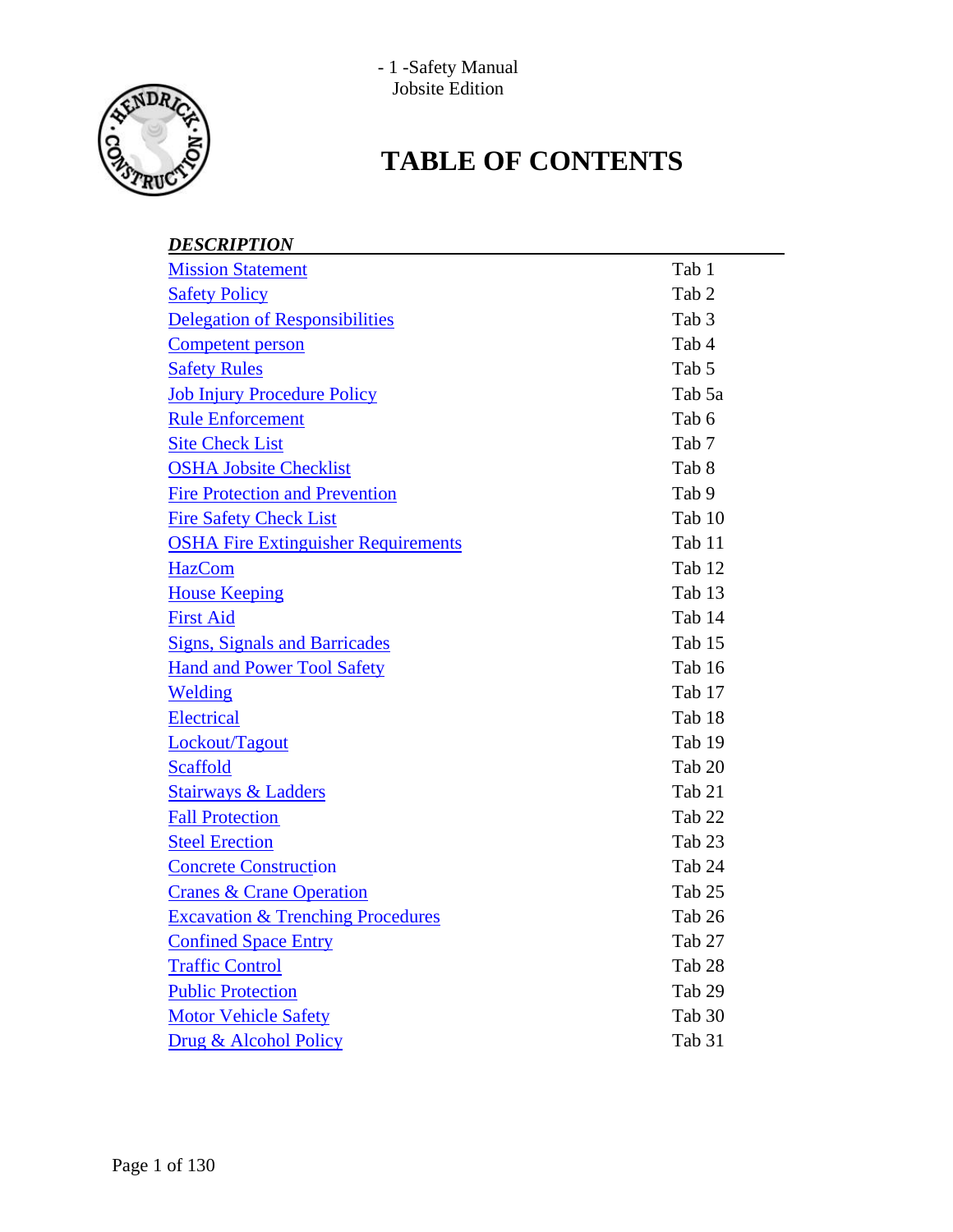- 2 -Safety Manual Jobsite Edition

Hendrick Construction, Inc. **9144 ArrowPoint Blvd.** ♦ **Suite 150** ♦ **Charlotte, NC 28273 (p)704.887.0280** ♦ **(f) 704.887.0281** 



# **Company Safety Mission**

**HENDRICK CONSTRUCTION, INC.** is dedicated to providing a safe work environment for all employees. We consider safety to be an intricate part of our company and proactively seek to maintain an ongoing safety program. The safety and well-being of all employees is our first priority throughout all phases of work.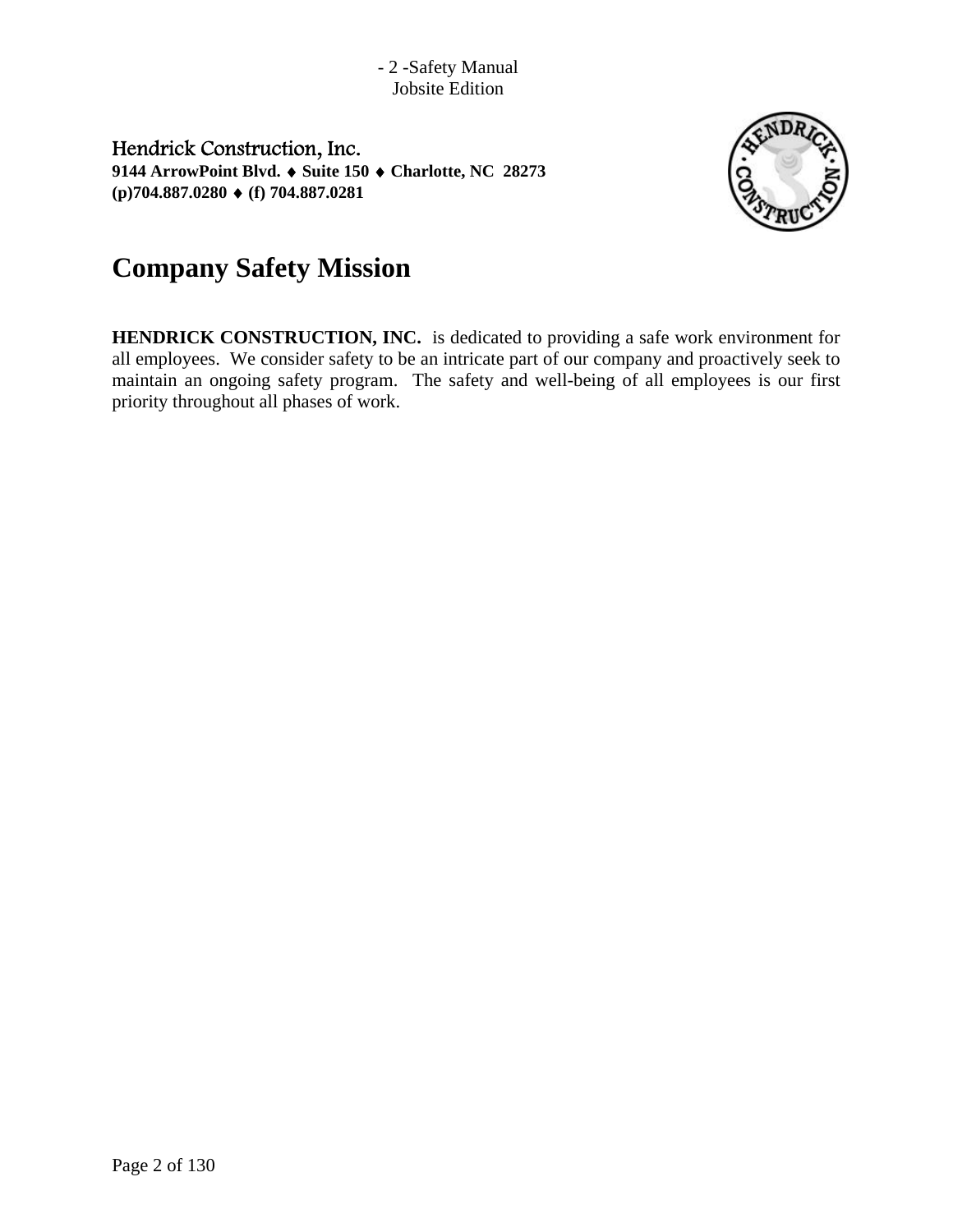

# **Company Safety Policy**

**Safety for, HENDRICK CONSTRUCTION, INC. is not just a corporate goal,** *it is a requirement!*  **We strongly adhere to the principle that accident prevention is just as important to this organization as quality and production. We insist on safe methods and practices at all times. At no time will we sacrifice safety. To this end, we have formulated a written policy to govern all operations.** 

In addition, we will:

- 1. Adhere to all federal, state and local laws and regulations pertaining to safety and health in the construction industry.
- 2. Conduct all operations with good sense and safe practices, adapt with the varied conditions, locations and circumstances of our jobs.
- 3. Exercise good judgment in applying this policy.
- 4. As a condition of employment, all employees must adhere to company safety policies and rules.

All visitors to any HENDRICK CONSTRUCTION, INC. operation including, but not limited to suppliers, owner representatives, agents of the architect or engineer, regulatory authorities and insurance company representatives shall be required to follow all safety rules and regulations in effect during their visit.

Furthermore, all subcontractors and service contracts will adopt the requirements of our safety policy, rules and procedures.

Employees and subcontractors have management's full empowerment to carry out the provisions of our safety policy, and are expected to do so.

**Roger Hendrick**  President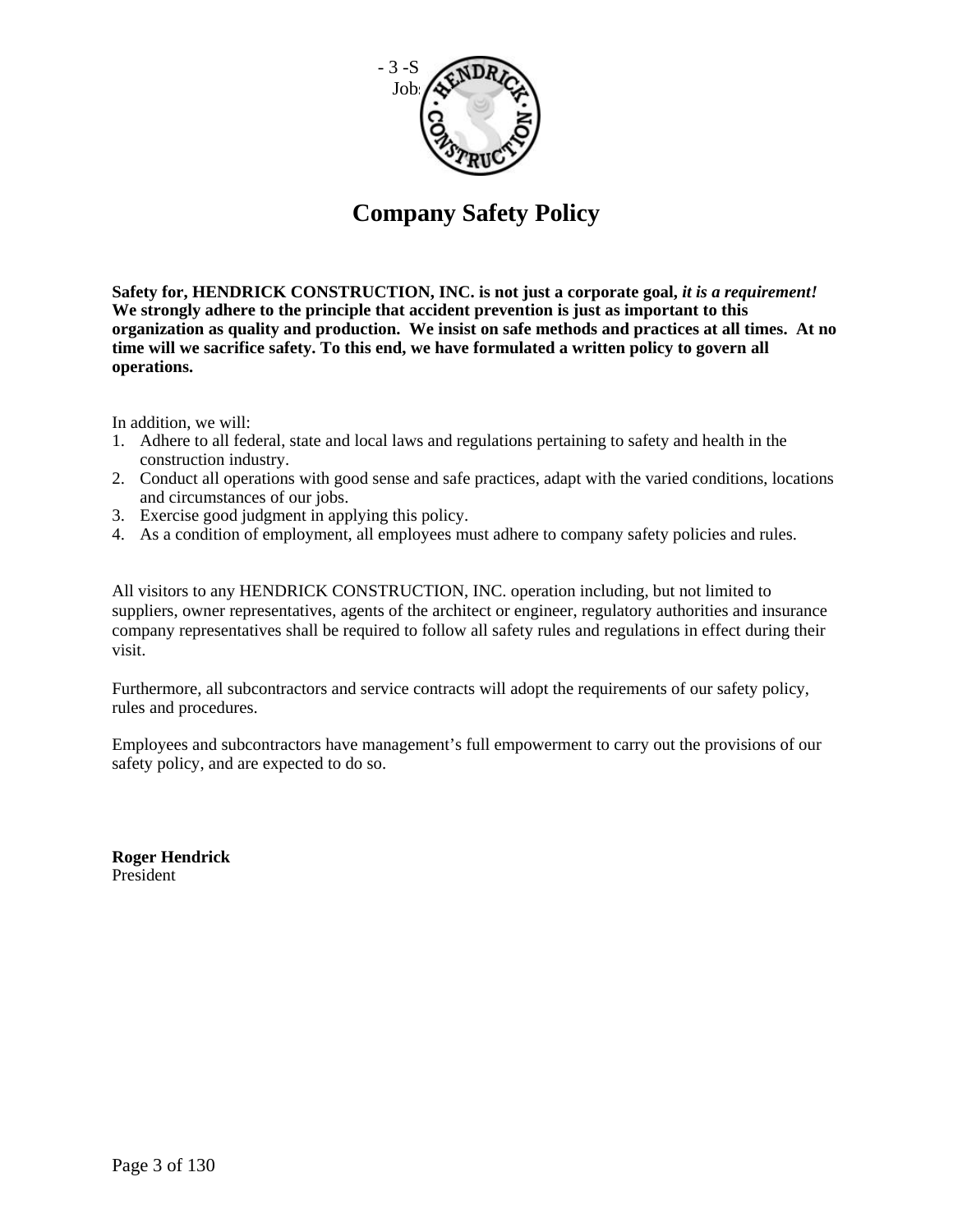# **DELEGATION OF RESPONSIBILITIES**

To ensure that the company's safety policy is carried out, the following assignments of responsibility are made. **Please note that these individuals have the full support of management to perform their duties.** 

### **Management:**

- 1. Establish rules and programs designed to promote safety and make them known to all employees.
- 2. Make available the necessary training for employees to perform their jobs safely.
- 3. Provide protective equipment as applicable.
- 4. Record all instances of violations and abate violations if found.
- 5. Document improvements and assertive prevention measures.
- 6. Discipline any employee who willfully disregards these safety rules.
- 7. Reward conscientious employees that place safety as a precedence.

### **Safety Representative:**

- 1. Responsible for overall company safety and health performance.
- 2. Make available safety materials for safety meetings, posters as required by Federal, State and Local agencies and first aid equipment.
- 3. Make available safety training for any level of management and workers, including competent person training
- 4. Conduct safety inspections of all job sites, maintain records and continually monitor all aspects of the safety program for effectiveness.
- 5. Review and investigate all accidents with the appropriate personnel and take appropriate measures to prevent further occurrences.
- 6. Monitor safety activities of other contractors regarding overall safety performance of the project.
- 7. Be present, if possible, for all safety and health inspections, surveys and consultations performed by State and local authorities.

### **Field Personnel:**

- 1. Carry out safety program for all field operations
- 2. Work safely to ensure your own safety as well as that of coworkers.
- 3. Be aware of all safety requirements and safe working practices.
- 4. Plan work activities with safety in mind.
- 5. Make sure that protective equipment is available and that employees know how to use it properly.
- 6. Use and maintain all safety equipment provided.
- 7. Promptly report all injuries and accidents.

### **All Personnel:**

- 1. Be aware of all safety requirements and safe working practices.
- 2. Report to work physically and mentally prepared to safely carry out assigned duties.
- 3. Plan work activities with adherence to safe working practices in mind.
- 4. Instruct new employees and existing employees performing new tasks in safe working practices and provide continuing instruction on safety requirements.
- 5. Install and maintain devices to protect the public from company operations.
- 6. Secure prompt medical attention for any injured employee.
- 7. Report all injuries and safety violations.
- 8. Ensure all violations are corrected.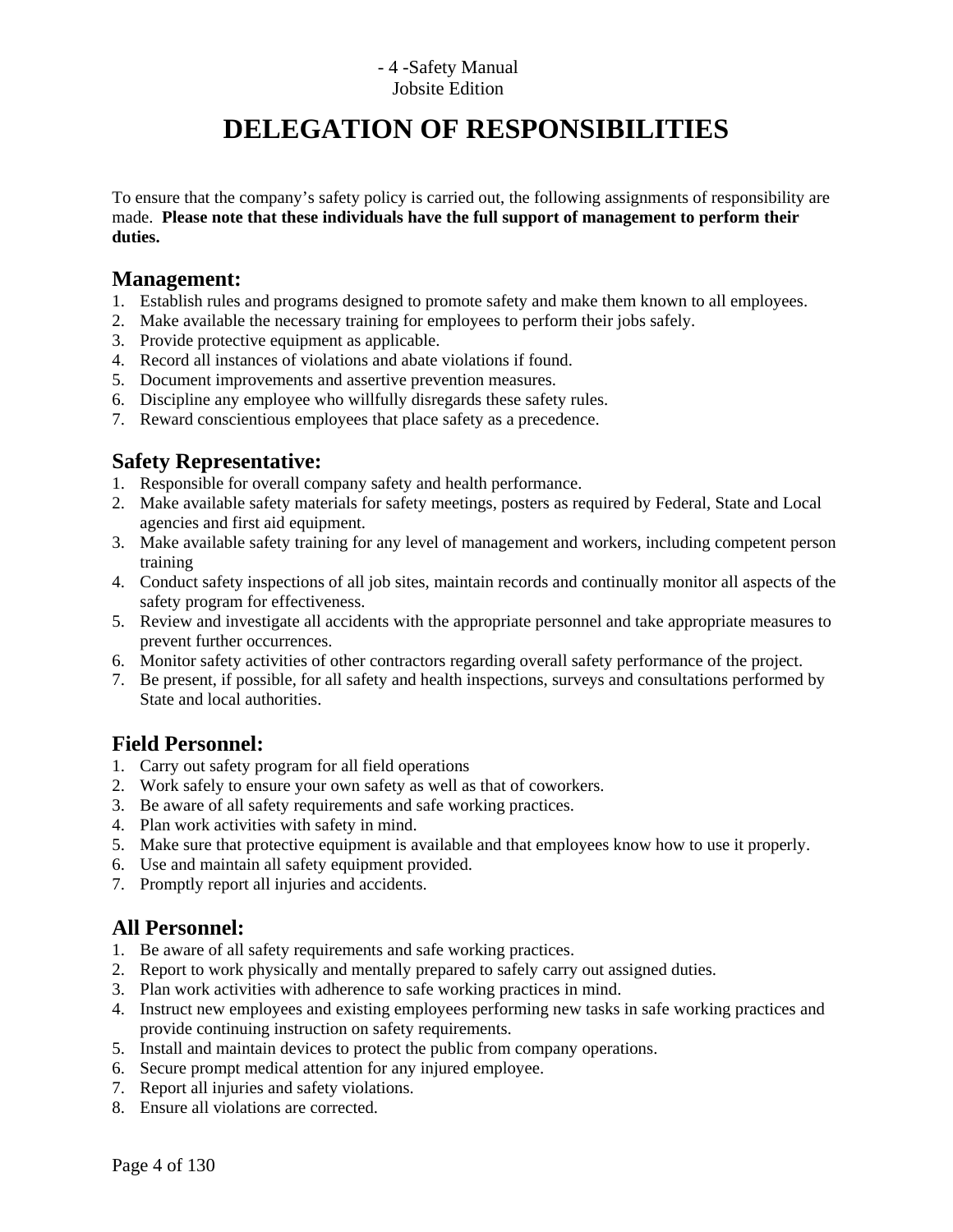### - 5 -Safety Manual Jobsite Edition

### **Subcontractors/Suppliers:**

- 1. Abide by all of the safety rules and procedures of Hendrick Construction, Inc. safety program.
- 2. Check in with job site supervisor before entering job site.
- 3. Notify other contractors when actions or activities undertaken could affect the health or safety of others.
- 4. Inform Hendrick Construction, Inc., of all injuries to workers.
- 5. Report to Hendrick Construction, Inc., of any unsafe conditions that come to their attention.
- 6. Supply Hendrick Construction, Inc., with certificates of insurance prior to mobilizing job.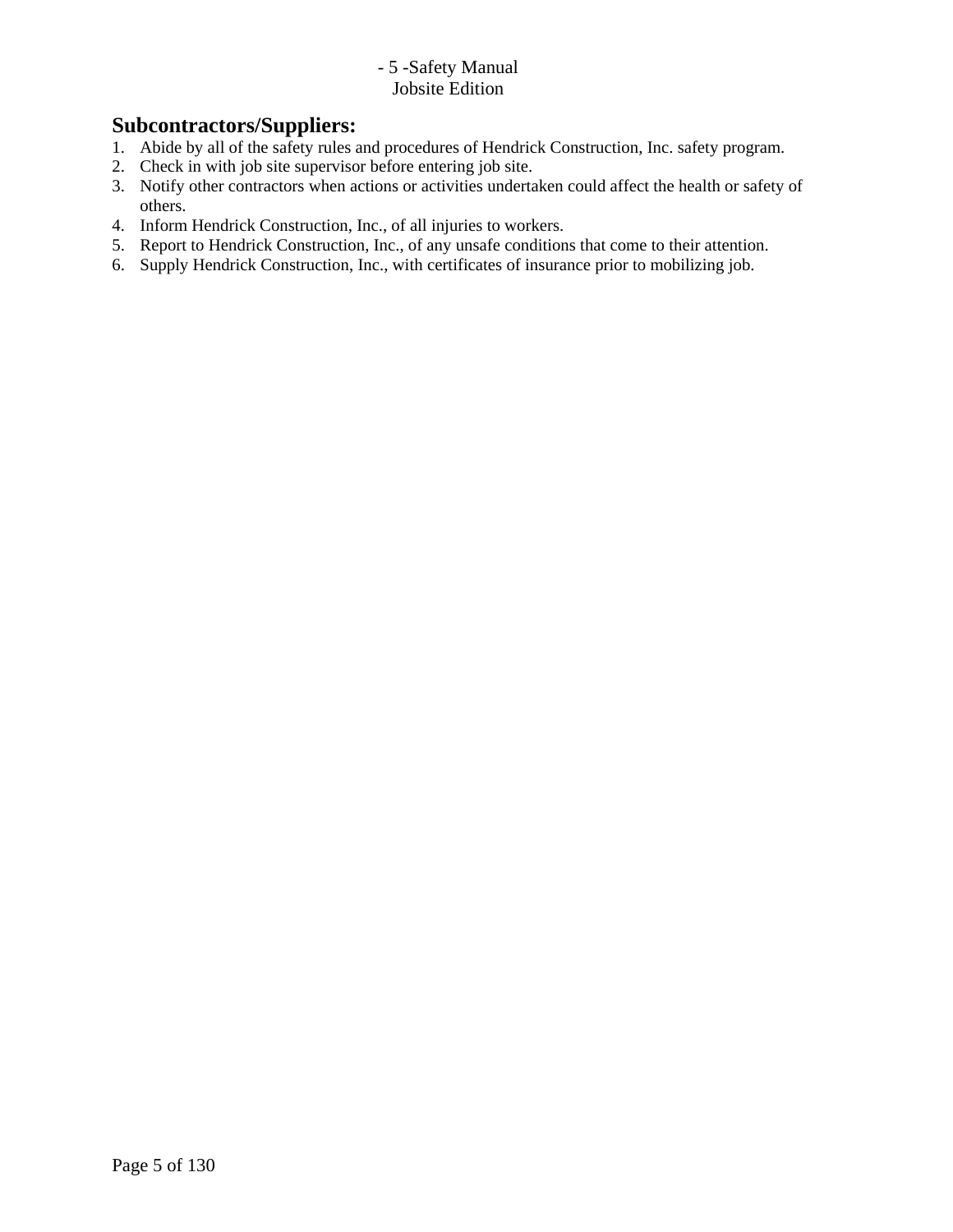### - 6 -Safety Manual Jobsite Edition

### **Competent Person: (you may have several competent persons on the job site. One may be designated for one task and another for a different task)**

- 1. Must provide frequent and regular inspections of jobsites, materials and equipment. *29 CFR 1926.20 (b)(2*)
- 2. Various activities involving radioactive materials or x-rays require a competent person. *29 CFR 1926. 53*
- 3. A lead compliance program must provide for frequent and regular inspections of jobsites, materials, and equipment by a competent person. *29 CFR 1926.62*
- 4. Ear protective devices must be fitted and determined individually by a competent person. 29 CFR 1926.101
- 5. Shall provide training on safe respirator use. *29 CFR 1926.103*
- 6. Shall inspect rigging equipment before use for damage or defects. *29 CFR 1926.251*
- *7.* Shall test preservative coatings whose flammability is not known before welding, cutting, or heating. *29 CFR 1926.354*
- 8. Shall implement assured equipment grounding programs. *29 CFR 1926.404*
- 9. Shall direct the erection, installation, movement, and dismantling of scaffolds. *29 CFR 1926.451*
- 10. Shall monitor the implementation of the fall protection plan. *29 CFR 1926.502*
- 11. Shall train employees on fall protection. *29 CFR 1926.503*
- 12. Shall conduct daily inspections on cranes and derricks before use and also as required in the standard. *29 CFR 1926.550*
- 13. Shall inspect and test material hoists, personnel hoists, and elevators before they are put into use and periodically thereafter. *29 CFR 1926.552*
- 14. Shall conduct daily and for cause inspections on excavations more than 5 feet in depth for cave in potential and also as required by the standard. *29 CFR 1926.652*
- 15. Shall attend to manual leveling controls while slab lifting is in progress. *29 CFR 1926. 705*
- 16. Shall supervise removal of plumbing-up guys in steel erection and also as required by the standard. *29 CFR 1926.752*
- 17. In underground construction, a competent person shall attend to various air monitoring, ventilation, and inspection requirements. *29 CFR 1926.800*
- 18. In underground construction, a competent person shall be responsible for compliance with compressed air requirements. *29 CFR 1926.803*
- 19. In demolition, a competent person must survey they structure before demolition begins to determine the possibility of unplanned collapse. *29 CFR 1926.850*
- 20. In demolition, a competent person shall make continuing inspections as the work progresses. *29 CFR 1926.859*
- 21. In blasting, a competent person shall direct and supervise the loading and firing. *29 CFR 1926. 900*
- 22. Shall periodically inspect ladders for defects. *29 CFR 1926.1053*
- 23. Shall train employees on ladder safety. *29 CFR 1926*
- 24. In asbestos work, a competent person shall variously supervise the work, make assessments and inspections, and train workers. *29 CFR 1926.1101*
- 25. A competent person is generally responsible for compliance when the cadmium standard applies. *29 CFR 1926.1127*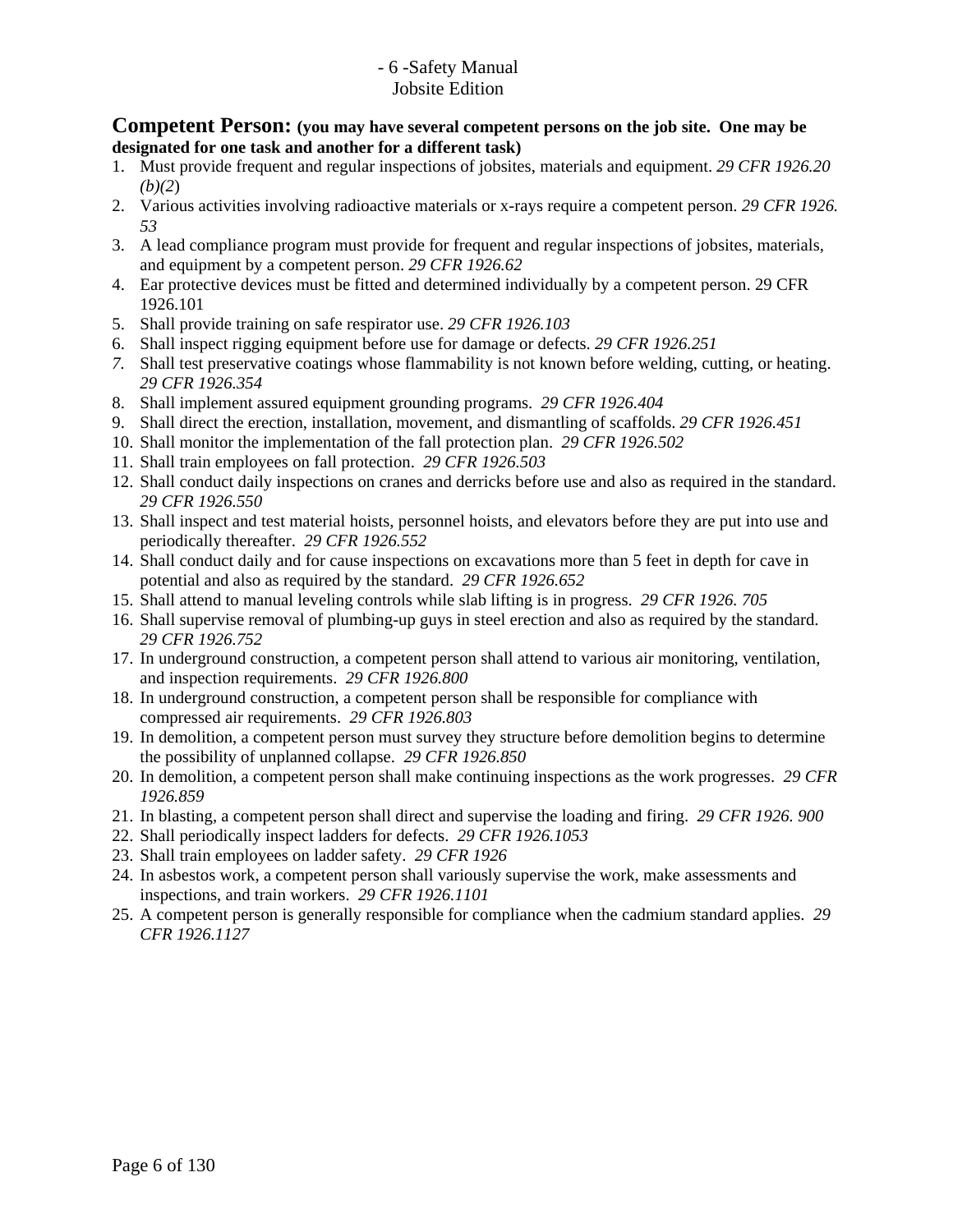### - 7 -Safety Manual Jobsite Edition

# **SAFETY RULES**

Safety rules have been developed to establish guidelines for safe working practices. Safety rules are to be obeyed by all employees without prejudice to position within the company. All employees are responsible for administering and enforcing the safety policy set forth in this manual.

### **Procedures for Reporting Hazardous Conditions**

It is the responsibility of every employee to be aware of and make every reasonable effort to keep unsafe practices from developing. When an unsafe condition exists and can not be immediately corrected, it should be reported to a supervisor or manager who can see that the situation is remedied.

Potentially hazardous conditions should be reviewed in advance in attempt to "engineer" the hazard out. A safety conscious employee that mentions a possible upcoming risk in a meeting of his peers (ie. toolbox talks, progress meetings, etc.) develops safety awareness among others. Record any reported problems, whether potential or existing, in the section: "Additional Safety Issues" of the Safety Meeting Minutes. Include actions or protective measures taken to lessen or resolve the hazard. This record is to be forwarded to the office for continuing review and documentation for company improvement.

Jobsite Safety Checklist is an additional procedure put in place for reporting hazardous conditions.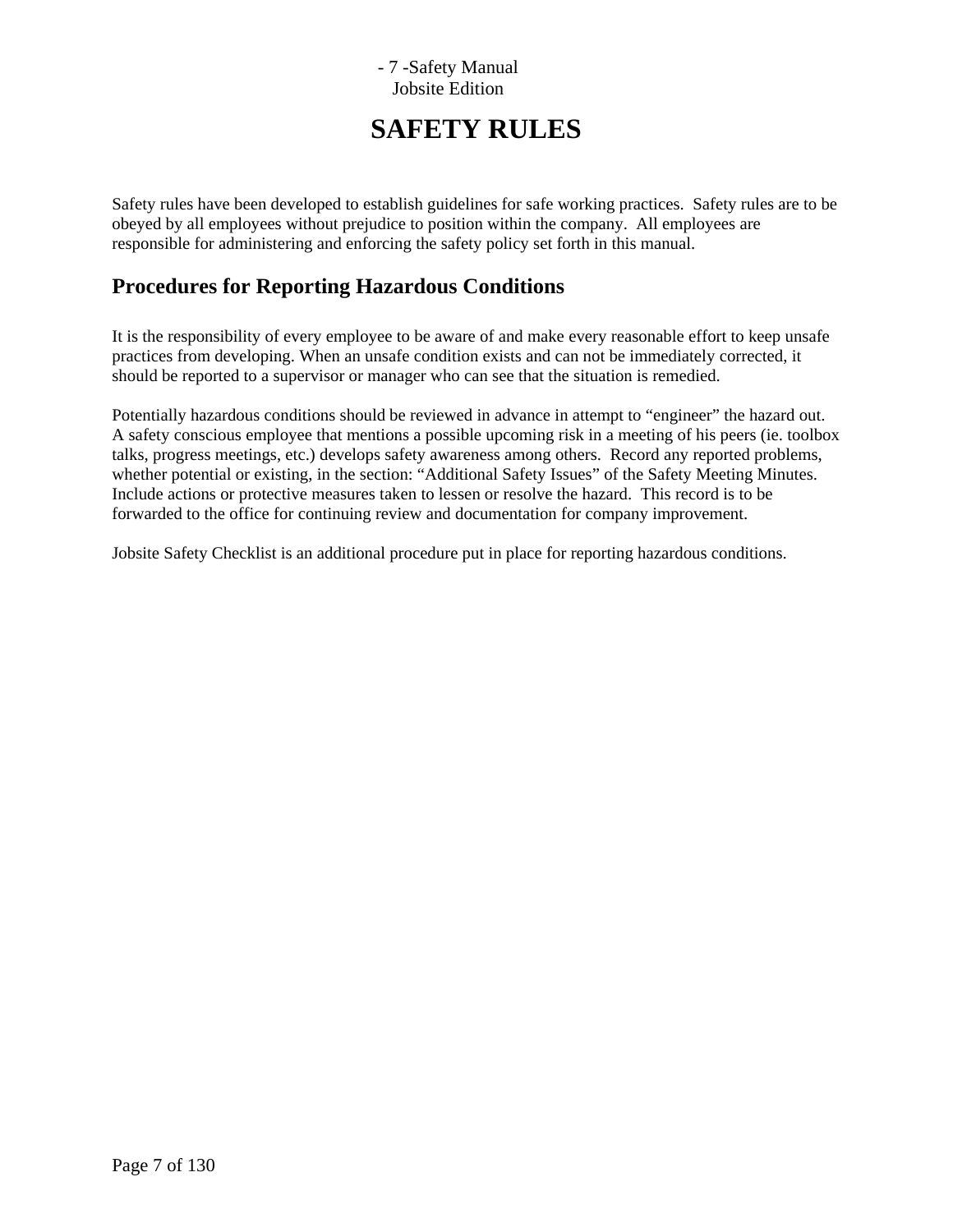### - 8 -Safety Manual Jobsite Edition

# **RULE ENFORCEMENT**

### **Disciplinary Actions for Failure to Comply with Safety Rules and Company Policy**

There are certain standards of behavior and conduct that must be maintained to ensure a safe work environment. Any employee who engages in improper conduct will be subject to disciplinary actions up to and including discharge. Disregarding rules and repeated violations, regardless of intention, may be grounds for discharge. The following rules and disciplinary actions are not intended to be all-inclusive; the company reserves the right to discipline employees and subcontractors for engaging in other misconduct not addressed by the following rules:

- 1. Horseplay practical jokes
- 2. Attire that does not include shirt with sleeves, long pants, boots with good sole
- 3. Non-compliance of hard hat utilization
- 4. Cat-calling, continued interaction with client or client's employees
- 5. Non-compliance with specific conditions of job
- 6. Non-compliance of housekeeping issues
- 7. Work practice that endangers oneself or others

### **Disciplinary Actions:**

### **Employees Subcontractor**

**FIRST OFFENSE:** FIRST OFFENSE: Documented corrective interview. Safety Violation Notice to sub-

#### **SECOND OFFENSE:** SECOND OFFENSE:

Written warning, remainder of day Contact app. PM, advise removal suspension. from job for day.

#### **THIRD OFFENSE:** THIRD OFFENSE:

#### **FOURTH OFFENSE:**

Final written warning and discharge.

employee, notify PM.

Three days suspension without pay. PM contacted, sub-employee replaced.

It is not necessary that the violations be of the same rule. Violations of three different rules may result in discharge, just as three violations of the same rule also may result in discharge. Major violations may result in immediate discharge.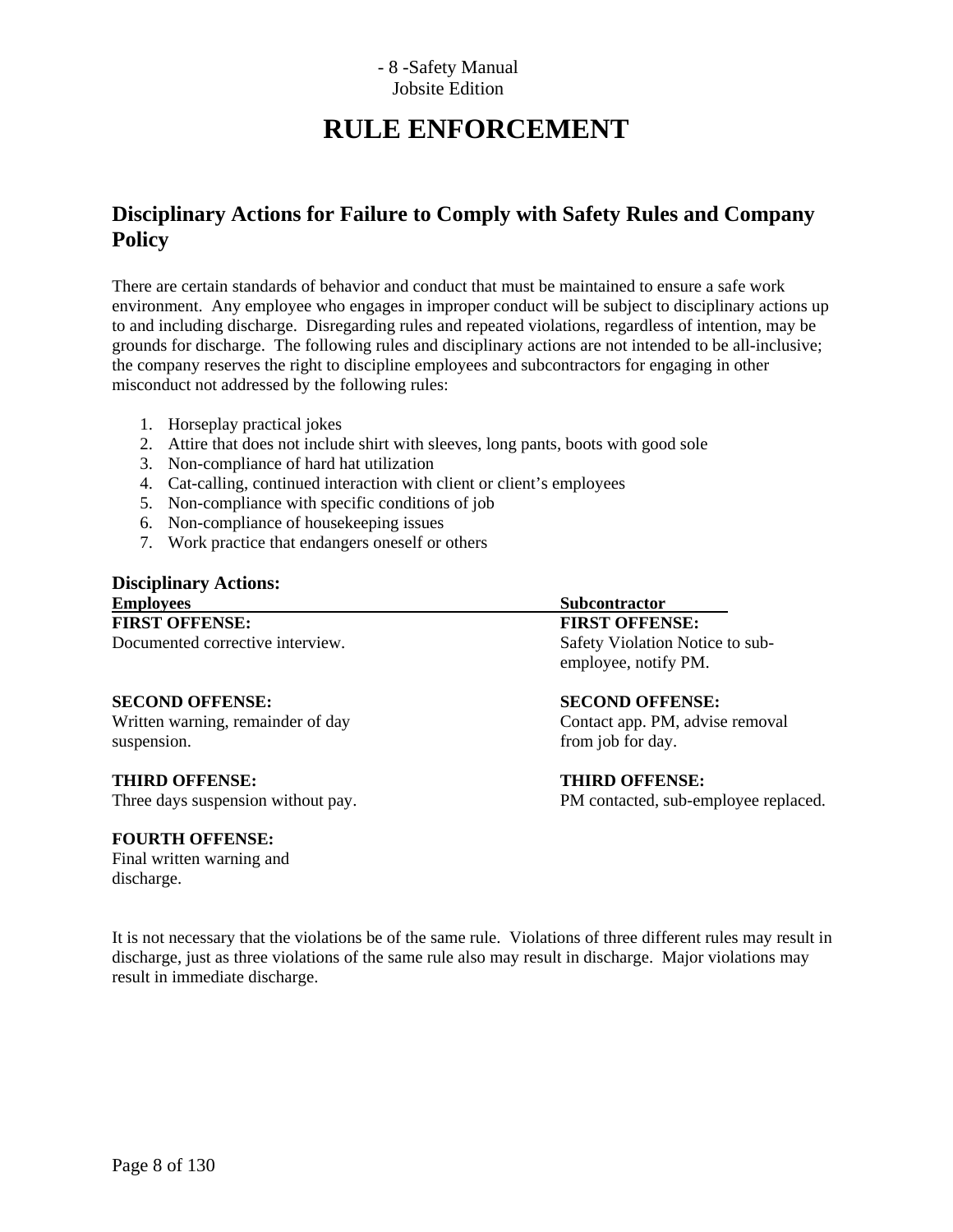

# **Important Notice!!!**

| TO:                      | <b>Subcontractor's Company Name</b> |       |
|--------------------------|-------------------------------------|-------|
| Your employee,           |                                     | . was |
|                          | Subcontractor's employee name       |       |
|                          |                                     |       |
|                          |                                     |       |
|                          |                                     |       |
|                          | Description of unsafe act observed  |       |
| on                       | at                                  |       |
| Date unsafe act observed | <b>Job site location</b>            |       |

**This action is contrary to the contract agreement that you and your employees will work in a safe manner and in compliance with OSHA at all times.** 

**As the general contractor on this site, we cannot be responsible for the safe actions of your employees at all times on this job. We expect you to train and supervise your own employees as to the work they do and insure it is done in a safe manner.** 

**Your immediate attention to this will be greatly appreciated.** 

**Sincerely, Roger Hendrick Hendrick Construction, Inc.** 

*Please note: Any unsafe conditions caused by you or your employees that we chose to correct will be billed to your company at a minimum of \$200/hour plus the cost of materials. Any OSHA citations issued to us as a consequence of unsafe acts by you or your employees will be considered "subcontractor misconduct" and any fines levied against us because of your unsafe acts will be deducted from future payments to you. We expect your employees to receive adequate safety training from you and we do not assume any responsibility/liability for their unsafe acts, whether observed or not observed by us or our employees.*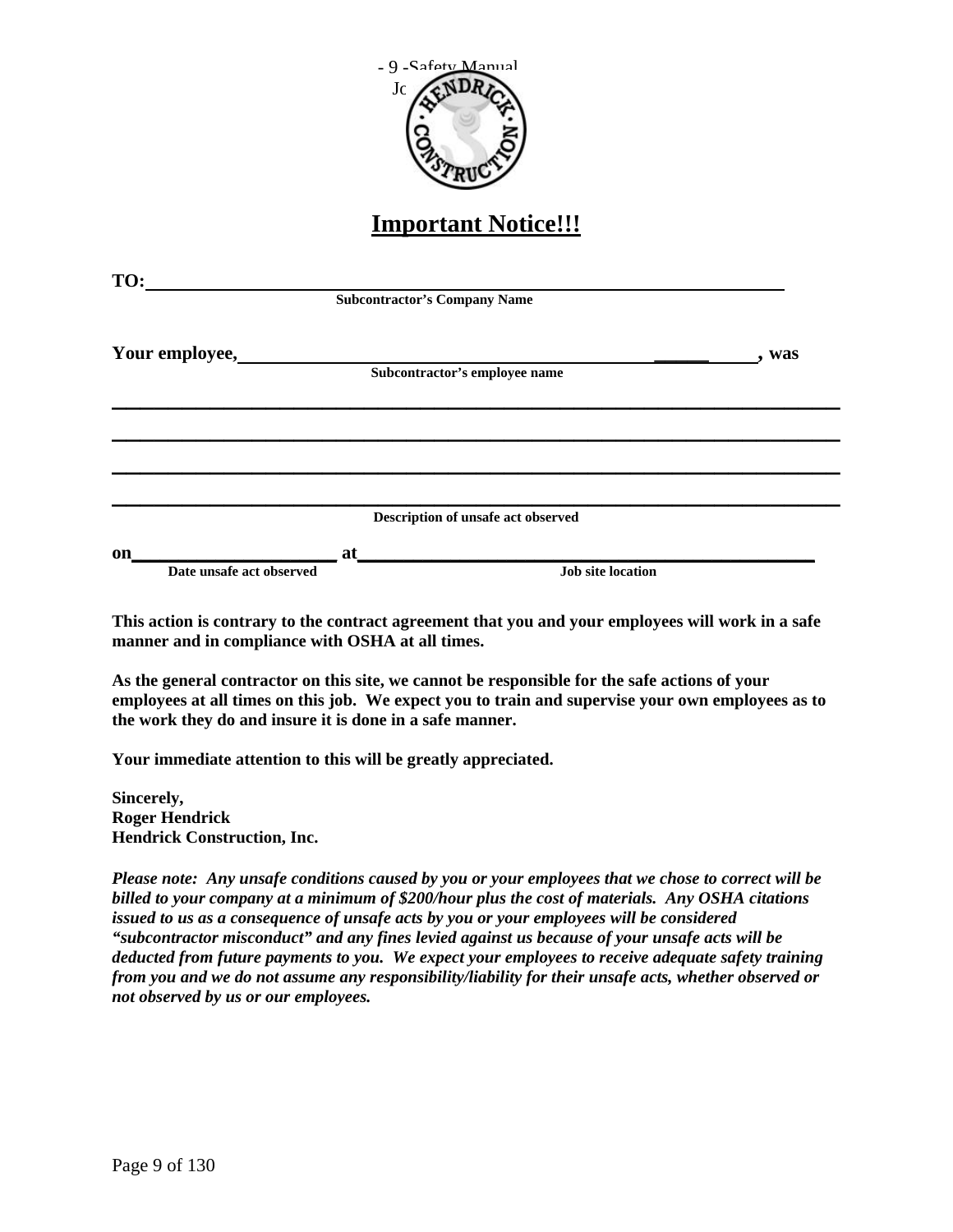### - 10 -Safety Manual Jobsite Edition

# **JOB SITE SAFETY CHECKLIST**

The purpose of this checklist is to assist the Construction Supervisor in identifying the most common conditions that are hazardous. *It is not designed to identify every possible condition that could be a potential hazard.* 

The attached checklist is intended for Superintendents to use for compliance issues. You may use this form if you wish or you can note these issues in your Daily Construction Report Forms "located on Sharepoint" as your "Daily Log" and fax it into the office daily.

### **The Four Most Common Causes of Construction Fatalities are:**

**Falls** (6 feet or more)

**Electrocution** (overhead lines and cranes as well as underground lines)

**Struck-by** (mobile equipment/vehicles more than objects falling from above)

**Crushed-by** (trenching cave-ins)

Please pay particular attention to these areas when walking around the site. These are the safety hazards that are killing construction workers each year.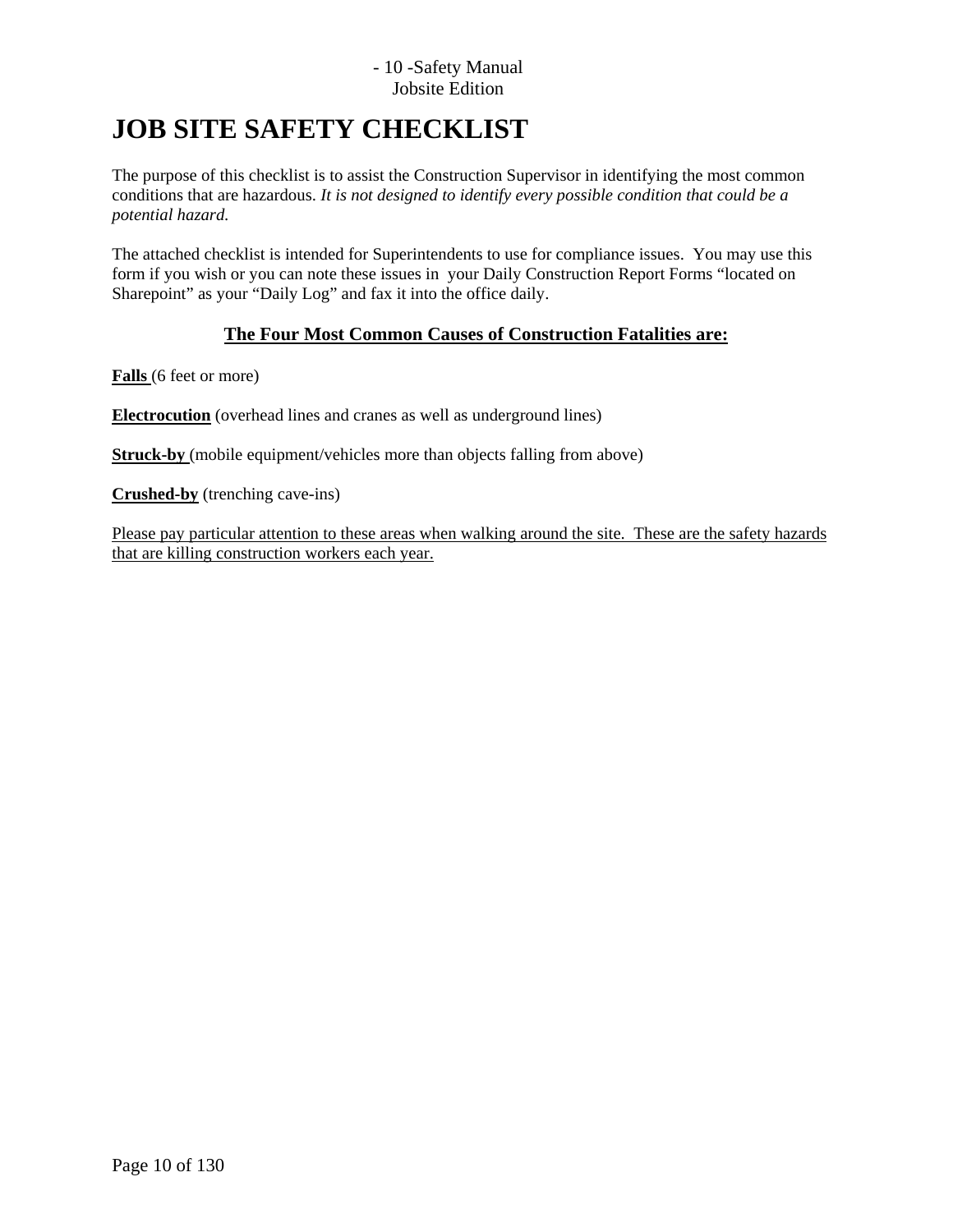# **Job Site Safety Checklist**

| Supervisor: <u>New York: New York: New York: New York: New York: New York: New York: New York: New York: New York: New York: New York: New York: New York: New York: New York: New York: New York: New York: New York: New York:</u>             |                                                                    |  |
|--------------------------------------------------------------------------------------------------------------------------------------------------------------------------------------------------------------------------------------------------|--------------------------------------------------------------------|--|
| Inspector: <u>contract the contract of the contract of the contract of the contract of the contract of the contract of the contract of the contract of the contract of the contract of the contract of the contract of the contr</u>             |                                                                    |  |
| General:                                                                                                                                                                                                                                         |                                                                    |  |
| a) Hard Hats<br>b) Proper footwear<br>d) Ear Protection<br>e) Eye Protection<br>f) Potable water<br>g) Unusual exposures identified and controlled                                                                                               | Y<br>N<br>□<br>□<br>□<br>□<br>□<br>п<br>□<br>п<br>□<br>п<br>□<br>□ |  |
|                                                                                                                                                                                                                                                  |                                                                    |  |
|                                                                                                                                                                                                                                                  |                                                                    |  |
| Housekeeping:<br>a) General neat appearance of all work areas<br>b) Passageways and walkways clear<br>c) No projecting nails and screws<br>d) Regular site cleanup and trash disposal<br>e) Materials stored/stacked in orderly and safe manner  | Y<br>N<br>□<br>□<br>п<br>□<br>п<br>□<br>□<br>П<br>□<br>□           |  |
|                                                                                                                                                                                                                                                  |                                                                    |  |
| <b>Fire Prevention:</b><br>a) Proper number of Fire Extinguishers provide and charged<br>b)"No Smoking" posted and enforced (no cigarette butts in posted areas)<br>c) Combustibles $>10'$ from building<br>d) Approved safety cans for gasoline | Y<br>N<br>□<br>П<br>п<br>□<br>□<br>□<br>□<br>□                     |  |
|                                                                                                                                                                                                                                                  |                                                                    |  |
|                                                                                                                                                                                                                                                  |                                                                    |  |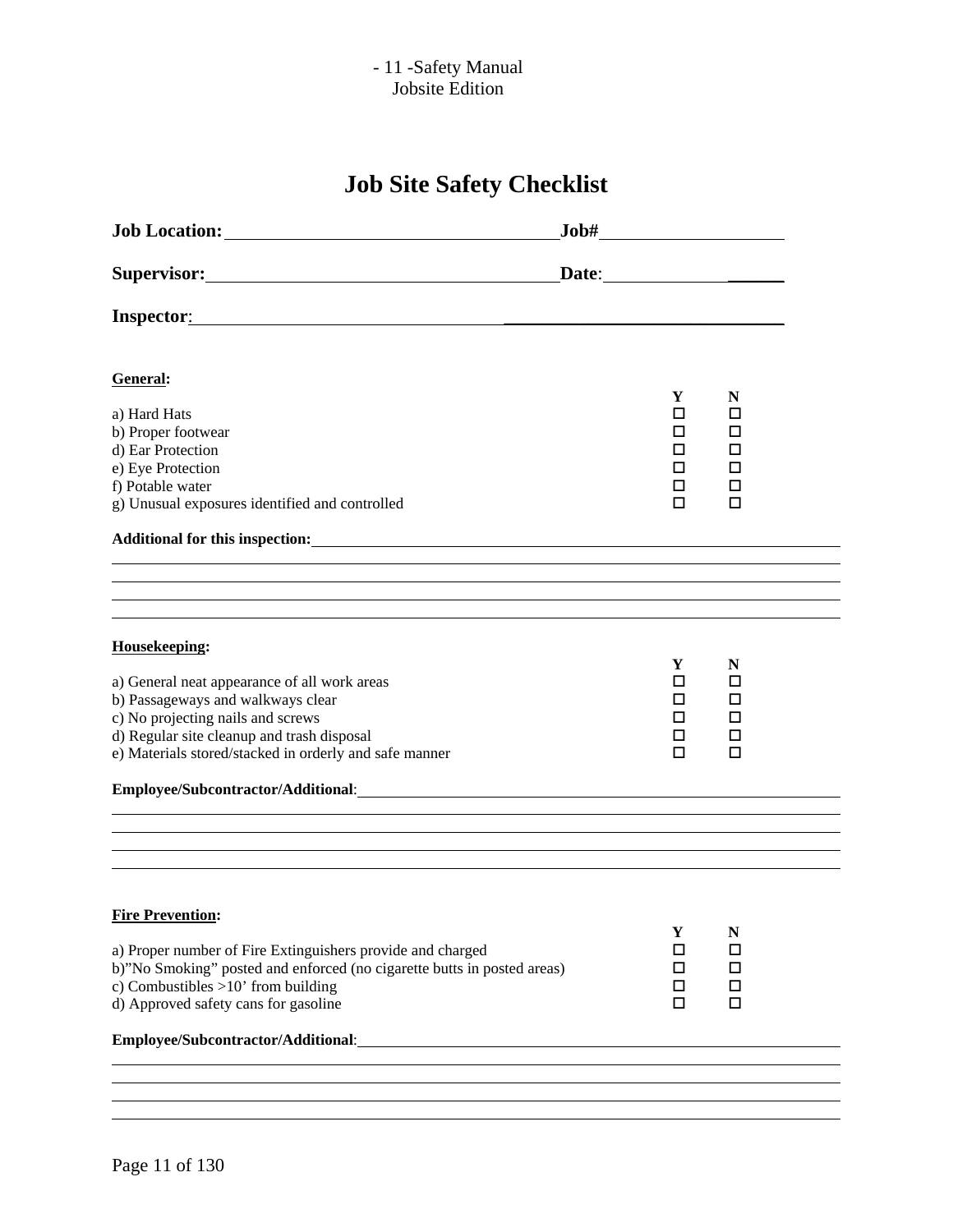### - 12 -Safety Manual Jobsite Edition

#### **Fall Protection:**

l l

| a) Floor openings                                            |  |
|--------------------------------------------------------------|--|
| b) Guardrails in place/replaced after each load received     |  |
| c) Safety harnesses provided and used                        |  |
| d) Double-locking snap hooks on all Personal Fall Protection |  |
| e) Floor holes protected/secured/marked                      |  |
| f) Wall openings guarded                                     |  |

### **Employees/Subcontractors/Additional**:

| Scaffolding:                                                          |  |
|-----------------------------------------------------------------------|--|
|                                                                       |  |
| a) Properly erected and supervised by competent person                |  |
| b) Scaffolding tied to structure                                      |  |
| c) Scaffolding plumb, with cross bracing in place                     |  |
| d) Fully planked with toe boards in place                             |  |
| e) Base plates used (no cinder blocks)                                |  |
| f) Ladder access provided                                             |  |
| g) Employees tied-off while working on elevated motorized scaffolding |  |
| h) No riding on rolling scaffolding                                   |  |

<u> 1989 - Johann Stoff, amerikansk politiker (d. 1989)</u>

<u> 1989 - Johann Stoff, die staatskriuw fan de Amerikaansk kommunister († 1958)</u>

### **Employee/Subcontractor/Additional**:

#### E**lectrical:**

l l

l

| a) Terminal boxes equipped with required covers                                  |  |  |
|----------------------------------------------------------------------------------|--|--|
| b) GFCI's in place                                                               |  |  |
| c) All extension cords are 3-wire with ground pin in place and in good condition |  |  |
| d) All electric tools and machinery have ground pin in place on power cable      |  |  |
| e) Exposed light bulbs equipped with protective cage                             |  |  |
| f) Competent person if assured equipment grounding program used in lieu of GFCI  |  |  |
| Employee/Subcontractor/Additional:                                               |  |  |
|                                                                                  |  |  |
|                                                                                  |  |  |

| <b>Stairways and Ladders:</b>              |   |  |
|--------------------------------------------|---|--|
|                                            | Y |  |
| a) Inspected and in good condition         |   |  |
| b) Properly secured                        |   |  |
| c) Ladder extends 36" above top of landing |   |  |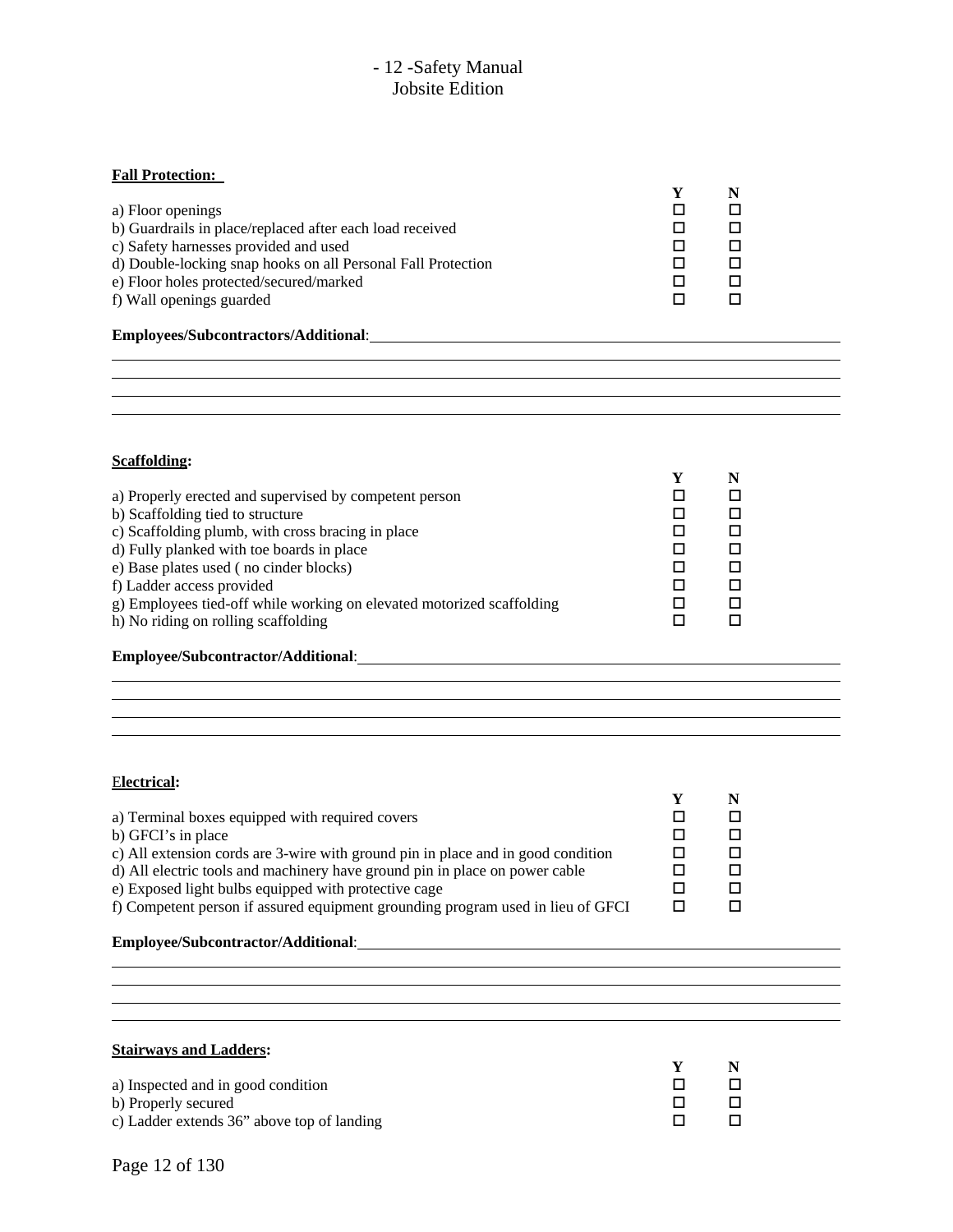### - 13 -Safety Manual Jobsite Edition

| d) Ladder available for access to scaffolding                |  |  |
|--------------------------------------------------------------|--|--|
| e) Guardrails provided for stairway landings                 |  |  |
| f) Handrails provided for stairways with four or more risers |  |  |
| g) Competent person periodically inspect ladders             |  |  |
| h) Competent person conduct ladder safety training           |  |  |
|                                                              |  |  |

<u> 1989 - Andrea San Andrew Maria (h. 1989).</u>

<u> 1980 - Johann Barnett, fransk politik (f. 1980)</u> <u> 1989 - Andrea Santa Andrea Santa Andrea Santa Andrea Santa Andrea Santa Andrea Santa Andrea Santa Andrea San</u>

<u> 1989 - Johann Barn, mars and deutscher Schwarzer und der Schwarzer und der Schwarzer und der Schwarzer und d</u> <u> 1989 - Johann Stoff, amerikansk politiker (d. 1989)</u>

### **Employee/Subcontractor/Additional**:

| <b>Excavations:</b> |  |
|---------------------|--|
|                     |  |

l

l

l

l

l

| a) Shoring adequate for soil and depth                              |  |
|---------------------------------------------------------------------|--|
| b) Support system in place for adjacent structures                  |  |
| c) Spoil bank and equipment sufficient distance from excavation     |  |
| d) Ladders provided                                                 |  |
| e) Competent person on site                                         |  |
| f) Underground utilities located prior to excavation                |  |
| g) Air samples taken prior to entry in underground tunnels/openings |  |

#### **Employees/Subcontractors/Additional**:

| <b>Concrete and Masonry:</b>                                                                                                                                                                                                                                       |  |
|--------------------------------------------------------------------------------------------------------------------------------------------------------------------------------------------------------------------------------------------------------------------|--|
| a) Proper scaffolding<br>b) Safe hoisting equipment<br>c) Masonry walls over 8 ft. braced<br>d) Limited Access Zone established<br>e) Fall protection used<br>f) Guard rails on all open floors<br>g) All protruded rebar guarded<br>h) Hard hats and safety shoes |  |

#### **Employees/Subcontractors/Additional**:

| <b>Hoists, Cranes and Derricks:</b>                                       |   |   |  |
|---------------------------------------------------------------------------|---|---|--|
|                                                                           | Y | N |  |
| a) Inspections of cables, slings, chains, hooks, eyes by Competent Person |   |   |  |
| b) Inspection logs maintained                                             |   |   |  |
| c) Power lines deactivated, removed, protected or safe distance           |   |   |  |
| d) Swing radius protected (360 degrees)                                   |   |   |  |
| e) Load capacity chart on machine                                         |   |   |  |
| f) Proper hand signals used                                               |   |   |  |
| <b>Employees/Subcontractors/Additional:</b>                               |   |   |  |

<u> 1989 - Johann Stoff, amerikansk politiker (\* 1908)</u>

<u> 1989 - Johann Barn, amerikan besteman besteman besteman besteman besteman besteman besteman besteman bestema</u>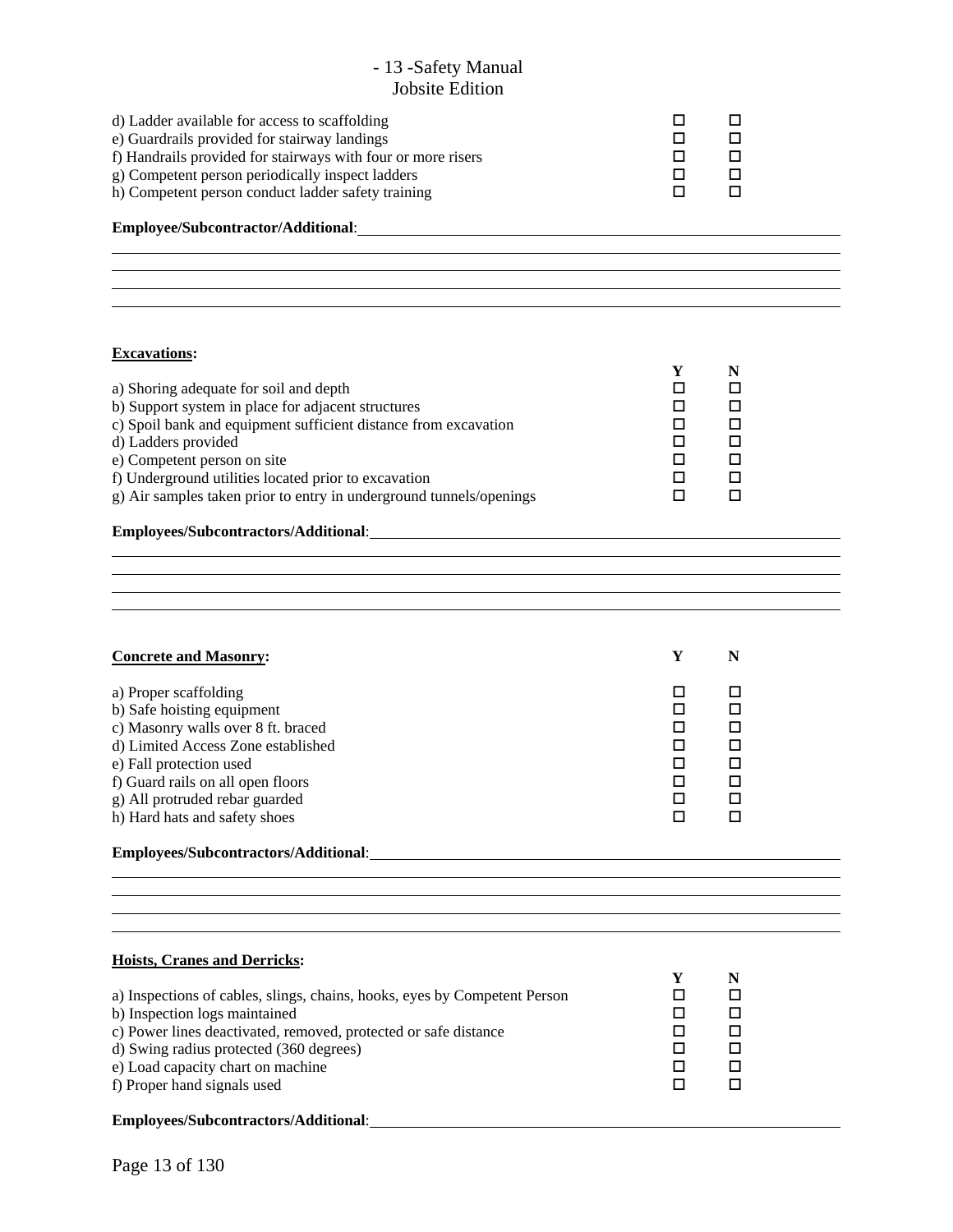### - 14 -Safety Manual Jobsite Edition

| <b>Welding and Cutting:</b>                                                      |   |   |  |
|----------------------------------------------------------------------------------|---|---|--|
|                                                                                  | Y | N |  |
| a) Personnel qualified                                                           |   |   |  |
| b) Screens, shields, goggles, gloves                                             |   |   |  |
| c) Gas cylinder secured in upright position                                      |   |   |  |
| d) Fire Extinguisher                                                             |   |   |  |
| e) Electrical equipment grounded                                                 |   |   |  |
| f) Valve protection caps in place when gas not in use                            |   |   |  |
| g) Fire watch provided 30 min. subsequent to welding near flammable/combustibles | ப |   |  |
| <b>Employees/Subcontractors/Additional:</b>                                      |   |   |  |

and the control of the control of the control of the control of the control of the control of the control of the 

<u> 1989 - Johann Barn, mars ann an t-Amhain an t-Amhain an t-Amhain an t-Amhain an t-Amhain an t-Amhain an t-Amh</u>

#### **Highway/Work Zone: Y N**  a) Competent Flagmen reflective garments, instructed, posted  $\square$   $\square$ b) Adequate warning signs and markers  $\square$   $\square$ <br>c) Traffic control through construction area  $\square$ c) Traffic control through construction area  $\Box$   $\Box$   $\Box$ d) Dust control  $\square$   $\square$ <br>
e) Work Zone of Heavy Equipment protected from pedestrians and other traffic  $\square$   $\square$ e) Work Zone of Heavy Equipment protected from pedestrians and other traffic  $\Box$  $\Box$ f) Equipment inspected daily g) Back up alarms and horns operational  $\square$ h) Proper lighting  $\square$ **Employees/Subcontractors/Additional**: <u> 1989 - Johann Barn, mars ann an t-Amhainn an t-Amhainn an t-Amhainn an t-Amhainn an t-Amhainn an t-Amhainn a</u> l <u> 1980 - Johann Stoff, deutscher Stoffen und der Stoffen und der Stoffen und der Stoffen und der Stoffen und de</u> l

l

l

l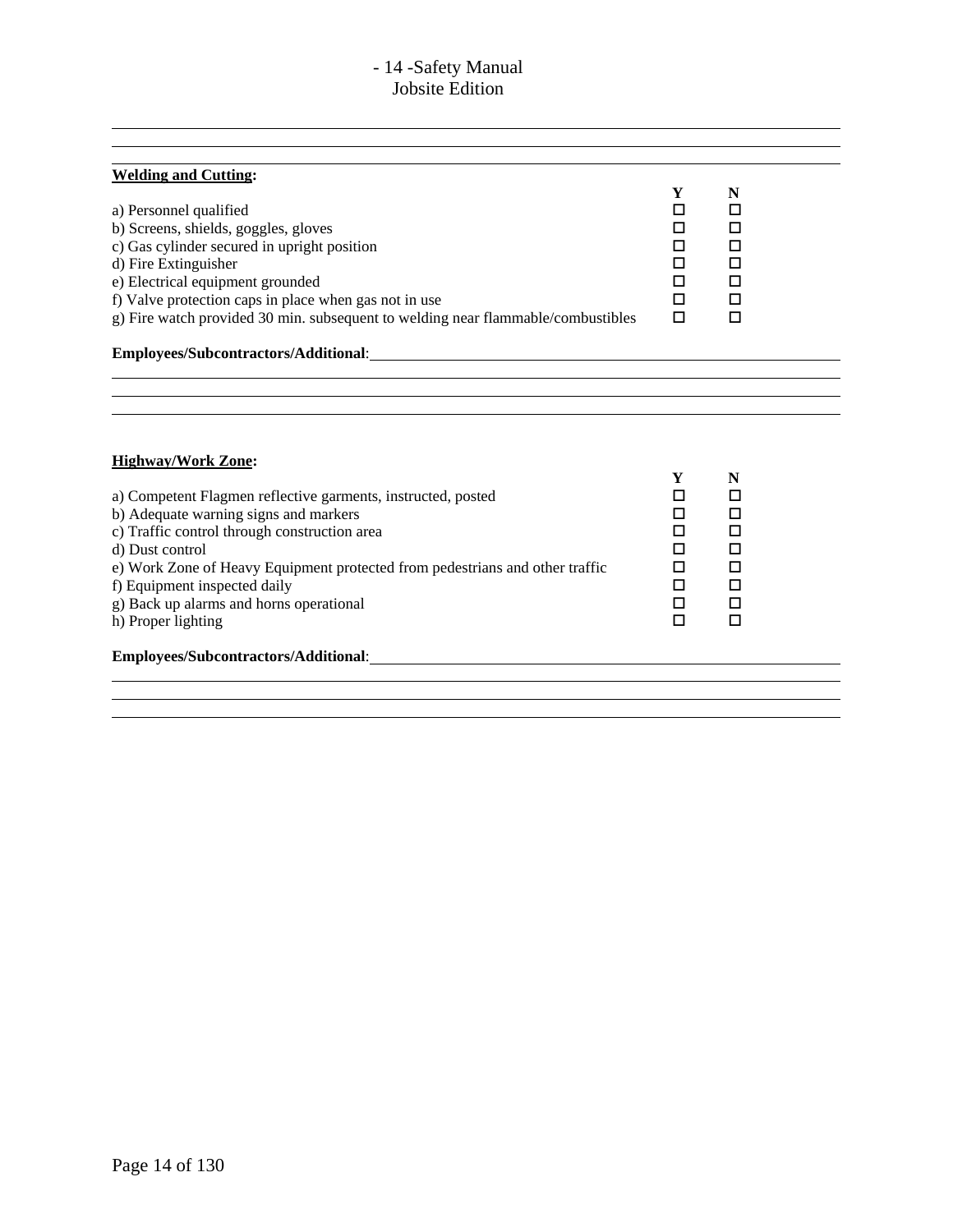### - 15 -Safety Manual Jobsite Edition

# **Power Tool/Equipment Checklist**

| <b>Tools, Hand and Power:</b>                                                                                                                                                                                                 | Y | N      |  |
|-------------------------------------------------------------------------------------------------------------------------------------------------------------------------------------------------------------------------------|---|--------|--|
| a) GFCI or grounded                                                                                                                                                                                                           | п | □      |  |
| b) All guards in place                                                                                                                                                                                                        | п | □      |  |
| c) Tools and cords in good condition                                                                                                                                                                                          | п | □      |  |
| d) Inspected and maintained                                                                                                                                                                                                   | п | $\Box$ |  |
|                                                                                                                                                                                                                               |   |        |  |
|                                                                                                                                                                                                                               |   |        |  |
| <b>Motor Vehicles &amp; Heavy Equipment:</b>                                                                                                                                                                                  | Y | N      |  |
| a) Service brakes and trailer brake connections inspected                                                                                                                                                                     | п | □      |  |
| b) Parking brake and service brake operable                                                                                                                                                                                   | п | □      |  |
| c) Tires, horn, backup alarms, seat belts inspected                                                                                                                                                                           | □ | □      |  |
| d) Lights, windshield wipers, defroster                                                                                                                                                                                       | п | □      |  |
| e) Fire Extinguisher in place and fully charged                                                                                                                                                                               | п | □      |  |
| f) Weights and loads controlled                                                                                                                                                                                               | п | □      |  |
| g) Personnel carried safely - seat belts provided                                                                                                                                                                             | □ | □      |  |
| Employees/Subcontractors/Additional: National Control of the Control of the Control of the Control of the Control of the Control of the Control of the Control of the Control of the Control of the Control of the Control of |   |        |  |
|                                                                                                                                                                                                                               |   |        |  |
|                                                                                                                                                                                                                               |   |        |  |
|                                                                                                                                                                                                                               |   |        |  |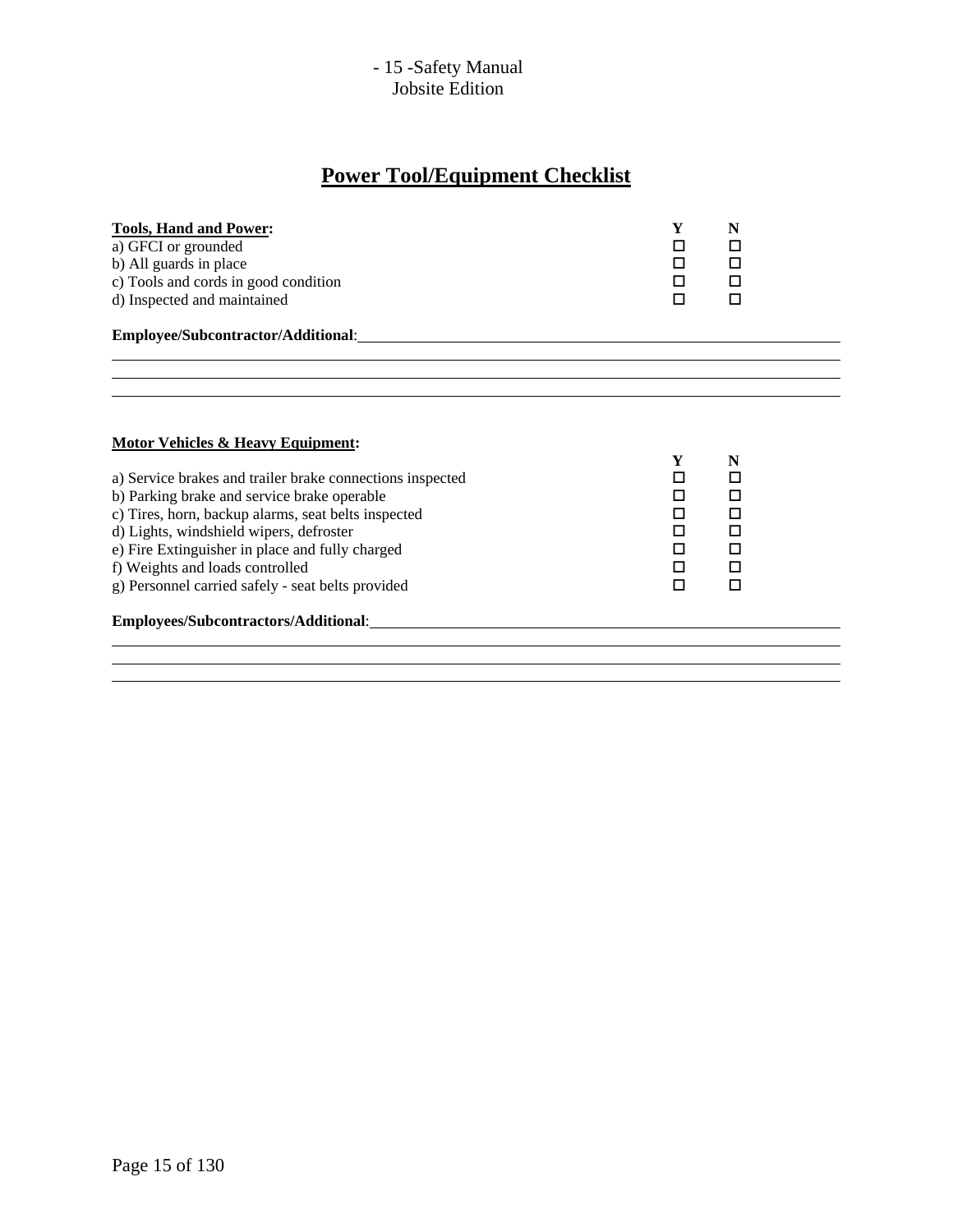### - 16 -Safety Manual Jobsite Edition

# **Preconstruction Checklist**

| Administration:<br>a) Pre-construction meeting with subcontractors re: safe work practices | $\mathbf Y$<br>□ | N<br>□ |
|--------------------------------------------------------------------------------------------|------------------|--------|
| b) OSHA poster and other warning signs posted                                              | □                | □      |
| c) Emergency phone numbers posted                                                          | □                | □      |
| d) Written Safety Program on site including site specific Safety Program                   | □                | □      |
| e) Weekly safety meetings integrated                                                       | □                | □      |
| f) MSDS from all subcontractors                                                            | □                | □      |
| g) Hazardous chemical list updated for job                                                 | □                | $\Box$ |
| h) Competent Person assigned for site and each trade                                       | □                | □      |
| i) Hazard Communication plan posted                                                        | □                | □      |
| j) Posted 200/300 Forms                                                                    | □                | $\Box$ |
|                                                                                            |                  |        |
|                                                                                            |                  |        |
|                                                                                            |                  |        |
|                                                                                            |                  |        |
|                                                                                            |                  |        |
| <b>Fire Prevention:</b>                                                                    | Y                | N      |
| a) Proper number of Fire Extinguishers provided and charged                                | □                | □      |
| b)"No Smoking" posted and enforced (no cigarette butts in posted areas)                    | □                | □      |
| c) Combustibles $>10'$ from building                                                       | □                | □      |
| d) Approved safety cans for gasoline                                                       | □                | □      |
|                                                                                            |                  |        |
| <b>Employee/Subcontractor/Additional:</b>                                                  |                  |        |
|                                                                                            |                  |        |
|                                                                                            |                  |        |
|                                                                                            |                  |        |
| <b>First Aid and Emergency:</b>                                                            | Y                | N      |
| a) First aid kit fully stocked; employees aware of location                                | □                | □      |
| b) Employees aware of personnel trained in first aid                                       | □                | □      |
| c) Employees aware of emergency procedures                                                 | □                | $\Box$ |
| d) Aware of Emergency Contact Postings                                                     |                  | $\Box$ |
|                                                                                            |                  |        |
|                                                                                            | □                |        |
|                                                                                            |                  |        |

e<br>He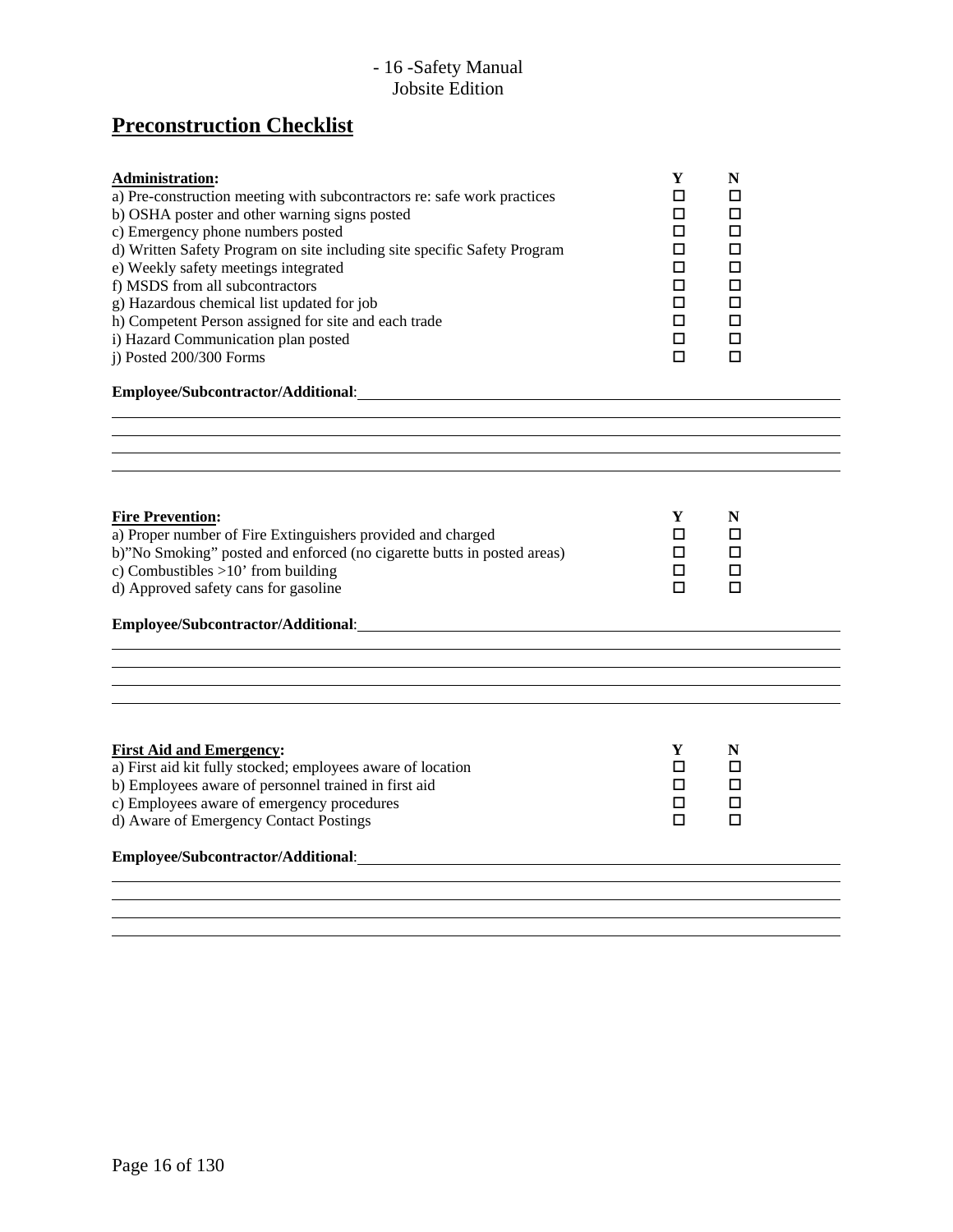### - 17 -Safety Manual Jobsite Edition

### **JOB SITE OSHA INSPECTION CHECKLIST**

### **I. PREPARATION PRIOR TO**

### **INSPECTION:**

- A. Job Site Representative or Superintendent:
	- Appoint a company representative and an alternate to handle OSHA problems and inspections for each project. They must read and understand this checklist and have a copy for their own use.
	- Instruct other management personnel not to talk to the inspector, other than to remain courteous.
	- Have a working camera, video camera, tape recorder, and note book available on the job site for inspections.
	- Advise Inspector you would like for the safety manager/representative to be present.
- B. Records:
	- Is there a hazard communication plan (HazCom) available for all employees and the inspector immediately upon request at the job site at all times?
	- Are Material Safety Data Sheets (MSDS) available for all employees and the inspector immediately upon request at the job site?
	- Is an OSHA poster displayed on the job site?
	- Is the OSHA Form 300A summary from the prior year signed and posted on the job site each February?
	- Are OSHA 300 and 300A forms for prior years signed and available for review on the job site or at the home office? (They must be maintained for the previous five years.)
	- Keep notes of all records furnished to the inspector and any comments by the inspector.
- C. Job site Entry Options:
	- *Allow the inspection to proceed* and permit the designated company representative to take part in the inspection.
	- Ask the compliance officer to wait until someone from upper management arrives on the job site. This request should be written and signed as company policy, and not a denial of entry. Your foreman should have copy of this letter, signed by an officer of the company, on site at all times.
	- Hendrick Construction, Inc. should have a policy on whether administrative *warrants* are required in the event of an OSHA inspection. If the inspection is a result of a fatality, multi-injury, imminent danger situation, or a complaint, the company may choose to allow the inspection, but to limit its scope to the matter concerned; otherwise the company may require an administrative warrant. The inspector can and will issue citations on anything she/he sees or learns during the inspection process. The goal of the company is to limit the scope of the inspection. If the inspection is general in nature, the inspector will want to inspect the entire project. If you believe you have no safety violations or only

minor violations, you should consider allowing the inspection to proceed.

Make it policy in writing to contact upper management before permission is granted for an inspection.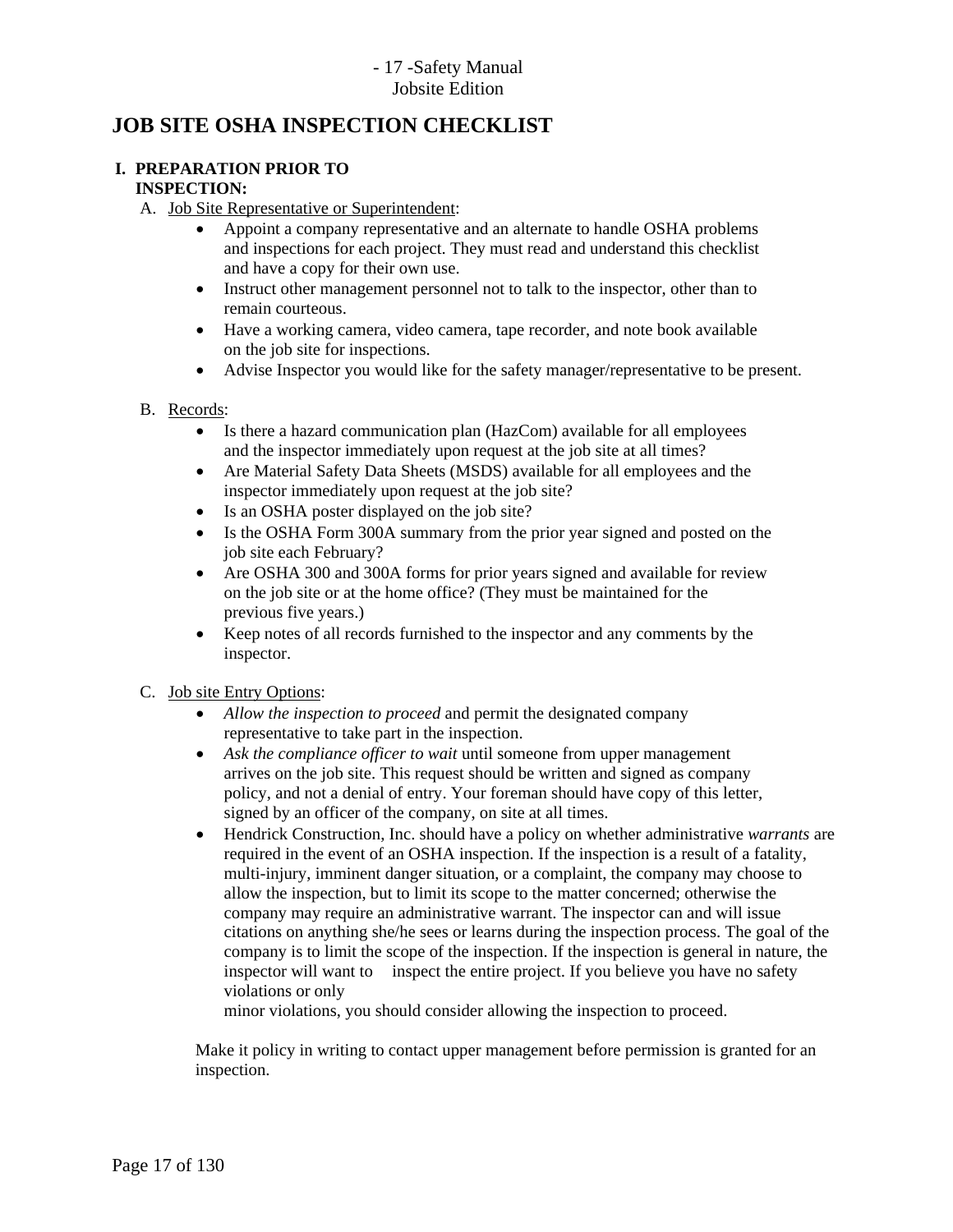### - 18 -Safety Manual Jobsite Edition

### **II. INSPECTION:**

- A. Opening Conference:
	- Immediately notify the company safety officer or main office, as required, upon learning of an OSHA inspection or the presence of an OSHA inspector.
	- Greet the OSHA inspector, being courteous at all times, and record the information regarding his/her credentials in a notebook.
	- Ask inspector for the purpose of the inspection:
		- a) Scheduled
		- b) Employee complaint
		- c) Death/Catastrophe
		- d) Observed hazard while driving by
	- Ask the inspector to identify the type or scope of the inspection to be conducted, general/focused. Record, in detail, all questions and responses.
	- Do not volunteer any information.
	- Provide the inspector with all required safety equipment. Advise the inspector that he will be required to wear safety equipment in the appropriate areas.
	- Ask the OSHA inspector to show you the regulation or standard requiring the production of records and record his response.
- B. Walking the Job Site:
	- Briefly answer the questions in a courteous manner. Provide only the information requested.
	- Allow the inspector to visit only those areas of the site which were allowed for inspection by agreement or by warrant.
	- Carefully choose the path of travel. The inspector can issue citations for anything he sees or hears.
	- Photograph or videotape everything the inspector photographs or videotapes in the same manner and if possible stand in his footsteps. The company should have its own photo documentation of what the inspector is photographing.
	- If the inspector makes a mistake, do not correct him/her.
	- Do not argue with the inspector; simply inform him of the facts.
- C. Interview:
	- Have company representatives present at any interviews by the inspector with supervisors.
	- OSHA inspectors are allowed to privately interview employees in a reasonable manner. Advise the employee that they have the right to request that the company representative be present during an interview.
	- Write down the name of any employee interviewed. *Make sure the employees. prior to an OSHA visit are familiar with who the competent person is on each job site and each procedure that requires a competent person.*
- D. Closing Conference:
	- The company representative should obtain as much information as possible from the inspector without making comments that could hurt the company.
	- Record the inspector's statements about alleged violations. Make notes of the inspector's comments.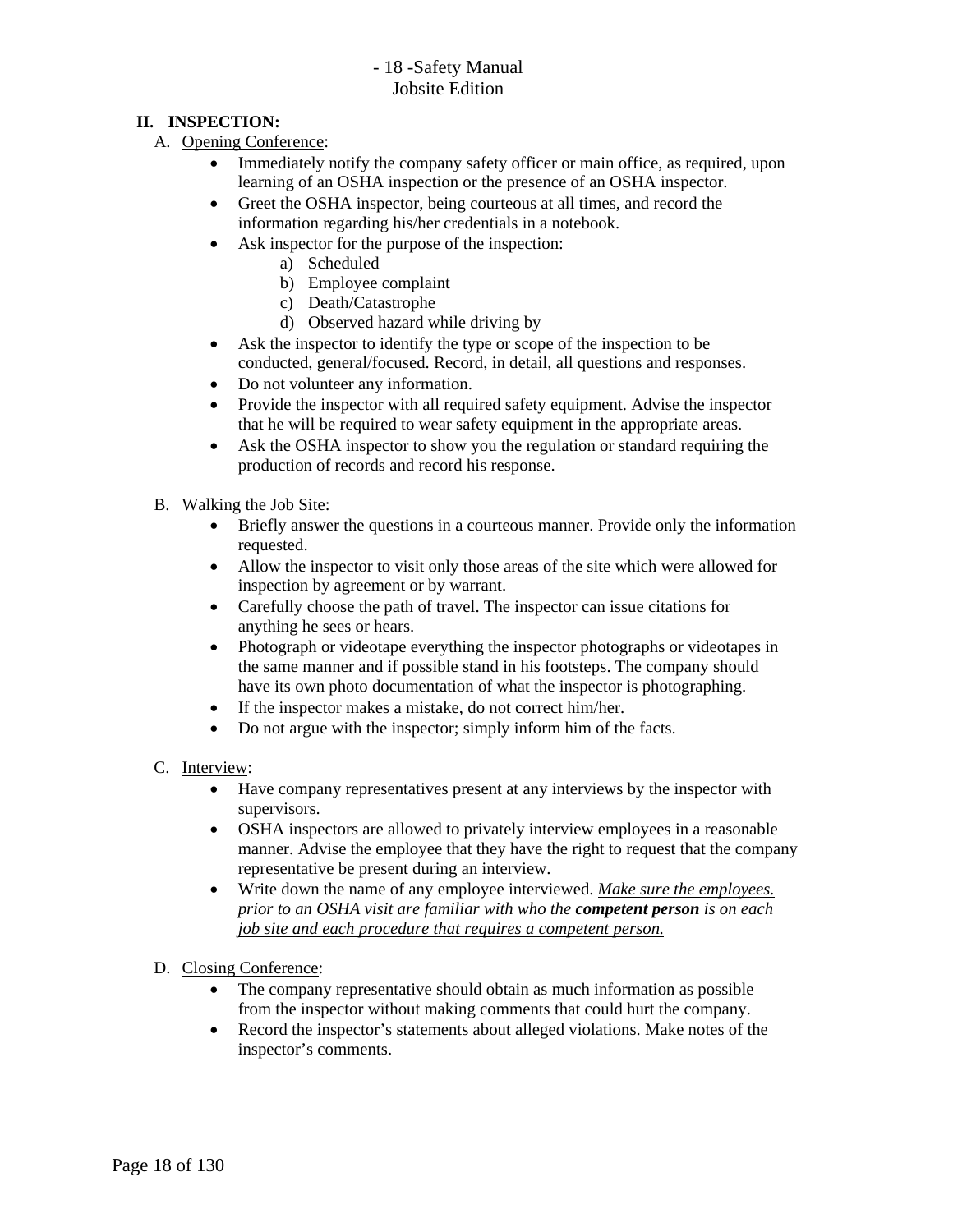### - 19 -Safety Manual Jobsite Edition

# **FIRE PROTECTION AND PREVENTION PROGRAM**

### **Purpose:**

The purpose of this plan is to prevent potential injuries and deaths to Hendrick Construction, Inc. employees and subcontractors. It is designed to protect company property from damage or loss due to fire. This plan includes fire prevention, building exits, fire extinguishing, emergency evacuation, and employee training. This plan complies with or supersedes fire protection and prevention standards in 29CFR 1926.24 subpart F of OSHA guidelines.

This plan will be reviewed with all new employees when they begin their job and with all employees when the plan is changed.

### **Fire Prevention:**

Our first line of defense against fire is to prevent it in the first place. It is the responsibility of all Hendrick Construction, Inc. employees to prevent fires. All employees will be made aware of potential fire hazards in their work area and will be trained in safe work procedures and practices. Employees and subcontractors are expected to follow proper procedures to prevent fires and to notify their supervisor or other management personnel if they observe any condition that could lead to the ignition of a fire or could increase the spread of a fire.

The following are some general fire prevention practices and procedures that should be followed:

- All ignition sources (i.e., open flames, cutting torches, spark producing equipment, electric motors, heating equipment, etc.) should be controlled and contact with combustible and flammable materials must be avoided. Keep all combustible materials at least five feet from such ignition sources and all flammable liquids at least twenty feet away.
- Any damaged or frayed electrical wiring, equipment cords, extension cords, etc. should be removed from service immediately and replaced or repaired.
- Any use of flammable liquids must be done in a manner that prevents spills and prevents the flammable liquid or its vapor or spray from coming in contact with any ignition source. All flammable liquids must be stored in proper flammable liquid storage containers and kept in the proper storage cabinets.
- Housekeeping and storage practices are critical to preventing fires. Any combustible materials must be stored in neat stacks with adequate aisle space provided to prevent easy spread of fire and to allow for access to extinguish any fire that may start. Trash, scrap, and other unnecessary combustibles must be cleaned up immediately and placed in proper disposal containers.
- Smoking will be allowed only in designated areas.

#### **Fire Exits:**

- Each area of the building has at least two means of escape remote from each other that are to be used in a fire emergency. The location of exits and the path of egress is shown on maps posted throughout the building.
- Fire exit doors must not be blocked or locked to prevent emergency use when employees are within the building.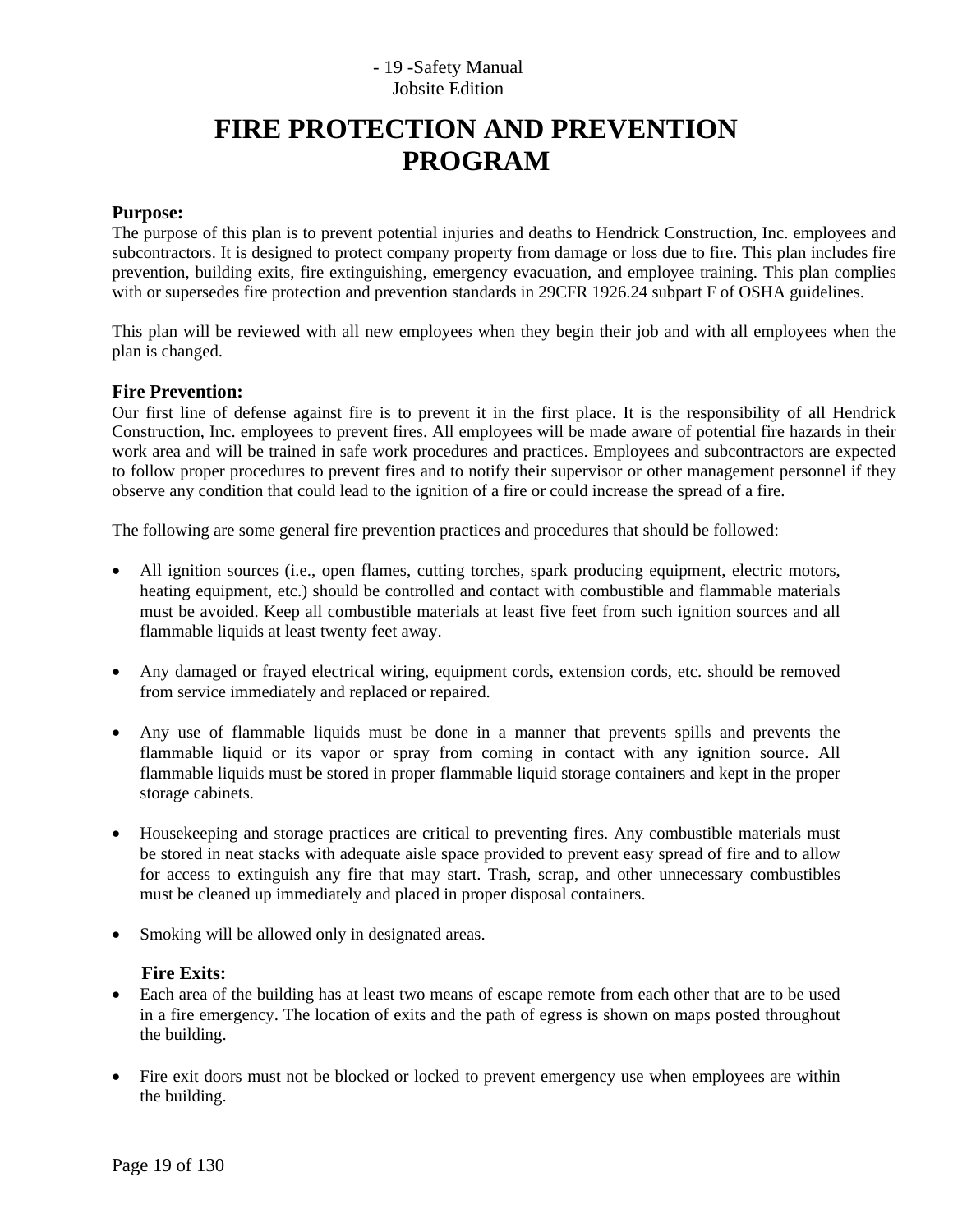### - 20 -Safety Manual Jobsite Edition

• Exit routes from our building must be clear and free of obstructions. All exits are marked with signs designating exits from the building.

### **Fire Extinguishers:**

- A fire extinguisher, rated not less that 2A, will be provided for each 3,000 square feet of the protected building area, or major fraction thereof. Travel distance from any point of the protected area to the nearest fire extinguisher will not exceed 100 feet.
- One of more fire extinguishers, rated not less than 2A, will be provided on each floor. In multi-story buildings, at least one fire extinguisher will be located adjacent to stairways.
- Our fire extinguishers will be inspected annually by a fire protection equipment company and tagged with the date of inspection. If a fire extinguisher is used or discharged for any reason, it must be removed from service and replaced with another properly charged extinguisher while it is being recharged.
- All employees will be instructed on the hazards of fighting fires, how to properly operate the fire extinguishers available, and what procedures to follow in alerting others to the fire emergency. Employees will attempt to extinguish only small incipient fires. If a fire cannot be immediately and easily extinguished with a fire extinguisher, the employees will evacuate the building and/or area rather than try to fight the fire.

### **Fire Extinguisher Requirements:**

- One 2A Extinguisher (10 lb ABC Dry Chemical):
	- Per every 3,000 Sq.Ft. of Building
	- Within 100 ft. of each storage area for combustible material
- One 10B Extinguisher (5 lb ABC Dry Chemical) must be within 50 ft. of wherever

more than 5 gallons of flammable or combustible liquids or 5 lbs of flammable gas are being used on the jobsite.

- One 20B Extinguisher must be:
	- From 24-75 feet of an outside flammable or combustible liquid storage area
	- Each vehicle hauling or dispensing flammable or combustible liquids
- Fire Extinguishers must be inspected:
	- At least once a year
	- A written record of the inspection must be maintained showing the date of each inspection

### **Temporary Heaters:**

- If using temporary heaters inside, make certain that adequate ventilation is available to avoid asphyxiation.
- Install circulating heaters with a minimum of a 12-inch clearance on all sides
- Radiant-type heaters must have a minimum of a 36-inch clearance
- Salamanders:
	- -No salamander-type heaters are permitted on scaffolds or near floor openings -Hot salamanders may not be refueled or relit under any circumstances
	- -Gasoline or kerosene may not be used unless heater is designed for such fuel
	- -Always secure salamanders in a manner that will prevent their tipping over due
	- to impact, collision or wind

### **Signs:**

• A "NO SMOKING" sign will be posted in the vicinity of combustibles/flammables '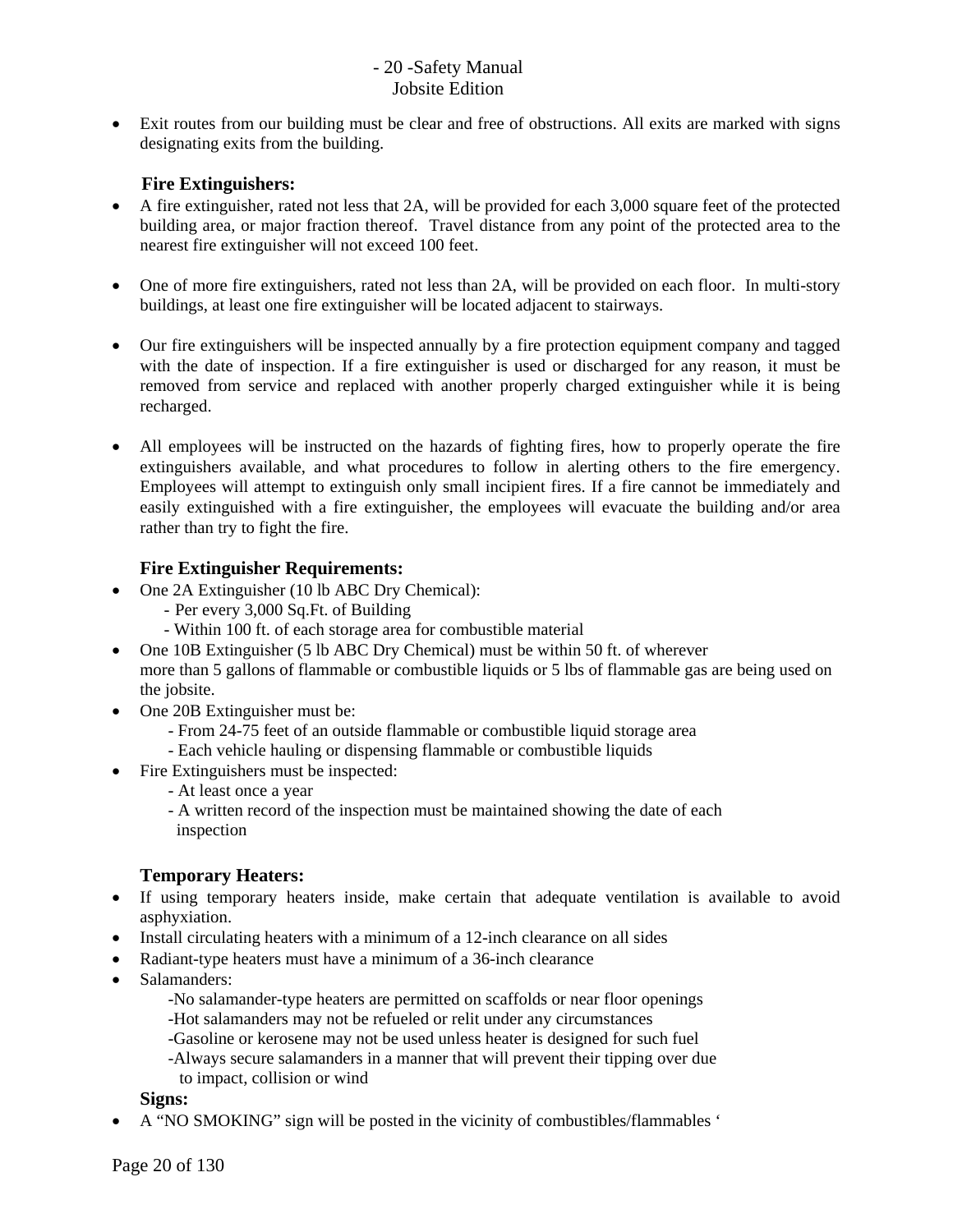### - 21 -Safety Manual Jobsite Edition

• Fire Extinguishers will be mounted throughout the job site and their locations clearly marked

### **Cylinders:**

- Storage of LPG within buildings is prohibited!
- Compressed Gas Cylinders shall be secured in an upright position at all times 'Oxygen Cylinders shall be stored 20 ft. away from gas and LPG cylinders
- Cylinders shall be stored in areas where they will not be knocked over or damaged by passing or falling objects
- Cylinders shall be kept far enough away from welding or cutting operations so that sparks, hot slag or flame cannot reach them
- During welding or cutting, a suitable fire extinguisher shall be located immediately in the vicinity of the operation
- When work is finished, cylinders are empty or cylinders are moved, the cylinder valve shall be closed and capped
- A fire watch should be maintained for at least 30 minutes after welding or cutting operations in the vicinity of combustibles or flammables.

### **Fire Prevention Requirements:**

- Proper Housekeeping will be maintained throughout the job
- All electrical equipment and wiring will be maintain in compliance with the Electrical Standard Subpart K
- All employees will be trained on fire hazards and fire prevention. All employees will be trained in the use of fire extinguishers

### \*\*NO OPEN FIRES ARE PERMITTED ANYWHERE ON A CONSTRUCTION SITE!!\*\*

### **Emergency Evacuation:**

- An alarm system, e.g., telephone system, siren, etc., will be established by the company whereby employees on the site and the local fire department can be alerted for an emergency. Site specific emergency plans will be generated prior to work commencement.
- Alarm code and reporting instructions will be conspicuously posted at job site.
- If any employee discovers a fire or smoke, the employee will immediately pull the nearest fire alarm box. If alarm system is non functional When the fire alarm sounds or a fire is otherwise announced, all employees (except those designated and trained to use fire extinguishers) are expected to immediately exit the building by proceeding to the nearest exit in an orderly fashion. If the nearest exit is blocked by fire or smoke, the employees should proceed to an alternate exit. There should be no running, shouting, pushing, etc. A calm orderly evacuation is the safest for all concerned.
- Upon exiting the building, all employees are to proceed to the designated meeting area(s) so that they can be accounted for. The designated meeting area(s) will be determined in the site specific emergency plan. Supervisors and subcontractors will account for all of their employees to ensure that no one is still in the building.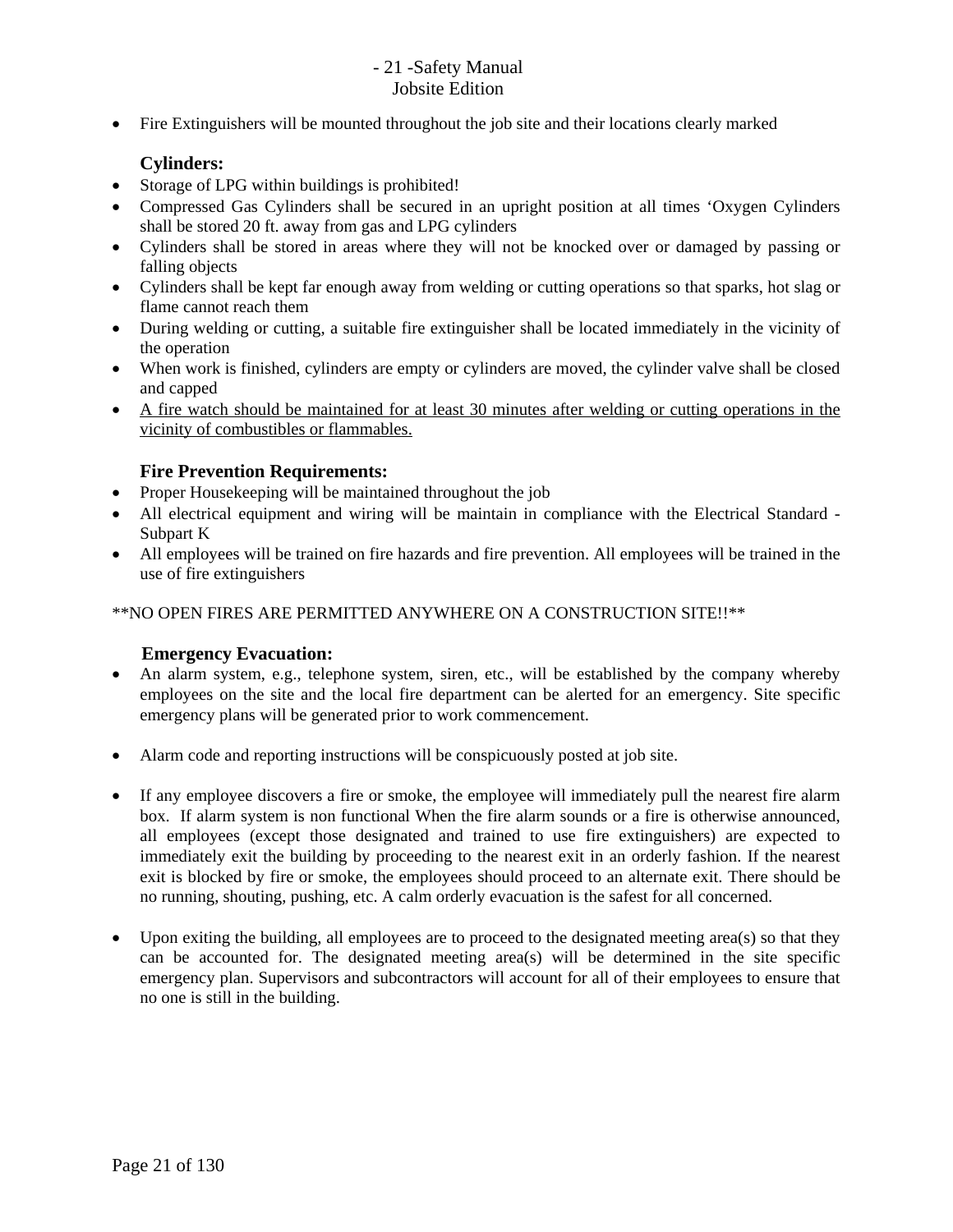### - 22 -Safety Manual Jobsite Edition

## **FIRE SAFETY CHECKLIST**

*(Should be completed periodically throughout each Job)* 

| Fire Extinguishers:                                                        |        |
|----------------------------------------------------------------------------|--------|
| Fire Extinguishers Provided & Marked throughout the project                | YES/NO |
| Employees instructed to notify management of any discharged extinguishers  | YES/NO |
| Fire Extinguishers provided at all stairways and landings                  | YES/NO |
| <b>General Fire Protection:</b>                                            |        |
| Employees instructed for emergency fire procedures                         | YES/NO |
| All exits unobstructed and clearly marked                                  | YES/NO |
| All gasoline in approved cans                                              | YES/NO |
| Good Housekeeping Practices throughout project                             | YES/NO |
| Sufficient clearance maintained between temporary heaters and combustibles | YES/NO |
| Smoking prohibited in areas containing combustibles                        | YES/NO |
| Combustible scrap and trash regularly removed from site                    | YES/NO |
| <b>Welding &amp; Cutting:</b>                                              |        |
| Fire Watch provided during and 30 minutes after welding/cutting operations | YES/NO |
| Fire Extinguisher provided for welding/cutting operations                  | YES/NO |
| Tanks secured, upright on firm foundation                                  | YES/NO |
| Valve protection caps in place                                             | YES/NO |
| Hoses inspected each shift                                                 | YES/NO |
| Electrical:                                                                |        |
| All electrical wiring and equipment meets OSHA's requirements              | YES/NO |
| All drop cords in good condition and meet OSHA requirements                | YES/NO |
| Overcurrent protection devices (fuses, circuit breakers) in good condition | YES/NO |
| Ground Fault Circuit Interrupters (GFCI) or an approved grounding program  | YES/NO |
| <b>Employee Training:</b>                                                  |        |
| Emergency procedures explained to all employees                            | YES/NO |
| Alarm systems available and in working order (radios, phones, etc)         | YES/NO |
| Emergency phone numbers posted                                             | YES/NO |
| Employees trained in use of fire extinguishers                             | YES/NO |
| Documentation:                                                             |        |
| <b>Employee Training Documentation Maintained</b>                          | YES/NO |
| Fire Safety Inspection Documentation Maintained at Site                    | YES/NO |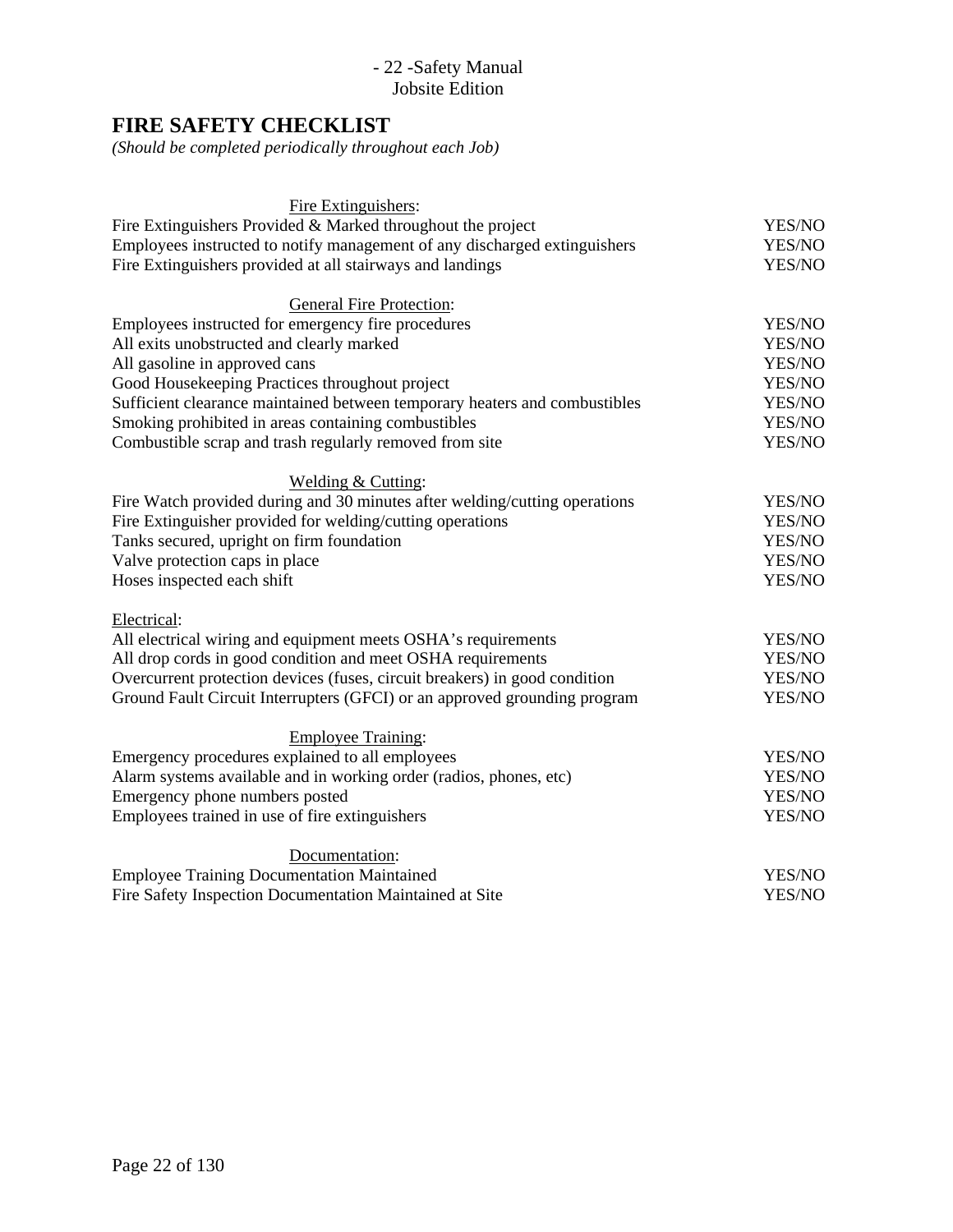### - 23 -Safety Manual Jobsite Edition

## **SUMMARY OF OSHA STANDARDS REQUIRING FIRE EXTINGUISER CONSTRUCTION**

| <b>LOCATION</b>                                                 | <b>TYPE</b> | <b>DISTANCE</b>      | <b>STANDARD</b>        |
|-----------------------------------------------------------------|-------------|----------------------|------------------------|
| (feet)                                                          |             |                      |                        |
| Building area                                                   | 2A          | 100                  | 150 (c) (1) (i)        |
| Each floor                                                      | 2A          |                      | 150 (c) (1) (iv)       |
| Multistory building                                             | 2A          | Adjacent to stairway | 150 (c) (1) (iv)       |
| 5 gallons of                                                    | 10B         | 50                   | 150 (c) $(1)$ (vi)     |
| flammable/combustible or 5 pounds of flammable gas              |             |                      |                        |
| Open yard storage                                               | 2A          | 100                  | 151 $(c)$ $(6)$        |
| Flammable                                                       | 20B         | 10, Outside          | 152 $(d)$ $(1)$        |
| liquid storage room                                             |             |                      |                        |
| Outside                                                         | 20B         | $25 - 75$            | 152 $(d)$ $(2)$        |
| Flammable liquid storage area                                   |             |                      |                        |
| Vehicles used                                                   | 20B:C       | On vehicle           | 152 $(d)$ $(4)$        |
| for dispensing or transporting flammable or combustible liquids |             |                      |                        |
| Service or fuel area                                            | 20B:C       | 75                   | $152$ (g) $(11)$       |
| LPG storage area                                                | 20B:C       |                      | 153(1)                 |
| Welding, cutting,                                               | Suitable    |                      | $352$ (d)              |
| or heating areas                                                |             |                      |                        |
| Crane cabs                                                      | 5B:C        |                      | 550 (a) $(14)$ (i)     |
| Tunnel                                                          | 4A:40B:C    |                      | $800 \; (m) \; (8)$    |
| machinery not using fire-resistant hydraulic fluid              |             |                      |                        |
| Tunnel                                                          | 4A:40B:C    | ----------           | $800 \text{ (m)} (11)$ |
| underground belt conveyors at head and tail pulley              |             |                      |                        |
| Vehicles used                                                   | 10A:B:C     |                      | 902(i)                 |
| for transportation of explosives                                |             |                      |                        |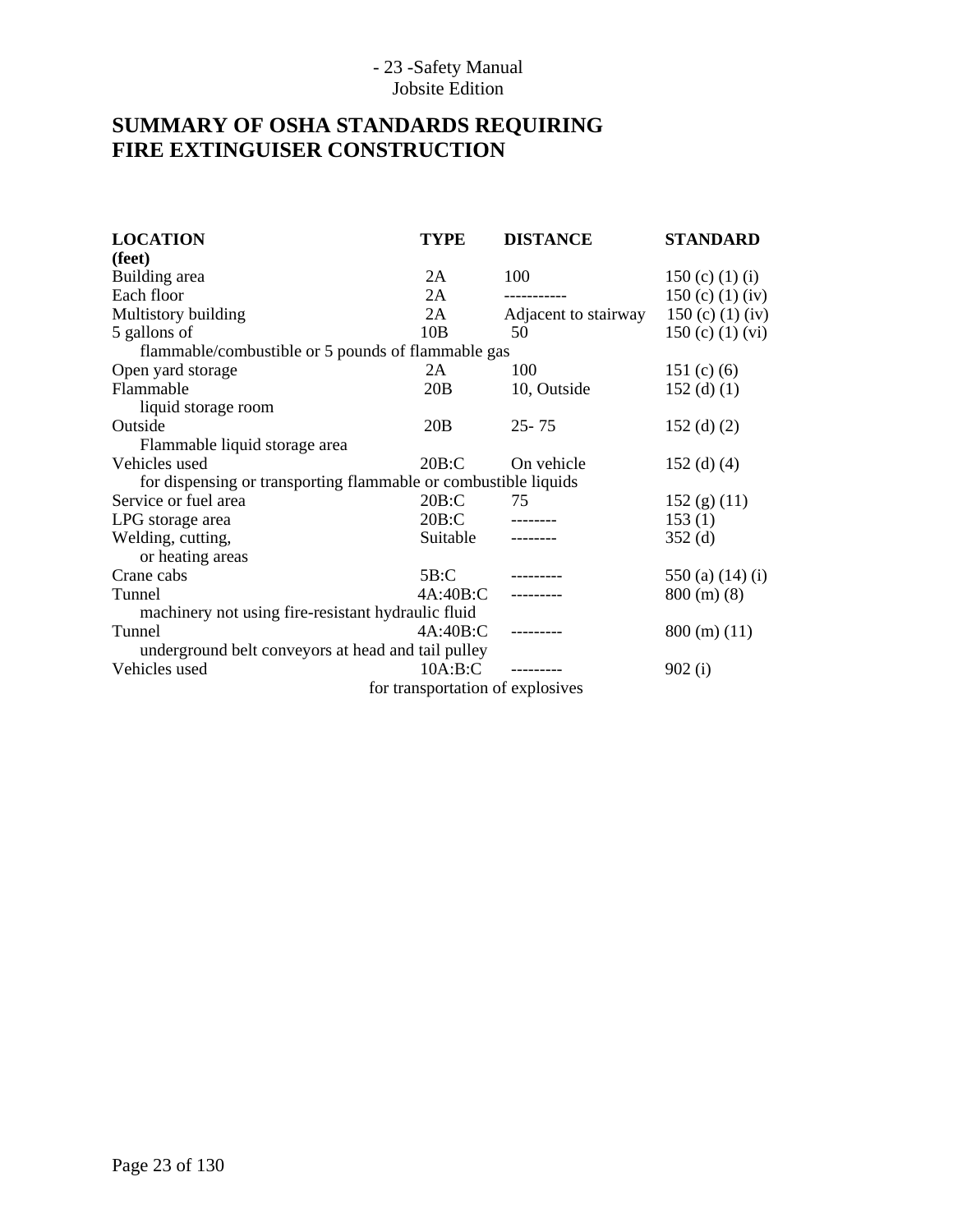### - 24 -Safety Manual Jobsite Edition

# **HAZCOM**

### **List of Hazardous Chemicals**

Project Superintendents will compile and maintain a list of all hazardous chemicals that will be used on the jobsite by reviewing container labels and Material Safety Data Sheets. The list will be updated as necessary. It will be kept in the Superintendent's jobsite office.

#### **Labeling**

It is the policy of Hendrick Construction, Inc. to ensure that each container of hazardous chemicals on a jobsite is properly labeled. The labeled will list:

- 1. the contents of the container
- 2. appropriate hazard warnings

To further ensure that employees are aware of the chemical hazards of materials used in their work areas, it is our policy to label all secondary containers. Secondary containers will be labeled with either an extra copy of the manufacturer's label, or with a sign or generic label that lists the container's contents and appropriate hazard warnings. This responsibility has been assigned to the Project Superintendent.

#### **Material Safety Data Sheets**

Copies of material safety data sheets for all hazardous chemicals to which employees may be exposed are kept in the Project Superintendent's jobsite office, at the home office and are readily accessible to employees in the work areas during each work shift. The Superintendent is responsible for obtaining and maintaining the file of Material Safety Data Sheets. The Superintendent is responsible for sending all new or updated MSDS's to all jobsites for filing. Superintendents must also be aware of new or unusual chemicals entering their jobsites and update their MSDS files accordingly. All purchase orders will include a request for all Material Safety Data Sheets for all applicable hazardous chemicals. All MSDS's received should be given to the home office for distribution and filing.

#### **Non- Routine Tasks**

Periodically, employees are required to perform non-routine tasks. Prior to starting work on such projects, each affected employee will be informed by the supervisor about hazards to which they may be exposed and appropriate protective and safety measures.

#### **Informing Other Employees**

To ensure that the employees of other contractors have access to information on the hazardous chemicals at a jobsite, it is the responsibility of the Project Manager to provide the other contractors with the following information:

- 1. Where the MSDSs are available.
- 2. The name and location of the hazardous chemicals to which their employees may be exposed and any appropriate protective measures required to minimize their exposure.
- 3. An explanation of the labeling system used at the jobsite.

This information will be requested from all other employers on jobsites. All requests for and transmittals of information must be documented and filed with the Project Manager.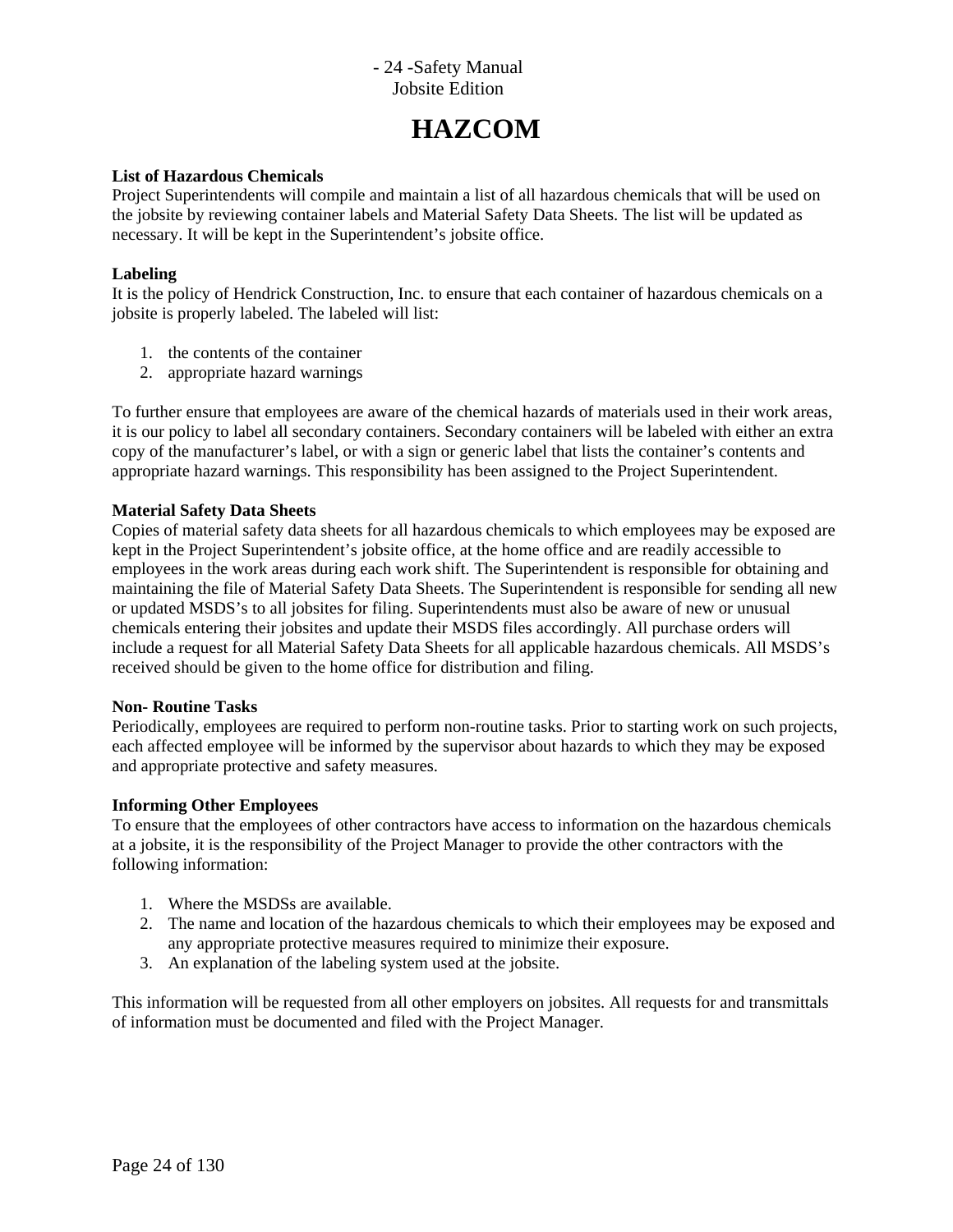### - 25 -Safety Manual Jobsite Edition

# **GENERAL HOUSEKEEPING**

### **Purpose:**

Hendrick Construction, Inc. is dedicated to providing a clean and organized worksite for our employees. To ensure this, we have developed the following written procedures for basic/general housekeeping. All of these rules are to be housekeeping standards of practice at Hendrick Construction, Inc. job sites.

### **Storage Areas:**

- 1. Securely store materials by piling or arranging in an orderly manner according to the designated storage system. Physically or mechanically load and move materials in a safe manner in a pan, car, cart, truck, or other approved conveyance.
- 2. Hendrick Construction, Inc. will provide Chemical Hazard training for employees who in the course of housekeeping duties will be exposed to hazardous chemicals such as bleach, ammonia, or any other types of cleaning products that may pose a chemical hazard. If you work with a chemical you suspect of posing a hazard and you have not been trained in its safe use, contact your supervisor immediately.

### **Trenching/Excavating Housekeeping:**

- 1. All dirt and materials not to be used as back fill in the course of a trenching or excavating job will be removed from the work area to an acceptable dump location.
- 2. Pathways to ladders used in trenches or excavations should be free of obstruction to allow for easy access and egress.
- 3. Shoring and/or shielding equipment shall be stored in designated areas while not in use.
- 4. All tools and equipment shall be removed from trenches and excavations at the end of each work day.

### **Drywall/Painting Housekeeping:**

- 1. Keep all ladders, scaffolds and man lifts safely clear of aisles and passageways to allow for other workers to pass by and exit in case of an emergency.
- 2. All spills of substances associated with drywall or painting shall be immediately cleaned up using appropriate measures stated on required MSDS sheets.
- 3. At the end of each work day, close/cap all containers, clean all brushes, rollers and other equipment. Store in ventilated areas.

### **Tools and Movable Equipment:**

All tools and movable equipment shall be stored properly in secure assigned location when not in use.

### **Aisles and Passageways:**

Clear access shall be maintained to all work areas, exits, fire extinguishers, fire blankets, electrical disconnects, safety showers, and other emergency aids.

### **Loading & Unloading Areas:**

- 1. Loading and unloading areas shall be free of unnecessary materials accumulation.
- 2. Have emergency spill kits and other spill clean-up equipment and materials available in the loading/unloading area and clean up spills as soon as they occur.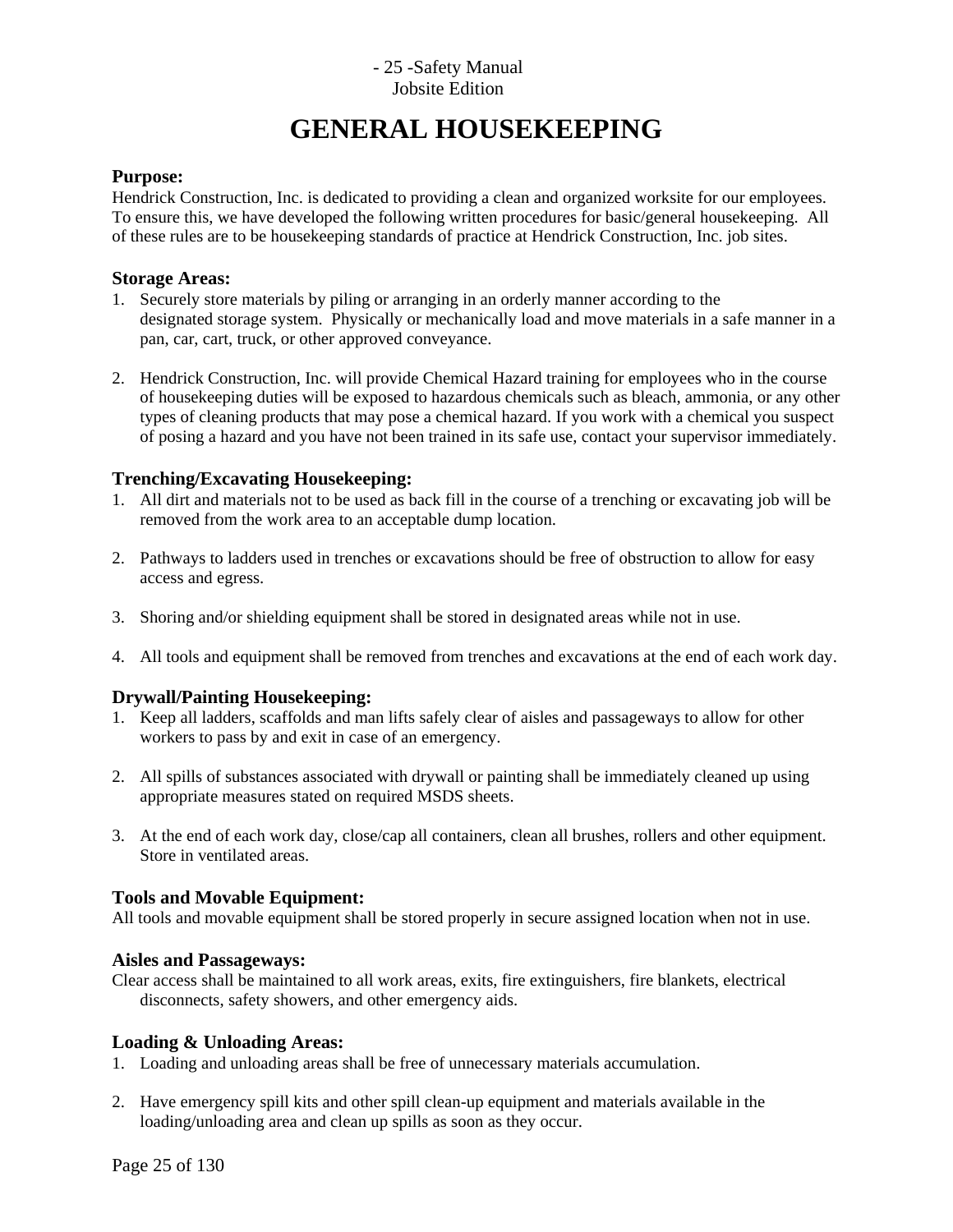### - 26 -Safety Manual Jobsite Edition

### **Working surfaces (Floors, grounds, scaffold platforms, etc.)**

- 1. Make sure working surfaces are clean, dry, and free of waste, unnecessary material, oil and grease.
- 2. Have an adequate number of waste receptacles provided at accessible locations throughout all work areas to collect debris and trash.
- 3. Provide designated walkways through grounds, kept clear of snow, ice, materials, or any other physical hazards.

### **Site office areas:**

- 1. Keep desks clean and tidy.
- 2. Keep aisles and walkways clear.
- 3. Keep entrance stairs and landing clear of mud, snow, ice, materials, or any other physical hazards.
- 4. Keep information filed in an logical system

### **Lumber:**

- 1. Lumber should be stacked on solid, level sills.
- 2. Cross-strips or cross-piling should be used when a pile is unstable due to its height.
- 3. Keep the top of each pile as level as possible when removing lumber.
- 4. Remove all nails from used lumber before it is piled.
- 5. At least two persons should carry long boards. Care should be exercised at corners and crosswalks.

### **Sacked Materials:**

- 1. Sacked materials, such as cement and lime, should be carefully piled when placed in storage and should be moved carefully to keep piles stable.
- 2. Piles should not be more than ten sacks high, unless stepped back. Materials should not be piled on a floor or scaffold unless it is capable of supporting the weight.
- 3. The first four end bags should be cross-piled in two separate tiers up to the fifth bag, where a stepback of one bag in every five should be made. Beginning with the fifth bag, only one cross tier is necessary. The back tier should be stepped back one bag in every five, the same as the end tiers. Cement in outer tiers should be piled with the mouth of each bag facing the center of the pile.
- 4. Keep the pile as even as possible when removing sacks.
- 5. When lime is exposed to dampness or water, it forms slaked lime and may cause serious burns. It should be stored in a dry place, preferably above ground. Check storage spaces for nails and sharp edges.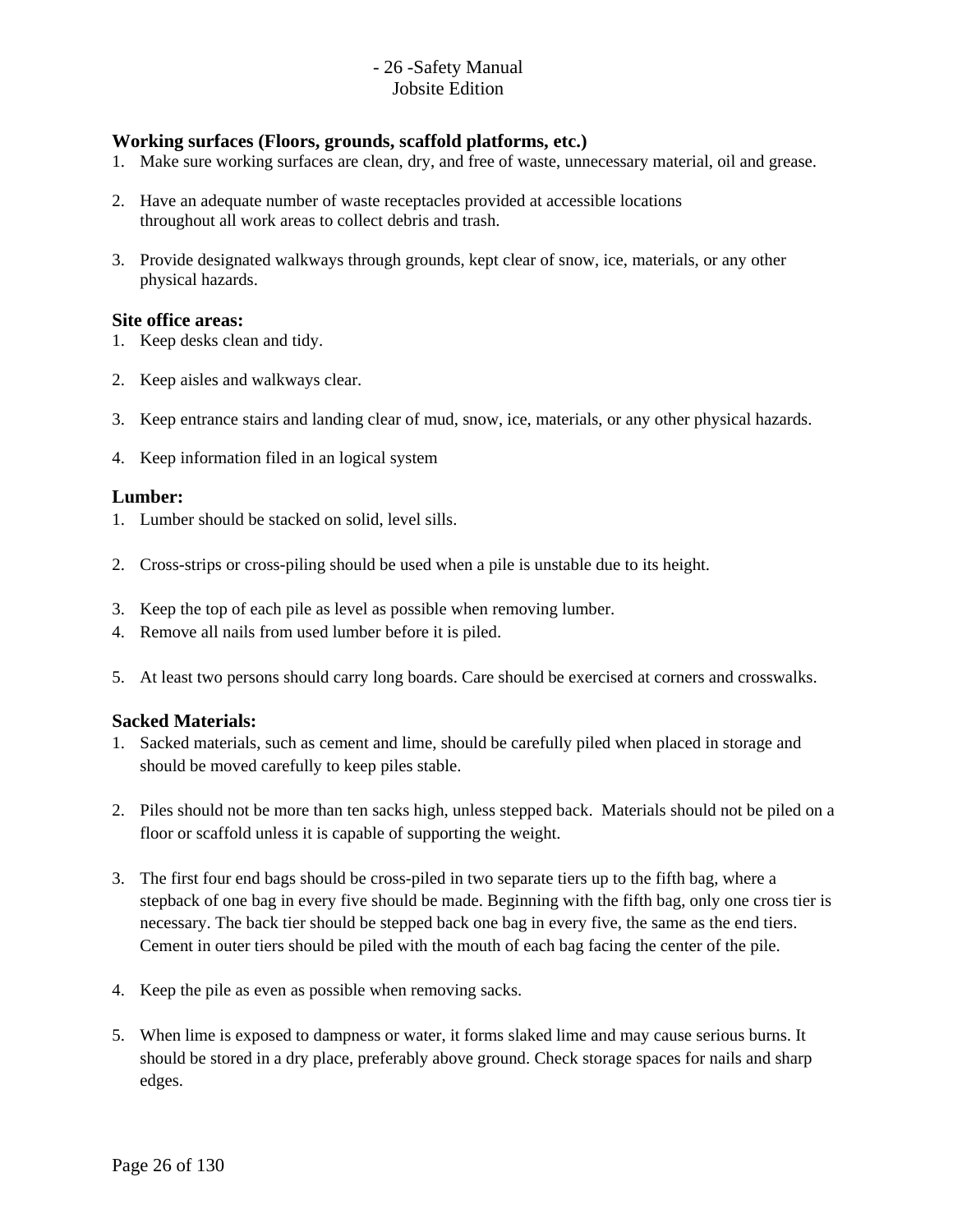### - 27 -Safety Manual Jobsite Edition

6. Workers handling sacked cement and lime should wear goggles, durable, snug fitting clothing, and protective gloves.

### **Brick and Tile:**

- 1. When bricks are stored on the job, they should be covered to protect them from rain and freezing.
- 2. When the brick pile is more than four feet high, it should be stepped back two inches for each foot from the four foot point.
- 3. Brick and tile on the pallets should be stored on a firm, level surface to avoid tipping or dislodging.
- 4. Tiles should be stacked in a vertical position. This will allow for ease of drainage and handling.
- 5. Brick and tile should not be stored on scaffolds or runways.

### **Miscellaneous Steel Storage:**

- 1. Reinforcing steel should be stored in separate piles according to size, length and placement sequence.
- 2. Corrugated and sheet steel should be stacked in flat piles.
- 3. Spacing strips should be placed between each bundle.

### **Pipe:**

- 1. Pipe should be stored on specially designed sills or racks and should be safely blocked to prevent rolling.
- 2. When removing pipe, work from the end of the pile as much as possible.
- 3. At least two persons should carry long lengths of pipe. Care should be used at corners.
- 4. Stored sewer pipe should be blocked.

### **Chemicals:**

- 1. Petroleum products stored in drums at the jobsite should be protected to prevent damage to markings, tags, and other means of identification. Unidentifiable petroleum products may result in improper use.
- 2. Outdoor storage areas should be graded to divert possible spills away from buildings or should be surrounded by a curb or dike. When curbs or dikes are used, a drain should be provided to drain off rain water and spill. Outdoor storage of drums requires measures to avoid contamination. Moisture and dirt in hydraulic, brake and transmission fluid, gasoline, or lubricants may cause failure of equipment. The storage area should be free from accumulations of spilled products, debris, and other hazards. Compressed gasses and petroleum products should be stored in compliance with applicable regulations.
- 3. Dispensing equipment should be clean and free of contamination. Damage or faulty equipment should be repaired without delay. When not in use, dispensing equipment should be stored in a safe place.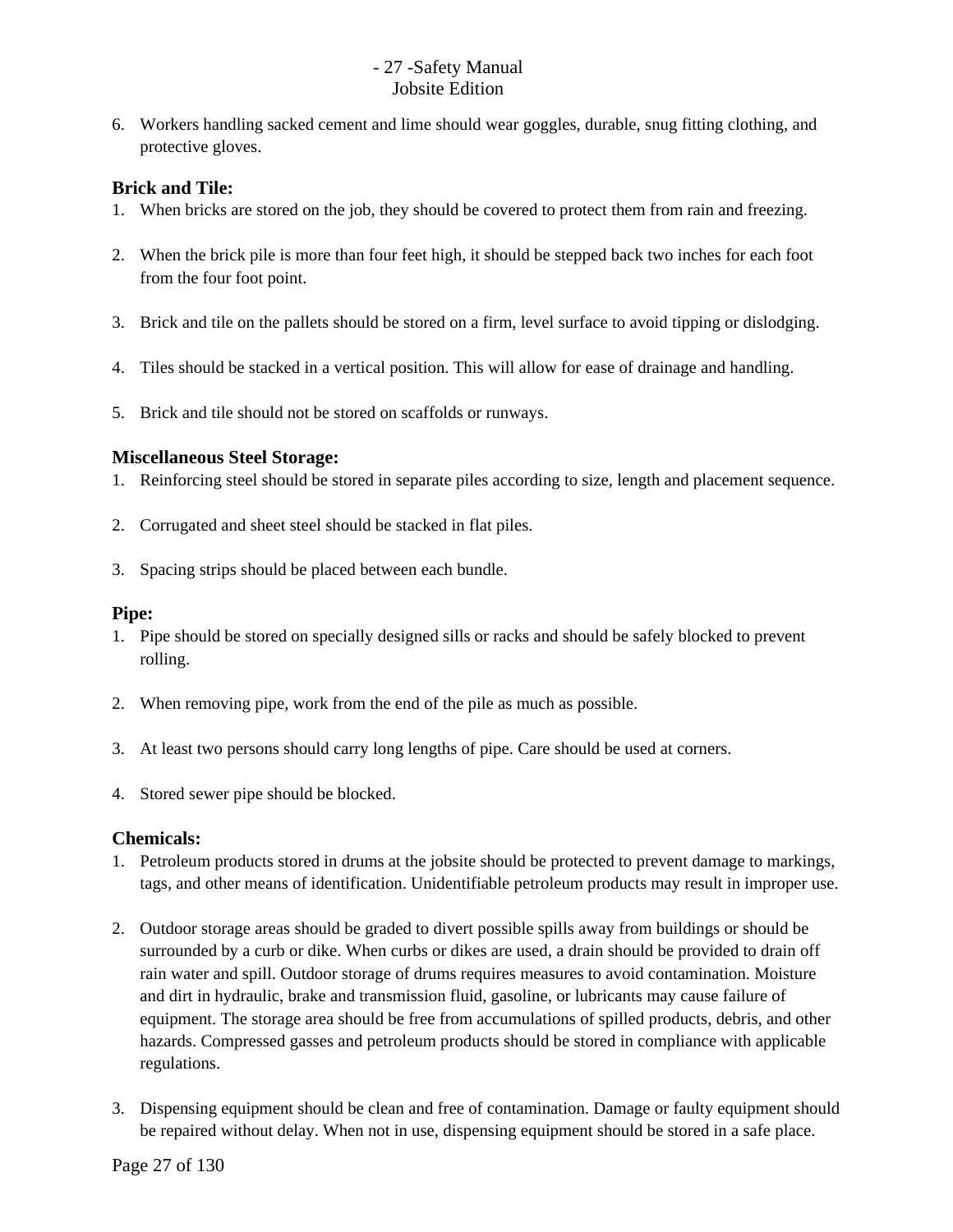### - 28 -Safety Manual Jobsite Edition

Containers, nozzles, and guns for fixed and mobile dispensing equipment should be properly identified in order to prevent the mixing of products, and possible chemical reactions. Appropriate and adequate fire protection should be provided at storage locations.

- 4. Indoor storage provides weather protection. Fire resistant construction of indoor storage buildings is advisable. Floors should be made of concrete, cinder, or tamped earth. The floor should be free of spillage at all times. Storage areas should be properly ventilated and lighted, and smoking should be prohibited.
- 5. No smoking and warning signs should be posted. All drums containing volatile products should be electrically grounded.
- 6. At least one 20-B fire extinguisher should be located no more than 10 feet from the door of any indoor storage and no less than 25 feet or farther than *75* feet from any outside storage.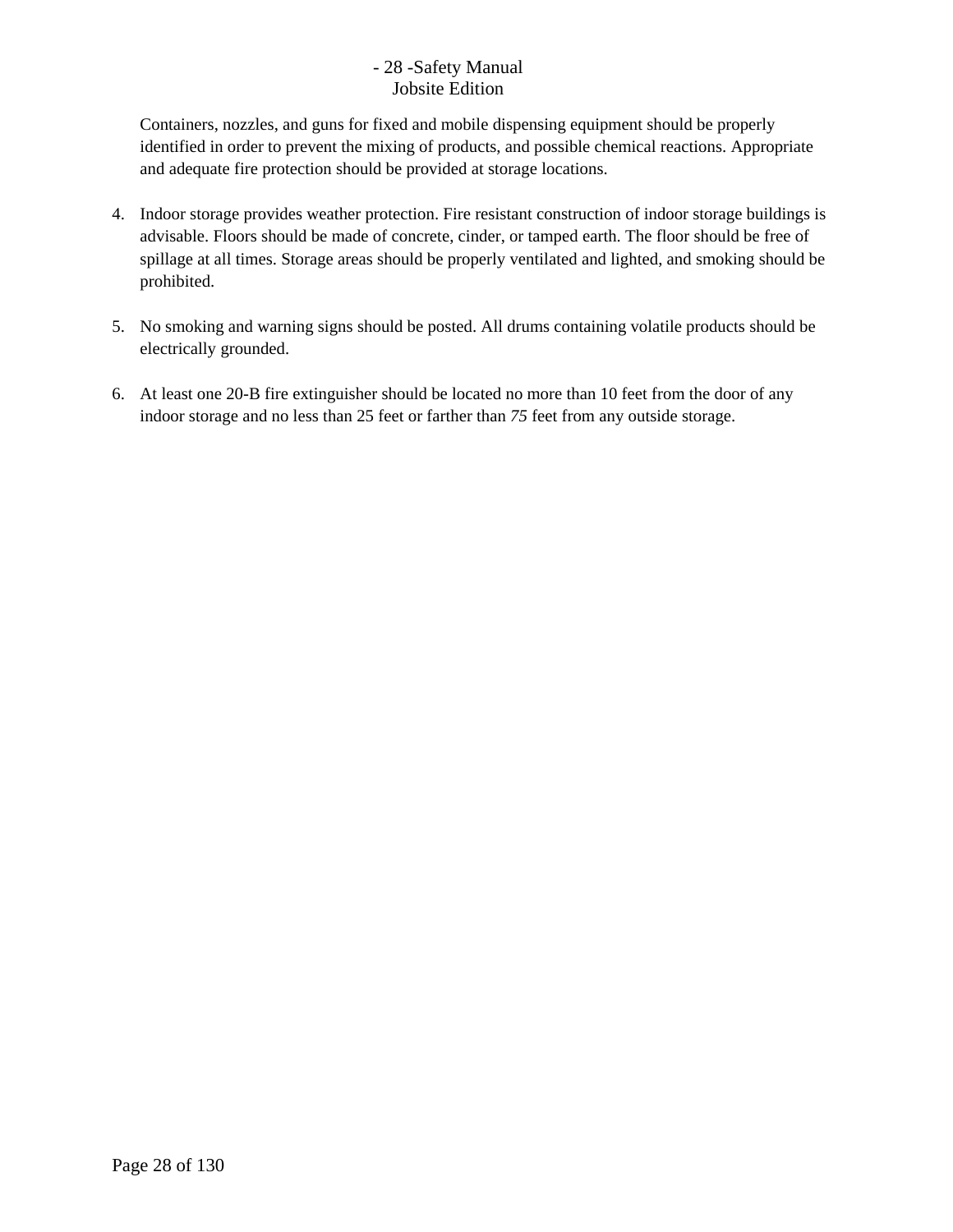### - 29 -Safety Manual Jobsite Edition

### **Employee Sign-Off Sheet**

### **General Housekeeping Procedures**

I acknowledge I have been trained on and given a copy of the Housekeeping Procedures. I have read and understand these procedures, and accept them as a working document which I will support and follow in my daily work for Hendrick Construction, Inc.

| <b>Employee Signature</b>              | Date |  |
|----------------------------------------|------|--|
|                                        |      |  |
| <b>Supervisor's Signature</b>          | Date |  |
| <b>Site Safety Manager's Signature</b> | Date |  |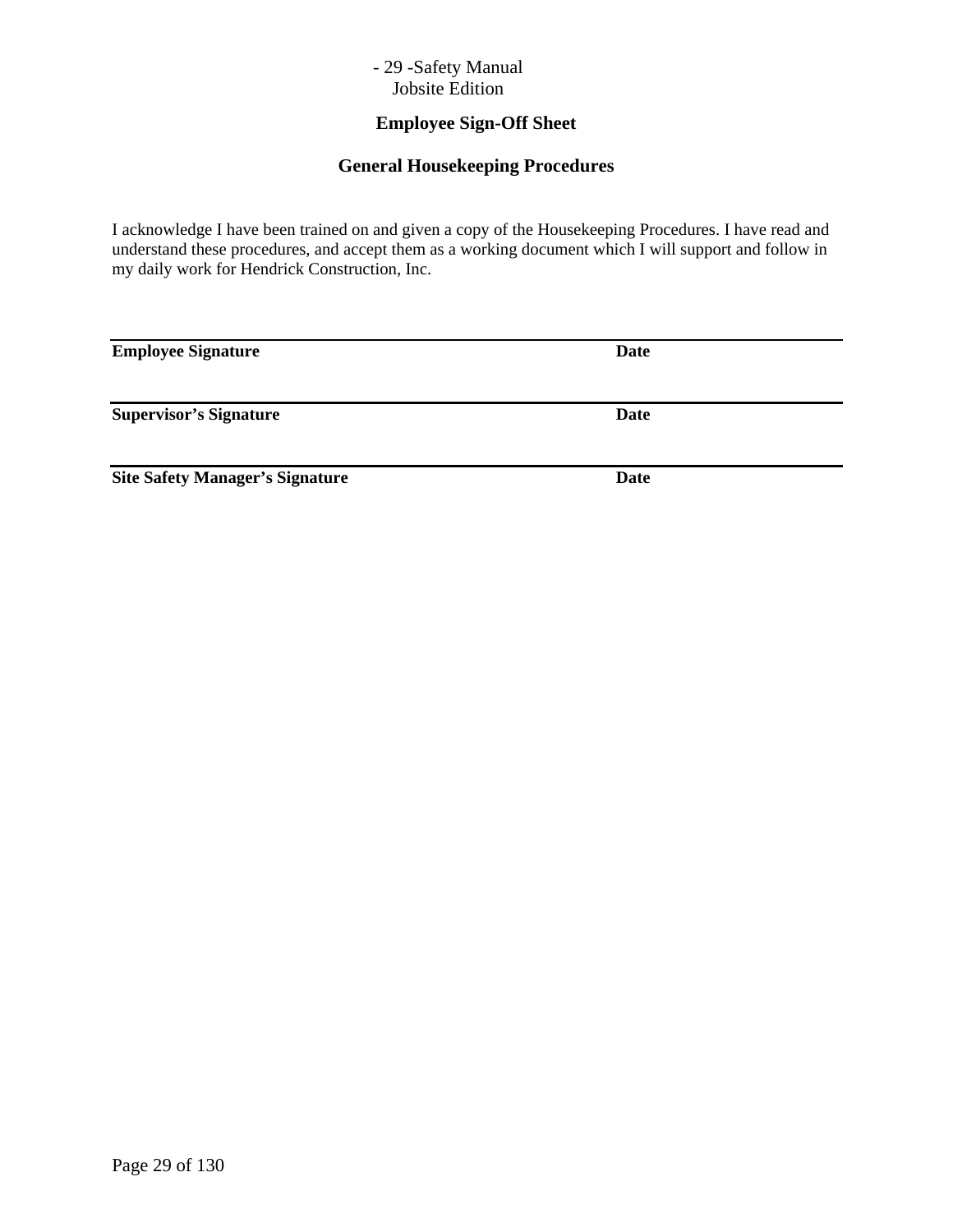### - 30 -Safety Manual Jobsite Edition

# **FIRST AID PROGRAM**

### **Purpose**

Hendrick Construction, Inc. is dedicated to providing a safe worksite for its employees and subcontractors. This written policy addresses the first aid procedures to follow regarding addresses first aid for Hendrick Construction, Inc. jobsites and conditions.

An adequate first aid kit will be supplied at the jobsite or in the Superintendent's vehicle depending on the size of the job. Contents of the kit will be checked and missing items will be replaced. When first aid kit is located onsite, it should be centrally located in the work area. Every worker should be familiar with the first aid supply location.

### **Treatment**

First aid is the immediate care given to the victim of an accident or sudden illness until emergency medical care can be obtained/administered. The level of care that must be obtained wi1l be determined by the urgency and severity of injury and illness. If the injury or illness extends beyond the constraints of the first aid list attached below, utilize the job specific hazard communication contacts to obtain appropriate medical attention.

### **First Aid Includes:**

- Using a non-prescription medication at non-prescription strength.
- Cleaning, flushing, or soaking wounds and covering with bandages, band-aids, gauze pads, steristrips or butterfly bandages.
- Using hot/cold therapy.
- Use of non-rigid means of support, such as elastic bandages or wraps.
- Temporary immobilization devices while transporting an accident victim (eg. Splints, slings, neck collars, backboards)
- Eye patches
- Removing splinters or other foreign bodies from areas other then the eye by irrigation, tweezers, cotton swab
- Drinking fluids for relief of heat stress

### **Documentation**

All injuries/illnesses that are work related are to be documented on the company injury/illness form. Completion of additional forms included but not limited to workers compensation, and OSHA records may be required. Contact the Safety Representative immediately following any work related injury/illness to determine applicable forms.

Recordable injuries and illnesses applicable to OSHA records include but not limited to:

- Death
- Days away from work
- Restricted work
- Transfer to another job post-accident
- Medical treatment beyond first aid
- Loss of consciousness
- A significant injury or illness diagnosed by a physician or other licensed health care professional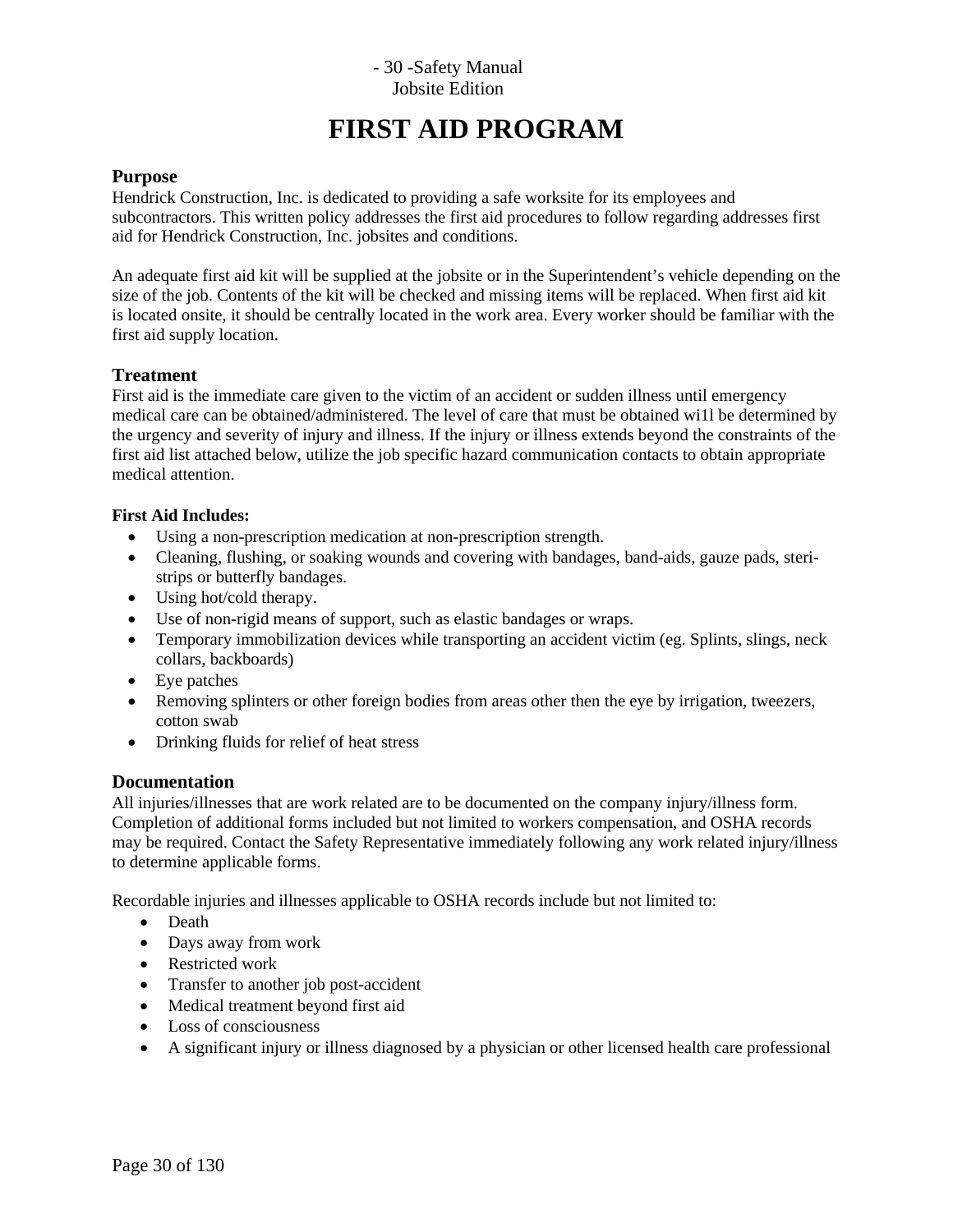### - 31 -Safety Manual Jobsite Edition

# **SIGNS, SIGNALS, AND BARRICADES SAFETY PROGRAM**

### **Accident prevention signs and tags**

**General:** Signs and symbols required by this subpart shall be visible at all times when work is being performed, and shall be removed or covered promptly when the hazards no longer exist.

**Danger Signs:** Danger signs shall be used only where an immediate hazard exists. Danger signs shall have red as the predominating color for the upper panel; black outline on the borders; and a white lower panel for additional sign wording.

**Caution Signs:** Caution signs shall be used only to warn against potential hazards or to caution against unsafe practices. Caution signs shall have yellow as the predominating color; black upper panel and borders; yellow lettering of "caution" on the black panel; and the lower yellow panel for additional sign wording. Black lettering shall be used for additional wording. Standard color of the background shall be yellow; and the panel, black with yellow letters. Any letters used against the yellow background shall be black. The colors shall be those of opaque glossy samples as specified in Table 1 of American National Standard *Z53.l* -1967.

**Exit Signs:** Exit signs, when required, shall be lettered in legible red letters, not less than 6 inches high, on a white field and the principal stroke of the letters shall be at least three-fourths inch in width.

**Safety Instruction Signs:** Safety instruction signs, when used, shall be white with green upper panel with white letters to convey the principal message. Any additional wording on the sign shall be black letters on the white background.

**Directional Signs:** Directional signs, other than automotive traffic signs specified below, shall be white with a black panel and a white directional symbol. Any additional wording on the sign shall be black letters on the white background.

**Traffic Signs:** Construction areas shall be posted with legible traffic signs at points of hazard. All traffic control signs or devices used for protection of construction workmen shall confirm to the latest Manual on Uniform Traffic Control Devices (MUTCD) for Streets and Highways.

**Accident Prevention Tags:** Accident prevention tags shall be used as a temporary means of warning employees of an existing hazard, such as defective tools, equipment, etc. They shall not be used in place of, or as a substitute for, accident prevention signs.

### **Signaling**

**Flagmen:** When operations are such that signs, signals, and barricades do not provide the necessary protection on or adjacent to a highway or street, flagmen or other appropriate traffic controls shall be provided. Signaling directions by flagmen shall conform to the latest Manual on Uniform Traffic Control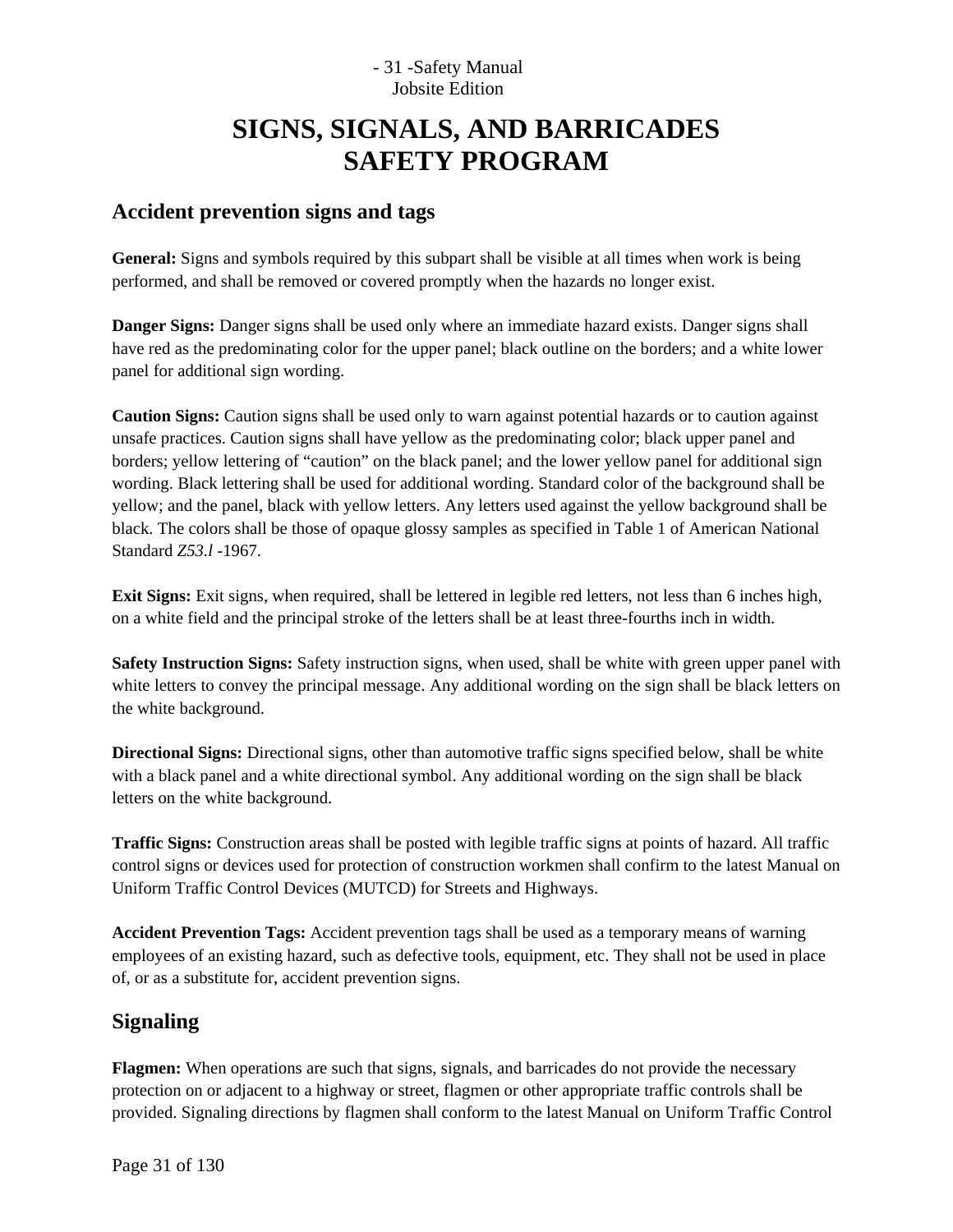### - 32 -Safety Manual Jobsite Edition

Devices (MUTCD) for Streets and Highways. Hand signaling by flagmen shall be by use of red flags at least 18 inches square or sign paddles, and in periods of darkness, red lights. Flagmen shall be provided with and shall wear a yellow/green or orange warning garment while flagging. Warning garments worn at night shall be of reflectorized material. You may want to reference the latest MUTCD or ANSI standard 107-1999.

**Crane and hoist signals:** Regulations for crane and hoist signaling will be found in applicable American National Standards Institute standards and jobsites.

### **Barricades**

Barricades for protection of employees shall conform to the portions of the latest Manual on Uniform Traffic Control Devices (MUTCD) for Streets and Highways, relating to barricades.

### **Definitions applicable to this subpart**

Barricade means an obstruction to deter the passage of persons or vehicles.

Signs are the warnings of hazard, temporarily or permanently affixed or placed, at locations where hazards exist.

Signals are moving signs, provided by workers, such as flagmen, or by devices, such as flashing lights, to warn of possible or existing hazards.

Tags are temporary signs, usually attached to a piece of equipment or part of a structure, to warn of existing or immediate hazards.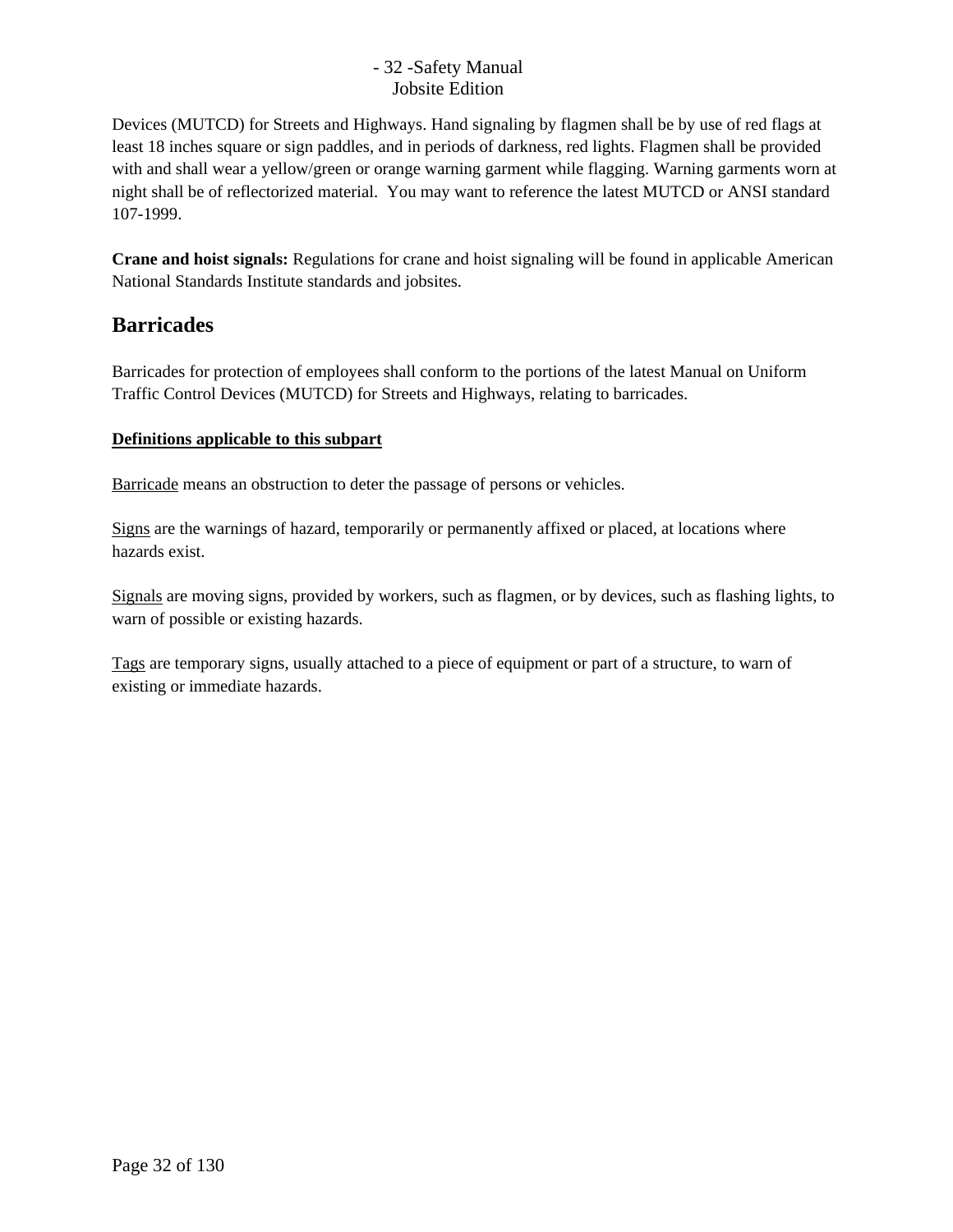### - 33 -Safety Manual Jobsite Edition

# **HAND & POWER TOOL SAFETY PROGRAM**

### **Purpose:**

The purpose of this program is to raise the awareness of Hendrick Construction, Inc. employees on the hazards associated with the use of hand and power tools. Tools are part of our everyday personal lives and in the construction industry. It is important to use tools as they were intended to be used. Know the hazards associated with hand & power tools, and know the best control for those hazards.

This program will briefly discuss many of the most commonly used tools, their hazards and the proper control for those hazards. This list will not be inclusive of all tools and all hazards, so it is important to discuss with your supervisor, the use of any tool your are unfamiliar with, read the manufacturer's manuals and follow the their guidelines.

Hendrick Construction, Inc. will properly and adequately train employees on the safe operations of all tools used.

Personal Protective Equipment (PPE) shall be worn when using tools (i.e. safety eye wear, gloves, and hard hats). Refer to PPE Program.

### **Hand Tools:**

Hand tools are non-powered. They include anything from axes to wrenches. The greatest hazards posed by hand tools result from misuse and misappropriate tool selection.

- Using a chisel as a screwdriver may cause the tip of the chisel to break and fly, hitting the user or other employees.
- If a wooden handle on a tool such as a hammer or an ax is loose, splintered, or cracked, the head of the tool may fly off and strike the user or another worker.
- A wrench must not be used if its jaws are sprung, because it might slip.
- Impact tools such as chisels, wedges, or drift pins are unsafe if they have mushroomed heads. The heads might shatter on impact, sending sharp fragments flying.

Employers should caution employees that saw blades, knives, or other tools be directed away from aisle areas and other employees working in close proximity.

Knives and scissors must be sharp. Dull tools can be more hazardous than sharp ones.

### **Power Tool Precautions:**

Power tools can be hazardous when improperly used. There are several types of power tools, based on the power source they use: electric, pneumatic, liquid fuel, hydraulic, and powder-actuated.

The following general precautions should be observed by power tool users:

- Never carry a tool by the cord or hose.
- Never pull the cord or the hose to disconnect it from the receptacle.
- Keep cords and hoses away from heat, oil, and sharp edges.
- Disconnect tools when not in use, before servicing, and when changing accessories such as blades, bits and cutters.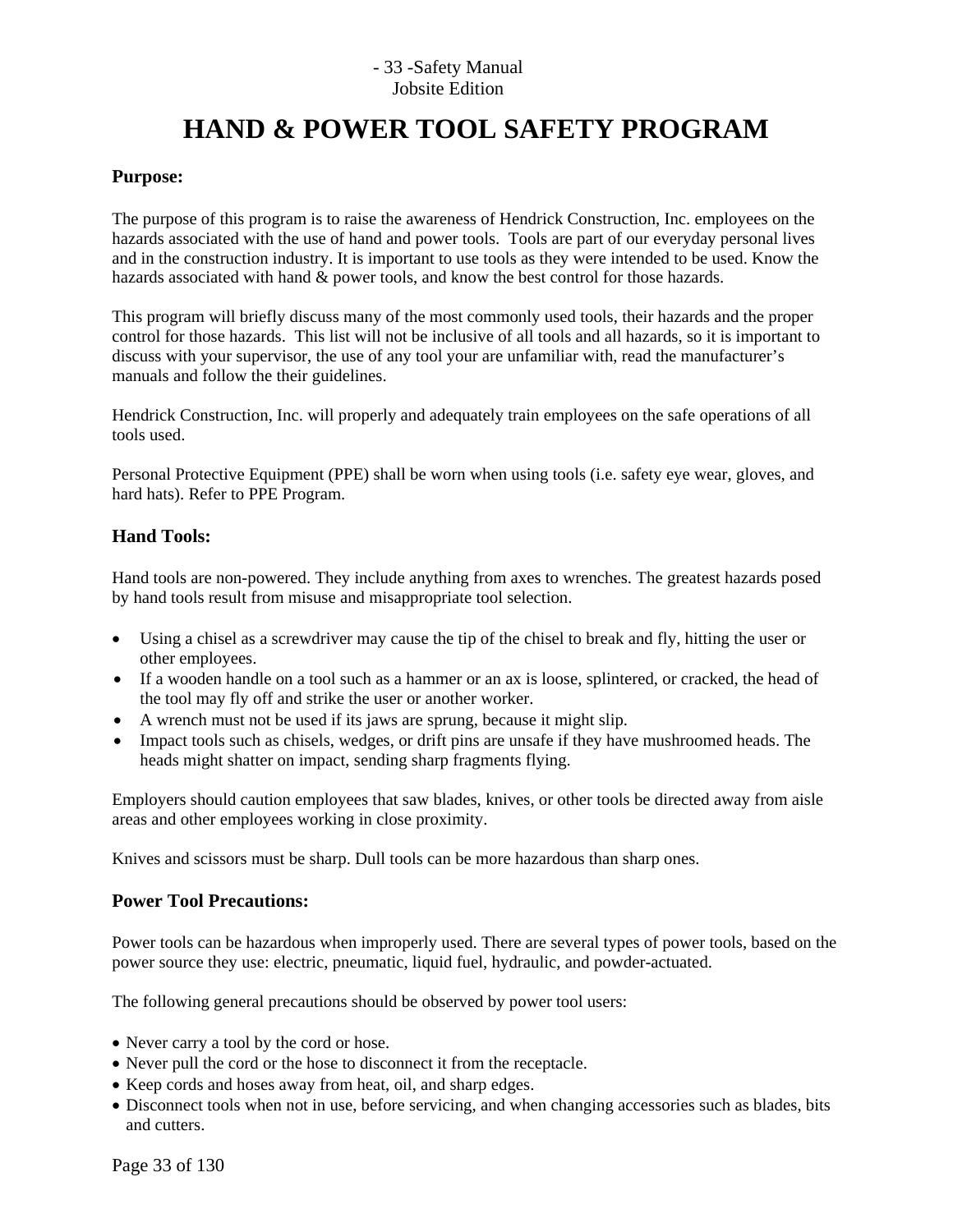### - 34 -Safety Manual Jobsite Edition

- All observers should be kept at a safe distance away from the work area.
- Secure work with clamps or a vise, freeing both hands to operate the tool.
- Avoid accidental starting. The worker should not hold a finger on the switch button while carrying a plugged-in tool.
- Tools should be maintained with care. They should be kept sharp and clean for the best performance. Follow instructions in the user's manual for lubricating and changing accessories.
- Be sure to keep good footing and maintain good balance.
- The proper apparel should be worn. Loose clothing, ties, or jewelry can become caught in moving parts.
- All portable electric tools that are damaged shall be removed from use and tagged "Do Not Use."

### **Guards**

Hazardous moving parts of a power tool need to be safeguarded. For example, belts, gears, shafts, pulleys, sprockets, spindles, drums, fly wheels, chains, or other reciprocating, rotating, or moving parts of equipment must be guarded if such parts are exposed to contact by employees.

Guards, as necessary, should be provided to protect the operator and others from the following:

- point of operation,
- in-running nip points,
- rotating parts, and
- flying chips and sparks.

Safety guards must never be removed when a tool is being used. For example, portable circular saws must be equipped with guards. An upper guard must cover the entire blade of the saw. A retractable lower guard must cover the teeth of the saw, except when it makes contact with the work material. The lower guard must automatically return to the covering position when the tool is withdrawn from the work.

### **Safety Switches**

The following hand-held powered tools must be equipped with a momentary contact "on-off' control switch: drills, tappers, fastener drivers, horizontal, vertical and angle grinders with wheels larger than 2 inches in diameter, disc and belt sanders, reciprocating saws, saber saws, and other similar tools. These tools also may be equipped with a lock-on control provided that turnoff can be accomplished by a single motion of the same finger or fingers that turn it on.

The following hand-held powered tools may be equipped with only a positive "on-off' control switch: platen sanders, disc sanders with discs 2 inches or less in diameter; grinders with wheels 2 inches or less in diameter; routers, planers, laminate trimmers, nibblers, shears, scroll saws and jigsaws with blade shanks 1 *I* 4-inch wide or less.

Other hand-held powered tools such as circular saws having a blade diameter greater than 2 inches, chain saws, and percussion tools without positive accessory holding means must be equipped with a constant pressure switch that will shut off the power when the pressure is released.

### **Electrical Tools**

Employees using electric tools must be aware of several dangers; the most serious is the possibility of electrocution.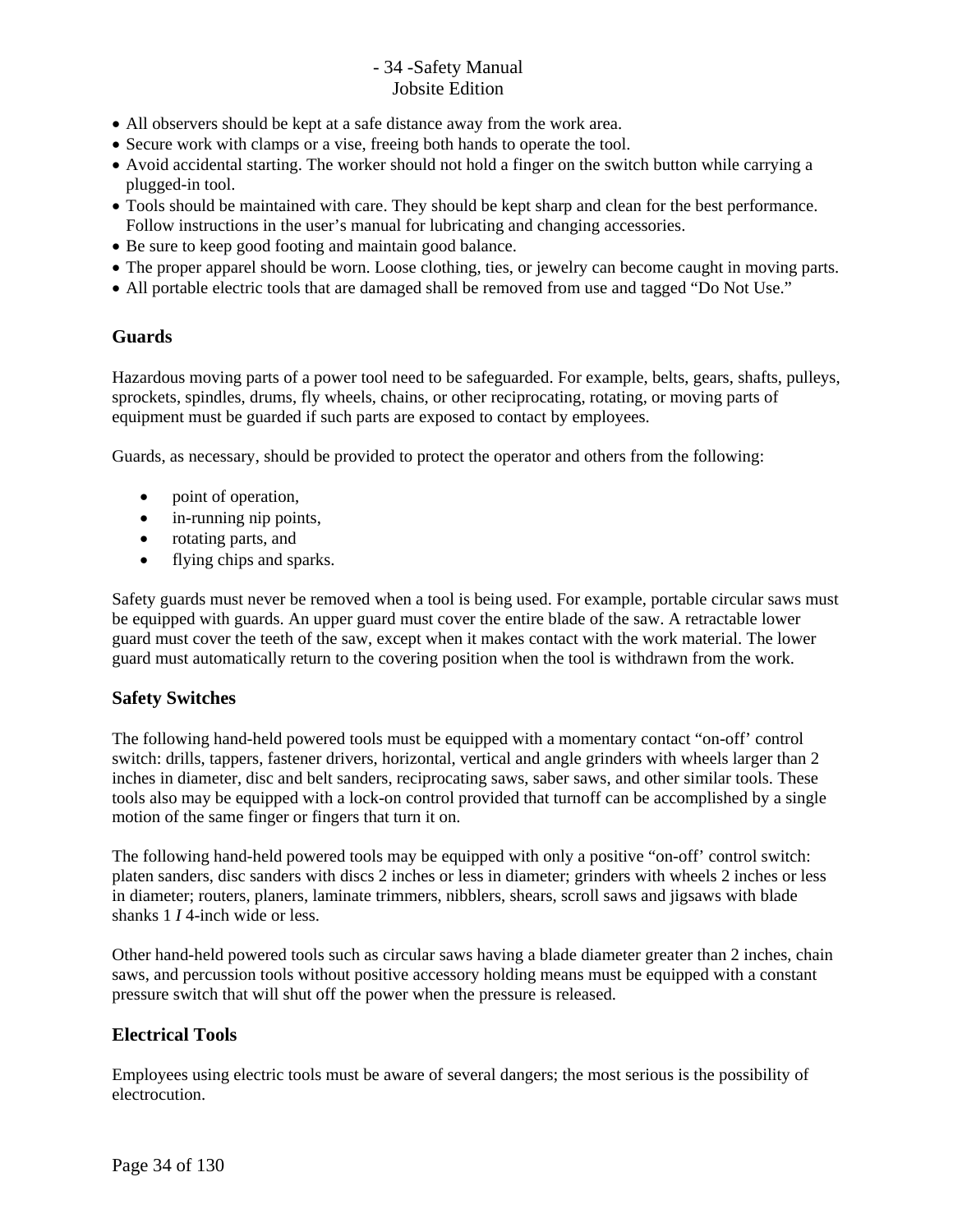### - 35 -Safety Manual Jobsite Edition

Among the chief hazards of electric-powered tools are burns and slight shocks which can lead to injuries or even heart failure. Under certain conditions, even a small amount of current can result in fibrillation of the heart and eventual death. A shock also can cause the user to fall off a ladder or other elevated work surface.

All tools will have a three-wire cord with ground and/or be double insulated. Anytime an adapter is used to accommodate a two-hole receptacle, the adapter wire must be attached to a known ground. The third prong should never be removed from the plug.

These general practices should be followed when using electric tools:

- Electric tools should be operated within their design limitations.
- Gloves and safety footwear are recommended during use of electric tools.
- When not in use, tools should be stored in a dry place.
- Electric tools should not be used in damp or wet locations.
- Work areas should be well lighted.

### **Powered Abrasive Wheel Tools**

Powered abrasive grinding, cutting, polishing, and wire buffing wheels create special safety problems because they may throw off flying fragments.

Before an abrasive wheel is mounted, it should be inspected closely and sound- or ring-tested to be sure that it is free from cracks or defects. To test, wheels should be tapped gently with a light non-metallic instrument. If they sound cracked or dead, they could fly apart in operation and so must not be used. A sound and undamaged wheel will give a clear metallic tone or "ring."

To prevent the wheel from cracking, the user should be sure it fits freely on the spindle. The spindle nut must be tightened enough to hold the wheel in place, without distorting the flange. Follow the manufacturer's recommendations.

Care must be taken to assure that the spindle wheel will not exceed the abrasive wheel specifications.

Due to the possibility of a wheel disintegrating (exploding) during start-up, the employee should never stand directly in front of the wheel as it accelerates to full operating speed.

Portable grinding tools need to be equipped with safety guards to protect workers not only from the moving wheel surface, but also from flying fragments in case of breakage.

In addition, when using a powered grinder:

- Always use eye protection.
- Turn off the power when not in use.
- Never clamp a hand-held grinder in a vise.

### **Pneumatic Tools**

Pneumatic tools are powered by compressed air and include chippers, drills, hammers, and sanders.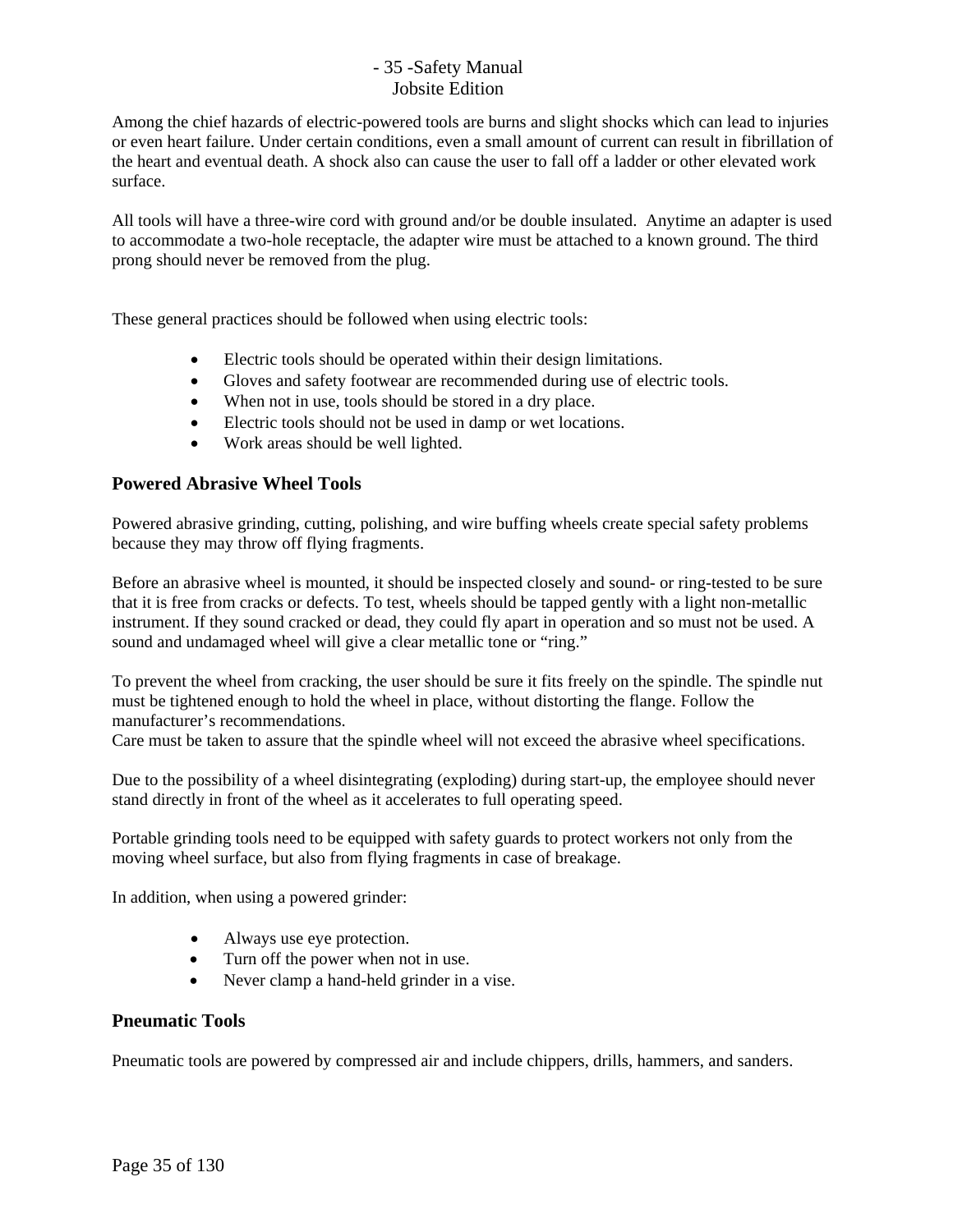### - 36 -Safety Manual Jobsite Edition

There are several dangers encountered in the use of pneumatic tools. The main one is the danger of getting hit by one of the tool's attachments or by some kind of fastener while the worker is using with the tool.

Pneumatic tools that shoot nails, rivets, or staples, and operate at pressures more than 100 pounds per square inch, must be equipped with a special device to keep fasteners from being ejected unless the muzzle is pressed against the work surface.

Eye protection is required and face protection is recommended for employees working with pneumatic tools. Noise is another hazard. Working with noisy tools such as jackhammers requires proper, effective use of ear protection.

When using pneumatic tools, employees must check to see that they are fastened securely to the hose to prevent them from becoming disconnected. A short wire or positive locking device attaching the air hose to the tool will serve as an added safeguard.

Airless spray guns that atomize paints and fluids at high pressures (1,000 pounds or more per square inch) must be equipped with automatic or visual manual safety devices that will prevent pulling the trigger until the safety device is manually released.

If an air hose is more than one-half inch in diameter, a safety excess flow valve must be installed at the source of the air supply to shut off the air automatically in case the hose breaks.

In general, the same precautions should be taken with an air hose that are recommended for electric cords, since the hose is subject to the same kind of damage or accidental striking and presents tripping hazards.

A safety clip or retainer must be installed to prevent attachments, such as chisels on a chipping hammer, from being unintentionally shot from the barrel.

Screens must be set up to protect nearby workers from being struck by flying fragments around chippers, riveting guns, staplers, or air drills.

Compressed air guns should never be pointed toward anyone. The user should never "dead-end" it against him or herself or anyone else.

Heavy jackhammers can cause fatigue and strains; heavy rubber grips reduce these effects by providing a secure handhold.

Workers operating a jackhammer must wear safety glasses and safety shoes, which protect against injury if the hammer slips or falls. A face shield should also be used.

### **Liquid-Fuels Tools**

A third type of tool is fuel-powered, usually by gasoline. The most serious hazard with fuel-powered tools comes from fuel vapors that can burn or explode and give off dangerous exhaust fumes.

The worker must be careful to handle, transport, and store the gas or fuel only in approved flammable liquid containers, according to proper procedures for flammable liquids.

Before the tank for a fuel-powered tool is refilled, the user must shut down the engine and allow it to cool to prevent accidental ignition of hazardous vapors.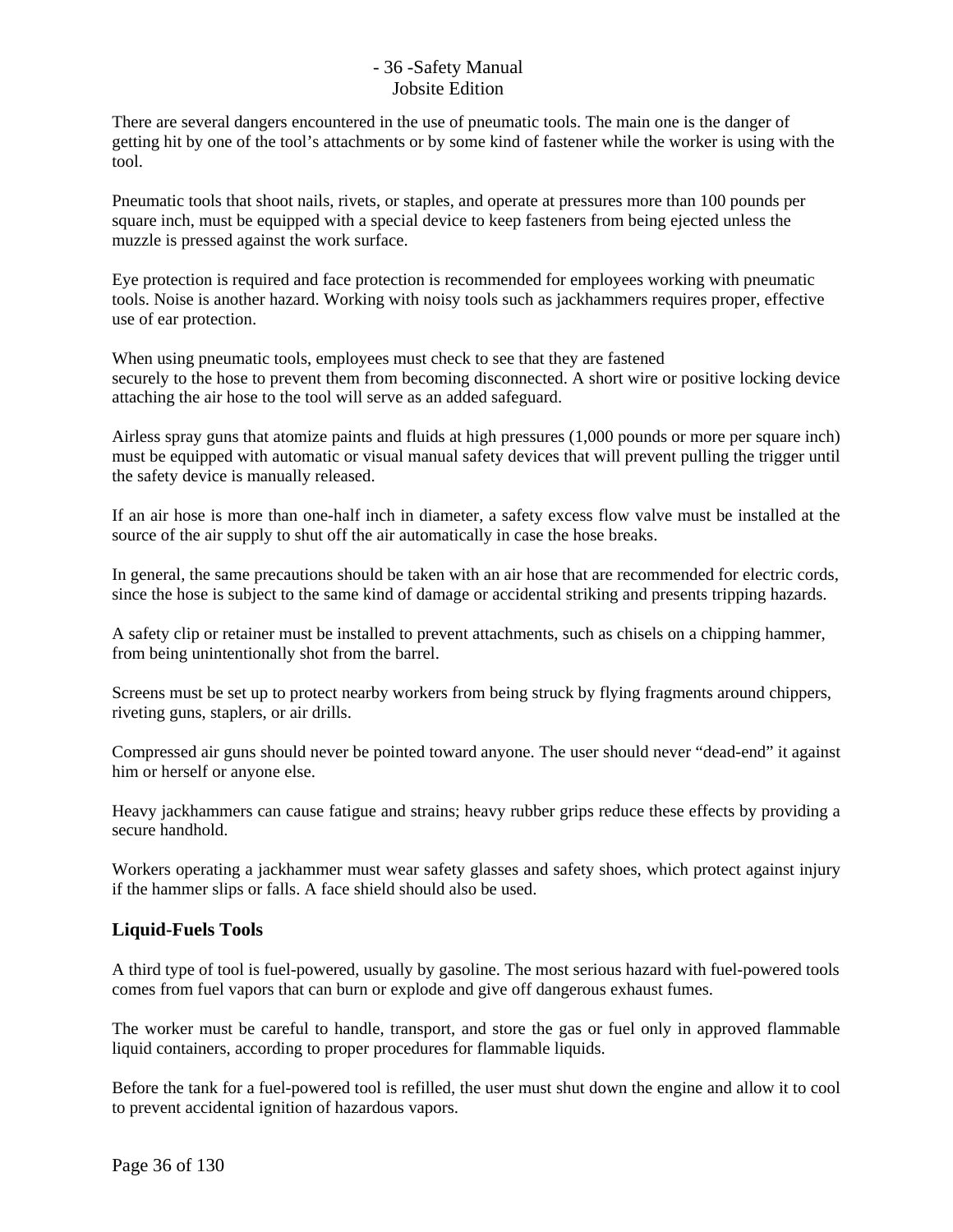## - 37 -Safety Manual Jobsite Edition

If a fuel-powered tool is used inside a closed area, effective ventilation and *I* or personal protective equipment is necessary to avoid breathing carbon monoxide. Fire extinguishers must be available in the area.

#### **Powder -Actuated Tools**

Powder-actuated tools operate like a loaded gun and should be treated with the same respect and precautions. In fact, they are so dangerous that they must be **operated only by specially trained employees.** 

- These tools should not be used in an explosive or flammable atmosphere.
- Before using the tool, the worker should inspect it to determine that it is clean, that all moving parts operate freely, and that the barrel is free from obstructions.
- The tool should never be pointed at anybody.
- The tool should not be loaded unless it is to be used immediately. A loaded tool should not be left unattended, especially where it would be available to unauthorized persons.
- Hands should be kept clear of the barrel end. To prevent the tool from firing accidentally, two separate motions are required for firing: one to bring the tool into position, and another to pull the trigger. The tools must not be able to operate until they are pressed against the work surface with a force of at least 5 pounds greater than the total weight of the tool.

If a powder-actuated tool misfires, the employee should wait at least 30 seconds, then try firing it again. If it still will not fire, the user should wait another 30 seconds so that the faulty cartridge is less likely to explode, then carefully remove the load. The bad cartridge should be put in water.

Suitable eye and face protection are essential when using a powder-actuated tool.

The muzzle end of the tool must have a protective shield or guard centered perpendicularly on the barrel to confine any flying fragments or particles that might otherwise create a hazard when the tool is fired. The tool must be designed so that it will not fire unless it has this kind of safety device.

If the tool develops a defect during use it should be tagged and taken out of service immediately until it is properly repaired.

#### **Fasteners**

When using powder-actuated tools to apply fasteners, there are some precautions to consider. Fasteners must not be fired into material that would let them pass through to the other side. The fastener must not be driven into materials like brick or concrete any closer than 3 inches to an edge or corner. In steel the fastener must not come any closer than one-half inch from a corner or edge. Fasteners must not be driven into very hard or brittle materials which might chip or splatter, or make the fastener ricochet.

#### **Hydraulic Power Tools**

The fluid used in hydraulic power tools must be an approved fire resistant fluid and must retain its operating characteristics at the most extreme temperatures to which it will be exposed.

The manufacturer's recommended safe operating pressure for hoses, valves, pipes, filters, and other fittings must not be exceeded.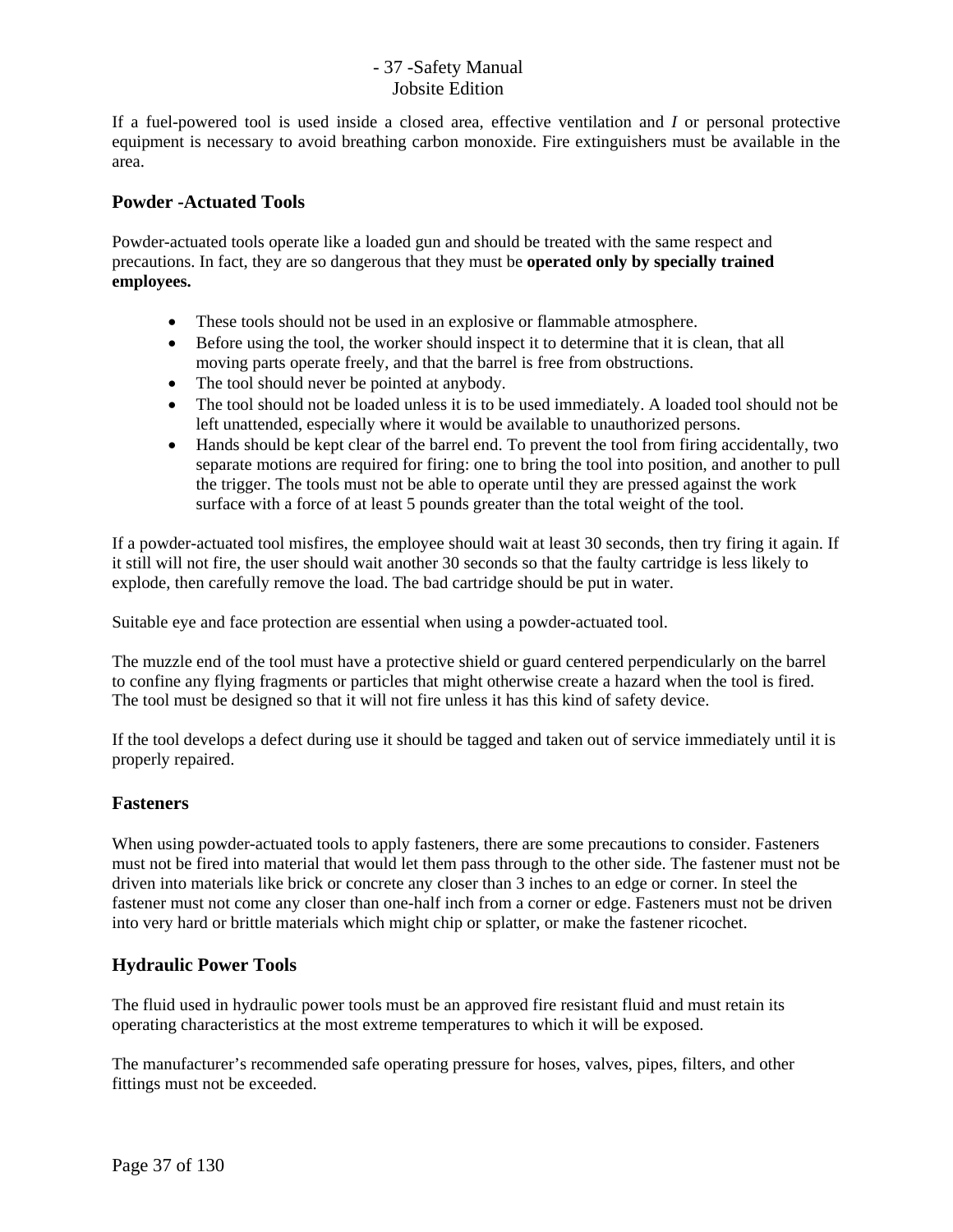#### **Jacks**

All jacks-lever and ratchet jacks, screw jacks, and hydraulic jacks - must have a device that stops them from jacking up too high. Also, the manufacturer's load limit must be permanently marked in a prominent place on the jack and should not be exceeded.

A jack should never be used to support a lifted load. Once the load has been lifted, it must immediately be blocked up.

Use wooden blocking under the base if necessary to make the jack level and secure. If the lift surface is metal, place a 1 inch-thick hardwood block or equivalent between it and the metal jack head to reduce the danger of slippage.

To set up a jack, make certain of the following:

- the base rests on a firm level surface,
- the jack is correctly centered,
- the jack head bears against a level surface, and
- the lift force is applied evenly.

Proper maintenance of jacks is essential for safety. All jacks must be inspected before each use and lubricated regularly. If a jack is subjected to an abnormal load or shock, it should be thoroughly examined to make sure it has not been damaged.

Hydraulic jacks exposed to freezing temperatures must be filled with adequate antifreeze liquid.

Employees who use hand and power tools and who are exposed to the hazards of falling, flying, abrasive and splashing objects, or exposed to harmful dusts, fumes, mists, vapors, or gases must be provided with the particular personal equipment necessary to protect them from the hazard.

All hazards involved in the use of power tools can be prevented by following five basic safety rules:

- Keep all tools in good condition with regular maintenance.
- Use the right tool for the job.
- Examine each tool for damage before use.
- Operate according to the manufacturer's instructions.
- Provide and use the right protective equipment.

Employees and employers have a responsibility to work together to establish safe working procedures. If a hazardous situation is encountered, it should be brought to the attention of the proper individual immediately.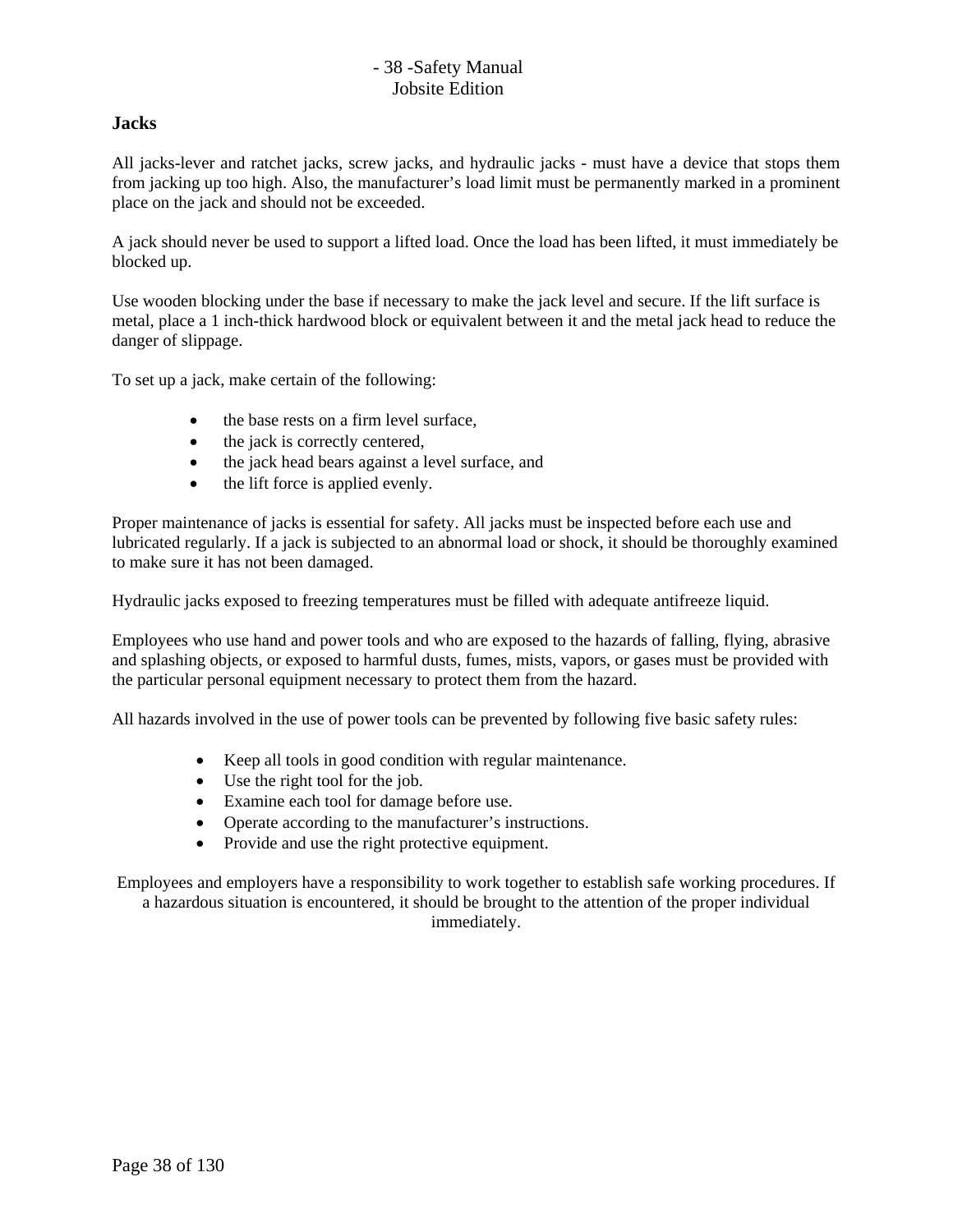### - 39 -Safety Manual Jobsite Edition

# **Employee Sign-Off Sheet**

# **Hand and Power Tool Safety Procedures**

I acknowledge I have been given a copy of the Written Procedures for Hand and Power Tools. I have read and understood them, and I accept the procedures as a working document which I will support and follow in my daily work for Hendrick Construction, Inc.

| <b>Employee Signature</b>              | <b>Date</b> |  |
|----------------------------------------|-------------|--|
|                                        |             |  |
| <b>Supervisor's Signature</b>          | Date        |  |
| <b>Site Safety Manager's Signature</b> | <b>Date</b> |  |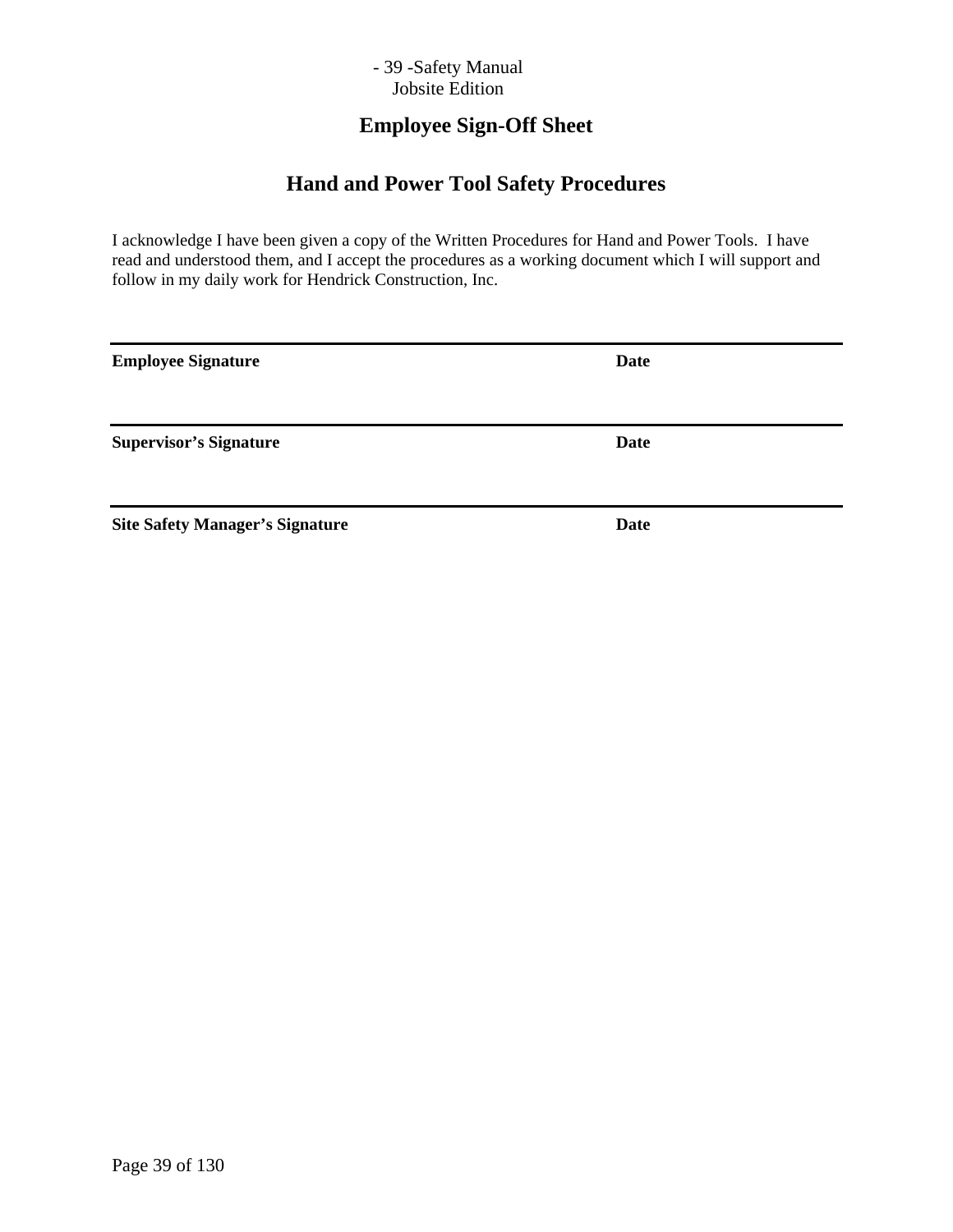#### - 40 -Safety Manual Jobsite Edition

# **WELDING AND CUTTING PROGRAM**

#### **Purpose**

It is Hendrick Construction, Inc. purpose in issuing this plan to further ensure a safe workplace based on written procedures for welding and cutting.

#### **Procedures**

Compressed Gas Cylinders

- A. Handling, storage and use of compressed gases around the jobsite represents a number of hazards. Questions should be resolved through supervisors.
- B.Approved practices include:
	- 1. Keep valve protection cap in place at all times when a cylinder is not in use.
	- 2. When cylinders are hoisted, secure them on a cradle, slingboard or pallet.
	- 3. Move cylinders by tilting and rolling on their bottom edges. Care in handling is required.
	- 4. Secure cylinders in an upright position at all times, especially when moving them by machine.
	- 5. Use carriers or carts provided for the purpose when cylinders are in use.<br>6. When in use, isolate cylinders from welding or cutting or suitably shield
	- When in use, isolate cylinders from welding or cutting or suitably shielding. Care will be taken to prevent them from becoming part of an electrical circuit.
	- 7. Maintain a distance of at least 20 feet or provide a non-combustible barrier at least five feet high in separating fuel gas cylinders from oxygen cylinders. This applies to indoor and outdoor storage.
	- 8. The site supervisor will designate:
		- Well-ventilated storage areas for cylinders inside buildings. Care will be taken to keep storage areas out of traffic areas or other situations where they could be knocked over, damaged or be tampered with.
		- Locations for fuel gas and oxygen manifolds in well-ventilated areas.
- C. Prohibited Practices include:
	- 1. Use of valve protection caps for lifting cylinders.
	- 2. Use of damaged or defective cylinders. The site supervisor will provide appropriate tags and designate an appropriate storage area for these cylinders.
	- 3. Mixing of gases.
	- 4. Use of a magnet or choker sling when hoisting cylinders.
	- 5. Use of a bar to pry cylinders from frozen ground. Warm, not boiling, water is used to thaw cylinders.
	- 6. Taking oxygen, acetylene or other fuel gas or manifolds with these gases into confined spaces.

#### **Gas Welding and Cutting**

- A. Safe practices in using compressed gases and torches include:
	- 1. "Cracking" cylinders and attaching regulators according to industry practice.
	- 2. Putting caps on header hose connections and manifolds when not in use.
	- 3. Keeping all hose, regulator, cylinders, valve protection caps, couplings, apparatus and torch connections free of grease and oil, especially those involving oxygen.
	- 4. Using fuel gas hose and oxygen hose of different colors.
	- 5. Inspections:
		- all hose before every shift;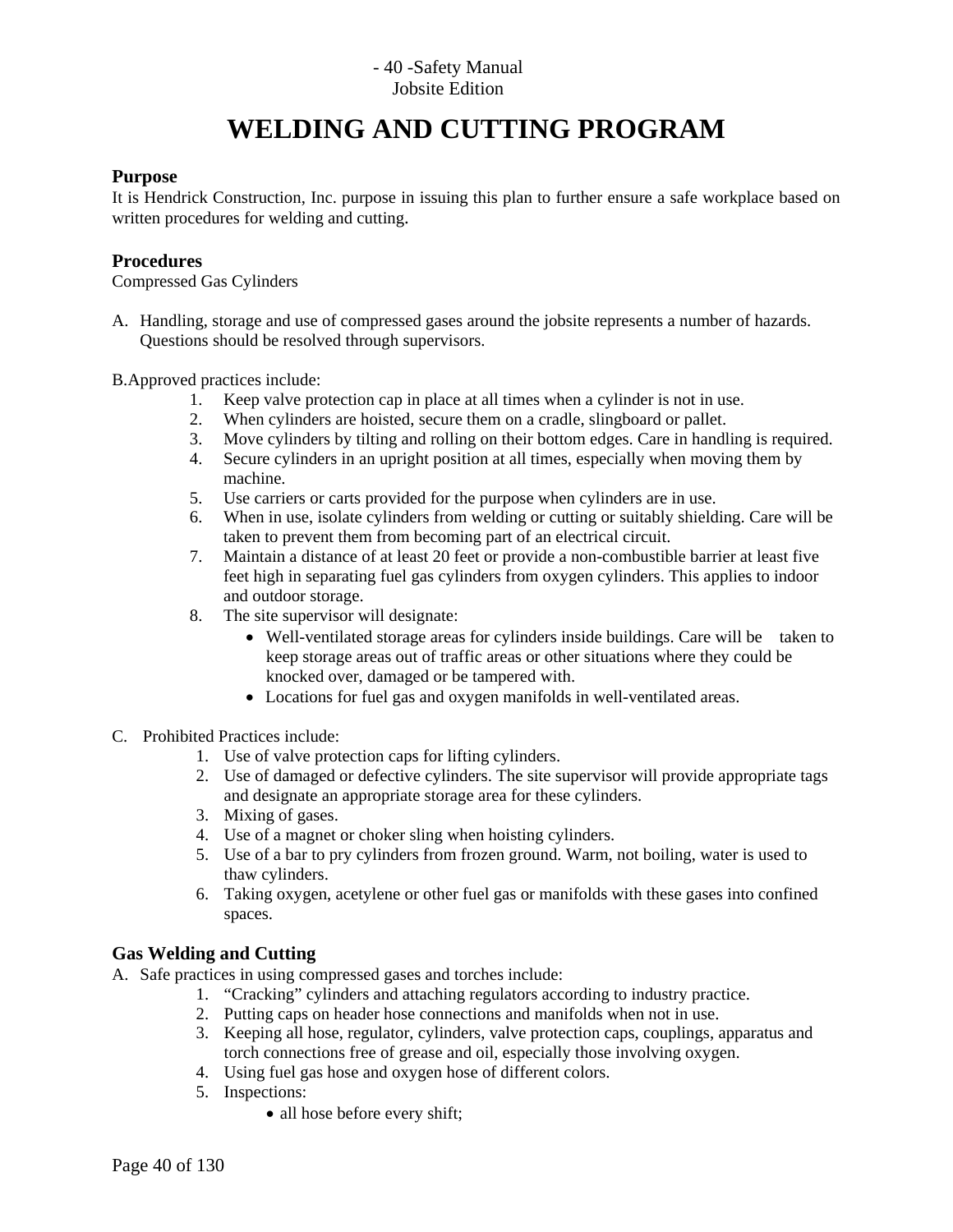# - 41 -Safety Manual Jobsite Edition

- all torches. Only devices designed for the purpose will be used to clean torch tips.
- 6. Use only friction lighters to ignite torches.
- 7. Removal of torches and hoses and positive shut-off of gas sources from confined spaces when leaving a confined space project for any substantial period of time.
- B. Prohibited practices include:
	- 1. Interchange of hoses, including use of adapters, between fuel gas and oxygen sources.
	- 2. Placement of anything on or near a manifold or cylinder top that may interfere with the prompt shut-off in case of an emergency.
	- 3. Taping more than four inches out of every 12 inches in joining fuel gas and oxygen hoses.
	- 4. Using defective hose or torches.
	- 5. Use of oxygen for personal cooling, cleaning off of surfaces, ventilation or blowing dust from clothing.

# **Arc Welding and Cutting**

- A. Safe practices in using arc welders include:
	- 1. Use of holders, cable and other apparatus specifically designed for the purpose, matched to the job and other components and in good repair.
	- 2. Following Department Of Transportation standards for welding on natural gas pipelines.
	- 3. When leaving electrode holders unattended, electrodes are removed and holders placed so that accident electrical contact is not made.
	- 4. Turning off the arc welding or cutting machine when it is to be left unattended for a substantial period of time or when it is being moved.
	- 5. Immediate reporting of any defective equipment to the site supervisor.
	- 6. Use of non-combustible or flame-proof screens to protect employees and passersby from arc rays wherever practicable.
	- 7. Keeping chlorinated solvents at least 200 feet from an inert-gas metal-arc welder or providing adequate shielding. Surfaces prepared with chlorinated solvents will be thoroughly before welding.
- B. Prohibited practices include:
	- 1. Using cables with repairs or splices within 10 feet of the holder that are not equivalent in insulating valued to the original cable.
	- 2. Use of pipelines with flammable gases or liquids or conduits with electrical circuits as ground return.
	- 3. Dipping hot electrode holders into water.

#### **Fire Prevention**

The site supervisor will use this guide to assess fire hazards at a jobsite.

| WHEN                                                      | <b>AND</b>                                                                                | <b>THEN</b>                                                                                                     |
|-----------------------------------------------------------|-------------------------------------------------------------------------------------------|-----------------------------------------------------------------------------------------------------------------|
| the object to be welded, cut or<br>heated can be moved    | a fire-resistant, safe workspace is<br>available                                          | the welding, cutting, brazing or<br>heating must be done in that                                                |
|                                                           |                                                                                           | space.                                                                                                          |
| the object to be welded, cut or                           | all fire hazards can be moved to a                                                        | the welding, cutting, brazing or                                                                                |
| heated can be moved                                       | safe distance                                                                             | heating can be done.                                                                                            |
| the object to be welded, cut or<br>heated cannot be moved | all the fire hazards cannot be re-<br>moved                                               | guards shall be used to confine<br>the heat, sparks, and slag, and to<br>protect the immovable fire<br>hazards. |
| there is a welding, cutting or<br>heating task            | concentrations of flammable<br>paints, dusts, or other flammable<br>compounds are present | welding, cutting, brazing or<br>heating is not allowed.                                                         |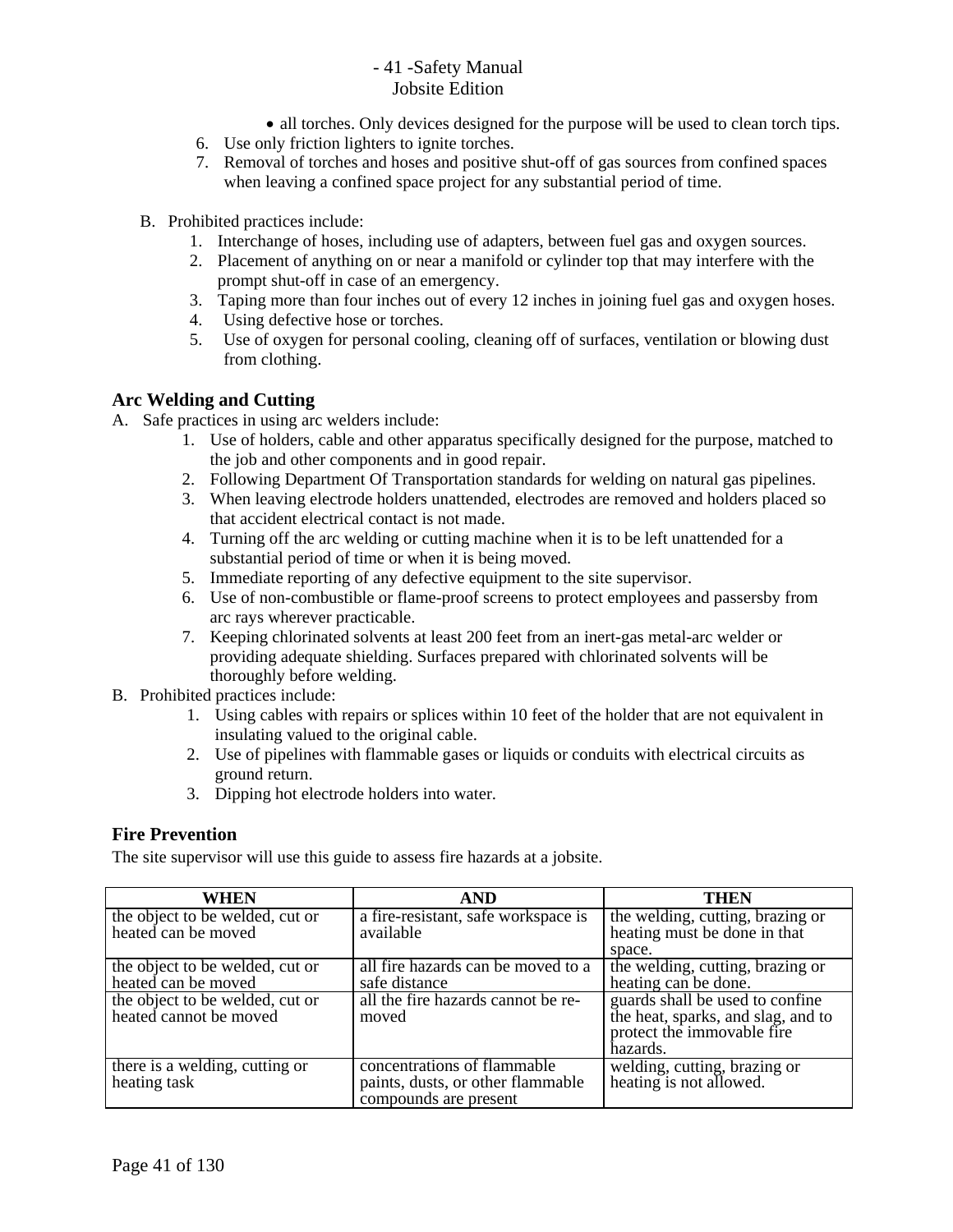### - 42 -Safety Manual Jobsite Edition

Hendrick Construction, Inc. will provide suitable fire extinguishing equipment based on the site supervisor's assessment of hazards. The site supervisor will ensure the equipment is maintained for immediate use.

#### **Fire Watchers**

When normal fire prevention measures are not sufficient, the company, based on the site supervisor's assessment will assign fire watchers. Fire watchers will provide additional safeguards against fire during and after operations. Hendrick Construction, Inc. will provide training for fire watchers on the specific fire hazards and equipment available.

#### **Ventilation**

The site supervisor will determine the number, location and capacity of ventilation devices. Where ventilation is not sufficient to provide clean, respirable air, respirators will be specified according to the provisions in the next section. Ventilation will be sufficient to protect passersby as well as the welder.

#### **Personal Protective Equipment (PPE)**

- A. Air line respirators will be provided for confined space jobs when sufficient ventilation cannot be provided without blocking the exit.
- B. When known or unknown toxic materials are present in a job, respirators will be provided that match the hazard for all employees. The hazards include zinc or zinc-bearing base or filler metals, lead base metals, cadmium-bearing filler metals, chromium-bearing or chromium-coated metals, mercury, nitrogen dioxide and beryllium. Due to beryllium's extreme danger, both ventilation and air line respirators will be used.
- C. Where screens are not sufficient to protect welders and passersby from arc radiation, the company will provide eye protection with appropriate helmets, filter lens goggles or hand shields. The helmets and shields will be maintained in good repair.
- D. When a toxic preservative is detected on a surface in a confined space, air line respirators will be provided (or the toxic coating will be stripped from at least four inches around the heated area).

#### **Confined Spaces**

- A. Confined spaces, such as manholes, tunnels, trenches and vaults, are particularly hazardous working areas made more dangerous by welding. Ventilation is a primary consideration and will be designated by the site supervisor or other competent employee designated by the company.
- B. See the Personal Protective Equipment section for provision of respirators.
- C. An employee will be stationed outside the confined space to maintain communication with those entering and ready to render emergency assistance when respirators are used.
- D. When confined spaces are entered through a manhole or similar small opening, the company will provide a means of quickly removing a worker. An attendant with a rescue procedure will observe the worker at all times and be able to put the rescue plan into effect.

#### **Welding or Cutting Involving Flammable, Toxic or Hazardous Materials**

- A. The company will designate a competent person to test the flammability of unknown coatings.
- B. When a coating is found to be highly flammable, it will be stripped from the area to prevent fire.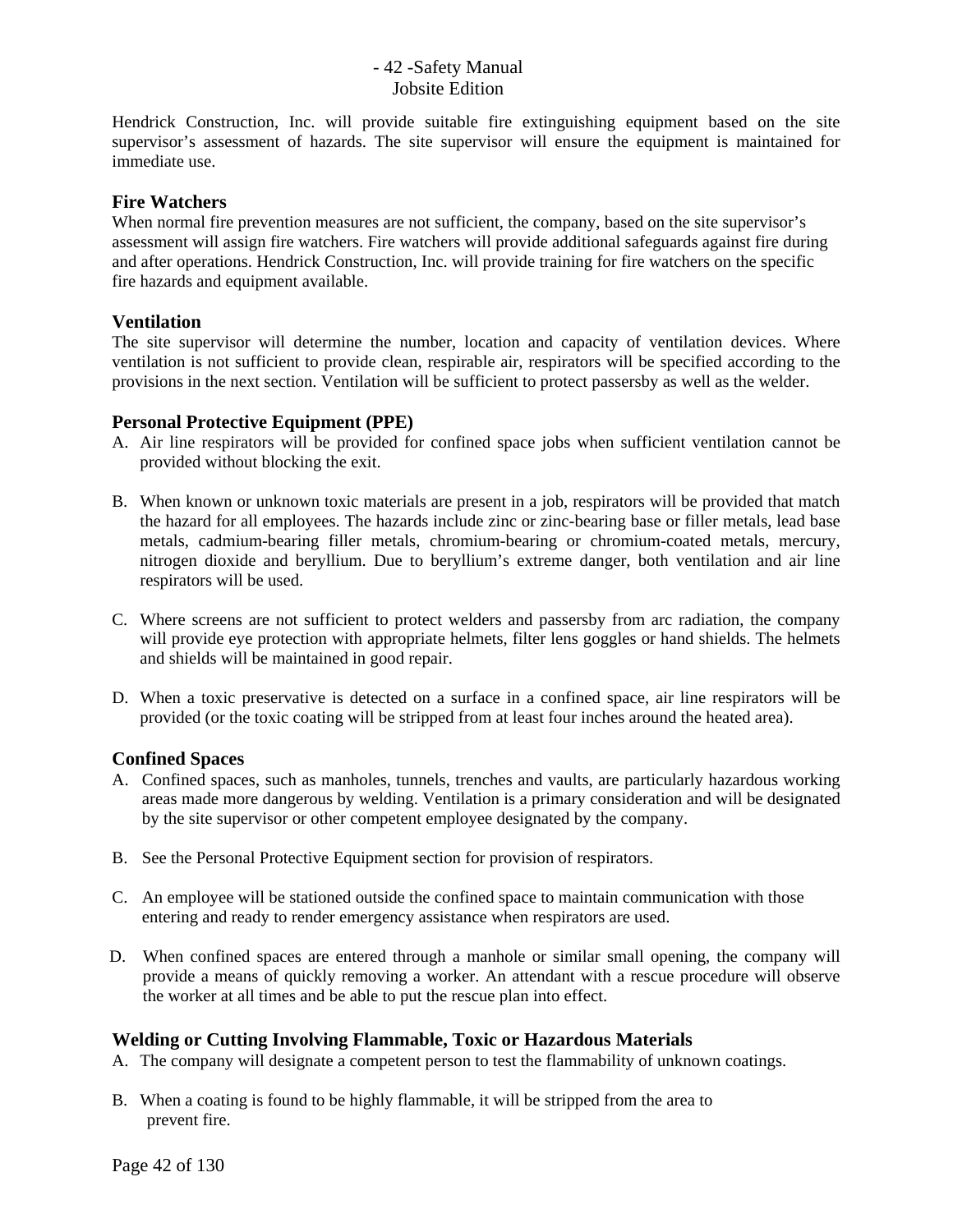### - 43 -Safety Manual Jobsite Edition

# **Employee Sign-Off Sheet**

# **Welding, Cutting and Brazing Procedures**

I acknowledge I have been given a copy of the Written Procedures for Welding, Cutting and Brazing. I have read and understood them, and I accept the procedures as a working document which I will support and follow in my daily work for Hendrick Construction, Inc.

| Date |  |
|------|--|
|      |  |
| Date |  |
|      |  |
| Date |  |
|      |  |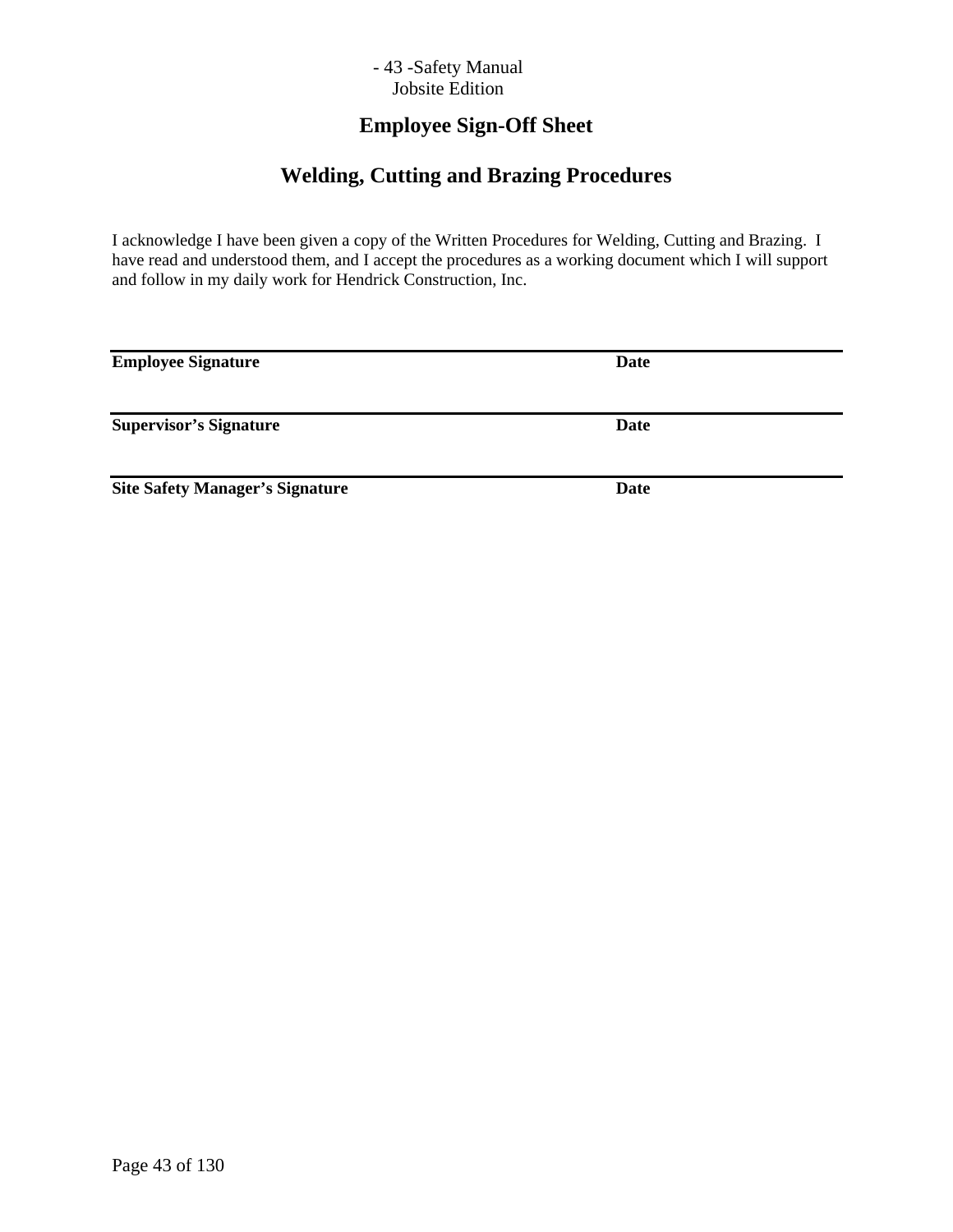### - 44 -Safety Manual Jobsite Edition

# **ELECTRICAL SAFETY PROGRAM**

#### **Purpose**

The purpose of this program is to establish and implement a ground fault circuit interrupter policy for all Hendrick Construction, Inc. jobsites. This program will reduce or eliminate electrical fault current which might be generated in any electrical system or tool during use. A Ground Fault Circuit Interrupter (GFCI) continuously monitors the amount of current returning along the "grounded neutral." If the variance between the two is more than five milliamps, the GFCI will trip the circuit in about 1/40 of a second.

#### **Requirements**

All equipment (saws, drills, extension cords, etc.) that is capable of being plugged into a 110-volt receptacle shall have a GFCI device attached before the tool and/or extension cord. This is done to comply with OSHA standard 1926.400 (h) and to eliminate the possibility of death or injury to the user. GFCI protection also must be provided at any location having receptacles capable of being used for plugin equipment.

An Assured Equipment Grounding Program must be implemented for all other single-phase devices requiring more than 120 volts and/or 15-20 amps. (Exceptions: Portable or vehicle-mounted generators having receptacles for 2-wire single-phase power need not be GFCI-protected as long as the generator is rated at no more than *5* kW and the circuit conductors at the generator are insulated from the generator frame and all other grounded surfaces.)

#### **Testing**

A competent person on a quarterly basis will test all GFCIs by introducing a ground fault into the circuit using a commercially available GFCI tester. (Test buttons for the circuit may trip the device but may not provide the protection intended if the breaker is faulty or incorrectly wired.)

A record of testing shall be kept, identifying the following: serial number of unit, date of purchase, brand, and model number. Also shown will the date of initial testing by GFCI tester before being placed into service and date of quarterly inspection initialed.

#### **Nuisance Tripping of GFCI Devices**

The following items usually will cause tripping of GFCIs:

- 1. Water leaking into cord connection. (Note: This can usually be remedied by using a twist lock cord and cap. Raising connections out of wet locations will also correct this problem.)
- 2. Faulty or defective equipment plugged into a GFCI circuit. (Note: By Plugging a tool into an entirely different spider or receptacle, you can determine if that tool is defective. The tool must be tagged "out of service" and sent for repairs when tripping occurs again.)
- 3. Very long runs of conductor cords will create a voltage drop, which may trip the GFCI.

# **Electrical Equipment Inspections**

#### **Purpose**

This procedure is intended to establish a program to assure a thorough inspection of all small portable electric hand tools, light plants, electrically powered shop equipment, extension cords, and all other temporary electrical circuits. This procedure is also intended to comply with OSHA regulation 1926.400(h).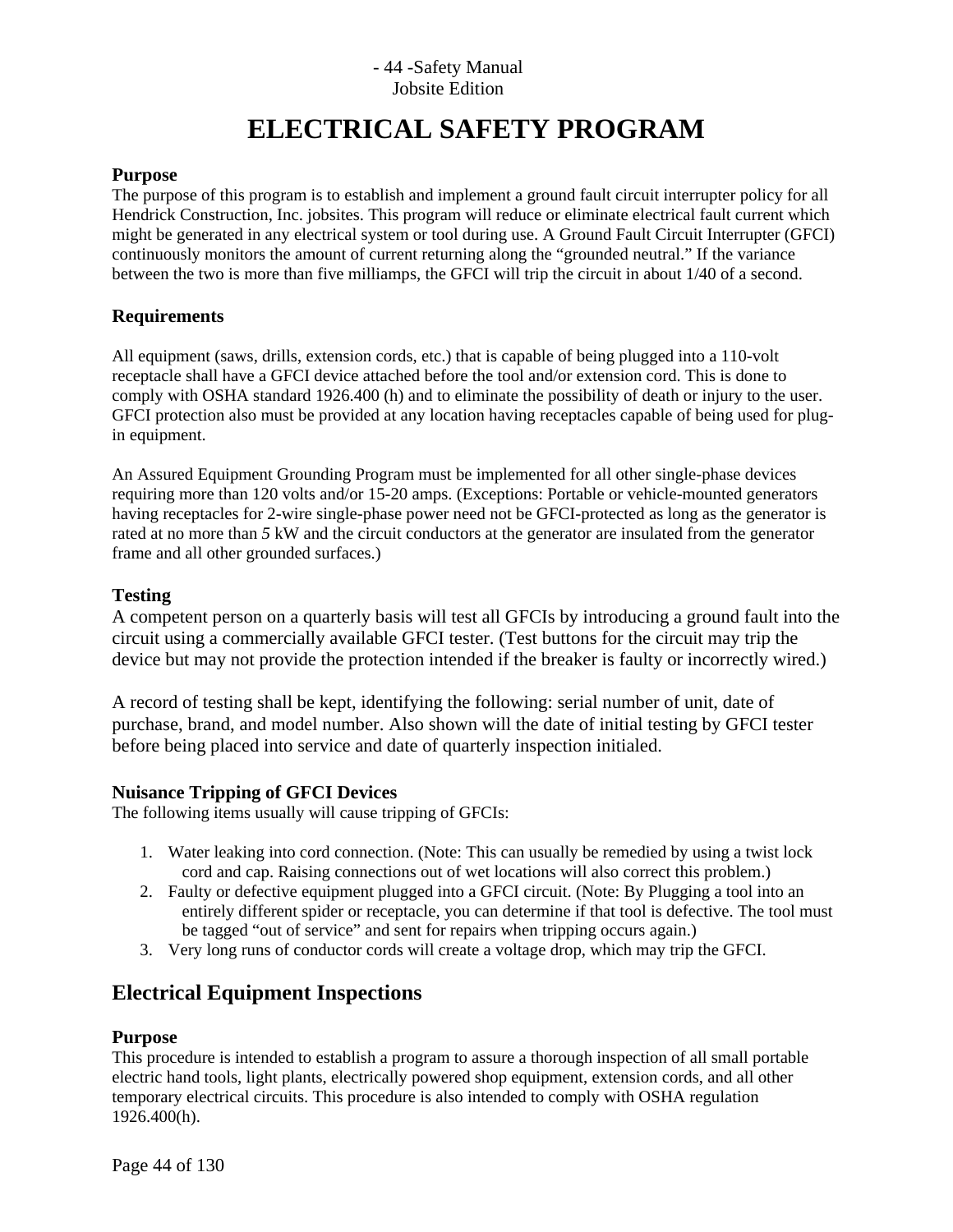# - 45 -Safety Manual Jobsite Edition

#### **Procedure**

A. One or more competent individuals will be designated as inspectors to test equipment. Inspectors will identify existing and predictable hazards in tools, cords, and other pieces of electrical equipment. They will also have the authority to take prompt, corrective measures to eliminate problems found. Any problem equipment which cannot be repaired immediately must be removed from service and tagged "Defective — Do Not Use" until repairs are made.

Inspectors shall conduct these tests quarterly. The names of designated inspectors should be documented and publicized to all workers so that no one else can attempt to perform the inspection.

- B. Each employee using a piece of electrical equipment must perform a visual inspection of the cord set, attachment cap, plug, and receptacles which are fixed in place and not exposed to damage. Workers should check for deformed or missing conductor and ground pins, insulation damage, and indications of possible internal damage. Damaged equipment will be tagged and removed from service.
- C. The designated inspector shall perform the following on all cord sets, receptacles which are not a part of the permanent wiring of the building or structure, and cord and/or plug-connected equipment required to be grounded:

 a. Test all equipment-grounding conductors for continuity; all conductors shall be electrically continuous.

 b. Test each receptacle and attachment cap and attachment cap or plug for correct attachment of the equipment-grounding conductor. The equipment-grounding conductor shall be connected to its proper terminal.

c. Inspect all double-insulated tools and equipment for physical damage.

- D. All required tests shall be performed:
	- a. Before first use.
	- b. Before equipment is returned to service following any repairs.
	- c. Before equipment is used after any incident which can be reasonably suspected to have caused danger (when a cord set is run over, for example).
	- d. At intervals not to exceed three months.
- E. Hendrick Construction, Inc. shall neither make available nor permit any employee to use any equipment, which has not met the requirements of this procedure.
- F. The subject of employee responsibility for daily inspection will be included in new employee safety orientations and mentioned at the toolbox safety meetings.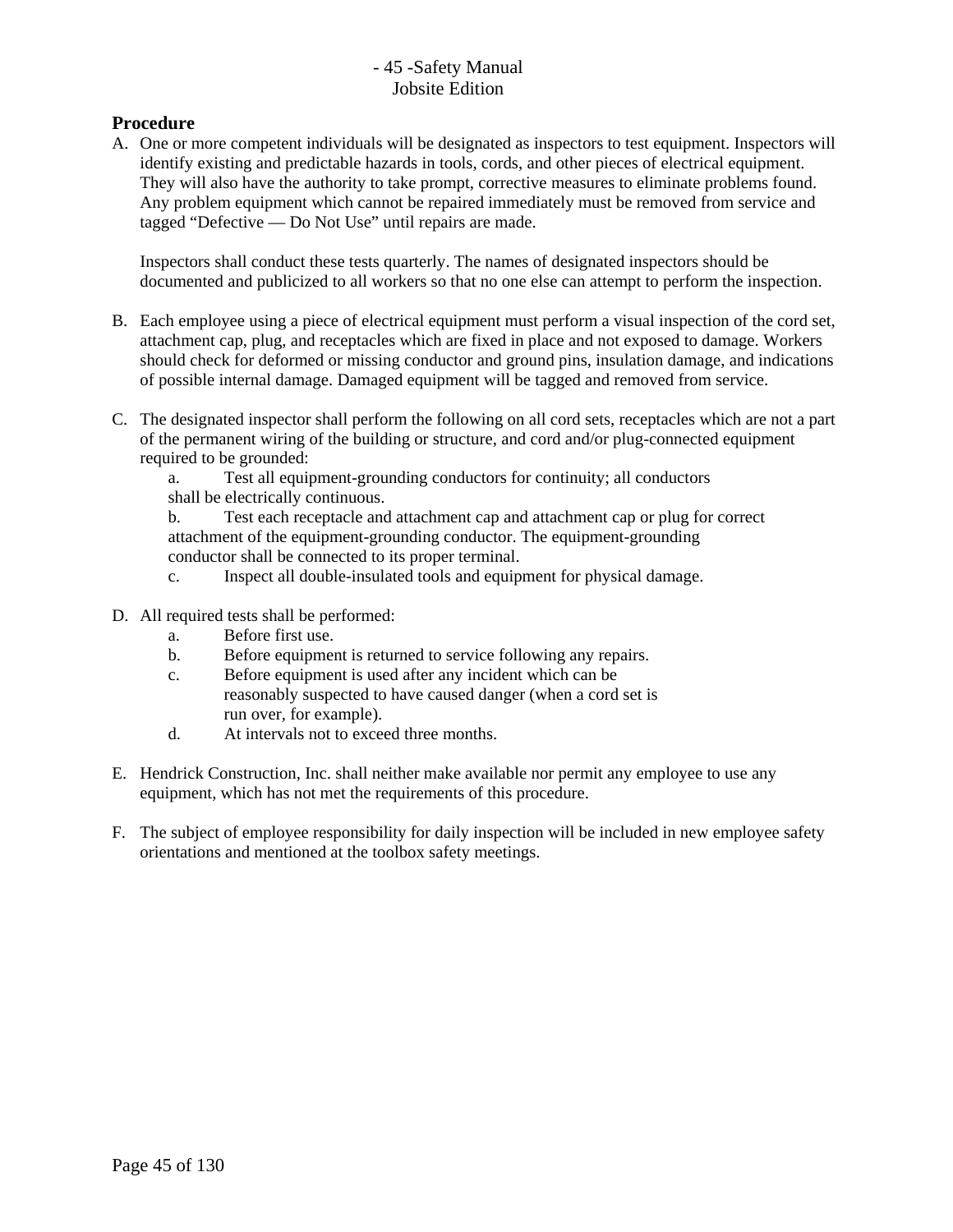# - 46 -Safety Manual Jobsite Edition

# **ELECTRICAL SAFETY**

#### **Purpose**

The purpose of this program is to establish and implement assured equipment grounding conductor program on all of Hendrick Construction, Inc. construction sites. It will address all cord sets and receptacles used by employees.

A written description of the program, including the specific procedures adopted by Hendrick Construction, Inc., is available at all job sites for inspection.

Each cord set, attachment cap, plug and receptacle of cord sets, and any equipment connected by cord and plug, except cord sets and receptacles which are fixed and not exposed to damage, are visually inspected. Visual inspection includes, but is not limited to external defects (deformed or missing pins), insulation damage, and for indications of possible internal damage. It is Hendrick Construction, Inc. policy to assure that equipment found damaged or defective is not to be used until repaired, and will be removed from service immediately by the person finding it.

Cord Set/Plug and Receptacle of Cord Set are inspected:

- Before first use;
- Before equipment is returned to service following any repairs;
- Before equipment is used after any incident which can be reasonably suspected to have caused damage (for example, when a cord set is run over); and
- At intervals not to exceed 3 months, except that cord sets and receptacles which are fixed and not exposed to damage shall be tested at intervals not exceeding 6 months.

Hendrick Construction, Inc. does not make available or permit the use by employees of any equipment which has not met the requirements of this program.

Tests performed as required in this program are recorded. The test records identify each receptacle, cord set, and cord- and plug-connected equipment that passed the test and indicates the last date it was tested or the interval for which it was tested. This record is kept by means of logs and is maintained until replaced by a more current record. The record is made available on the job site for inspection by OSHA and any affected employee.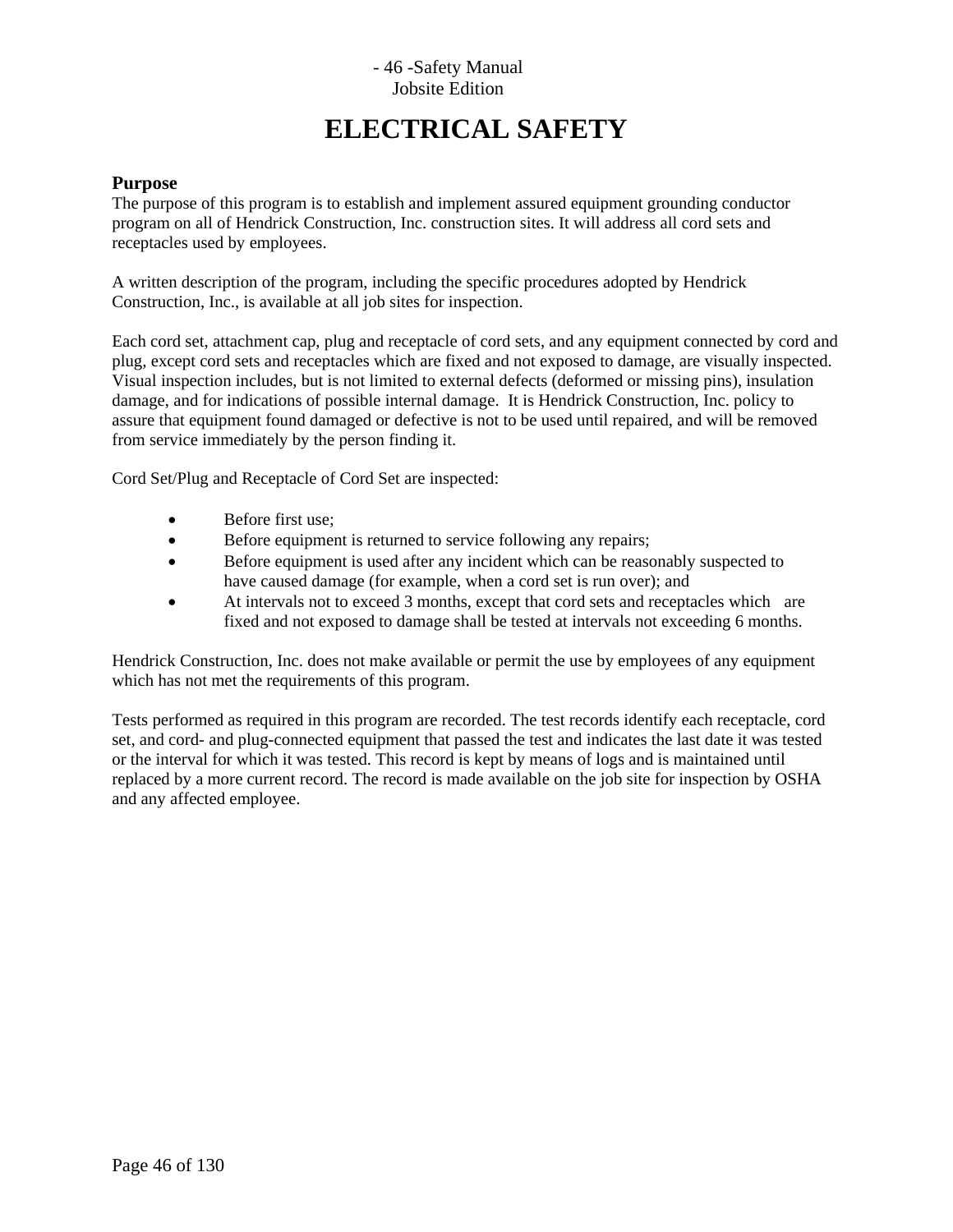## - 47 -Safety Manual Jobsite Edition

# **Employee Sign-Off Sheet**

# **Electrical Safety Written Requirements**

I acknowledge I have been given a copy of the Electrical Safety Written Requirements, I have read and understood it, and I accept the program/procedures as a working document which I will support and follow in my daily work at Hendrick Construction, Inc.

| <b>Employee Signature</b>              | Date        |  |
|----------------------------------------|-------------|--|
| <b>Supervisor's Signature</b>          | <b>Date</b> |  |
| <b>Site Safety Manager's Signature</b> | <b>Date</b> |  |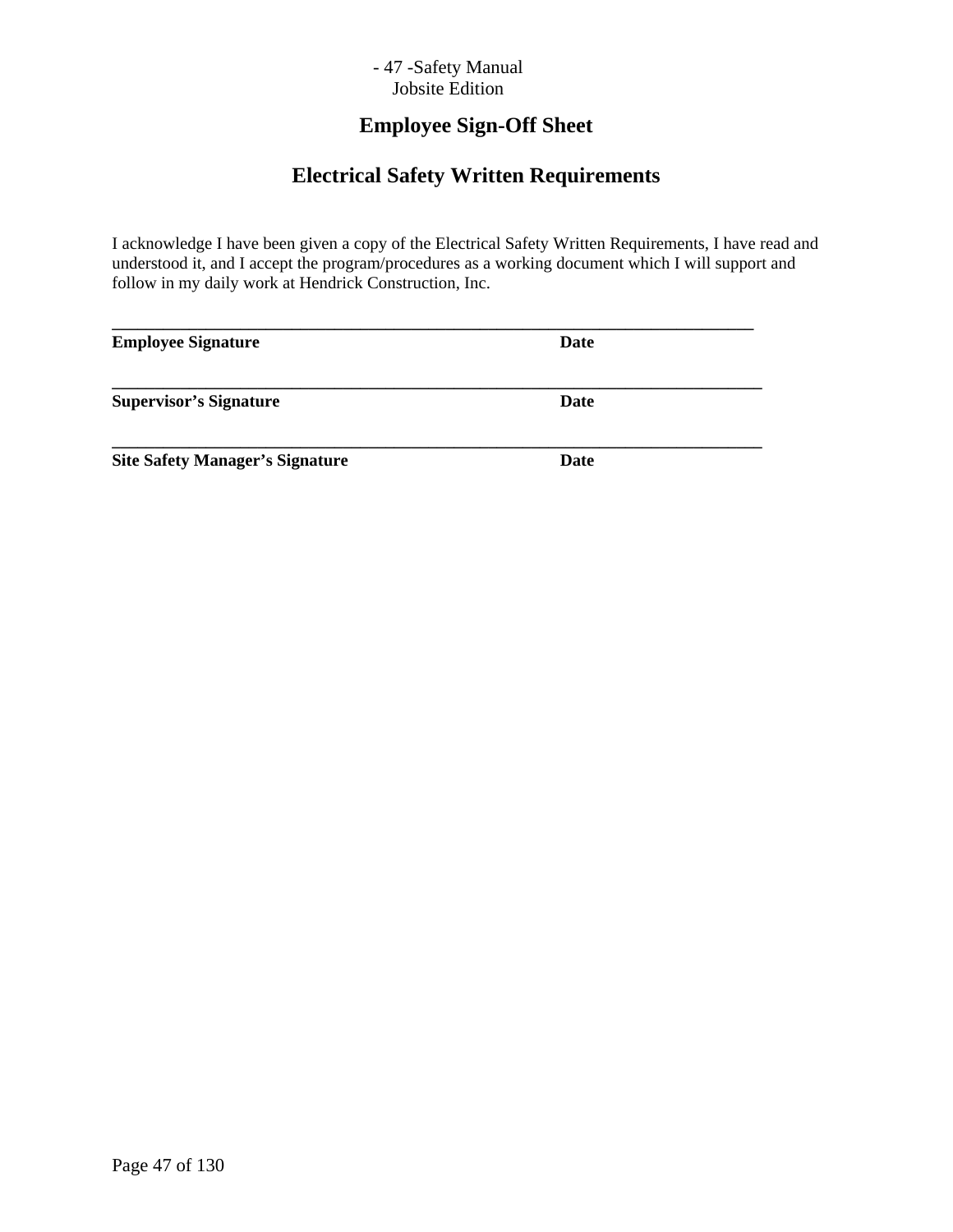- 48 -Safety Manual Jobsite Edition

# **CONTROL OF HAZARDOUS ENERGY LOCKOUT/TAGOUT PROGRAM**

#### **Purpose:**

This procedure covers the servicing, maintenance, and/or installation of machines and equipment in which the unexpected energization or start-up of the machines or equipment, or release of stored energy could cause injury to employees. This policy establishes minimum performance requirements for the control of such hazardous energy. Hendrick Construction, Inc. employees and subcontractors will comply with all requirements of this policy for controlling hazardous energy.

#### **Responsibility:**

All Hendrick Construction, Inc. employees are required to comply with the restrictions and limitations imposed upon them during the use of lockout and tagout. The authorized employees are required to perform the lockout in accordance with this procedure. All employees, upon observing a machine or piece of equipment which is locked out to perform servicing, maintenance or start-up shall not attempt to start, energize or use that machine or equipment.

#### **Preparation of Lockout/Tagout:**

The authorized person shall:

1. Notify all affected employees that a lockout or tagout system is going to be utilized and the reason therefore. The employee shall know the type and magnitude of energy that the machine or equipment utilizes and shall understand the hazards thereof.

Name(s)/Job Title(s) of affected employees and how to notify.

2. If the machine or equipment is operating, shut it down by the normal stopping procedure (depress stop button, open toggle switch, etc.).

\_\_\_\_\_\_\_\_\_\_\_\_\_\_\_\_\_\_\_\_\_\_\_\_\_\_\_\_\_\_\_\_\_\_\_\_\_\_\_\_\_\_\_\_\_\_\_\_\_\_\_\_\_\_\_\_\_\_\_\_\_\_\_\_\_

\_\_\_\_\_\_\_\_\_\_\_\_\_\_\_\_\_\_\_\_\_\_\_\_\_\_\_\_\_\_\_\_\_\_\_\_\_\_\_\_\_\_\_\_\_\_\_\_\_\_\_\_\_\_\_\_\_\_\_\_\_\_\_\_\_

Type(s) and location(s) of machine or equipment operating controls

3. Deactivate the switch, valve, or other energy isolating device(s) so that the equipment is isolated from its energy source(s). Stored energy (such as that in springs, elevated machine members, rotating flywheels, hydraulic systems, and air, gas, steam or water pressure, etc...) must be dissipated or restrained by methods such as repositioning, blocking, bleeding down, etc.

Type(s) and location(s) of energy isolating devices.

4. Lockout and tagout the energy isolating devices with assigned individual lock(s) and tag(s). If necessary, use a multiple locking devise. Locks and tags will be provided by Project

 $\overline{\phantom{a}}$  , and the set of the set of the set of the set of the set of the set of the set of the set of the set of the set of the set of the set of the set of the set of the set of the set of the set of the set of the s

\_\_\_\_\_\_\_\_\_\_\_\_\_\_\_\_\_\_\_\_\_\_\_\_\_\_\_\_\_\_\_\_\_\_\_\_\_\_\_\_\_\_\_\_\_\_\_\_\_\_\_\_\_\_\_\_\_\_\_\_\_\_\_\_\_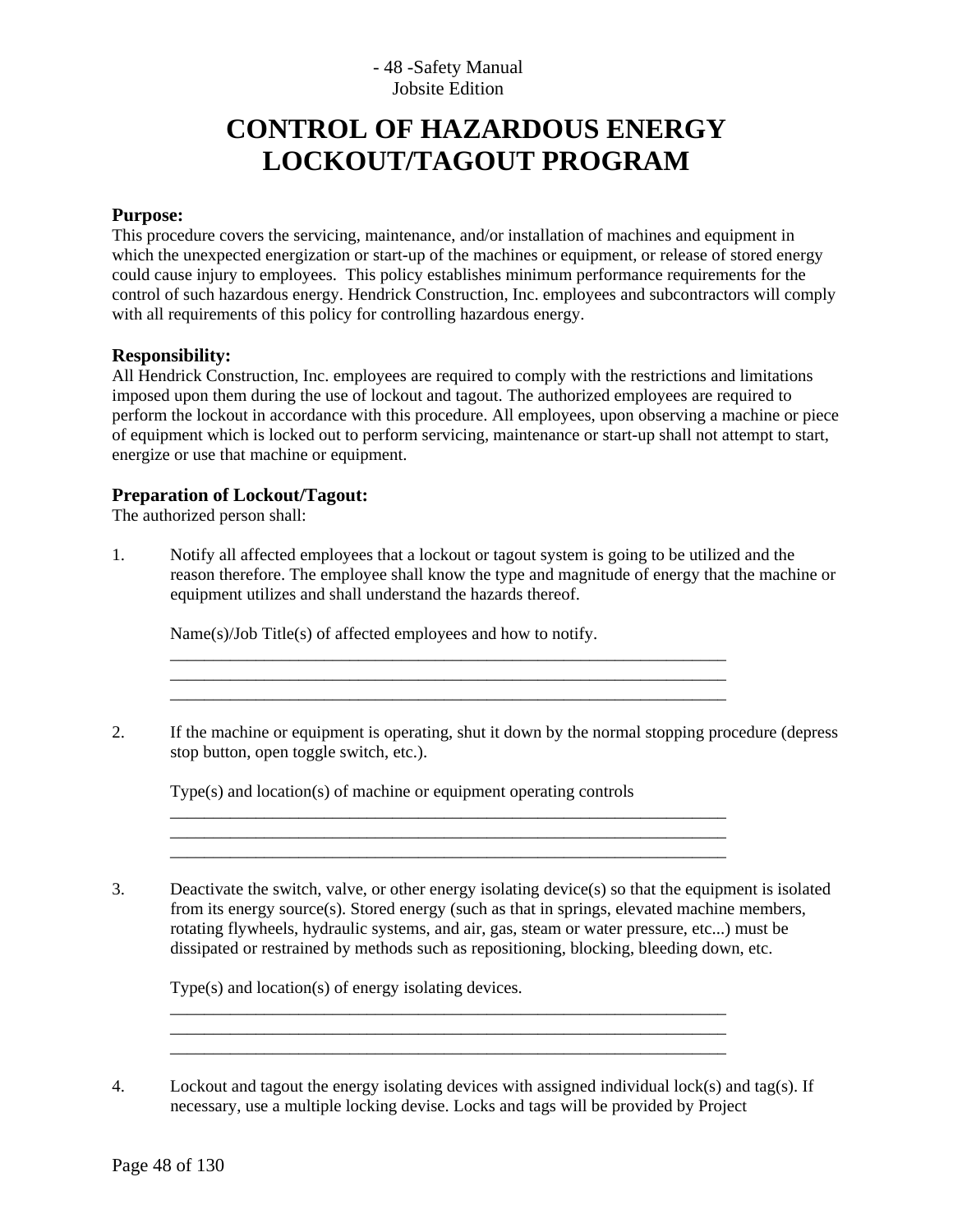# - 49 -Safety Manual Jobsite Edition

Superintendent; however, only one key shall be issued for the lock and this to the person performing the work.

5. After ensuring that no personnel are exposed, and as a check on having disconnected the energy source, operate the push button or other normal operating controls to make certain the equipment will not operate.

#### **CAUTION:** Return operating control(s) to "neutral" or "off" position after the test.

6. The equipment is now locked or tagged out. The locking/tagging individual shall print their name and date on the "Danger" tag which will be placed with the lock and securely attached.

#### **Restoring Machines, Equipment, or Systems to Normal Operations:**

- 1. After the servicing, maintenance, or installation is complete and equipment is ready for normal production operations, check the area around the machines or equipment to ensure that no one is exposed.
- 2. Ensure all tools have been removed from the machine or equipment, guards have been reinstalled and employees are in the clear.
- 3. Verify that the controls are in the neutral position.
- 4. Remove the lockout devices and reenergize the machine or equipment.
- 5. Notify affected employees that the servicing, maintenance or testing is completed and the machine, equipment or system is ready for use.

#### **Procedure Involving More Than One Person:**

In the preceding steps, if more than one individual is required to lockout and tagout equipment, each shall place his/her own personal lockout device and tagout device on the energy isolating device(s). When an energy isolating device cannot accept multiple locks or tags, a multiple lockout device (hasp) shall be used. Each employee will use his/her own lock to secure the equipment. As each person no longer needs to maintain his or her lockout protection, that person will remove his/her lock.

#### **Basic Rules for Using Lockout/Tagout System Procdure:**

All equipment shall be lock out or tagged out to protect against accidental or inadvertent operation when such operation could cause injury to personnel. Do not attempt to operate any switch, valve, or other energy isolating device where it is locked or tagged out.

### **Definitions for this Policy and Procure:**

**"Servicing or maintenance"** includes activities such as constructing, installing, setting up, adjusting, inspecting, modifying, and maintaining and or servicing machines or equipment. Excluded from coverage are minor tool changes and adjustments, and other minor servicing activities, which take place during normal production operations, if they are routine, repetitive and integral to the use of equipment for production, provided that the work is performed without the removal or bypassing of machine guards already required by OSHA. When machines or equipment are undergoing repairs or rebuild, lockout procedures must be used.

**"Authorized"** employees are workers who lock or implement a tagout system procedure on the machines or equipment to perform servicing or maintenance on the machines or equipment.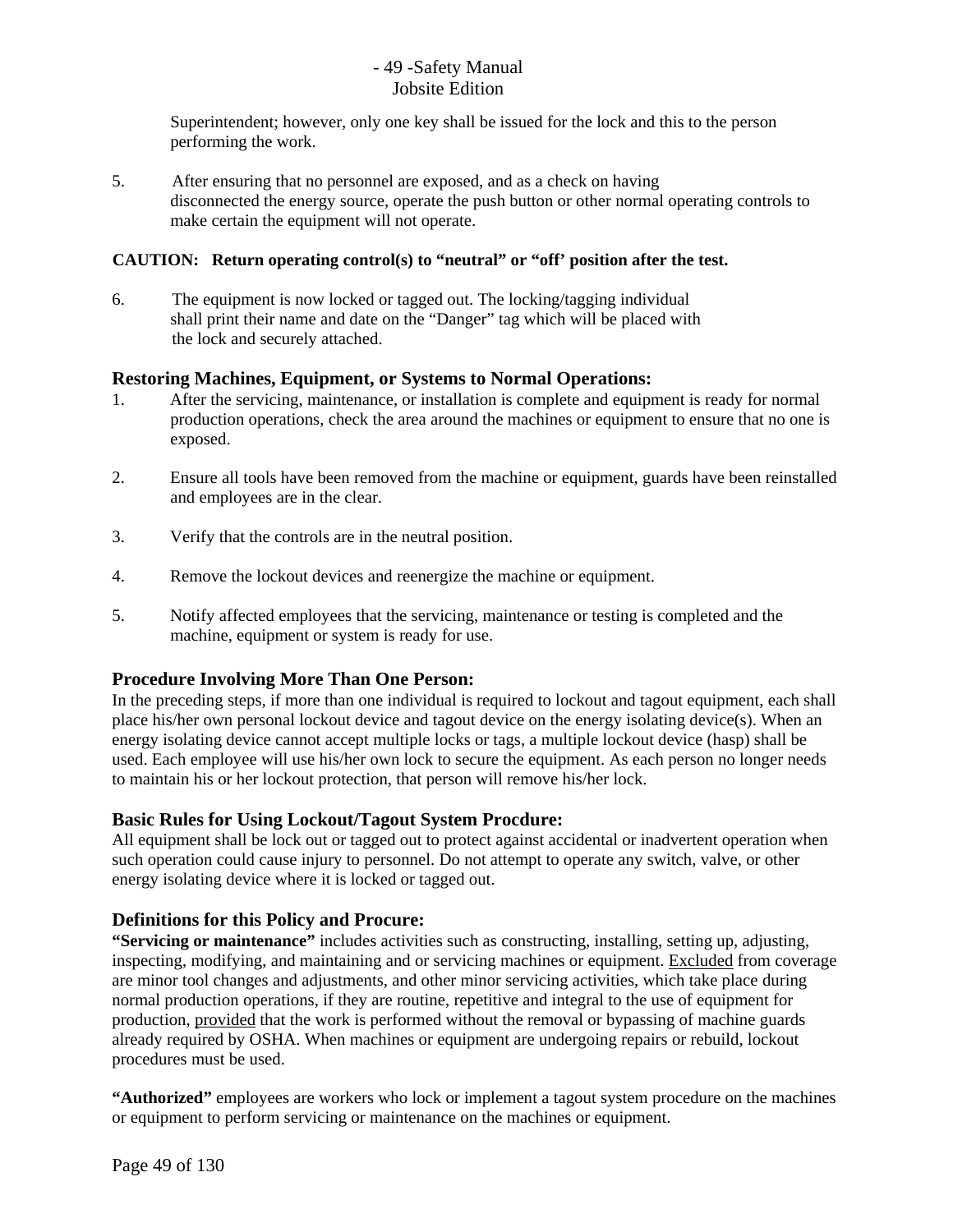# - 50 -Safety Manual Jobsite Edition

**"Affected" employees** are workers who do not perform the servicing or maintenance, but whose job requires them to work in an area in which servicing or maintenance is being performed (I.E. operators, other repairmen, Group Leaders.

**"Energized"** is being connected to an energy source or containing residual or stored energy.

**"Energy isolating device"** is a mechanical device that physically prevents the transmission or release of energy including but not limited to the following: A manually operated electrical circuit breaker; a disconnect switch; a manually operated switch by which the conductors of a circuit can be disconnected from all ungrounded supply conductors and, in addition, no pole can be operated independently; a slide gate; a slip blind; a line valve; a block; and any similar device to block or isolate energy. The term does not include a push button, selector switch, and other control circuit type devices.

**"Energy Source"** is any source of electrical, mechanical, hydraulic, pneumatic, chemical, thermal or other energy.

**"Lockout"** is the placement of a lockout device on an energy isolating device, in accordance with an established procedure ensuring that the energy isolating device and the equipment being controlled cannot be operated until the lockout device is removed.

**"Lockout device"** is that device that utilizes a positive means, such as a lock (either key or combination type) to hold an energy isolating device in the safe position and prevent the energizing of a machine or equipment.

**"Normal Production Operations"** are the utilization of a machine or equipment to perform its intended production function.

**"Servicing and/or Maintenance"** Workplace activities such as constructing, installing, setting up, adjusting, inspecting, modifying, and maintaining, and/or servicing machines or equipment. These activities include lubrication, cleaning or un-jamming of machines or equipment and making adjustments or tool changes, where the employee may be exposed to the unexpected energization or start-up of the equipment or release of hazardous energy.

**"Setting up"** is any work performed to prepare a machine or equipment to perform its normal production operation.

**"Tagout"** is the placement of a tagout device on an energy isolating device, in accordance with an established procedure, to indicate that the energy isolating device and the equipment being controlled may not be operated until the tagout device is removed.

**"Tagout Device"** is a prominent warning device, such as a tag and a means of attachment, which can be securely fastened to an energy isolating device in accordance with an established procedure, to indicate that the energy isolating device and the equipment being controlled may not be operated until the tagout device is removed.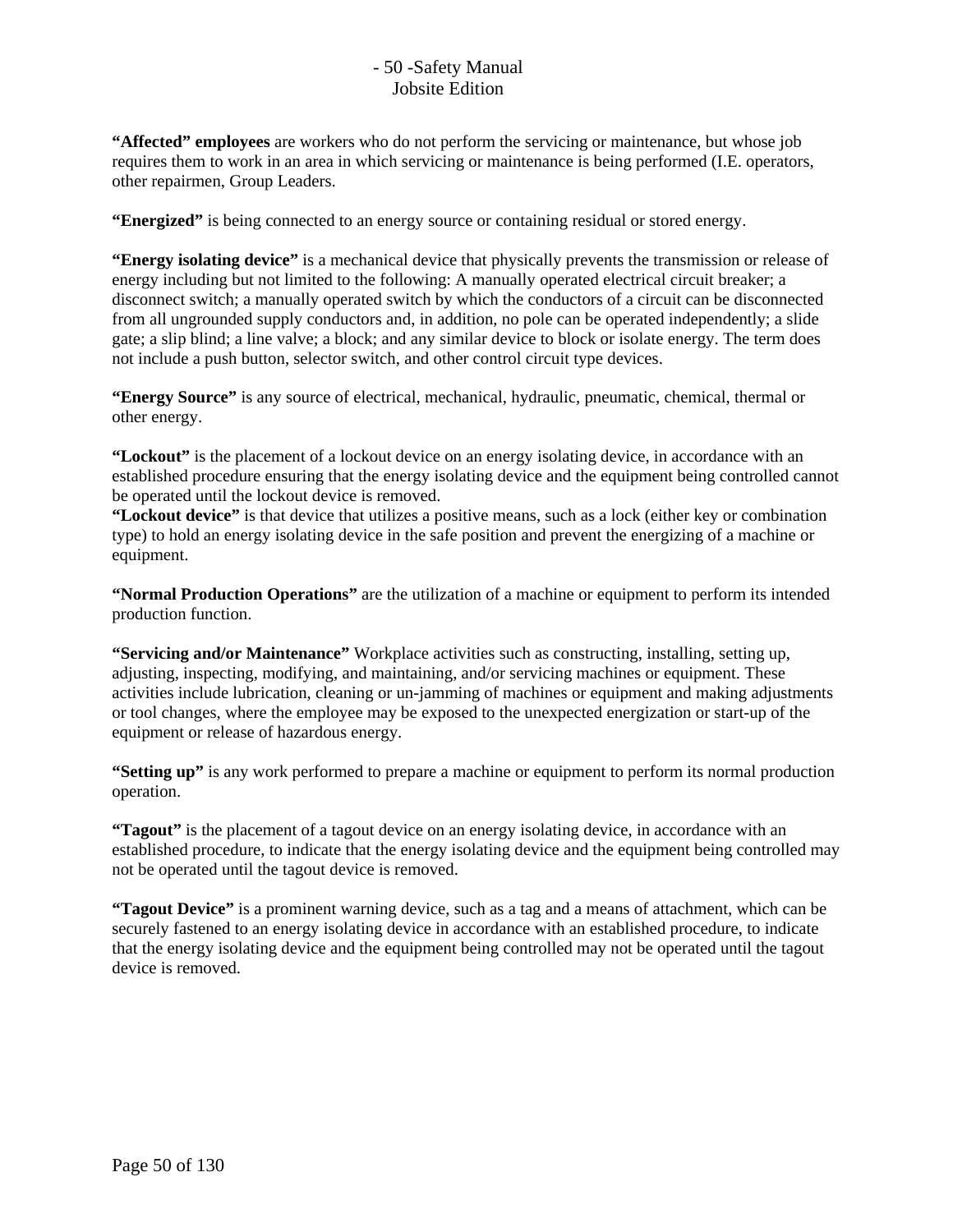### - 51 -Safety Manual Jobsite Edition

# **Employee Sign-Off Sheet**

# **Lockout/Tagout Procedures**

I acknowledge I have been given a copy of the Written Procedures for Lockout/Tagout operations. I have read and understood them, and I accept the procedures as a working document which I will support and follow in my daily work for Hendrick Construction, Inc.

| <b>Employee Signature</b>              | Date |
|----------------------------------------|------|
|                                        |      |
| <b>Supervisor's Signature</b>          | Date |
| <b>Site Safety Manager's Signature</b> | Date |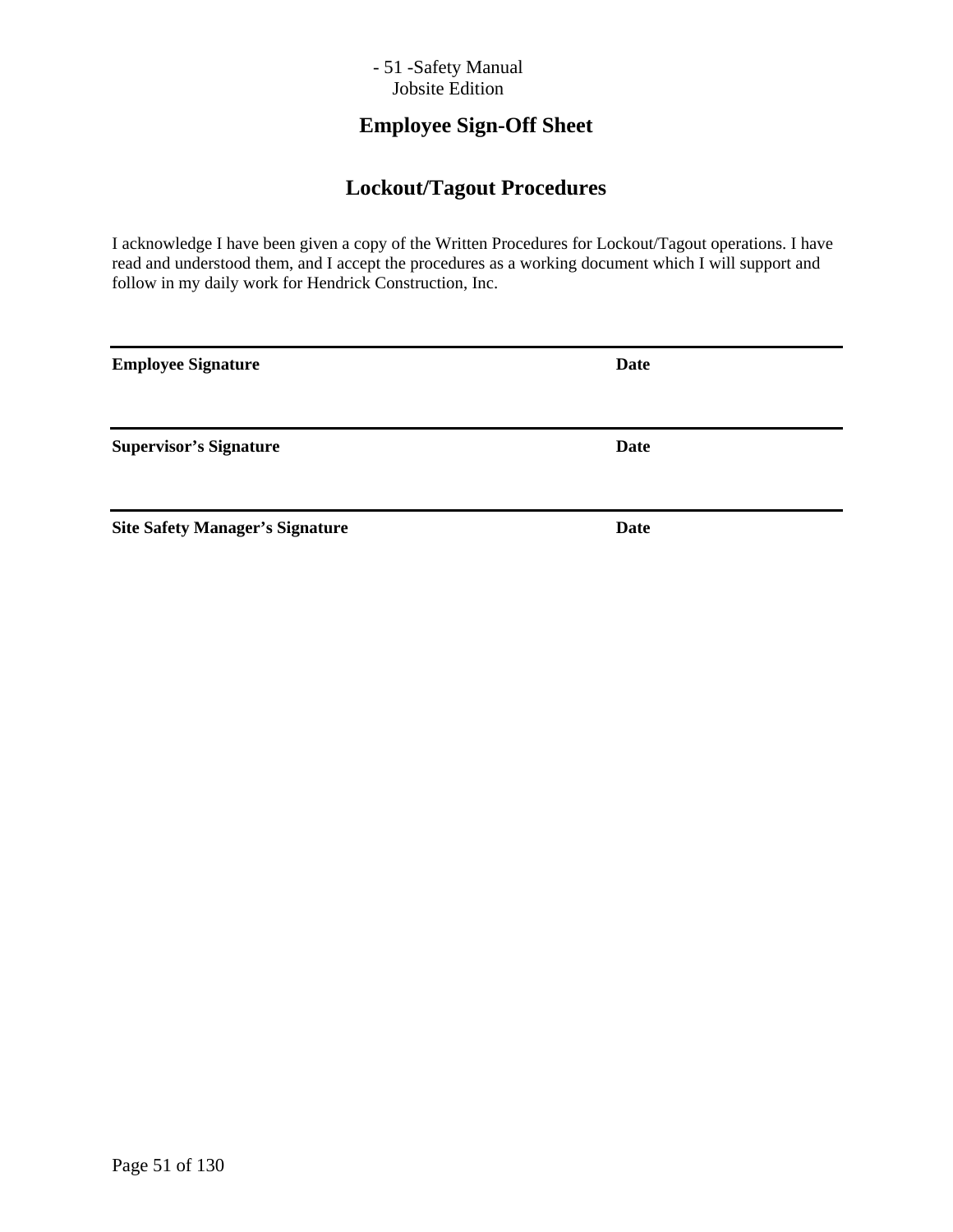# - 52 -Safety Manual Jobsite Edition

# **SCAFFOLD SAFETY PROGRAM**

#### **Purpose**

Hendrick Construction, Inc. is dedicated to the protection of its employees and subcontractors from on the job injuries as a result of being exposed to potential hazards associated with scaffolds. This written procedure applies to all employees and sub, and all sites where this company conducts business.

# **General**

- Scaffold and scaffold components shall be capable of supporting without failure. 4 times the maximum intended load
- Scaffolds shall be designed by a qualified person and shall be constructed and loaded in accordance with that design
- Cross braces on scaffolds shall not be used as a means of access or egress.

# **Scaffold Platform Construction**

- Each platform on all working levels shall be fully planked with no gaps in decking greater than 1" between adjacent planking.
- When planking around uprights at turns gap may not exceed  $9\frac{1}{2}$  at any point.
- Platforms shall not be more than 14" away from the working face unless guardrails and/or personal fall protection is in place. (with outriggers 3" max from work face.)
- Maximum distance for plastering/lathing operation from the platform to the work face is 18".

# **Planking Specifics**

- Platform planks shall not extend over the center line of its support at least 6" unless cleated or restrained.
- Where platforms are abutted, abutted ends shall be on separate supports unless use of "T" sections is in place.
- Where platforms are overlapped, the overlap shall not be less than 12" unless the platforms are nailed or restrained from movement.
- Wood platforms shall not be painted with exception to ends for identification. Planks may be coated periodically with wood preservatives, fire retardant finishes and slip resistant as long as the finishes do not obscure the top and bottom wood surfaces.
- Scaffold components from different manufacturers will not be inter-mixed unless components fit together without force and the scaffolds structural integrity is not compromised.

#### **Supported Scaffolds**

- With height/base ratio greater than 4:1 shall be restrained from tipping by guying, tying, and/or bracing
- Restraint from tipping to be repeated vertically at location of horizontal members every 20 ft.
- Supported scaffold poles, legs, posts, frames and uprights shall bear on base plates and mud sills
- Footing for support scaffold shall be level sound and capable of supporting load without settling or displacement.
- Unstable objects such as blocks or bricks shall not be used.
- Supported scaffold poles, legs, post, frames shall be plumb and braced to prevent swaying and displacement.

**Access**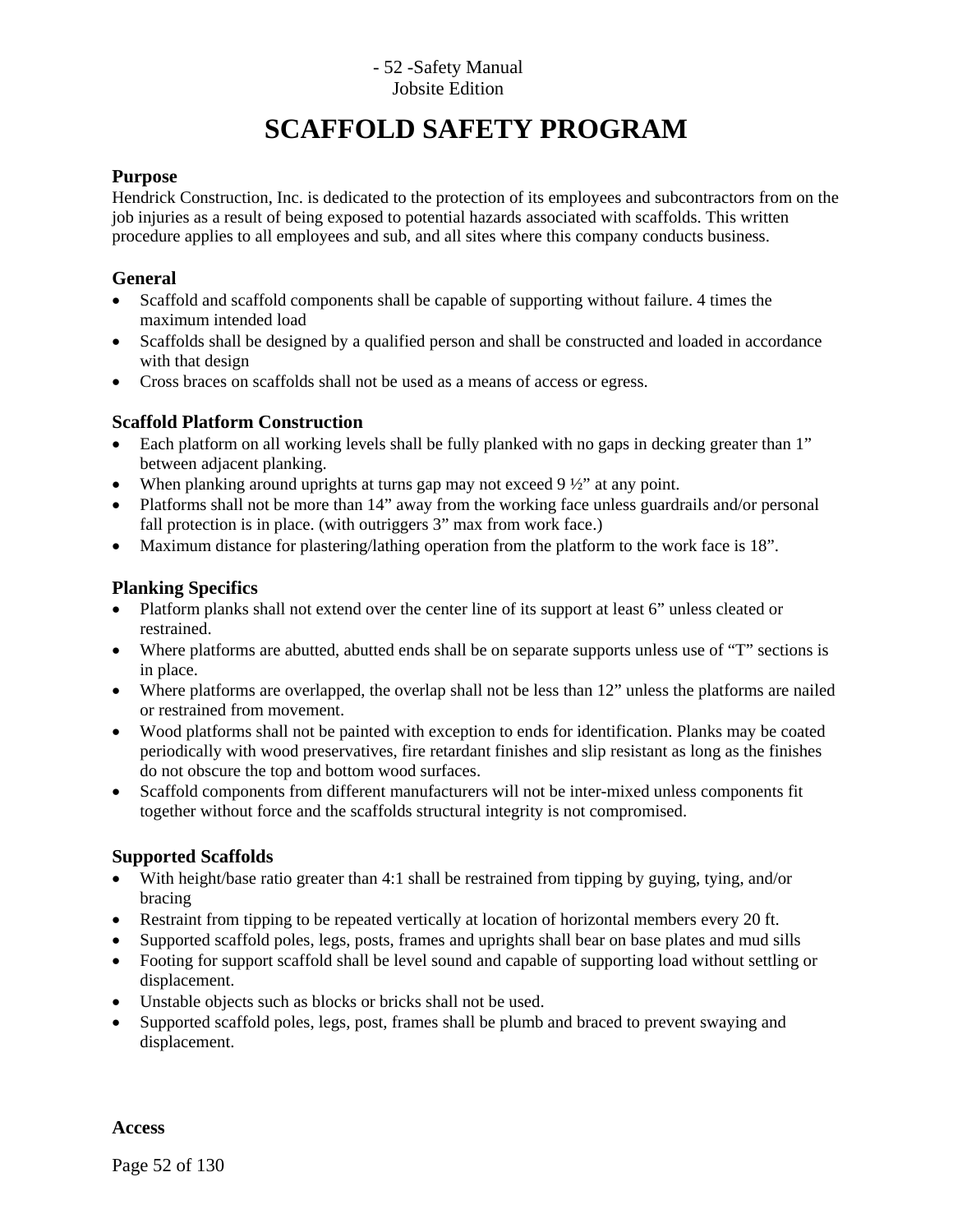# - 53 -Safety Manual Jobsite Edition

- When scaffold platforms exceed 2ft. above point of access portable ladders, hook on ladders, stairs, ramps or similar shall be provided for access.
- Hook on and attachable ladders shall be specifically designed for use with the type of scaffold used with rungs width at least  $11 \frac{1}{2}$ " and equally spaced vertically no greater than 2'-0" with rest platforms every 12 foot with minimum step width of 16". Stairway type must consist of a top rail and mid rail.
- Ramps and walkways 6'-0" or greater above a lower level shall have guardrail system, if greater than 8'-0", cleats shall be installed not more than 14" apart the length of the ramp. Ramp shall not be inclined more than (1) one vertical to (3) three horizontal.
- Integral prefabricated scaffold access frames shall be specifically designed and constructed for use as ladder rungs. Rung length at least  $11\frac{1}{2}$ " with maximum spacing between rungs of  $16\frac{3}{4}$ ".

# **General Use**

- Scaffolds and scaffold components shall not be loaded in excess of their maximum intended loads or rated capacities.
- Use of shore or lean-to scaffold is prohibited
- Scaffolds and components shall be inspected for visible defects by a competent person before each work shift and complete scaffold checklist.
- Any part damaged or weakened shall be repaired, replaced, braced or removed from service. Scaffold shall be tagged out if not fully operational.
- Scaffolds shall not be moved with employees on them unless designed by professional engineer specifically for than purpose.
- Scaffold clearance from power lines shall be a minimum of 20ft. If scaffold must be erected between the 20ft. (company clear) and the 10ft. (OSHA clear) requirements, a written approval plan and work means and methods for that area will be constructed prior to work commencement.
- Scaffolds shall be erected, moved, dismantled, or altered only under supervision and direction of a competent person.
- Employees shall be prohibited from work on scaffolds covered with snow, ice or other slippery materials except as necessary for removal.
- Where swinging loads are being hoisted onto or near scaffolds, tag lines shall be attached
- Debris shall not be allowed to accumulate on platforms.
- Ladders shall not be used on scaffolds to increase the working height of employees.

# **Fall Protection**

- All employees and subcontractors on a scaffold more than 10' above a lower level shall be protected from falling to lower level.
- For all scaffolds each person shall be protected by the use of personal fall arrest systems or guardrail systems.
	- 1. Guardrail shall be installed along all open sides and ends of platforms. Guardrail system shall be installed before the scaffold is released for use. Top rail shall be installed between 38" and 45" above the platform surface. Each top rail shall be capable of withstanding without failure downward and horizontal force of at least 200 lbs.
	- 2. Lifelines may be used in place of, on in conjunction with guardrail systems. Vertical lifelines shall be fastened to a safe anchorage point independent of the scaffold. Horizontal lifelines shall be connected to two (2) or more structured members of the scaffold.

# **Falling Object Protection**

• In addition to wearing hardhats each employee or subcontractor on a scaffold shall provide additional protection from falling hand tools, debris, and other small objects through toeboards, screens, debris nets, catch platforms or canopy structure. Barricaded areas below scaffold are allowed as long as persons are not permitted to enter the hazard area.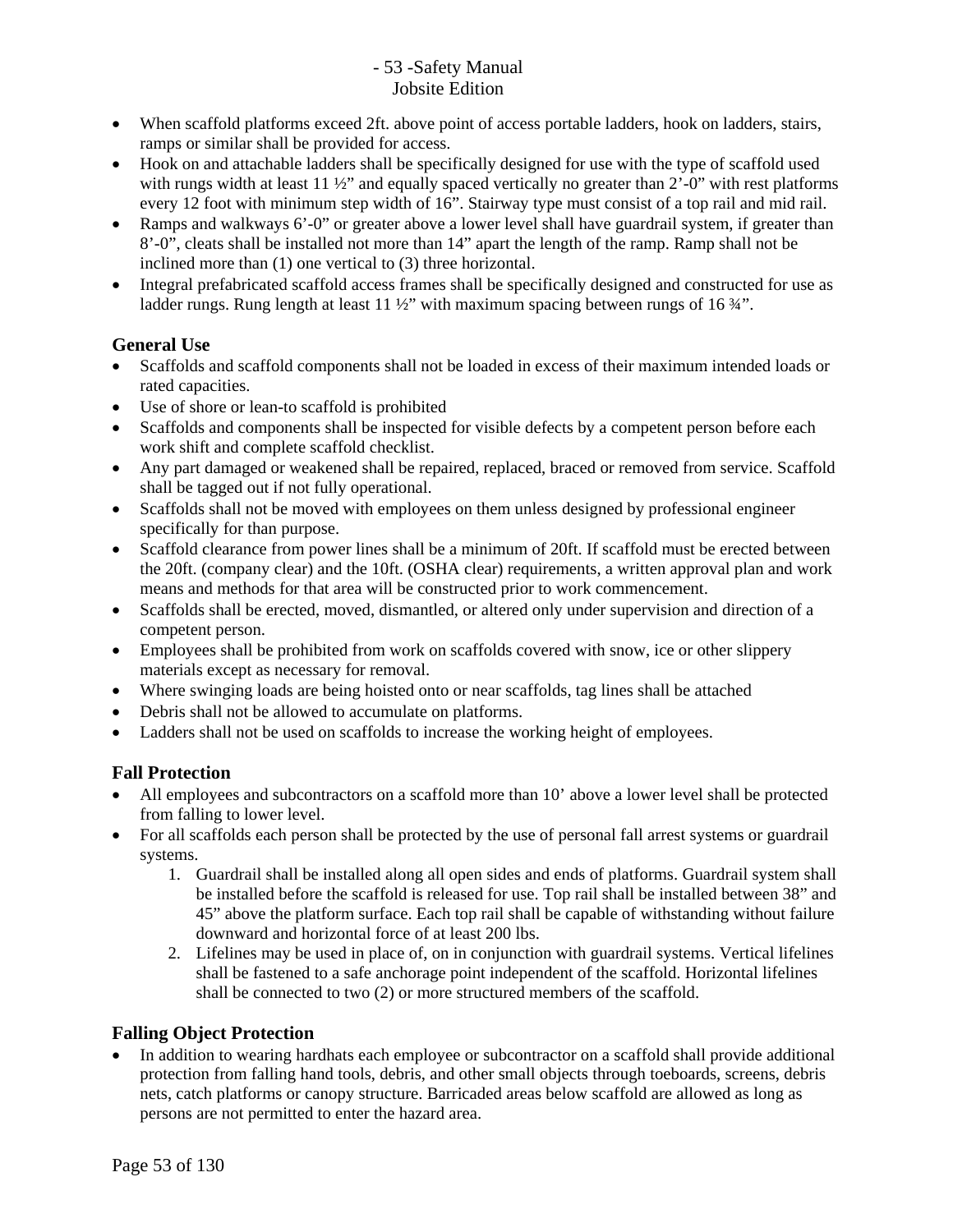# - 54 -Safety Manual Jobsite Edition

#### **Mobile Scaffolds**

- Scaffolds shall be braced by cross, horizontal, or diagonal braces or combination to prevent rocking or collapsing.
- Scaffold casters and wheels shall be locked to prevent movement of the scaffold while the scaffold is used in s stationary manner.
- Height to base ration during movement is 2 to 1 unless designed and constructed to exceed this recognized stability.
- Platforms shall not extend out beyond the base supports of the scaffold unless outriggers are used.
- Caster wheels shall be pinned or otherwise secured in scaffold legs or adjustment screws.

#### **Aerial Lifts**

- Types of vehicle mounted aerial devices to elevate personnel to job sites above ground include extensible boom platforms, aerial ladders, articulatiry boom platforms, and vertical towers.
- Lift controls shall be tested each day prior to use to determine that such controls are in safe working condition.
- Always stand firmly on the floor of the basket, no sitting or climbing on the edge of the basket.
- Use of planks, ladders or other devices to increase working height is prohibited.
- Fall arrest harnesses or fall restraint harnesses must be work in aerial lifts unless excluded by manufacturers recommendation.
- Aerial platforms shall not be moved while in a working position except for equipment which is specifically designed for this type of operation.
- Boom and basket loads shall not be exceeded.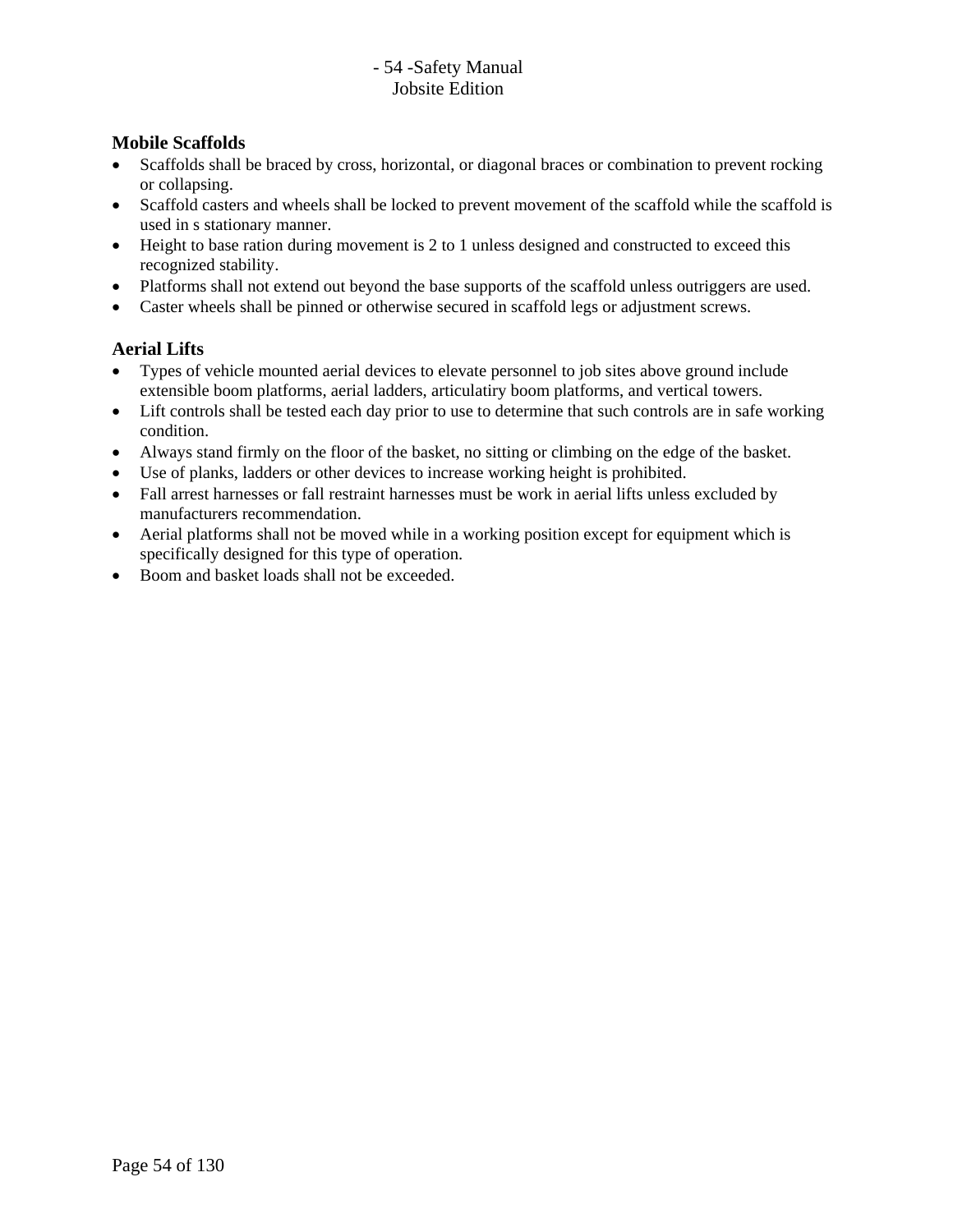# - 55 -Safety Manual Jobsite Edition

# **STAIRWAYS AND LADDERS SAFETY PROGRAM**

#### **General**

The purpose of this written policy is to ensure the safe and proper use of stairways and ladders. Stairways and ladders can be a major source of injuries in the construction industry. There will be a competent person at each jobsite responsible for stairway and ladder safety. The person may be the superintendent, foreman or lead subcontractor depending on the size of job.

#### **General Safety Measures for Stairways**

Stairways that will not be a permanent part of the structure should have landings at least 30 inches deep and 22 inches wide at every 12 feet or less of vertical rise.

Stairways should be installed at least 30 degrees, and no more than 50 degrees, from horizontal.

Variations in riser height or stair tread depth should not exceed 1/4 inch in any stairway.

Where doors or gates open directly onto a stairway, a platform should be provided that extends at least 20 inches beyond the swing of the door.

Metal pan landings and metal pan treads should be secured in place before filling. Metal pan stairs will not be used unless filled with concrete or wood.

All stairway parts should be free of dangerous projections such as protruding nails.

Slippery conditions on stairways should be corrected before the stairs are used.

#### **General Safety Measures for Stair Rails and Handrails**

Stairways having four or more risers, or rising more than 30 inches should have at least one handrail. A stair rail should also be installed along each unprotected side or edge. When the top edge of a stair rail system also serves as a handrail, the height of the top edge should not be more than 37 inches, or less than 36 inches from the upper surface of the stair rail to the surface of the tread.

Stair rails should not be less than 36 inches in height.

Midrails, screens, mesh, intermediate structural members, or equivalent intermediate structural members shall be placed between the top rail and stairway steps.

- o Midrails should be located midway between the top of the stair rail and the stairway steps.
- o Screens or mesh, when used, should extend from the top rail to the stairway step, and along the opening between top rail supports.

Handrails and top rails should be capable of withstanding at least 200 pounds of weight applied within 2 inches of the top edge in any downward or outward direction.

The height of handrails should not be more than 37 inches or less than 30 inches from the upper surface of the handrail to the surface of the tread.

Stair rail systems and handrails should be surfaced to prevent injuries.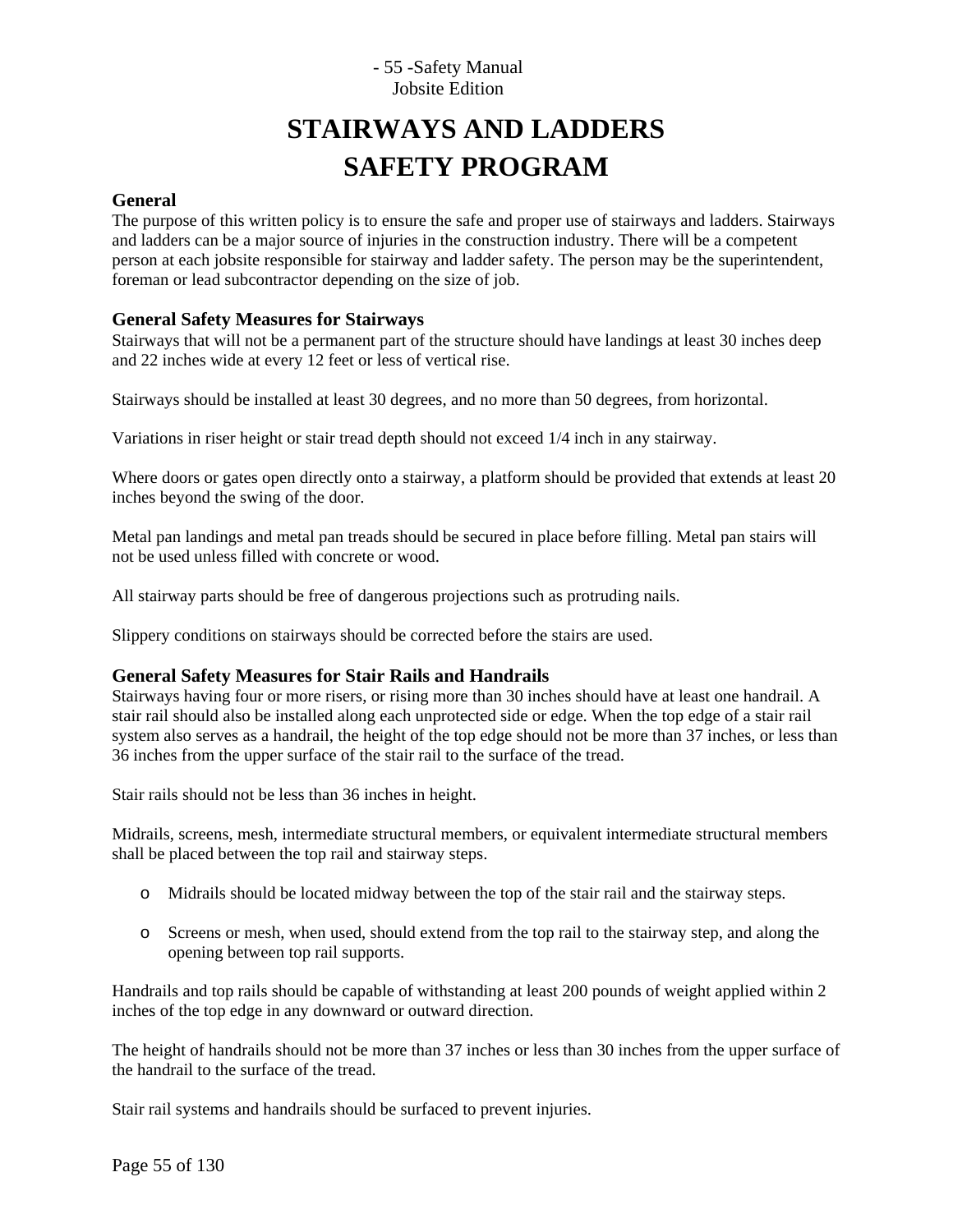# - 56 -Safety Manual Jobsite Edition

Handrails should provide an adequate handhold.

The ends of stairwell systems and handrails should be constructed to prevent dangerous projections, such as rails, protruding beyond the end posts of the system.

Temporary handrails should have a minimum clearance of 3 inches between the handrail and walls, and other objects.

Unprotected sides and edges of stairway landings should be protected with standard 42-inch guardrails.

#### **Ladders**

The improper use of ladders can lead to serious accidents. A study of ladder accidents showed that the four principle causes of such accidents are (1) ascending or descending improperly, (2) failure to secure the ladder at the top and bottom, (3) structural failure of the ladder itself, and (4) carrying objects in hands while ascending or descending. Great care should be used in choosing the appropriate ladder for the job and in properly maintaining all ladders used on the jobsite.

#### **Ladder Construction**

**Fiberglass -** Inspect for split rails, bent or broken braces, and steps damaged in any way.

**Wood -** Inspect wood ladders periodically for damage and deterioration. Close visual inspection is suggested. Do not "load test" the ladder by jumping on it since doing so can weaken or damage it.

**Metal -** Periodic inspection of metal ladders is suggested. Check all parts for wear, corrosion, and structural failure.

Carefully inspect ladders of all types if accidentally dropped or otherwise subjected to possible damage. Repair or destroy defective ladders.

#### **Maintenance**

**Fiberglass -** Do not drop ladders or drop heavy, sharp objects onto them.

**Wood -** Periodically treat wood ladders with a clear preservative such as varnish or shellac. Do not paint ladders. Paint covers structural defects. Carefully check all metal fittings on wood ladders.

**Metal -** Clean rungs to prevent accumulation of materials that might cause slips. Carefully check metal fittings.

When not in use, store all types of ladders under suitable cover to protect them from the weather. Support ladders stored horizontally at both ends and at intermediate points to prevent the middle section from sagging. Sagging can loosen the rungs and warp the rails.

A double-cleated ladder or two or more ladders should be provided for 25 or more workers, or when a ladder serves simultaneous two-way traffic.

Ladder rungs, cleats, and steps should be parallel, level, and uniformly spaced when the ladder is in position for use.

Rungs, cleats, and steps of portable and fixed ladders (except as provided below) should not be spaced less that 10 inches apart, or more than 14 inches apart.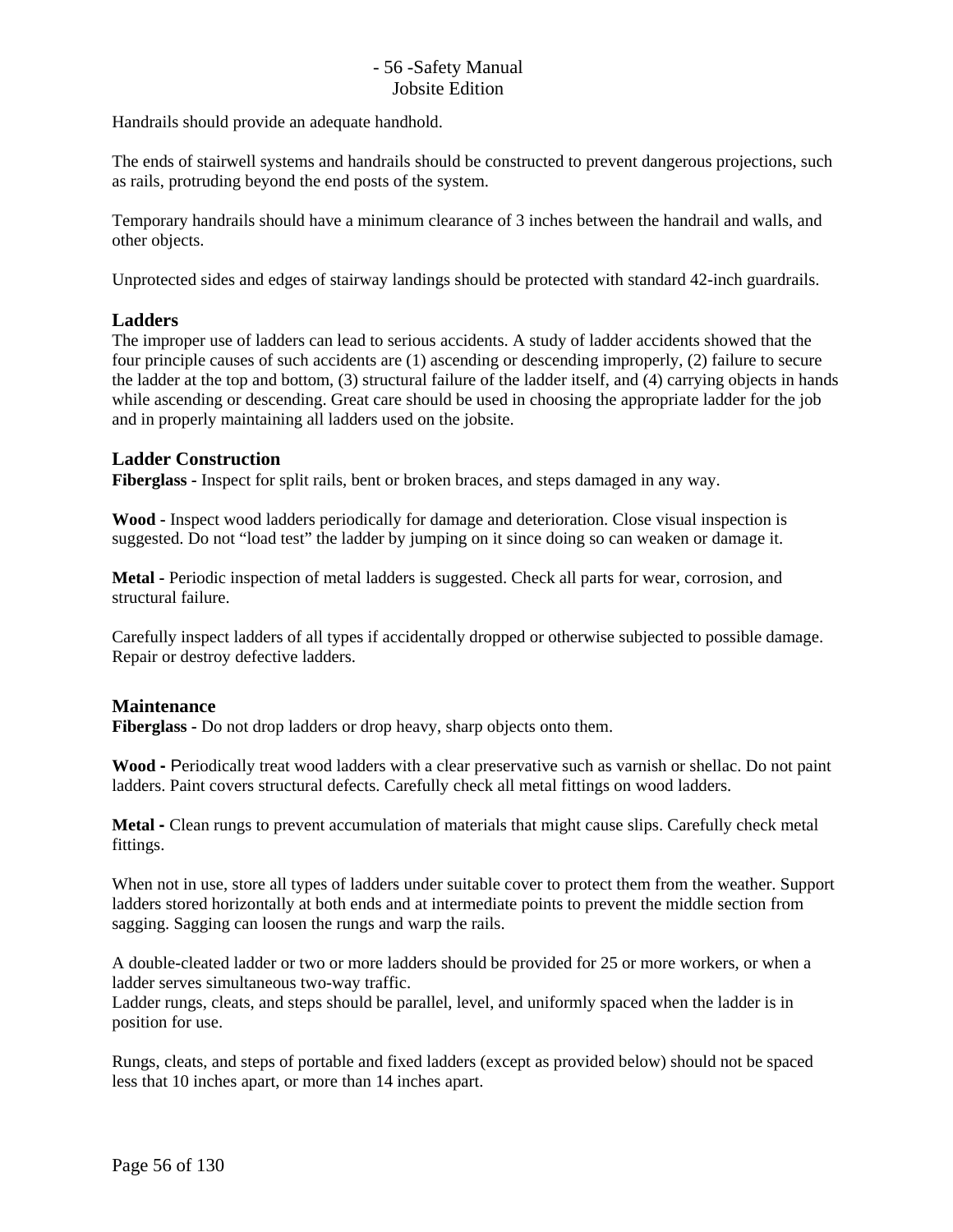# - 57 -Safety Manual Jobsite Edition

Rungs, cleats, and steps of step stools should not be less than 8 inches apart, or more than 12 inches measured from center.

Rungs, cleats, and steps at the base section of extension trestle ladders should not be less than 8 inches or more than 18 inches apart measures from center. The rung spacing on the extension section should no be less than 6 inches or more than 12 inches.

Ladders should not be tied or fastened together to create longer sections unless they are designed for such use.

A metal spreader or locking device should be provided on each stepladder to hold the front and back sections in an open position.

When splicing side rails, the resulting side rail should be equivalent in strength to a one-piece side rail made of the same material.

Two or more separate ladders used to reach an elevated work area should be offset with a platform or landing between the ladders, except when portable ladders are used to gain access to fixed ladders.

Ladder components should be smooth surfaced to prevent injury.

Wood ladders should not be coated with any opaque covering, except for identification or warning labels which may be placed only on one face of a side rail.

#### **Job Built Ladders**

All wood parts should be seasoned, smoothly machined, and dressed on all sides. Fasteners should be driven their full length and countersunk not more than 1/8 of an inch.

Lumber for side rails should be of the appropriate strength, species, group, and grade.

Cleat board material should be free of as many knots as possible.

Fasteners for constructing job built ladders can include nails, staples, or screws. The fasteners should be of the appropriate strength for the load.

Job built ladders should be tailored for their intended use.

Single-cleat and double-cleat ladders should not exceed 24 feet in working length.

Ladder width of single-cleat ladders should be between 16 and 20 inches.

The width of double-cleat ladders should be between 18 and 22 inches.

Cleats should be continuous and extend the full width of double-cleat ladders. Cleats should be level and parallel when positioned for use. The cleats should be spaced evenly between 8 inches and 12 inches from the tops of the cleats.

For more specific information on constructing job built ladders refer to the American National Standards Institute's (ANSI) A 14.4 Safety Requirements For Job-Made Ladders standard.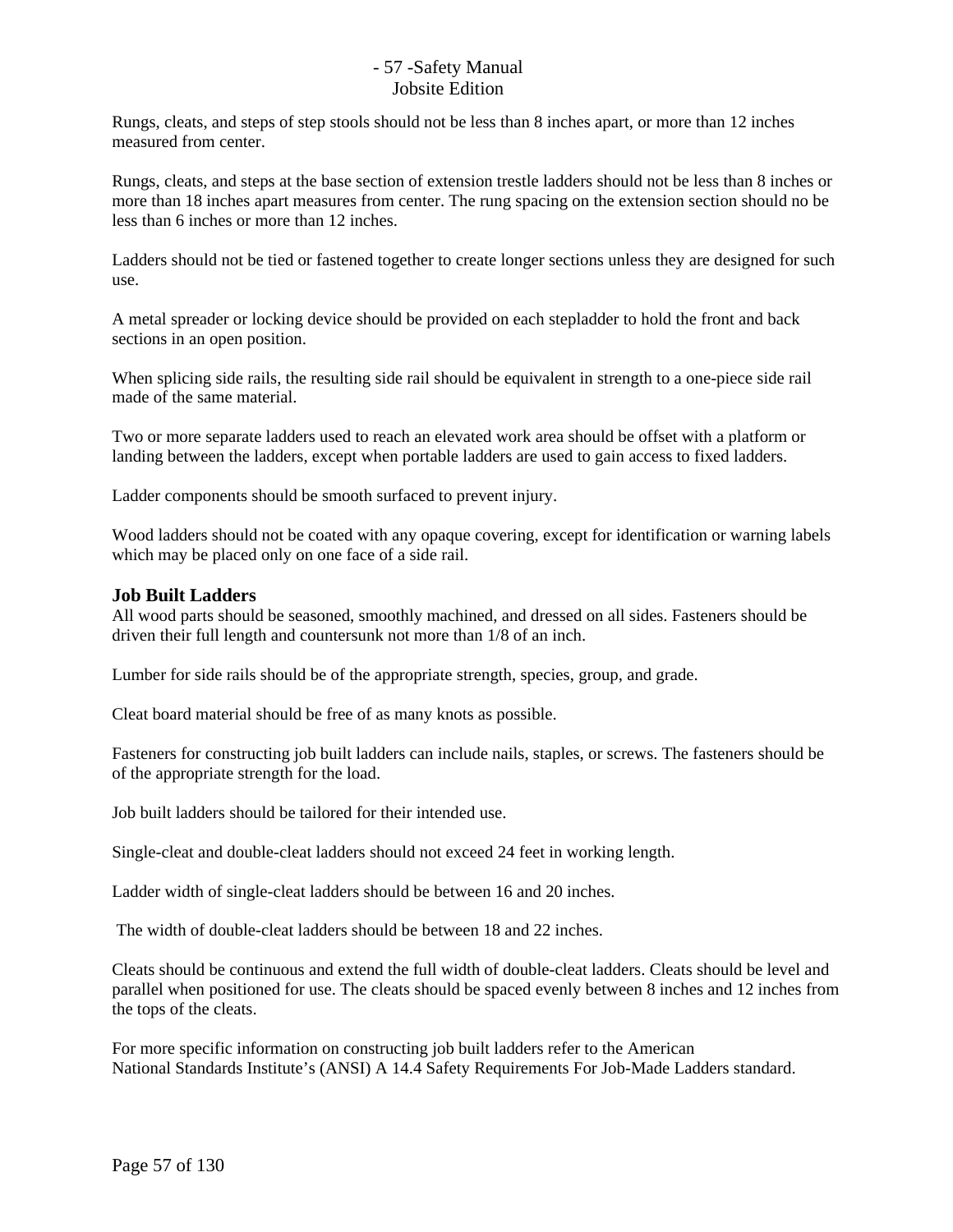# - 58 -Safety Manual Jobsite Edition

# **General Safety Measures for Use of All Ladders, Including Job Built Ladders**

When portable ladders are used, the side rails should extend at least 3 feet above the upper landing surface. The ladder should be secured at top and bottom.

Ladders should be maintained free of oil, grease, and other slipping hazards.

Ladders should not be loaded beyond the maximum intended load.

Ladders should be used only for the purpose for which they are designed.

Non-self-supporting ladders should be pitched 1 foot out from the support structure for every 4 feet of ladder height.

Fixed ladders should be attached at 90 degrees perpendicular to the floor or surface.

Ladders should not be used on slippery surfaces unless secured or provided with slip-resistant feet.

Ladders that can be displaced by jobsite activities or traffic should be secured to prevent accidental movement, or a barricade should be used to keep traffic or activities away from the ladder.

The area around the top and bottom of the ladders should be kept clear.

Ladders should not be moved, shifted, or extended while in use.

Ladders should have nonconductive side rails where exposed to energized electrical sources.

The top or top step of a stepladder should not be used as a step. Cross bracing on the rear section of stepladders should not be used for climbing.

Ladders should be inspected by a competent person for visible defects on a periodic basis and after any incident that could affect its safe use.

Single rail ladders should not be used.

When ascending or descending a ladder, the worker should face the ladder.

Each worker should use at least one hand to grasp the ladder when moving up or down the ladder.

Ladders should not be placed in front of doors which open toward the ladder unless the door is safely locked or otherwise guarded.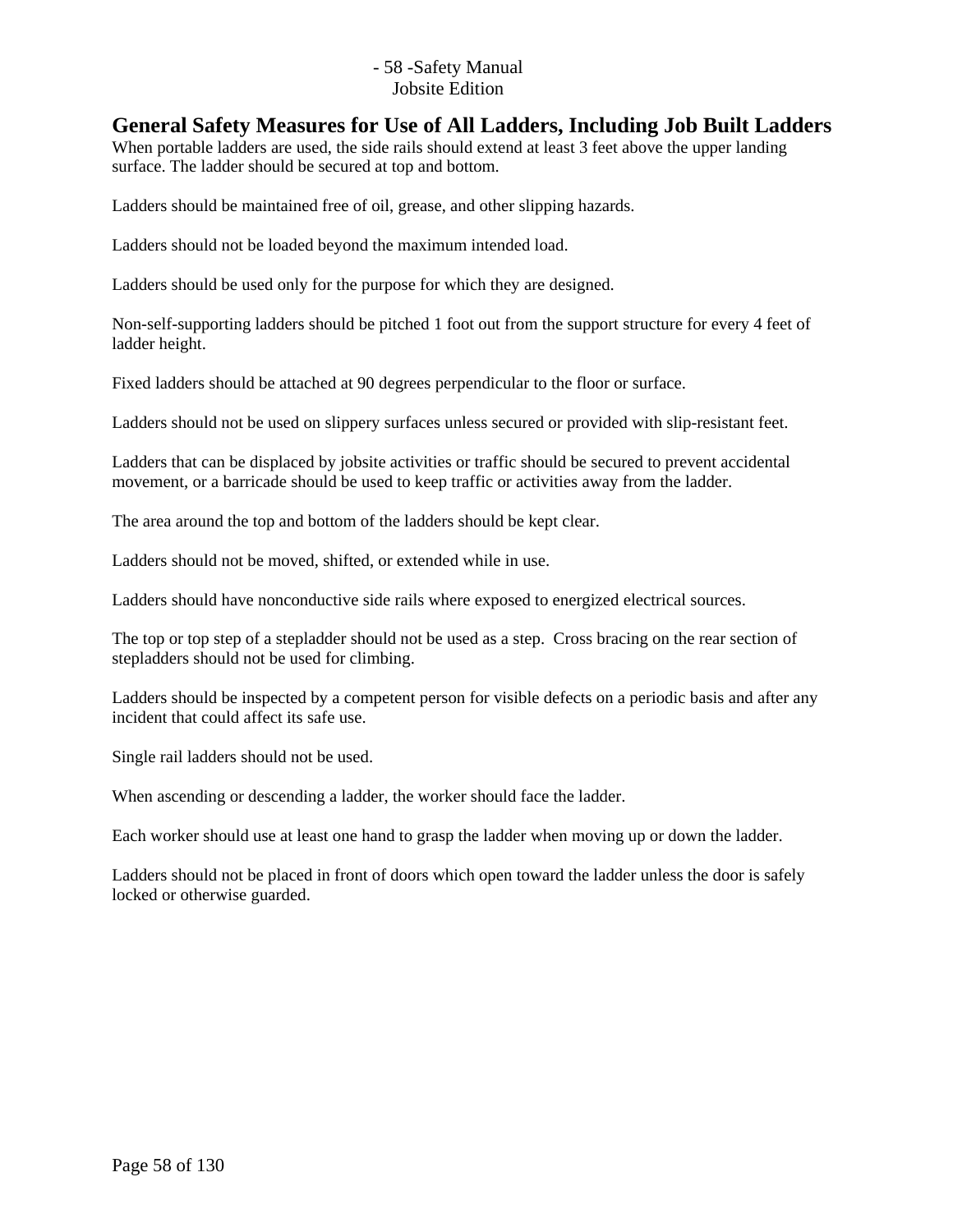# - 59 -Safety Manual Jobsite Edition

# **FALL PROTECTION PROGRAM**

#### **Purpose:**

Hendrick Construction, Inc. is dedicated to the protection of its employees and subcontractors from onthe-job injuries as a result of being exposed to potential fall hazards on site. The purpose of this plan is to:

- Provide specific safety guidelines designed to prevent exposure to fall hazards.
- Ensure that each employee and subcontractor is trained and made aware of the safety provisions that have been implemented by this plan prior to the start of construction operations.

This written plan is designed to enable our employees and subcontractors to recognize specific jobsite fall hazards. The plan establishes procedures that are to be followed to prevent falls to lower levels or through holes and openings in walking/working surfaces. Each one of Hendrick Construction, Inc. employees (on site) has been trained in these procedures and strictly adheres to them except when doing so would expose the employee to a greater hazard. If this is the case, the employee shall immediately notify the jobsite foreman of his concern(s) and corrective action(s) will be addressed before proceeding.

Safety policy and procedure on any one project cannot be administered, implemented, monitored, and enforced by any one person. Our objective is to maintain a safe, accident-free work environment, which can only be accomplished by each individual committing to a safe jobsite. Our employees and subcontractors understand:

- 1. Their value to this company
- 2. The costs of accidents (monetary, physical, and emotional)
- 3. The objectives of our safety program, policies and procedures
- 4. The safety rules that apply to this jobsite and our company
- 5. Their individual role in providing and maintaining a safe work place through commitment to safety and compliance with company rules and regulations

This plan provides Hendrick Construction, Inc. with a more personal approach to compliance through planning, training, understanding and cooperative effort, rather than by strict enforcement. If, for any reason, an unsafe act persists, strict enforcement will be implemented immediately.

It is the responsibility of all employees and subcontractors to ensure the implementation of this Fall Protection Plan. The Superintendent is also responsible for inspecting this jobsite periodically and observing work site operations to ensure that safety policies and procedures are being followed. He/She is responsible for correcting any unsafe acts or conditions immediately. It is the responsibility of the employee to understand and adhere to the procedures of this plan. It is everyone's responsibility to bring to management's attention any unsafe or hazardous conditions or acts that may cause injury to either themselves or any other employees.

#### **Workplace Assessment and Fall Protection System Selection**

Each jobsite supervisor/manager must assess the workplace to determine if the walking/working surfaces on which employees are to work have the strength and structural integrity to safely support workers. Once the person in charge has determined that the surface is safe for employees to work on, then he or she must select the appropriate fall protection to eliminate or control exposure to potential fall hazards. The jobsite superintendent/foreman must anticipate these potential hazards that employees may be exposed to during the course of their work. This assessment includes: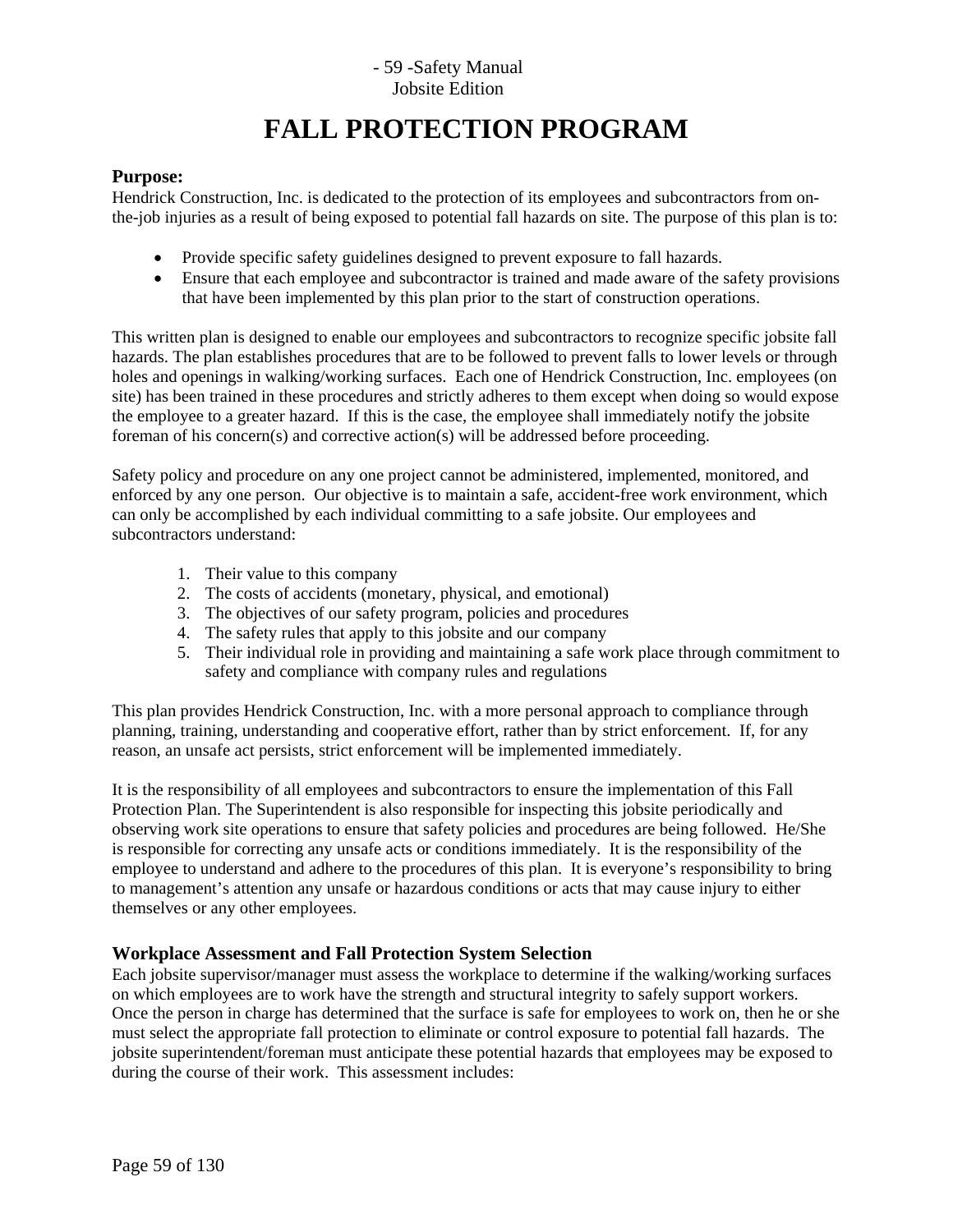# - 60 -Safety Manual Jobsite Edition

- Inspecting the area to determine what fall hazards exist during construction operations on the site. Anticipate the need to work at heights and plan work activities accordingly. Careful planning and preparation lay the necessary groundwork for an accident-free workplace.
- Identifying hazards correctly and selecting appropriate protection measures and equipment.

Anchorage points for personal fall arrest systems should be fabricated or designed into structural members and perimeter lines installed before those members are lifted into position, when possible.

- Give specific and appropriate instructions to prevent exposure to unsafe conditions.
- Ensure employees follow procedures given and understand the training that has been provided.
- Identify safety procedures and equipment that has been selected by subcontractors on site. Provide corresponding information and training to subcontractors where applicable.

Due to the diverse situations arising on the jobsite for fall protection, a sample chart has been incorporated into this program for reference. This by no means addresses all conditions that will be encountered and all protective measures will be referenced with OSHA guidelines.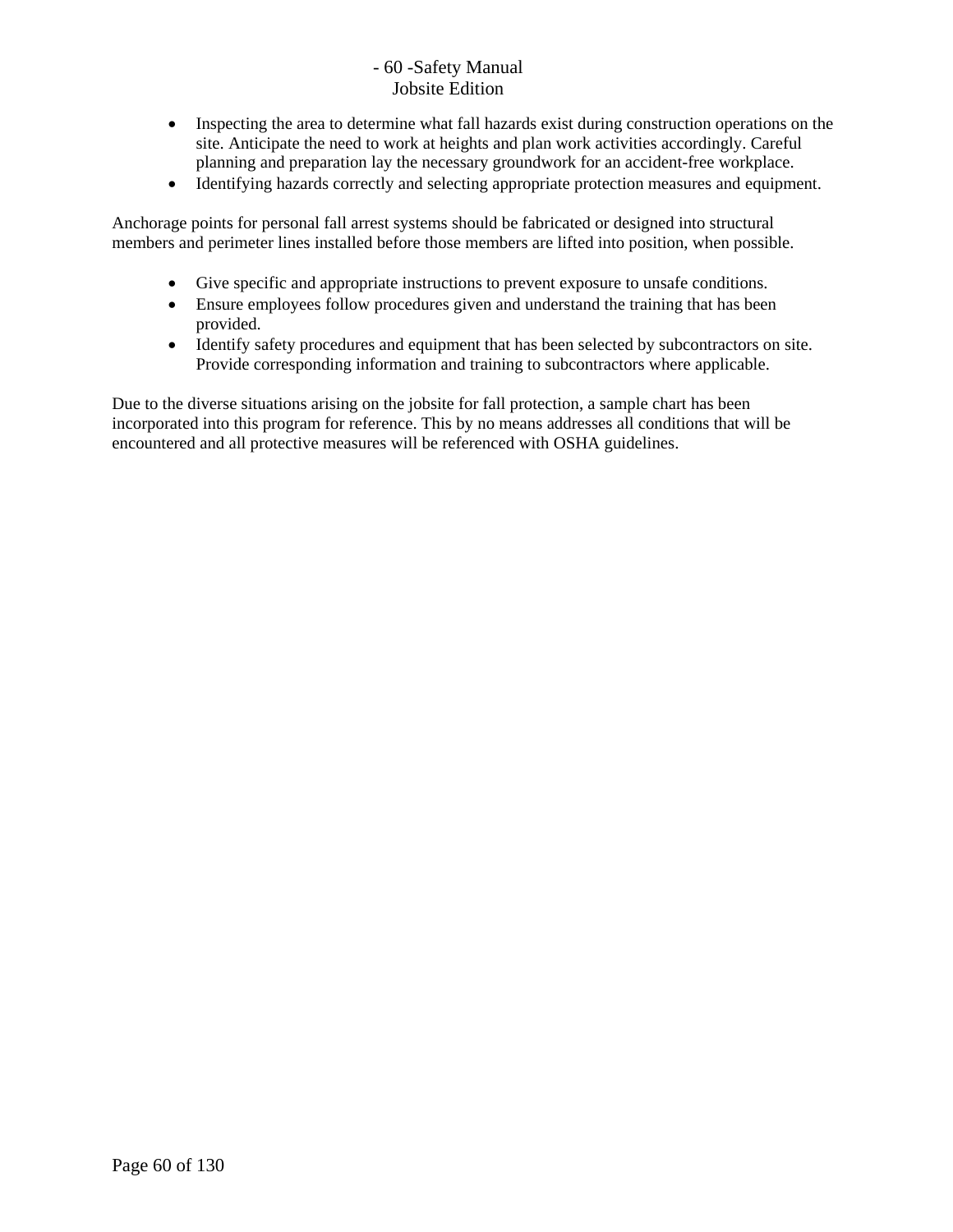# - 61 -Safety Manual Jobsite Edition

| Ramps, runways, and other walkways >                          | Guardrails<br>$\bullet$                   |
|---------------------------------------------------------------|-------------------------------------------|
|                                                               |                                           |
| Excavations $\rightarrow$                                     | Guardrail system where leading edges are  |
|                                                               | not readily seen                          |
|                                                               |                                           |
| Hoist areas $\rightarrow$                                     | Guardrail system<br>٠                     |
|                                                               | Personal fall arrest system<br>$\bullet$  |
| Holes                                                         |                                           |
|                                                               | Secure cover must be provided             |
|                                                               |                                           |
| Formwork and reinforcing steel $\rightarrow$                  | Personal fall arrest system               |
|                                                               | Safety net system<br>$\bullet$            |
|                                                               | Positioning device system<br>$\bullet$    |
|                                                               |                                           |
| Leading edge work $\blacktriangleright$                       | Guardrail system<br>٠                     |
|                                                               | Safety net system                         |
|                                                               | Personal fall arrest system               |
| Unprotected sides and edges $\rightarrow$                     |                                           |
|                                                               | Guardrail systems<br>٠                    |
|                                                               | Safety net systems<br>$\bullet$           |
|                                                               | Personal fall arrest systems              |
| Overhand bricklaying and related work $\rightarrow$           |                                           |
|                                                               | Guardrail systems<br>٠                    |
|                                                               | Safety net systems<br>٠                   |
|                                                               | Personal fall arrest systems<br>$\bullet$ |
|                                                               | Controlled access zone (CAZ)<br>$\bullet$ |
| Roofing work – steep slope $(> 4 \text{ in } 12) \rightarrow$ |                                           |
|                                                               | Guardrail system with toeboards<br>٠      |
|                                                               | Safety net systems<br>٠                   |
| Precast concrete erection <b>→</b>                            | Personal fall arrest systems<br>$\bullet$ |
|                                                               |                                           |
|                                                               | Guardrail systems                         |
|                                                               | Safety net systems                        |
| Wall openings $\rightarrow$                                   | Personal fall arrest systems              |
|                                                               | Guardrail systems                         |
|                                                               | Safety net systems                        |
|                                                               | Personal fall arrest systems              |
|                                                               |                                           |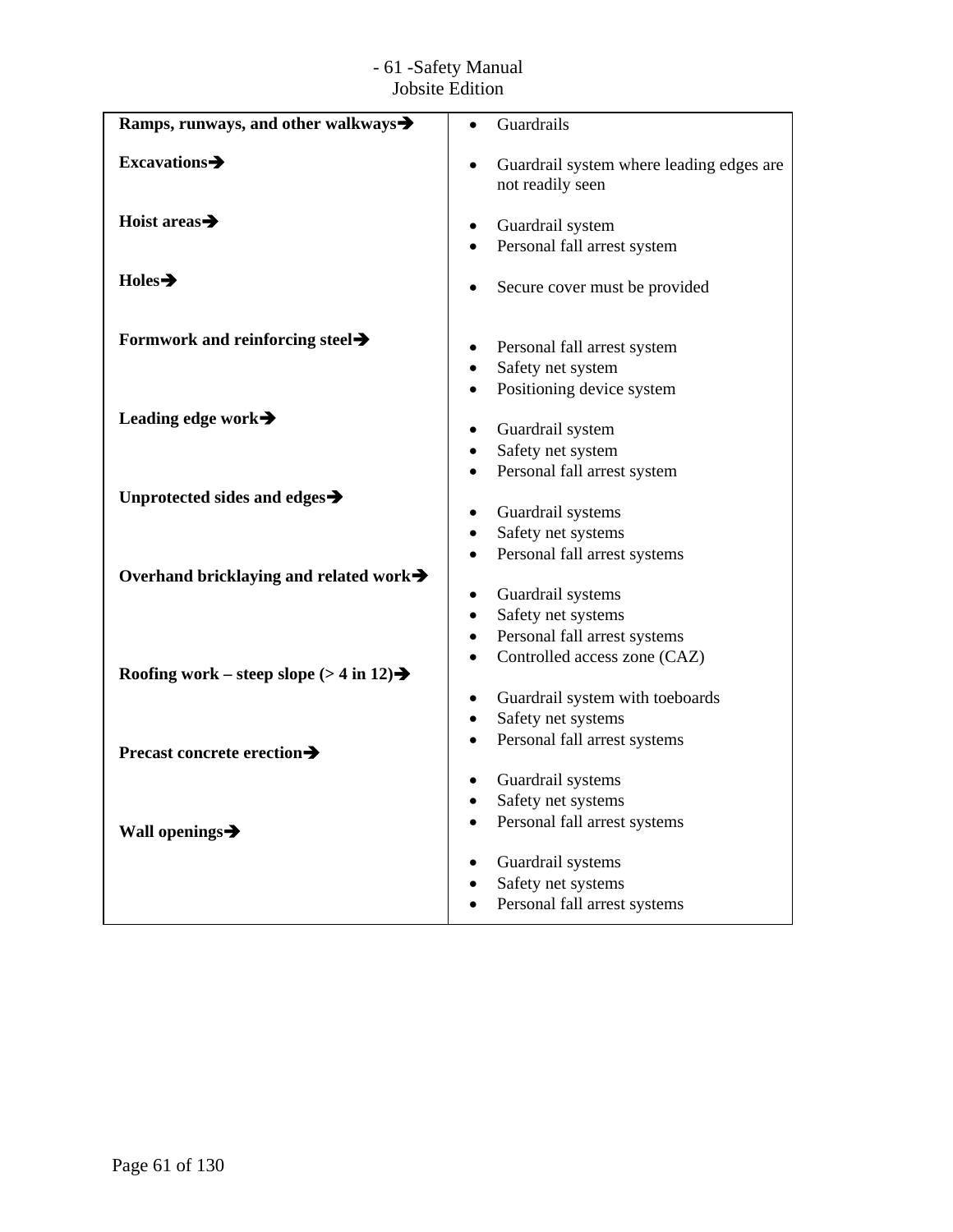# - 62 -Safety Manual Jobsite Edition

| Residential construction               | Guardrail systems<br>$\bullet$                                    |
|----------------------------------------|-------------------------------------------------------------------|
|                                        | Safety net systems<br>$\bullet$                                   |
|                                        | Personal fall arrest systems<br>$\bullet$                         |
| Roofing work – low slope $\rightarrow$ |                                                                   |
|                                        | Guardrail systems<br>$\bullet$                                    |
|                                        | Safety net systems<br>$\bullet$                                   |
|                                        | Personal fall arrest systems<br>$\bullet$                         |
|                                        | Warning line/guardrail<br>$\bullet$                               |
|                                        | Warning line/safety net<br>$\bullet$                              |
|                                        | Warning/personal fall arrest system (PFAS<br>$\bullet$<br>System) |
|                                        | Combo warning line/safety monitoring<br>$\bullet$                 |
|                                        | Note: On roofs with 50 ft. in width or less,                      |
| Other walking and working surfaces >   | safety-monitoring systems alone may be                            |
|                                        | used.                                                             |
|                                        |                                                                   |
| Dangerous equipment >                  |                                                                   |
|                                        | See specific standard<br>٠                                        |
|                                        |                                                                   |
| Protection from falling objects→       | Guardrail systems<br>$\bullet$                                    |
|                                        | Safety net systems<br>$\bullet$<br>Personal fall arrest systems   |
|                                        |                                                                   |
|                                        | Hard hat plus<br>$\bullet$                                        |
|                                        | Toeboards, screens, or guardrails to<br>$\bullet$                 |
|                                        | prevent objects from falling from higher                          |
|                                        | levels; or                                                        |
|                                        | Canopy structure to keep objects far from<br>$\bullet$            |
|                                        | edge of higher level so they would not                            |
|                                        | accidentally fall; or                                             |
|                                        | Barricade area where objects could fall and<br>$\bullet$          |
|                                        | prohibit employees from entering                                  |
|                                        | barricaded area.                                                  |
|                                        |                                                                   |
|                                        |                                                                   |
|                                        |                                                                   |

**\* For workers who use a personal fall arrest system as fall protection, prompt rescue services must be available or they must be able to rescue themselves should a fall occur.** 

If construction operations include leading edge work, precast concrete erection work, or residential construction, and conventional fall protection (guardrail systems, safety net systems, personal fall arrest systems, etc.) is infeasible or creates a greater hazard, this Fall Protection Plan will demonstrate why conventional means are not feasible and document measures that have been developed and implemented to protect our employees from exposure to potential fall hazards.

#### **Work Standards**

1. If any one of the conditions described in the Workplace Assessment is not met for the area or piece of equipment posing a potential fall hazard, then do not perform that work until the condition is met. If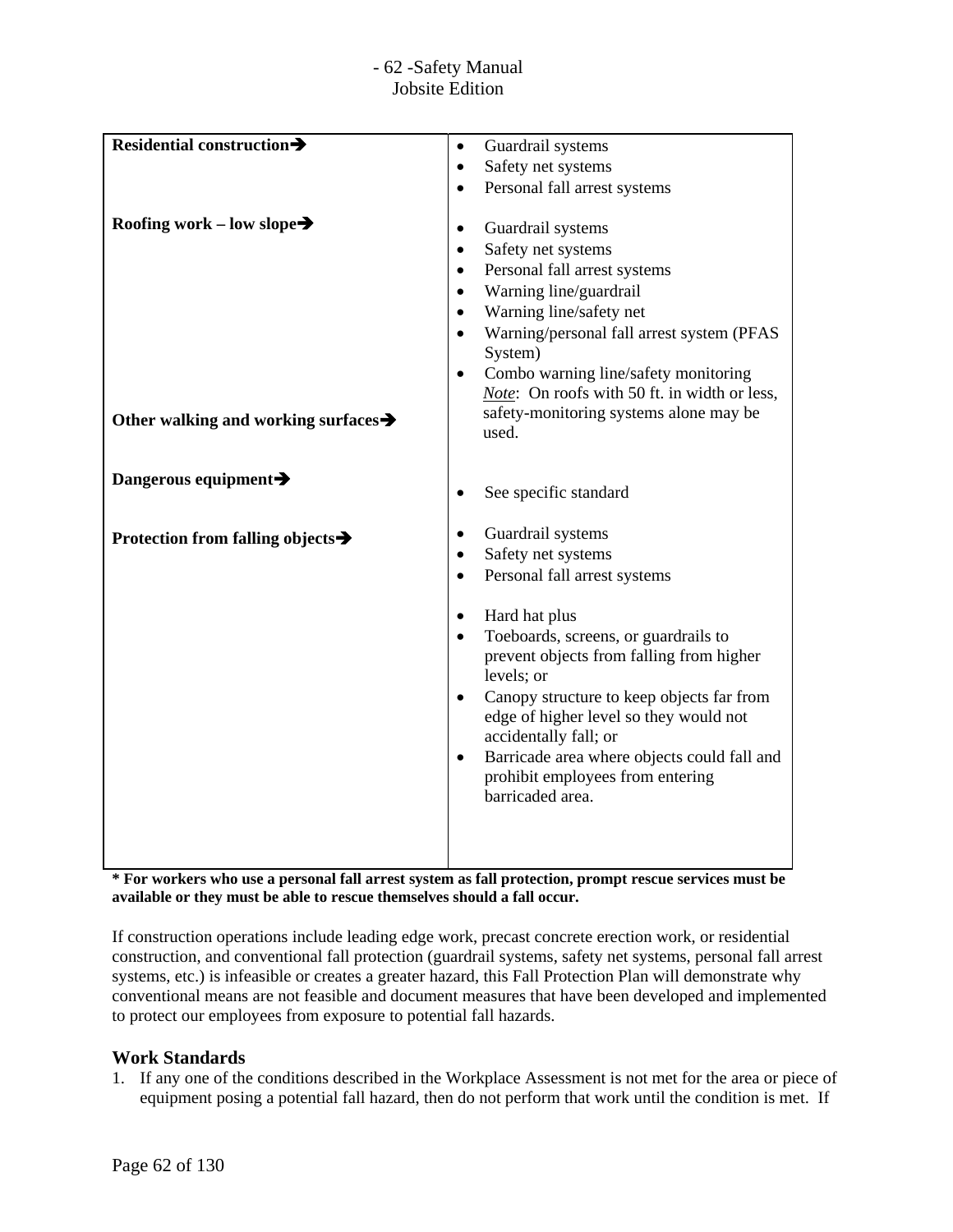# - 63 -Safety Manual Jobsite Edition

you cannot remedy the condition immediately, notify a supervisor of the problem and utilize a different piece of equipment or work in a different area, according to the situation.

- 2. If the situation calls for use of fall protection devices such as a full-body harness and lanyard/lifelines because the fall hazard cannot be reduced to a safe level, then the employee must don such protective equipment before beginning the work and use it as intended throughout the duration of the work.
- 3. All walking/working surfaces must be kept in a clean and, so far as possible, dry condition. Where wet processes are used, drainage shall be maintained and false floors, platforms, mats, or other dry standing places should be provided where practicable.

#### **Enforcement**

Constant awareness of and respect for fall hazards, and compliance with all safety rules are considered conditions of employment. The jobsite superintendents, as well as individuals in the Safety and Personnel Department, reserve the right to issue disciplinary warnings to employees and subcontractors, up to and including termination, for failure to follow these guidelines.

#### **Accident Investigation**

All accidents that result in injury to workers, regardless of their nature, shall be investigated and reported. It is an integral part of this safety program that documentation take place as soon as possible so that the cause and means of prevention can be identified to prevent a reoccurrence.

In the event that there is a fall or other serious incident (e.g., a near miss), this plan shall be reviewed to determine if additional practices, procedures, or training need to be implemented to prevent similar types of incidents.

#### **Changes to this Plan**

This plan will be reviewed by a qualified person, as the job progresses, to determine if additional practices, procedures or training should be implemented. Workers will also be trained and/or retrained in any new procedure(s) that are developed in order to maintain a safe jobsite. A copy of this Plan and all approved changes shall be maintained at the jobsite.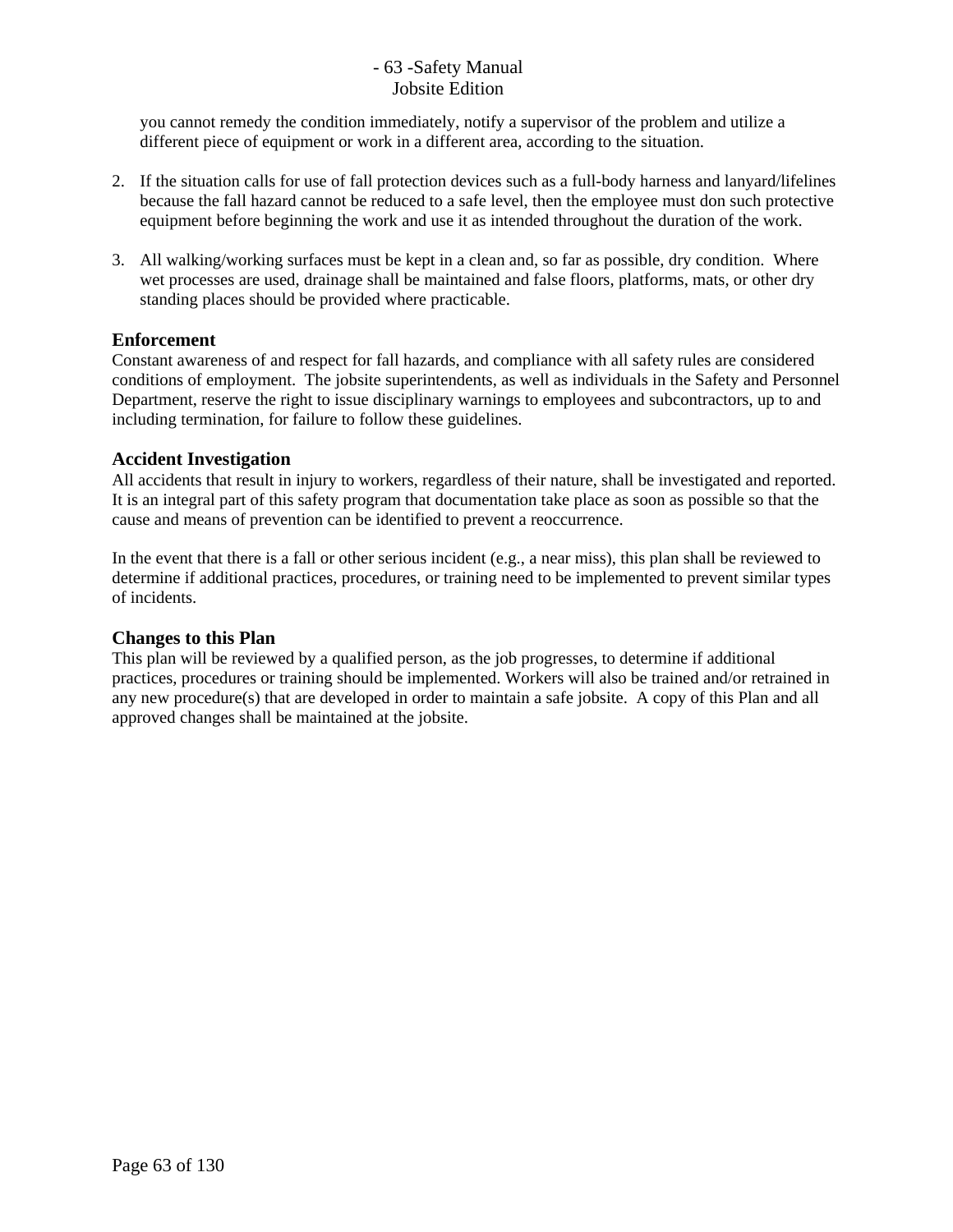### - 64 -Safety Manual Jobsite Edition

# **Employee Sign-Off Sheet**

# **Fall Protection Procedures**

I acknowledge I have been given a copy of the Written Procedures for Fall Protection. I have read and understood them, and I accept the procedures as a working document which I will support and follow in my daily work for Hendrick Construction, Inc.

| <b>Employee Signature</b>              | <b>Date</b> |
|----------------------------------------|-------------|
|                                        |             |
| <b>Supervisor's Signature</b>          | <b>Date</b> |
| <b>Site Safety Manager's Signature</b> | <b>Date</b> |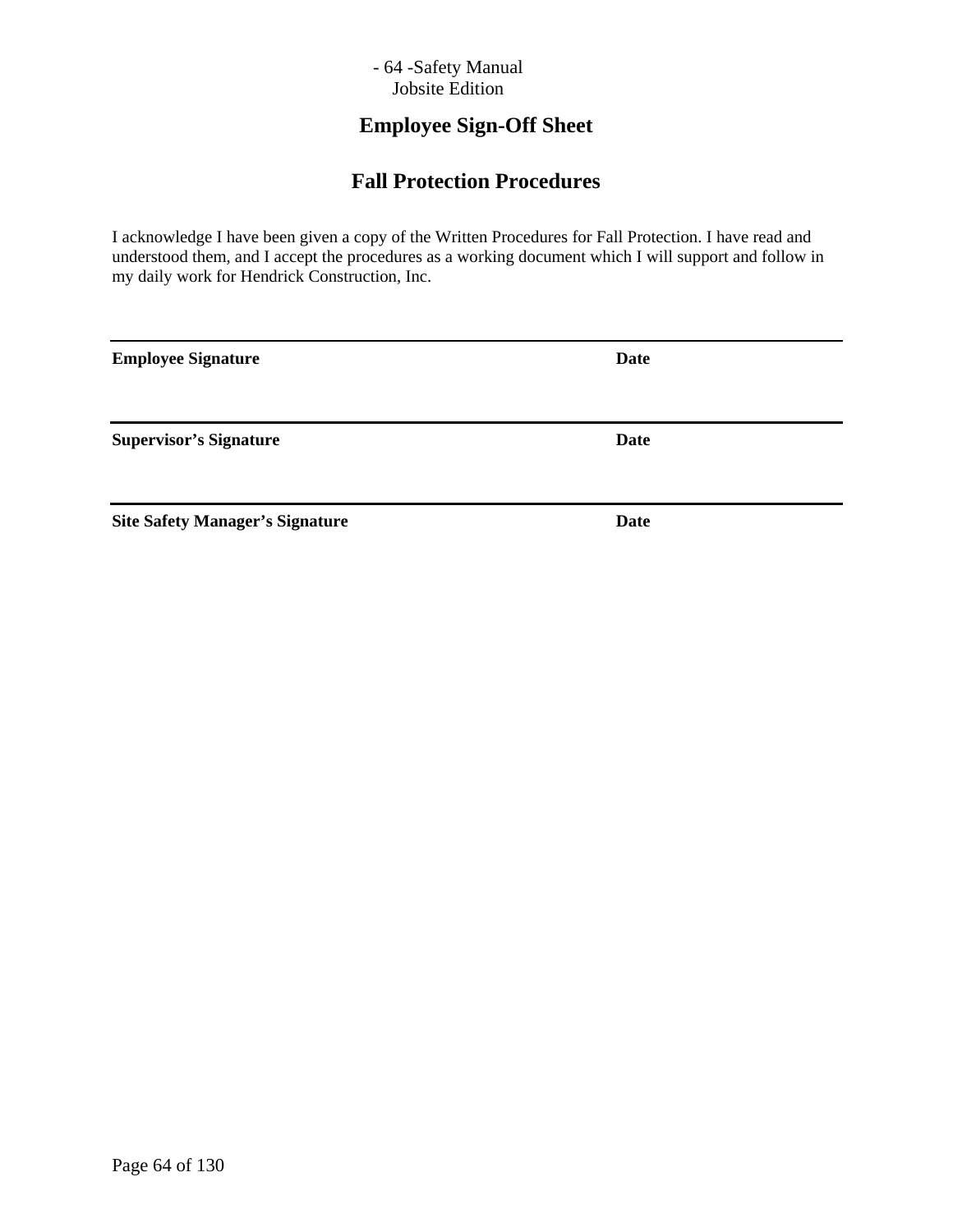# - 65 -Safety Manual Jobsite Edition

# **STEEL ERECTION PROGRAM**

#### **Purpose:**

Hendrick Construction, Inc. is dedicated to the protection of its employees from on-the-job injuries as a result of being exposed to potential hazards associated to steel erection activities on site. The purpose of this plan is to:

- Provide specific safety guidelines designed to prevent exposure associated with steel erection activities.
- Ensure that each Hendrick Construction, Inc. employee and subcontractor is trained and made aware of the safety provisions that have been implemented by this plan prior to the start of construction operations.

This plan is based on OSHA's Steel Erection standard found in 29 CFR, Part 1926, Subpart R. **[See a copy of this standard for specific Safety requirements.]** 

This written plan will specifically address fall hazards, lifting rigging procedures and overhead work.

A Safety policy and procedures on any one project cannot be administered, implemented, monitored, and enforced by any one person. Our objective is to maintain a safe, accident-free work environment, which can only be accomplished by each individual committing to a safe jobsite. Our employees and subcontractors understand:

- 1. Their value to this company
- 2. The costs of accidents (monetary, physical, and emotional)
- 3. The objectives of our safety program, policies and procedures
- 4. The safety rules that apply to this jobsite and our company
- 5. Their individual role in providing and maintaining a safe work place through commitment to safety and compliance with company rules and regulations

This plan provides Hendrick Construction, Inc. with a more personal approach to compliance through planning, training, understanding and cooperative effort, rather than by strict enforcement. If, for any reason, an unsafe act persists, strict enforcement will be implemented immediately.

It is the responsibility of all employees and subcontractors to assist in the implementation of this Steel Erection safety program. The Superintendent is also responsible for inspecting this jobsite periodically and observing work site operations and to ensure that safety policies and procedures are being followed. He/She is responsible for correcting any unsafe acts or conditions immediately. It is the responsibility of the employee and subcontractor to understand and adhere to the procedures of this plan. It is the responsibility of the employee and subcontractor to bring any unsafe conditions or acts to management's attention.

#### **Site layout:**

Hendrick Construction, Inc. will inspect and assure that:

- Adequate access roads into and through the site for all equipment and vehicles.
- Proper soil compaction will be certified by material testing company.
- Proper drainage and level grade for crane setup area
- Accessible, adequate space for material storage and safe operation of erector's equipment
- Safe means and methods for construction traffic within the jobsite.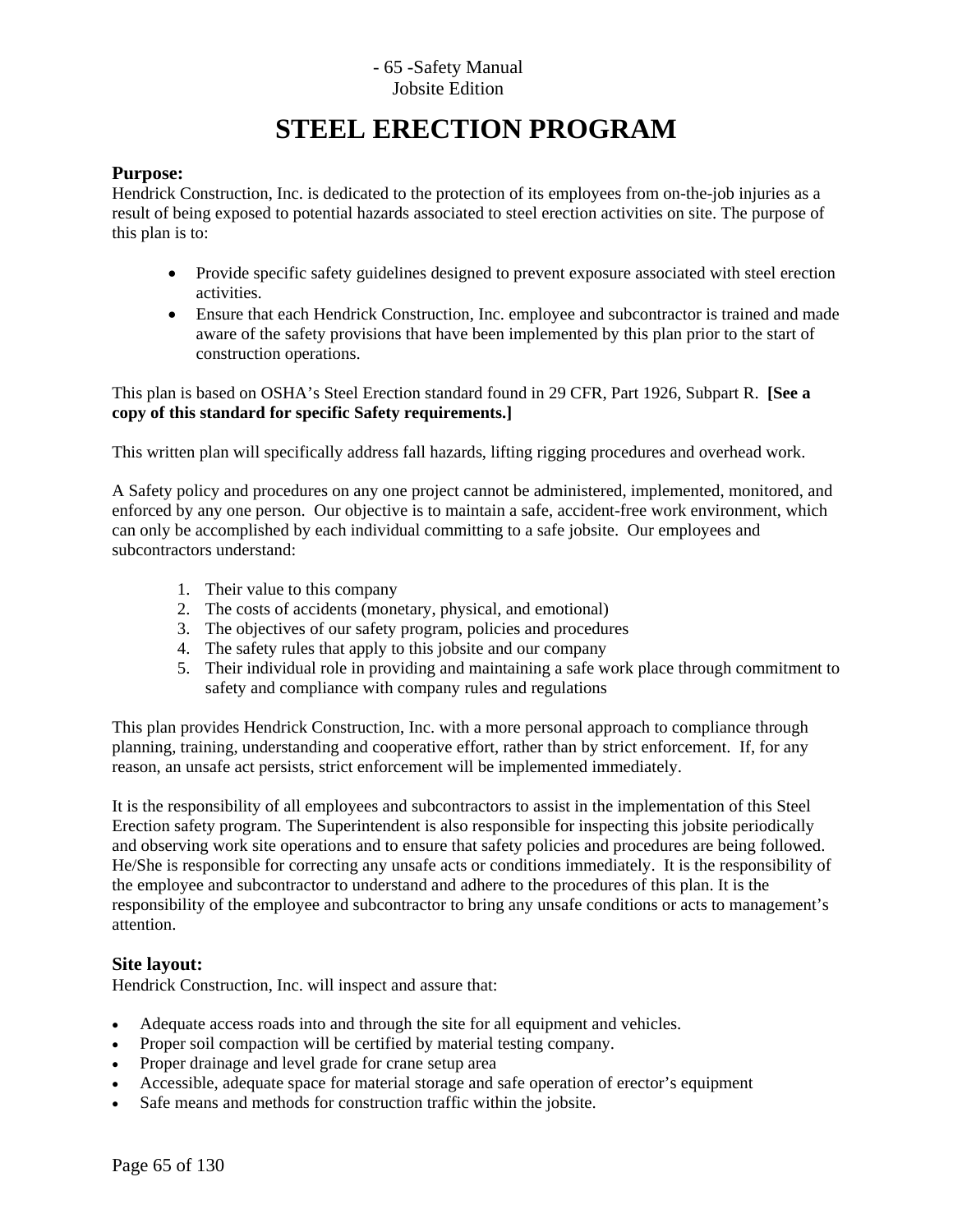# - 66 -Safety Manual Jobsite Edition

#### **Site-Specific Erection Plan:**

A Site-Specific Erection Plan is required on Hendrick Construction, Inc. jobsites. This erection plan is to be provided by the steel erection company.

A Site-Specific Erection Plan will include:

- Safety latches on hooks.
- Joists (which span more than 60 feet) at or near columns are not being set in tandem with all bridging installed.
- Bundles of decking are being placed on steel joists before all bridging has been installed and anchored and all hoist bearing ends attached. (See 1926.757(e)(4))

*Methods for providing alternative worker protection from the above three conditions must be specified. \*The only part of the plan that must be in writing involves operations related to bundles of decking placed on un-bridged joists.* 

*Guidelines for a site specific plan can be found in 1926 Subpart R Appendix A.* 

# **Approvals to begin steel erection:**

Tentative steel erection to begin on (Date) \_\_\_\_\_\_\_\_\_\_\_\_\_\_\_.

- Extra concrete cylinders are to be used to break on the third  $(3<sup>rd</sup>)$  day to test for 75% of the intended minimum compressive design strength. Responsible party, Material Testing Company.
- Written notification is to be issued by Hendrick Construction, Inc. to Steel Erection Company stating that masonry footings, piers and walls has passed 75% strength tests and that any repairs, replacements and modifications to the anchor bolts have been approved by the structural engineer of records. (*See attachment A-"Notification to Commence Steel Erection"*) (In the event that the concrete strength test is not achieved on the third day after concrete samples have been obtained, testing will resume on the seventh day.)
- Commencement of steel erection to begin after proper documentation has been issued.

#### **Hoisting and Rigging:**

Hoisting operations during steel erection will be preplanned and submitted to Hendrick Construction, Inc. by Steel Erection Company. (*See attachment B-"Lift Plan"*).

- A Competent Person and A Qualified Rigger representing the Steel Erection Company will conduct a preshift visual inspection of the crane and rigging equipment, ground conditions around the crane area for proper support, leveling, and any ground water accumulation. (*See Attachment B-"Lift Plan"*).
- A certification that this preshift visual inspection was done shall be available at the jobsite.
- Routes of access for all other trades and employees will be coordinated between Hendrick Construction, Inc. and the Steel Erection Company to eliminate working and traversing under suspended loads.
- The Crane Operator will be responsible for operations under their control and have the authority to stop and refuse to handle loads until safety has been assured. The operator must calculate the heaviest anticipated load before starting work.
- No bundle packaging and strapping will be utilized for lifting of material unless marked by the manufacturer with approval.
- Hoisting of personnel will only be allowed provided that all provisions of 1926.550 are met except for  $1926.550(g)(2)$ .
- Multiple-lift rigging (Christmas Treeing) is permitted as long as the requirements under 1926.753(e) are followed. Maximum of 5 like pieces of steel is allowable rigged 7 feet apart.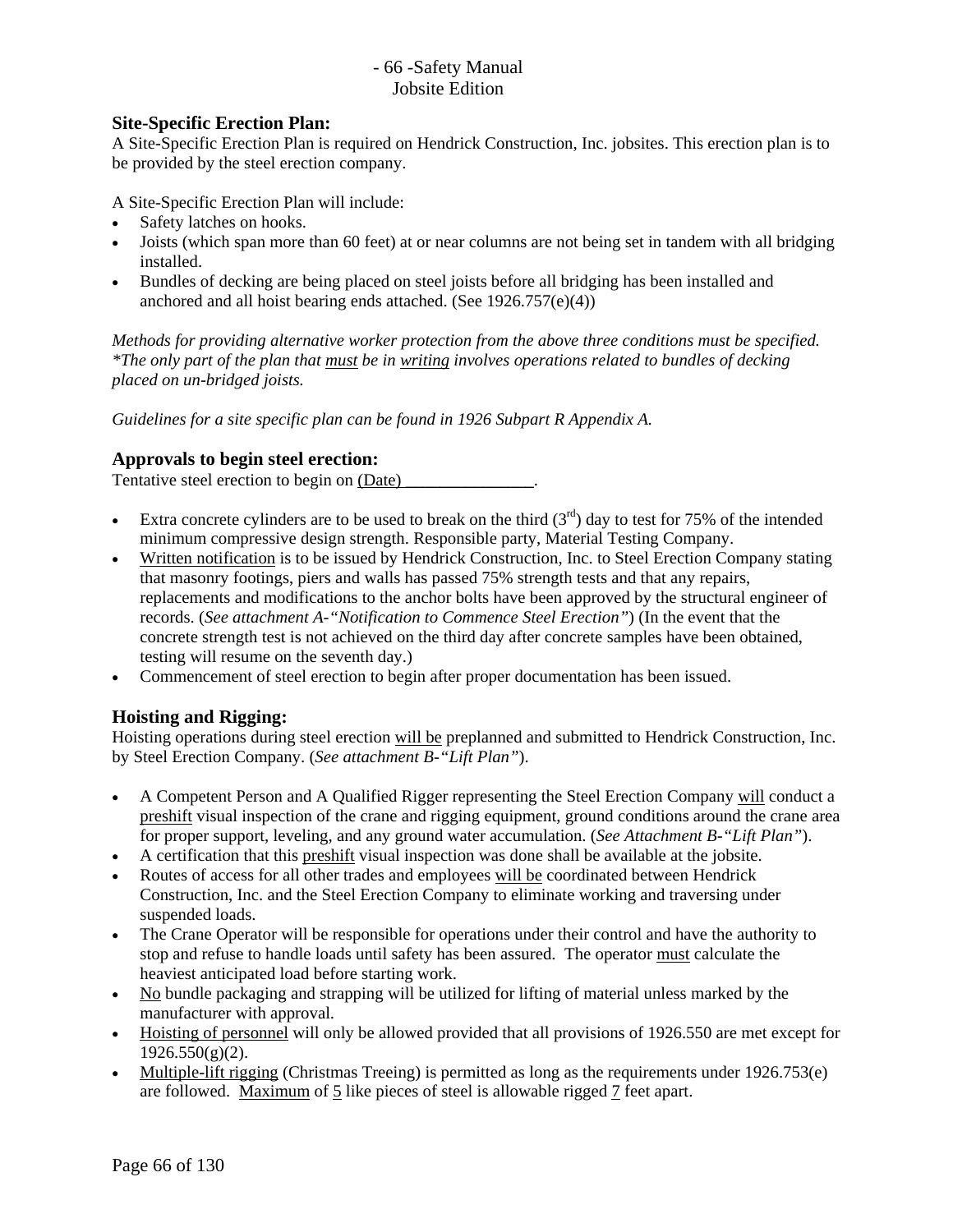# - 67 -Safety Manual Jobsite Edition

#### **Structural Steel Assembly:**

- At no time will there be more than eight stories between the erection floor and the upper-most permanent floor.
- At no time will there be more than four floors or 48 feet, whichever less of unfinished bolting or welding above the foundation or uppermost permanent floor.

#### **Erecting Solid Web Members:**

- All columns will be anchored by a minimum of 4 anchor bolts.
- Ladders are to be used on columns.
- Solid web beams will not be released from hoisting line until the members are secured with at least 2 bolts per connections (2 on each end) and drawn up wrench tight.
- Solid web members used as diagonal bracing will be secured with at least  $1$  bolt per connection (1 on each end) and drawn up wrench tight.
- Double connections will be performed using a "clipped end connections" or "staggered connection plate system" that maintains at least 1-bolt and nut wrench tight at common connection points. A "seat" system is also allowable provided it is bolted or welded to both the supporting member and the first member before the nuts on the shared bolts are removed to make the connection
- Perimeter columns will extend 48 inches above the finish floor and have holes pre-pressed at 42 inches and 21 inches above the finished floor to permit the installation of perimeter safety cables. If constructability does not allow this method an alternative method for fall protection or attachment of perimeter cables will be utilized.

# **Erecting Open Web Steel Joists:**

The Steel Erection Company will be familiar with the *Steel Joist Institute* and *OSHA* requirements for the safe installation of steel joists and provide erection drawings and explain the joist pattern if requested to do so. The Steel Erection Company will assure the following requirements are met:

- All Open Web Steel Joists that cross a column that is not framed in at least two directions with solid web members will be field-bolted at the column using a vertical stabilizer plate which meets the specifications found in 1926.757(a)(1).
- Hoisting cables will not be released until the seat at each end of the steel joist is field-bolted and the joist stabilized.
- All steel joists at or near columns that span more than 60 feet shall be set in tandem with all bridging installed or equivalent method identified by the Steel Erection Company's Competent Person for stability.
- Steel joists and joist girders will not be utilized as anchorage points for a fall arrest system.
- A terminus point shall be established and each type identified before bridging is installed. (See Appendix C of Subpart R-Steel Erection).

#### **Attachment of steel joists and steel joist girders:**

- Ends of all "K" series steel joists and girders will be attached to the support structure using a two  $1/8$ -inch fillet welds 1-inch long or with two ½ inch bolts.
- Ends of all 'LH" and "DLH" series steel joists and girders will be attached to support structures using two ¼ inch fillet welds 2-inches long or two 3/4 -inch bolts.
- Except for placing of panels, each steel joist will be attached at least at one end on both sides of a seat, *immediately* upon placement in the final erection position and before additional joists are placed.

#### **Erection of steel joists:**

Erectors will follow specifications for 1926.757(c) and related standard tables A  $\&$  B for bridging requirements.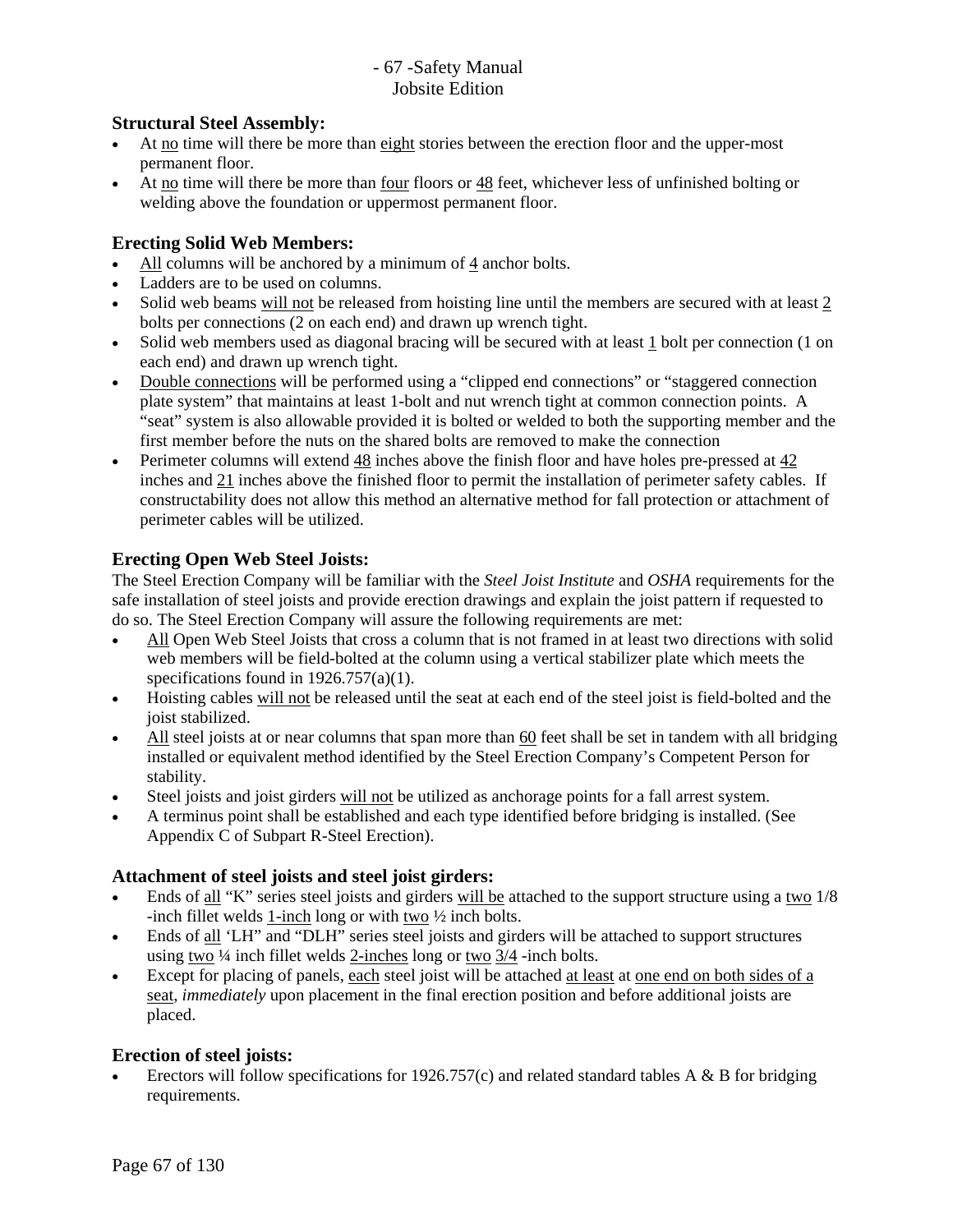# - 68 -Safety Manual Jobsite Edition

- All steel joists that do not require erection bridging under Tables A  $\&$  B, only one employee is allowed on the joist until all bridging has been installed and anchored.
- Employees will not be allowed on steel joists where the span of the joist is equal or greater than the span shown in Tables A & B.
- Any joist specified in Tables A  $\&$  B that is a bottom chord-bearing joist; a row of bolted diagonal bridging will be installed and anchored before the hoisting cables are released.

#### **Joists with a span equal to or greater than the spans in tables A & B:**

- A row of bolted diagonal erection bridging will be installed near the midspan of the joists.
- Hoisting cables will not be released until the bolting is installed and anchored.
- Only one employee will be on these spans until all other bridging is installed and anchored.

#### **Joist spans between 60-100 feet:**

- All rows of bridging will be bolted diagonal bridging
- Two rows of bolted diagonal erection bridging will be installed near the third points of the joists.
- Hosting cables will not be released until bridging is installed and anchored.
- No more than two employees will be allowed on these spans until all bridging is installed and anchored.

#### **Joist spans between 100-144 feet:**

- All rows of bridging will be bolted diagonal bridging
- Hosting cables will not be released until bridging is installed and anchored.
- No more than two employees will be allowed on these spans until all bridging is installed and anchored.

#### **Joist spans greater than 144 feet:**

• Erection should be in accordance with specifications found in 1926.756.

# **Bolted Diagonal Erection Bridging (When required by 1926.757(d)):**

- All bridging will be indicated on the erection drawing
- The drawing will determine the proper placement of the bridging
- Shop-installed bridging clips, or equivalents will be used where bridging bolts to the joists
- Proper double connection methods will be utilized when needed
- Bridging attachments will not protrude above the top chord of the joist.

#### **Landing and Placing Decking:**

- No loads will be allowed on the steel joists until all bridging is installed and anchored and all joistbearing ends are attached.
- Decking must be secured against displacement immediately unless a "Controlled Decking Zone" is established, in which at no time will there be more than 3000 sq. ft. laid out unsecured.

# **Falling Object Protection:**

- During any steel erection, the Steel Erection company will assure the immediate area below the work will be limited to connectors and riggers and provide site perimeter protection on the ground to warn of overhead activities in progress.
- During metal decking installation the Steel Erection company will establish a roped-off barrier on the lower level to deter workers from entering.
- The Steel Erection company will assure all materials, equipment and tools, which are not in use, while aloft, will be secured against accidental displacement.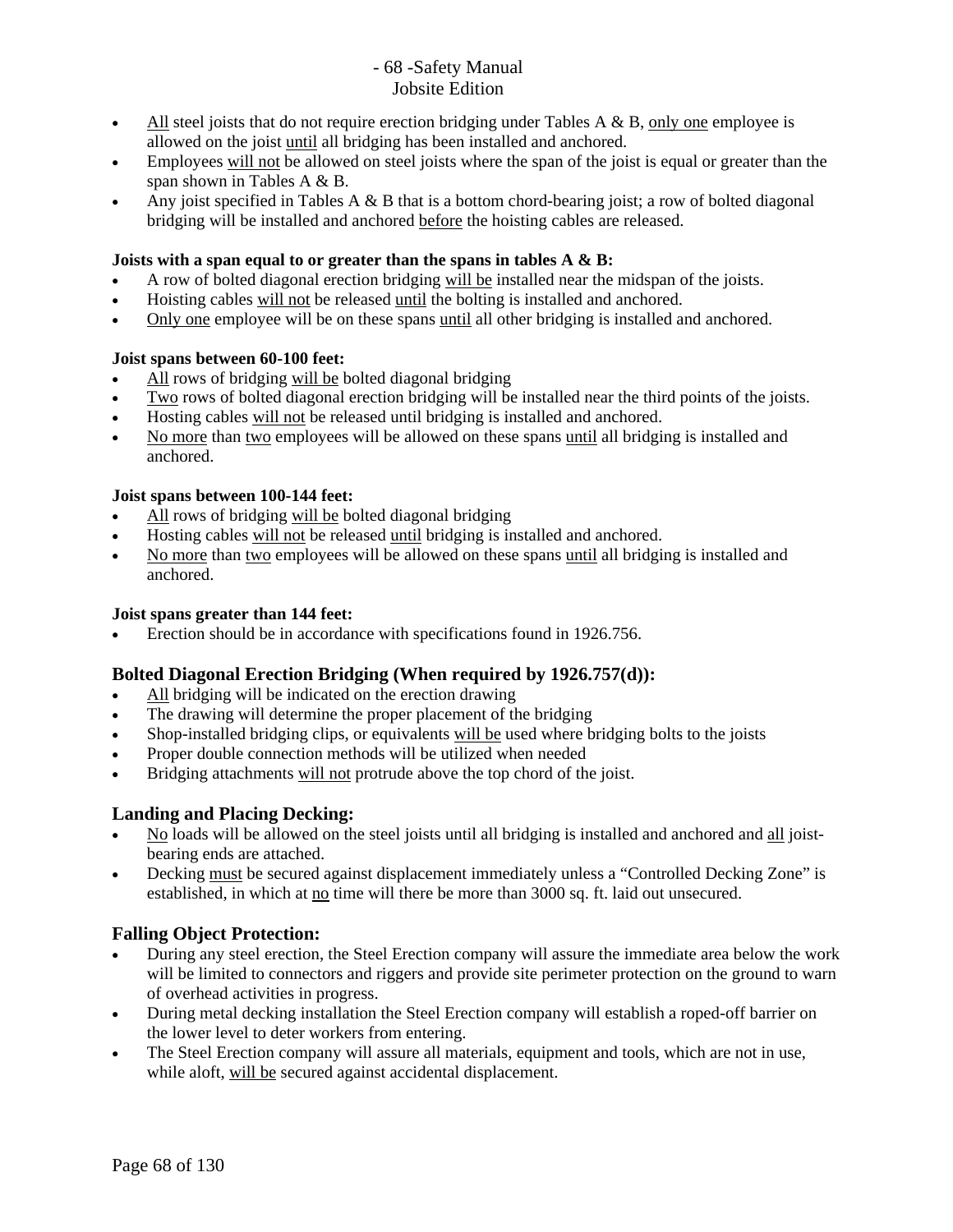# - 69 -Safety Manual Jobsite Edition

### **Fall Protection:**

The Steel Erection company will provide an updated list of employees that are designated and trained as "Connectors" and "Deckers" to Hendrick Construction, Inc. This list will be kept at the jobsite.

- Trained connectors and workers working in a CDZ must use a fall protection system above 15'. (This is above OSHA minimums).
- Workers other than connectors and CDZ workers must have fall protection with unprotected sides or edge more than 15' and access to CDZ will be limited to those performing leading edge work and trained in leading edge work. (This is above OSHA minimums).

*A controlling contractor can go beyond the minimum OSHA standards even further and require 100% fall protection or implement the"6-foot rule" for steel erection operations.* 

- Static lines will be placed from column-to-column to provide a tie-off point.
- Perimeter cables will be installed *immediately* after metal decking is in place.
- All boundaries of the CDZ will be clearly marked and limited to 90 feet wide and 90 feet deep.
- Unsecured decking will not exceed 3,000 square feet.
- Only safety deck attachments will be made in CDZ. Final deck attachments and installation of shear connectors will not be performed in CDZ. These operations will be performed after the perimeter cables are secured.
- Perimeter safety cables will be installed on all levels by the Steel Erection company and meet the criteria for guardrail systems found in 1926.502.
- The Steel Erection company will flag the decks "safe" before other trades gain access.
- Perimeter cable will remain in the area where steel erection activity has been completed, to be used by other trades only when:
	- o Hendrick Construction, Inc. has inspected and accepted control and responsibility of the system prior to authorizing other trades to work in the area.

#### **Walking/Working Surfaces:**

- Shear connectors will not be laid out and installed until after the decking has been installed using the deck as a work platform.
- Roof and floor opening will be covered, secured and labeled "Hole" during the decking process.
- Protection must be made around columns to protect against falls and workers below.
- All extension cords are to be hung overhead where feasible.

#### **Walking/Working Surfaces for Bridge Work:**

Shop-installed shear connectors can be utilized on bridge girders as opposed to field installed shear connectors if an employer requires that all workers, including those engaged in connecting and in decking (as well as deckers in a CDZ), be protected from falls by conventional fall protection, then the failure to meet the requirements of  $\S 1926.754(c)(1)$  would be considered de minimis and no citation would be issued.

#### **Systems-engineered metal buildings:**

When constructing a systems-engineered metal building, the on-site steel erection company will assure to conform to the following requirements:

- Shear connectors will not be laid out and installed until after the decking has been installed using the deck as a work platform.
- All of the requirements of this subpart apply to the erection of systems-engineered metal buildings except §§1926.755 (column anchorage) and 1926.757 (open web steel joists).
- Rigid frames shall have 50 percent of their bolts or the number of bolts specified by the manufacturer (whichever is greater) installed and tightened on both sides of the web adjacent to each flange before the hoisting equipment is released.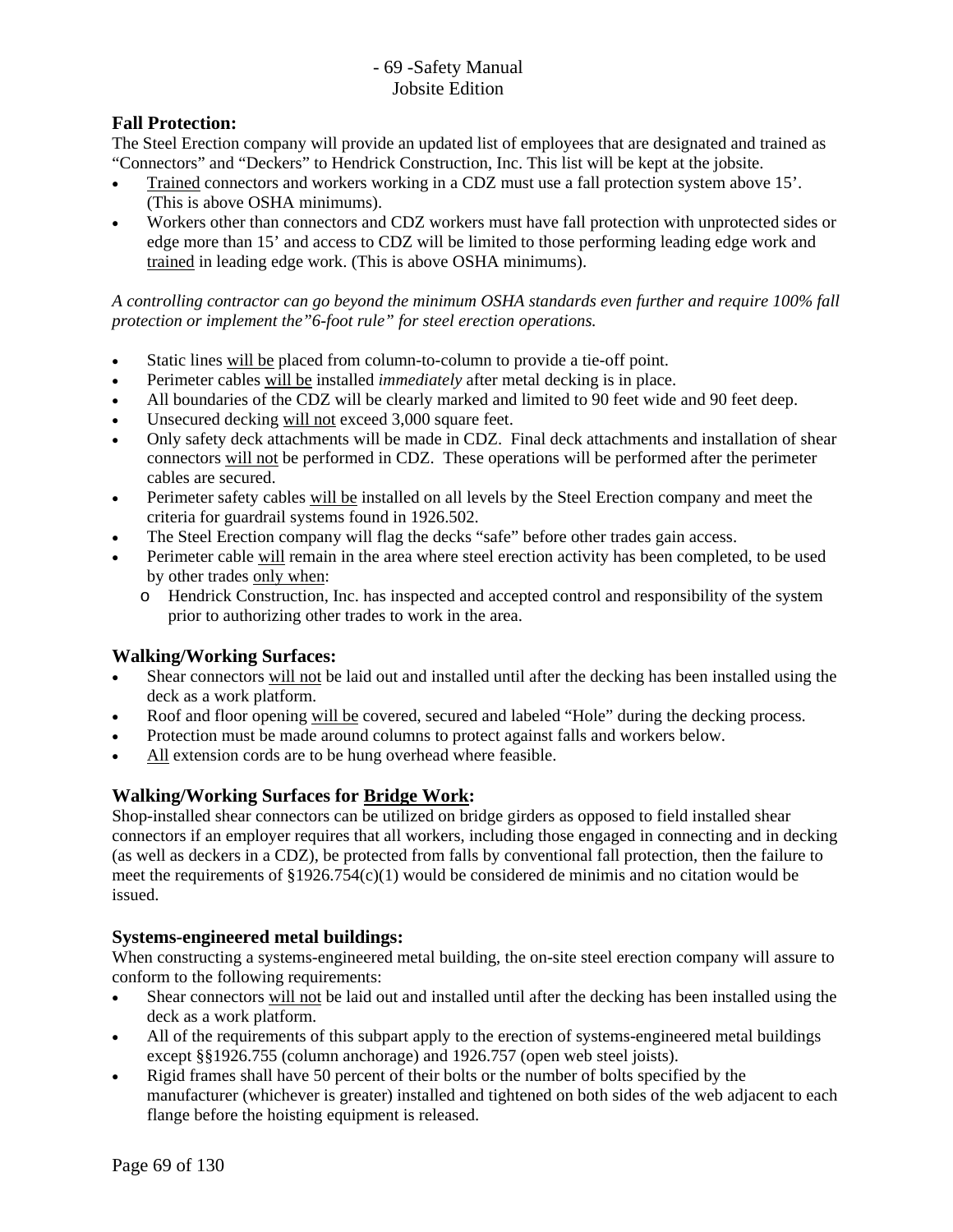# - 70 -Safety Manual Jobsite Edition

- In girt and eave strut-to-frame connections, when girts or eave struts share common connection holes, at least one bolt with its wrench-tight nut shall remain connected to the first member unless a manufacturer-supplied, field-attached seat or similar connection device is present to secure the first member so that the girt or eave strut is always secured against displacement.
- Purlins and girts shall not be used as an anchorage point for a fall arrest system unless written approval is obtained from a qualified person.
- Purlins may only be used as a walking/working surface when installing safety systems, after all permanent bridging has been installed and fall protection is provided.
- Construction loads may be placed only within a zone that is within 8 feet of the center-line of the primary support member.

#### **Training:**

- Hendrick Construction, Inc. will assure all on-site steel erection company's employees have been trained on all associated hazards. HCI will collect all documentation of training before steel erection work is performed. (*See attachment C-"Documentation of Employee Training and Designated Responsibilities"*)
- The steel erection company will conduct required training of employees for steel erection operations.
- Proof of training will consist of the following as it relates to fall protection:
	- o Training in the recognition and identification of fall hazards in the work area.
		- o Use and operation of guardrail systems (and perimeter cable), personal fall arrest systems, positioning device systems, fall restraint systems, safety net systems, and any other means of fall protection including aerial lift training.
		- o Correct procedures for erecting, maintaining, disassembling and inspecting the fall protection systems.
		- o Procedures to be followed related to floor openings and holes.
- Training related to specific tasks:
	- o Multiple lift rigging procedures and hazards associated with such lifts.
	- o Connector procedures that identifies proper techniques and the associated hazards with such work.
	- o Controlled Decking Zone Procedures (CDZ) proper installation techniques, work practices and the hazards associated with such work.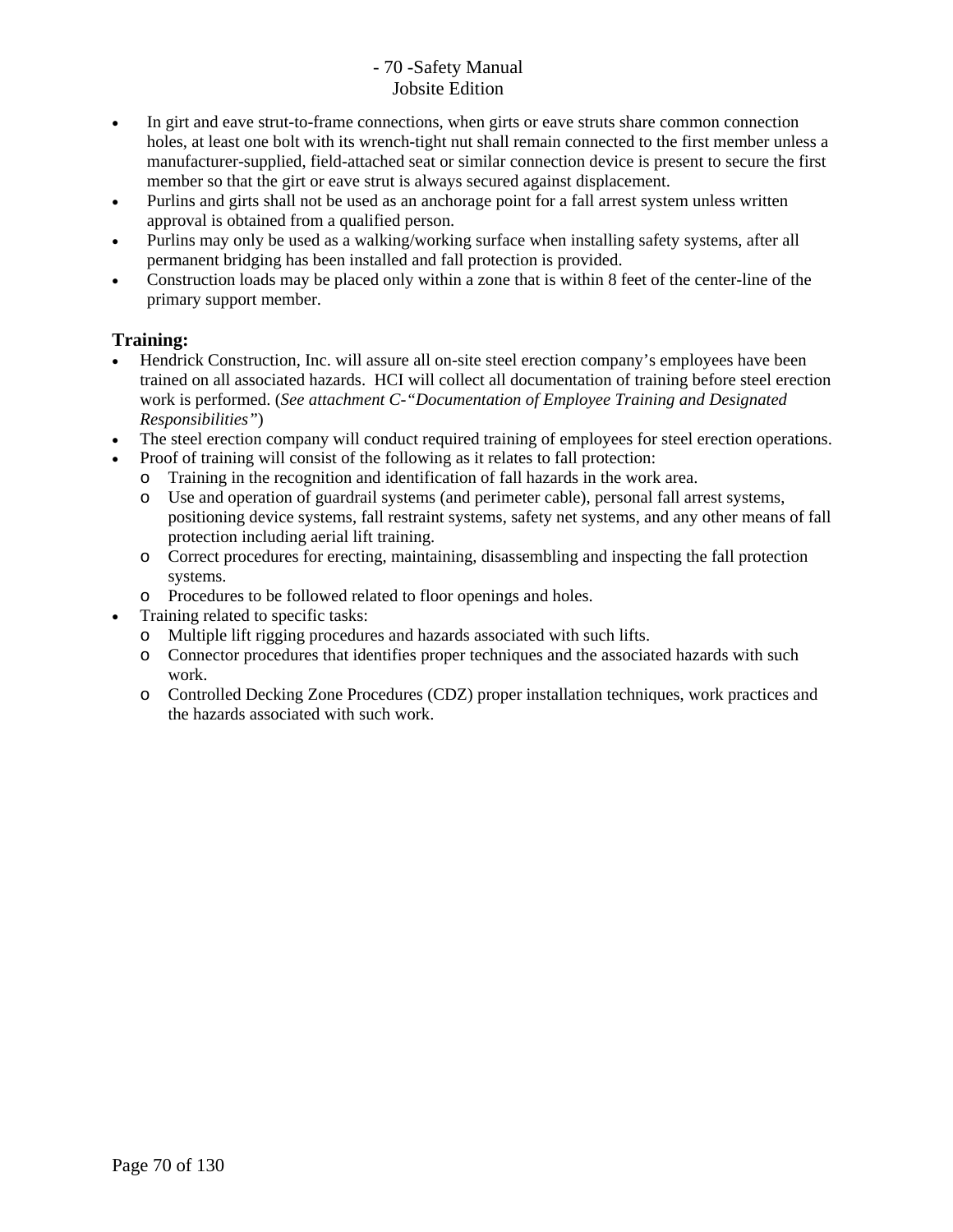### - 71 -Safety Manual Jobsite Edition

# **Employee Sign-Off Sheet**

# **Steel Erection Procedures**

I acknowledge I have been given a copy of the Written Procedures for Steel Erection Operations. I have read and understood them, and I accept the procedures as a working document, which I will support and follow in my daily work for Hendrick Construction, Inc.

| <b>Employee Signature</b>                                  | Date        |
|------------------------------------------------------------|-------------|
| <b>Supervisor's Signature</b>                              | Date        |
| <b>Site Safety Manager's Signature</b>                     | <b>Date</b> |
| <b>Steel Erection Company's Representative</b>             | Date        |
| <b>Steel Erection Company's Safety Manager's Signature</b> | <b>Date</b> |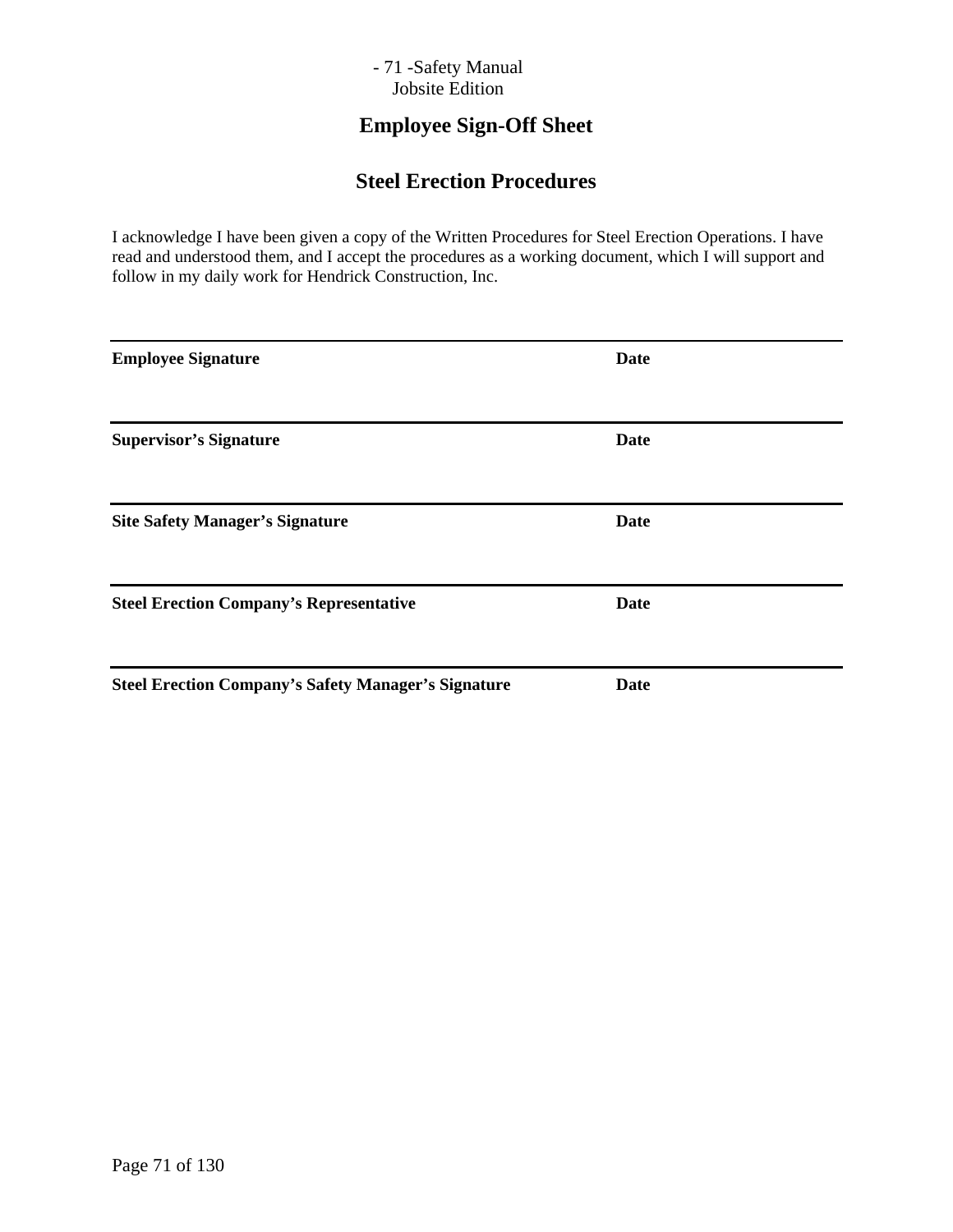# - 72 -Safety Manual Jobsite Edition

# **Attachment A Notification to Commence Steel Erection**

| Project:                          |  |
|-----------------------------------|--|
| Location:                         |  |
| Controlling Contractor:           |  |
| <b>Steel Erection Contractor:</b> |  |
| <b>Testing Subcontractor:</b>     |  |

This is to confirm that the Steel Erection Contractor has received written notification from the Controlling Contractor for the following:

The concrete in the footings, piers and walls and the mortar in the masonry piers and walls has attained, on the basis of an appropriate ASTM standard test method of field-cured samples, either 75 percent of the intended minimum compressive design strength or sufficient strength to support the loads imposed during steel erection. (The test results may be provided by the subcontractor hired to perform the tests – see attached.)

Any repairs, replacements and modifications to the anchor bolts were conducted in accordance with OSHA § 1926.755(b).

If you are in agreement, please sign the enclosed copy of this letter.

NO STEEL ERECTION will be permitted until this transmittal has been signed by both parties. This is for the protection of ALL parties.

Controlling Contractor/Date Steel Erector Contractor/Date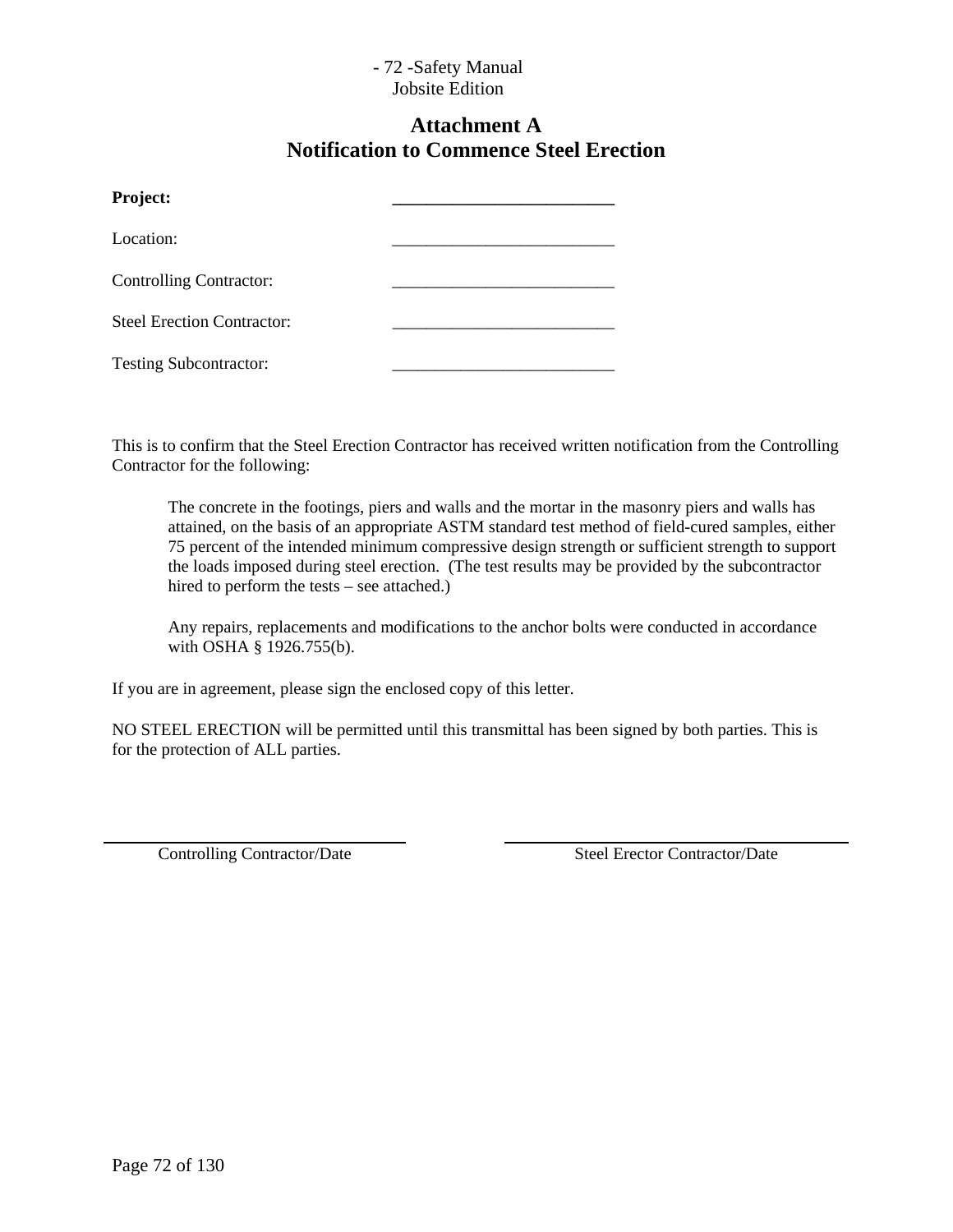#### - 73 -Safety Manual Jobsite Edition

### Attachment B "Lift Plan"

- $\triangleright$  A lift plan is required for each and every crane setup. This plan must be submitted at least 48 hours prior to mobilization.
- $\triangleright$  The plan should be based on "worst case" combination of load weight and lift radius for a specific crane configuration in a specific location
- $\triangleright$  The Lift Plan may be valid for more than one day, as long as the configuration, location, maximum expected load and maximum expected radius do *not* change

| Date:                              |  |                      |  |  |  |  |
|------------------------------------|--|----------------------|--|--|--|--|
| Contractor/ Rigging Company:       |  |                      |  |  |  |  |
| <b>Responsible Person/Contact:</b> |  |                      |  |  |  |  |
| <b>Crane Company:</b>              |  |                      |  |  |  |  |
| <b>Responsible Person/Contact:</b> |  |                      |  |  |  |  |
| <b>Project</b>                     |  | <b>Lift Location</b> |  |  |  |  |

| 1. Crane Information                                                                                                   |                  |                                                                                                                         |                      |               |  |              |  |                    |                |
|------------------------------------------------------------------------------------------------------------------------|------------------|-------------------------------------------------------------------------------------------------------------------------|----------------------|---------------|--|--------------|--|--------------------|----------------|
| Make                                                                                                                   |                  |                                                                                                                         | Model                |               |  | S/N          |  |                    |                |
| Size (Capacity In Tons)                                                                                                |                  |                                                                                                                         |                      |               |  |              |  |                    |                |
| <b>Type</b>                                                                                                            | $\Box$ Hydraulic | $\Box$ Friction                                                                                                         | $\Box$ Lattice       | $\Box$ Truck  |  | $\Box$ Rough |  | $\Box$ All Terrain | $\Box$ Crawler |
|                                                                                                                        |                  |                                                                                                                         |                      |               |  | Terrain      |  |                    |                |
| Boom Length                                                                                                            |                  |                                                                                                                         | Jib Used?            | Yes<br>$\Box$ |  | Length       |  | Offset, if Used    |                |
|                                                                                                                        |                  |                                                                                                                         |                      | No<br>$\Box$  |  |              |  |                    |                |
| Load Line # of Parts:                                                                                                  |                  |                                                                                                                         | Lift Block Capacity: |               |  |              |  |                    |                |
|                                                                                                                        |                  | Will outriggers be fully extended? If not, please explain:                                                              |                      |               |  |              |  |                    |                |
|                                                                                                                        |                  |                                                                                                                         |                      |               |  |              |  |                    |                |
|                                                                                                                        |                  |                                                                                                                         |                      |               |  |              |  |                    |                |
|                                                                                                                        |                  | Will Lift Plan be based on 360° chart? If not, please explain:                                                          |                      |               |  |              |  |                    |                |
|                                                                                                                        |                  |                                                                                                                         |                      |               |  |              |  |                    |                |
|                                                                                                                        |                  |                                                                                                                         |                      |               |  |              |  |                    |                |
|                                                                                                                        |                  | Will this plan require more than one crane, either for a dual-lift or for material handling? Please explain:            |                      |               |  |              |  |                    |                |
|                                                                                                                        |                  |                                                                                                                         |                      |               |  |              |  |                    |                |
|                                                                                                                        |                  |                                                                                                                         |                      |               |  |              |  |                    |                |
|                                                                                                                        |                  | Will crane(s) need to "walk" with loads? If so, please explain:                                                         |                      |               |  |              |  |                    |                |
|                                                                                                                        |                  |                                                                                                                         |                      |               |  |              |  |                    |                |
|                                                                                                                        |                  |                                                                                                                         |                      |               |  |              |  |                    |                |
|                                                                                                                        |                  | For a dual-lift, an engineered composite Lift Plan (all figures, calculations, and drawings for both cranes on the same |                      |               |  |              |  |                    |                |
| Lift Plan) must be completed. For multiple cranes to be used on the same project, please complete a separate lift plan |                  |                                                                                                                         |                      |               |  |              |  |                    |                |
| for each crane, to be submitted together.                                                                              |                  |                                                                                                                         |                      |               |  |              |  |                    |                |
|                                                                                                                        |                  |                                                                                                                         |                      |               |  |              |  |                    |                |
| 2. Load Characteristics                                                                                                |                  |                                                                                                                         |                      |               |  |              |  |                    |                |
|                                                                                                                        |                  | Will this plan cover more than one pick?                                                                                |                      |               |  |              |  |                    |                |
| Description of Load(s)                                                                                                 |                  |                                                                                                                         |                      |               |  |              |  |                    |                |

Dimensions of Max Load. Provide information on both the HEAVIEST and the LARGEST volume load:

#### Weight of Max Load

How was this determined? Please insert or attach calculations.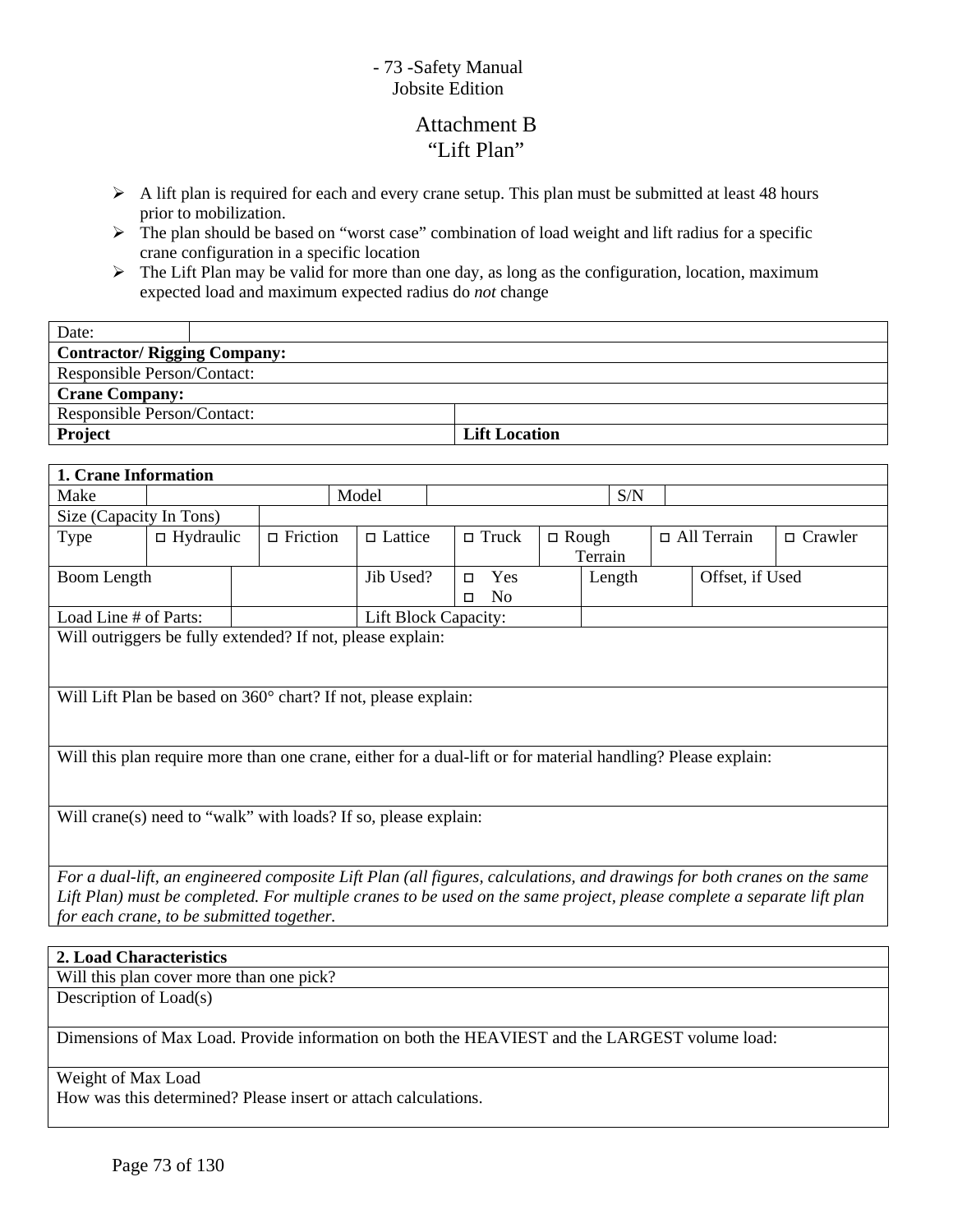#### - 74 -Safety Manual Jobsite Edition

| Location of load Center of Gravity:<br>How was this determined?                                              |                             |                         |  |  |  |  |
|--------------------------------------------------------------------------------------------------------------|-----------------------------|-------------------------|--|--|--|--|
| Maximum Boom Length Required                                                                                 | Minimum Boom Angle Required | Maximum Radius Required |  |  |  |  |
| Will any load be upended? If so, please explain WHY and HOW (multi-drum, dual crane, lift/block/lift, etc.): |                             |                         |  |  |  |  |

| 3. Rigging Information:                                   |                                                                                                                   |
|-----------------------------------------------------------|-------------------------------------------------------------------------------------------------------------------|
|                                                           | List Rigging Components Please be specific – number, type, size, length, capacity, differing pick configurations. |
| Minimum Capacity Component (describe, and show capacity): |                                                                                                                   |
| Worst Case Weight of All Rigging:                         |                                                                                                                   |
|                                                           |                                                                                                                   |
|                                                           | Will a Lifting Beam or other similar component be used? Please provide capacity, PE certification, and drawing.   |
| Other Weights to be Considered to Determine Gross Load:   |                                                                                                                   |
| Max Load:                                                 |                                                                                                                   |
| Rigging:                                                  |                                                                                                                   |
| Jib:                                                      |                                                                                                                   |
| Jib Hook:                                                 |                                                                                                                   |
| Hook Block:                                               |                                                                                                                   |
| Load Line:                                                |                                                                                                                   |
| Other:                                                    |                                                                                                                   |
| Maximum Gross Load:                                       |                                                                                                                   |

#### **4. Crane Location/Clearances**

a. Provide a to-scale plot plan showing crane location, adjacent buildings, piperacks, and other significant obstructions within load swing radius. Indicate direction and span of swing.

b. Provide a to-scale elevation depicting crane, adjacent structures, and load

c. What is the horizontal distance from the crane center pin to the nearest structure?

d. What is the minimum clearance from boom to highest point of structure during a pick?

e. What is the minimum clearance from load to highest point of structure during a pick?

f. What is the minimum distance from boom to load during a pick?

g. Will the load or any part of the crane be over any active piping, tanks, or equipment during a pick? Please explain:

h. Have underground site utilities been identified and located?

i. Will outriggers be located over underground utilities? If so, please explain protective measures to be taken:

j. Describe signaling procedure – who will be responsible for signaling? Will hand or radio signals be used?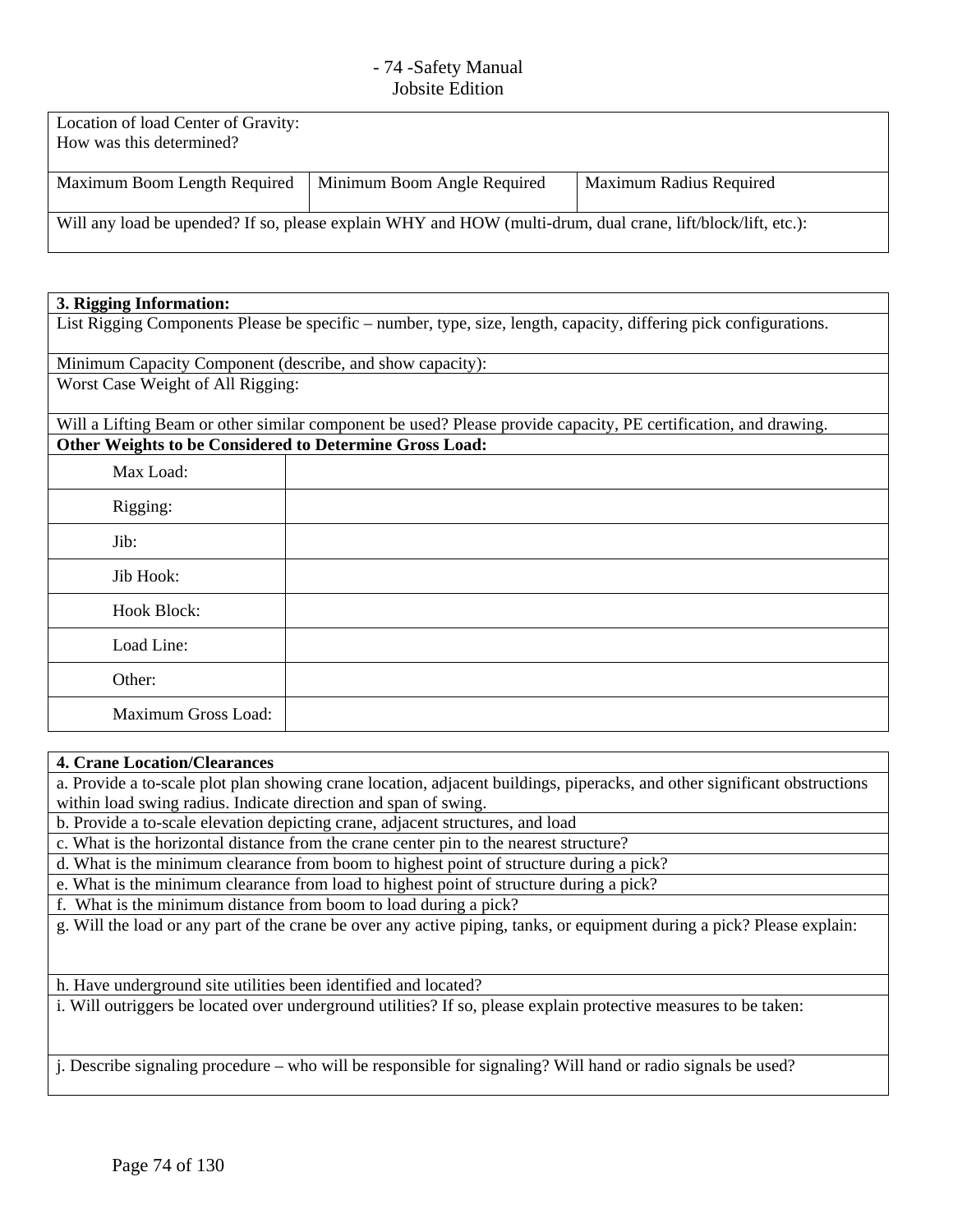#### - 75 -Safety Manual Jobsite Edition

| 5. Summary "Worst Case Lift Scenario" |                |                |                                    |                             |  |  |  |  |  |
|---------------------------------------|----------------|----------------|------------------------------------|-----------------------------|--|--|--|--|--|
| Max Radius                            | Min Boom Angle | Max Gross Load | Max Chart Capacity   % of Capacity | Max Gross Load/Max Capacity |  |  |  |  |  |

#### **6. Attachments Provided (All must be checked):**   $\Box$  Plot Plan w/Crane  $\Box$  Elevation Plan Location  $\Box$  Load Calculations  $\Box$  Rigging Lists  $\Box$  Crane Charts

### **Be sure you have considered the following:**

|   | The Following Items are in the Crane Cab:              |        |                                                                        |        |                                                                                                                     |        |                                                       |        |                                                                                      |
|---|--------------------------------------------------------|--------|------------------------------------------------------------------------|--------|---------------------------------------------------------------------------------------------------------------------|--------|-------------------------------------------------------|--------|--------------------------------------------------------------------------------------|
| □ | Hand Signal Chart                                      | $\Box$ | Fire Extinguisher                                                      | $\Box$ | Complete Load<br>Capacity Charts<br>with Notes                                                                      | $\Box$ | 3 <sup>rd</sup> Party<br><b>Inspection Report</b>     | □      | <b>Completed Daily</b><br>Inspection Sheet, last three<br>Monthly Inspection Reports |
| □ | <b>Operators Manual</b>                                | $\Box$ | <b>State Crane</b><br>Registration                                     | □      | All other required<br>paperwork,<br>equipment                                                                       | $\Box$ |                                                       | □      |                                                                                      |
|   | <b>Check the Following:</b>                            |        |                                                                        |        |                                                                                                                     |        |                                                       |        |                                                                                      |
| □ | Anti-two Block<br>Operational                          | $\Box$ | Overhaul Ball<br>Capacity Marked                                       | $\Box$ | Wedge<br>Socket/Becket<br>Properly Installed                                                                        | □      | Backup alarm<br>working                               | □      | All warning placards in<br>place                                                     |
| □ | Boom Angle<br><b>Indicator Functioning</b><br>Properly | $\Box$ | <b>Boom High Limit</b><br>Functioning<br>Properly<br>(lattice boom)    | $\Box$ | No broken or<br>fogged glass                                                                                        | $\Box$ | Boom light/beacon<br>if boom is higher<br>than $200'$ | $\Box$ |                                                                                      |
| □ | Slings and Rigging<br>Inspected                        | $\Box$ | All wire rope<br>inspected                                             | $\Box$ | Chains and chain<br>slings have<br>capacity tags                                                                    | $\Box$ | All hooks<br>inspected for wear<br>and deformation    | $\Box$ | Safety Latches in Place                                                              |
| □ | Dunnage/Blocking<br>Available to Secure<br>Loads       | $\Box$ | <b>Demolition Plan</b><br>Submitted and<br>Reviewed (if<br>applicable) | $\Box$ | Bracing/<br>Temporary<br>Supports Available<br>for Use (will loads)<br>need to be secured<br>during<br>demolition?) | $\Box$ |                                                       | $\Box$ |                                                                                      |

|            | Be prepared to confirm the following additional items:                      |        |                                                                      |        |                                                                                      |        |                                                                                                   |        |                                               |
|------------|-----------------------------------------------------------------------------|--------|----------------------------------------------------------------------|--------|--------------------------------------------------------------------------------------|--------|---------------------------------------------------------------------------------------------------|--------|-----------------------------------------------|
| □          | Crane<br>Configuration in<br>Compliance with<br>Lift Plan                   | $\Box$ | Maximum Radius<br>Confirmed<br>(MEASURED)<br>Without Load            | $\Box$ | Maximum Load<br>Confirmed Prior to<br>Achieving<br>Maximum Radius                    | $\Box$ | <b>All Pick Points</b><br><b>Vertically Above</b><br>Load Center of<br>Gravity (NO SIDE<br>LOADS) | $\Box$ | Taglines to be Used                           |
| □<br>Size: | <b>Outrigger Floats</b><br>& Dunnage<br>Installed<br>(Minimum<br>3'X3'x4'   | $\Box$ | <b>Outriggers Fully</b><br>Extended<br>Position:<br>Computer Set at: | $\Box$ | Lift Area and<br>Equipment<br>Inspected                                              | □      | Counterweight<br><b>Swing Radius</b><br><b>Barricaded</b>                                         | □      | <b>Load Swing Radius</b><br><b>Barricaded</b> |
| □          | Copy of the<br>Demolition Plan<br>in the Cab of<br>Crane (if<br>applicable) | $\Box$ | Lift Plan and Crane<br>Permit in Cab of<br>Crane                     | $\Box$ | Lift Plan and Crane<br>Permit Reviewed<br>with Erection or<br><b>Demolition Crew</b> | $\Box$ |                                                                                                   | $\Box$ |                                               |

¾ In addition to this plan, a Daily Crane Use Permit will be required EVERY DAY, prior to any pick. A new Daily Crane Use Permit will be required after every setup required by this Lift Plan.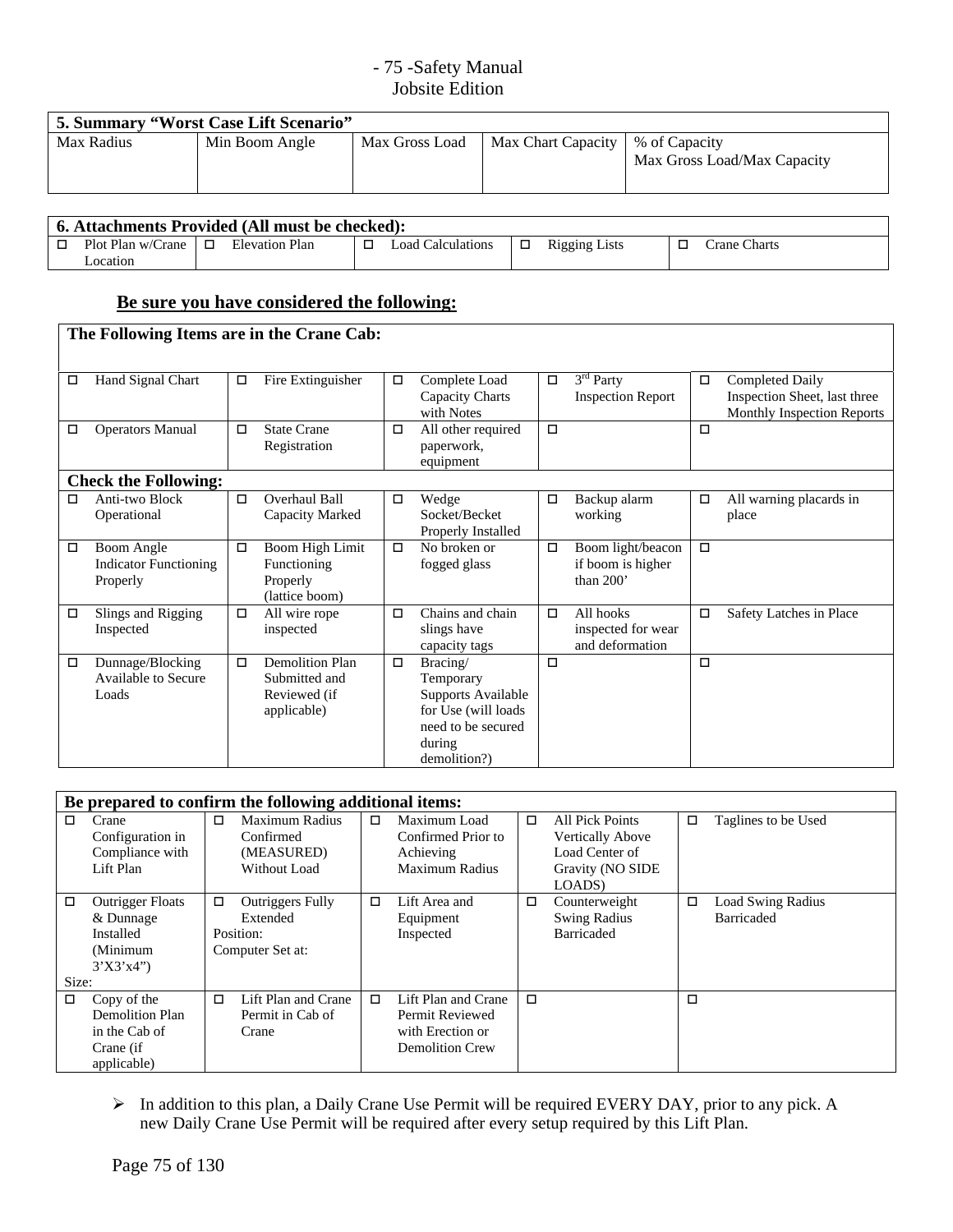#### - 76 -Safety Manual Jobsite Edition

- $\triangleright$  A copy of the Daily Crane Use Permit is attached for your reference.
- $\triangleright$  Non-compliance with any part of this plan or the Daily Crane Use Permit will be grounds for immediate cessation of work and possible permanent removal from the site.

#### **ALL sections MUST be filled out before ANY crane may be brought to its work location. Contractor/Rigger and Operator are Responsible for the Accuracy of all Calculations and Inspections.**  CM Review is to Ensure Completion of Form ONLY. Use Attachments for Continuations/Explanations. Please Reference Section Number. **Signatures**  Crane Company Responsible Person Name: Signature: Contractor/Rigger Responsible Person Name: Signature: Phone # Phone # CM Project Rep  $\vert$  Signature CM Safety Rep Signature

Submit this Completed form to your CM Representative 48 hours prior to any crane delivery.

Thank you for your cooperation.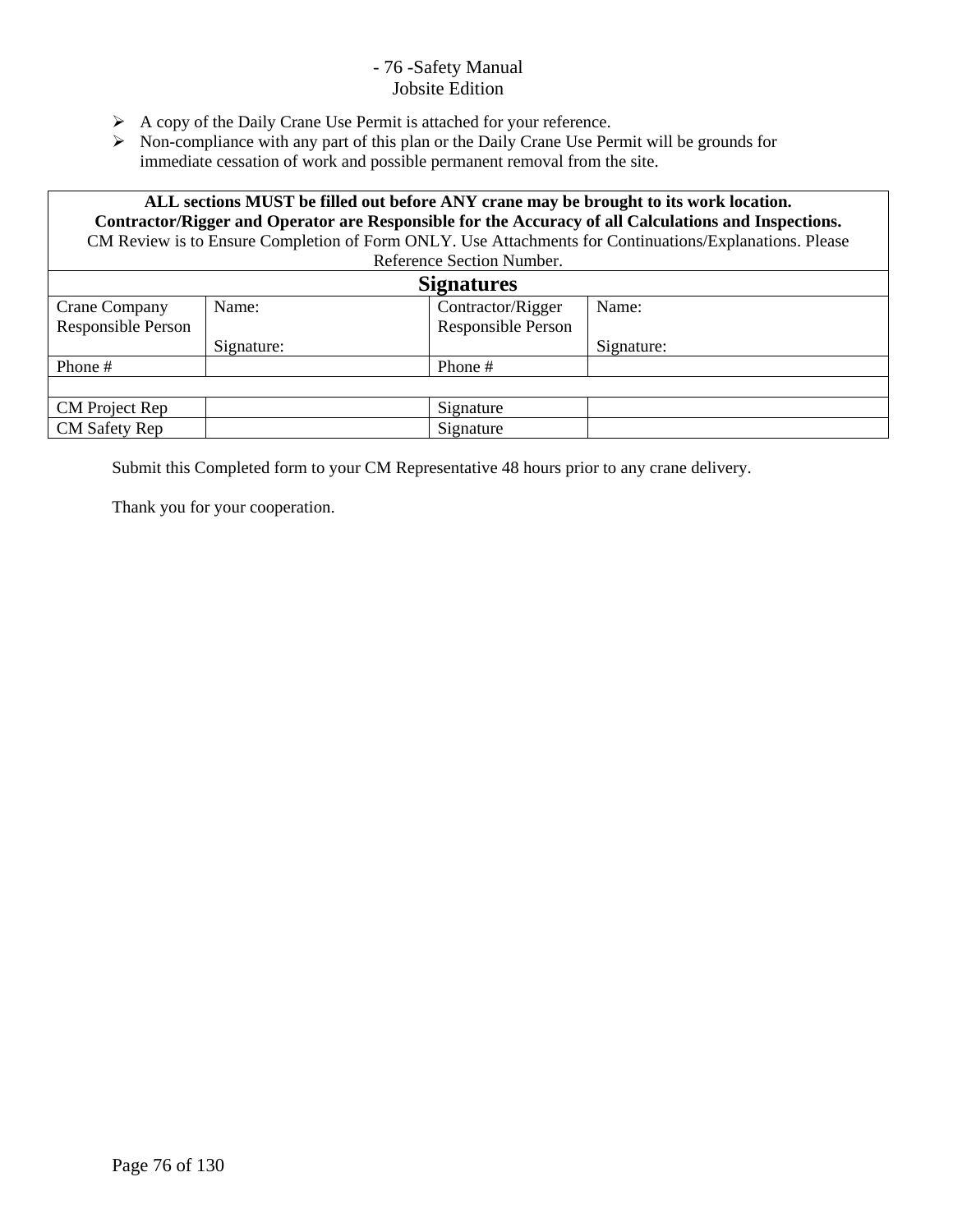#### - 77 -Safety Manual Jobsite Edition

## **Attachment C**

# **Documentation of Employee Training and Designated Responsibilities**

The following people have been trained in associated hazards and safety procedures as it relates to the work they perform during Steel Erecting:

| <b>Qualified Rigger</b> |  |
|-------------------------|--|
| <b>Competent Person</b> |  |
| <b>Crane Operator</b>   |  |

List of employees and training dates:

\*Reminder – All employees must be trained in the associated hazards of steel erection activities, which includes various fall protection systems.

*Connectors*, *Deckers working in CDZ* and *Multi-Lift Riggers* must have received special training before engaging in such activities.

| <b>Employee's Name</b> | <b>Job title (Connector, Decker, Rigger, etc.)</b> | <b>Date Trained</b> |
|------------------------|----------------------------------------------------|---------------------|
|                        |                                                    |                     |
|                        |                                                    |                     |
|                        |                                                    |                     |
|                        |                                                    |                     |
|                        |                                                    |                     |
|                        |                                                    |                     |
|                        |                                                    |                     |
|                        |                                                    |                     |
|                        |                                                    |                     |
|                        |                                                    |                     |
|                        |                                                    |                     |
|                        |                                                    |                     |
|                        |                                                    |                     |
|                        |                                                    |                     |
|                        | <b>Signature</b>                                   | Date                |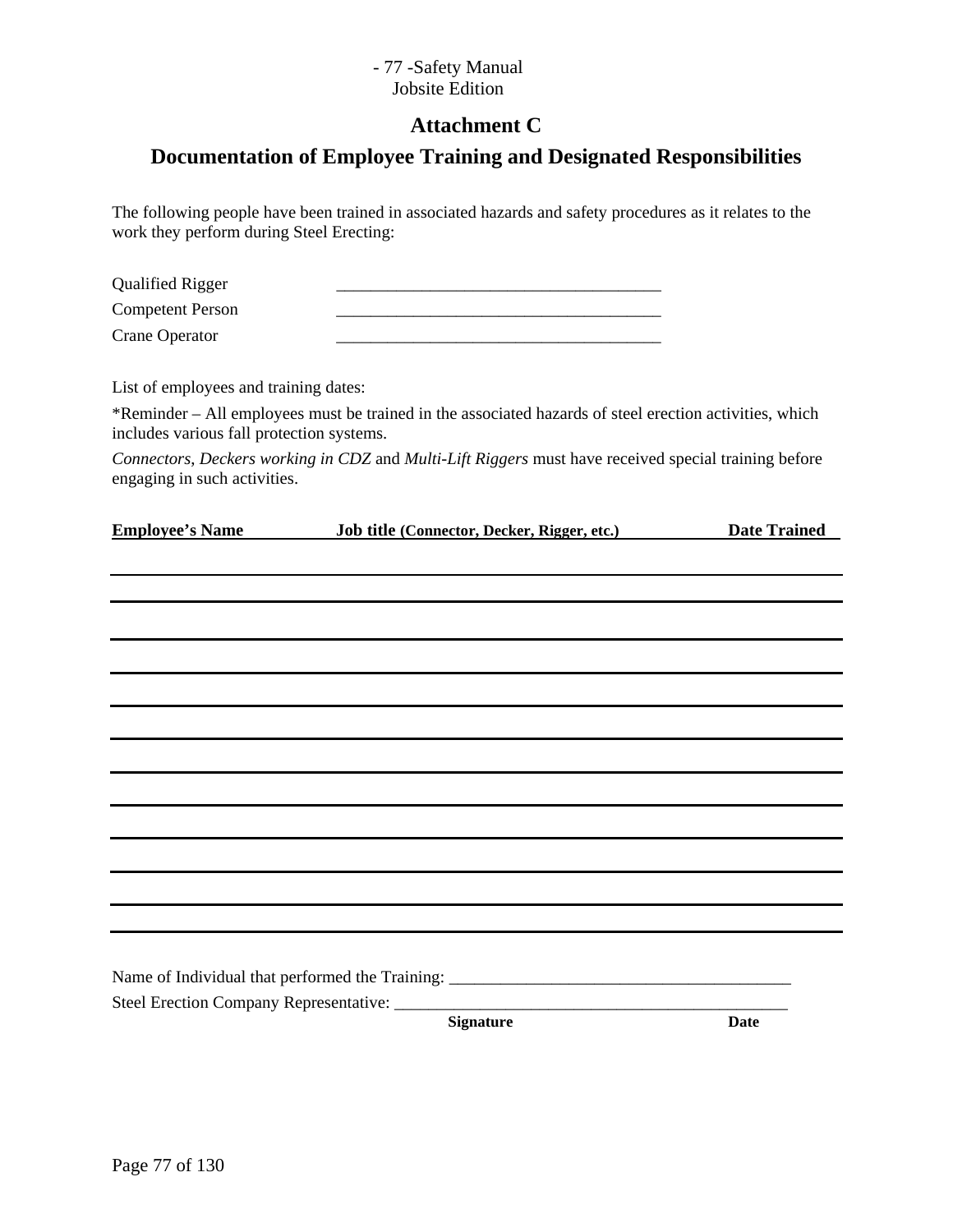#### - 78 -Safety Manual Jobsite Edition

# **Steel Erection Responsibilities**

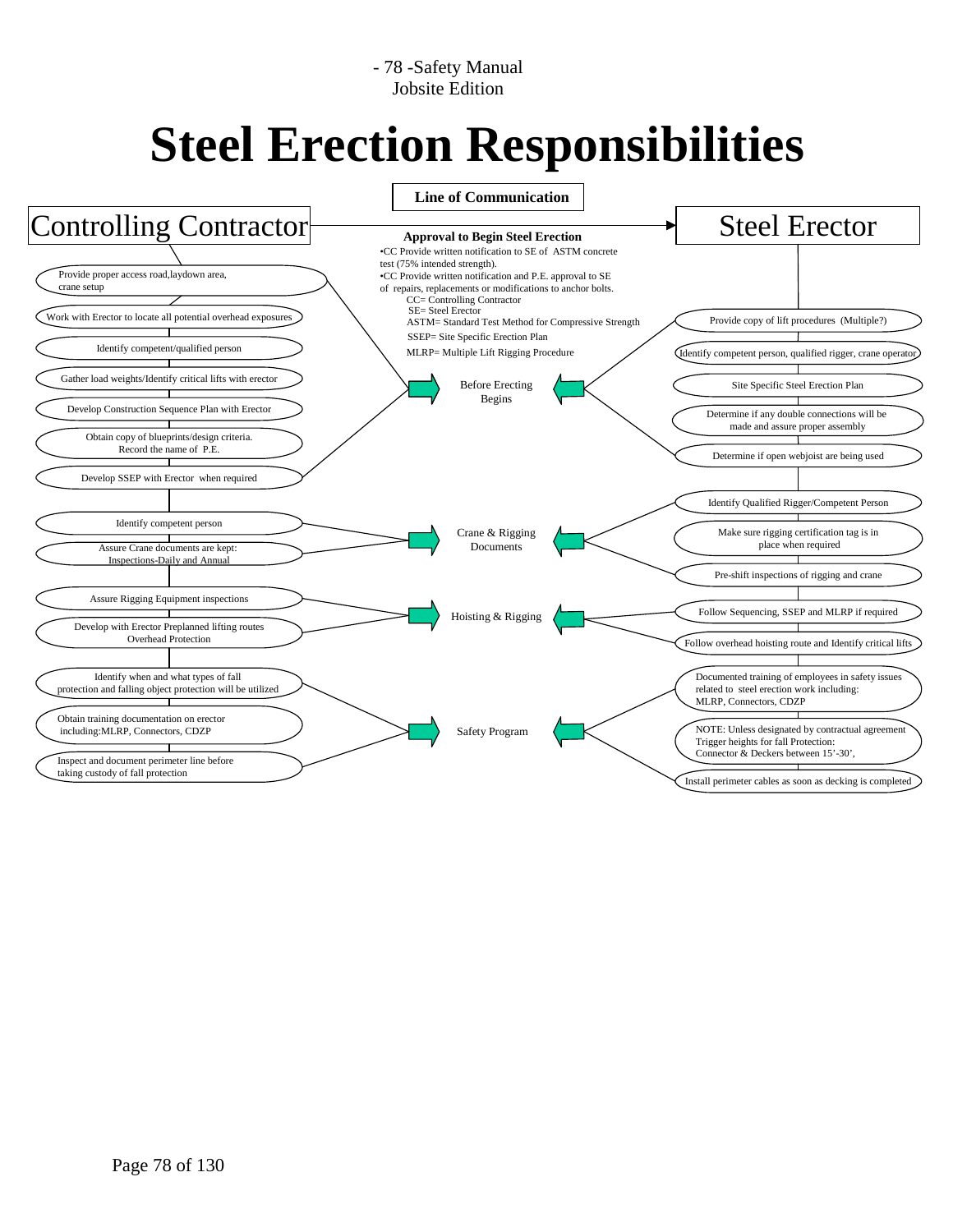#### - 79 -Safety Manual Jobsite Edition

# **CONCRETE CONSTRUCTION SAFETY PROGRAM**

#### **General - Materials**

Hendrick Construction, Inc. is dedicated to the protection of its employees and subcontractors from on the job injuries as a result of being exposed to potential hazards associated with concrete construction.

#### **Forms**

Form lumber and supports should be selected after careful consideration of loading factors, including spans, setting temperature, rate of pour, and working loads that will be supported. Good housekeeping is important in preventing injuries caused by falling objects, nails, and splinters. Stripped form material should be cleaned and neatly stacked after removing nails.

Workers constructing forms or placing reinforcing steel where there is a fall hazard should be protected by appropriate fall protection methods.

#### **Shoring**

Shoring equipment should be inspected prior to erection to ensure that the equipment meets the requirements specified in the formwork drawings.

Shoring equipment found to be damaged should not be used.

Erected shoring equipment should be inspected immediately prior to, during, and immediately after concrete placement.

Shoring equipment that is found to be damaged or weakened after erection should be reinforced immediately.

#### **Removal of Forms and Shoring**

Forms should not be removed prematurely. Concrete should be properly set. Tests on job cured test cylinders will ensure that concrete is strong enough to carry the load. Job specifications and local building codes should be observed before removing forms.

Only workers actually engaged in form stripping should be allowed in the area during these operations. Hard hats, gloves, and heavy soled safety shoes should be worn.

When cutting tie wires under tension, care should be taken to prevent backlash. Eye and face protection should be used.

#### **Spouting**

Where towers and chutes are used, they should be carefully installed by well trained and experienced workers. Such installations should be inspected regularly and kept in good repair.

The main cable supporting concrete chutes should not be fastened to the tower.

Spouts should be guyed to prevent swaying in the wind.

Areas below spouts should be barricaded to keep people out of the areas where they could be injured by falling concrete.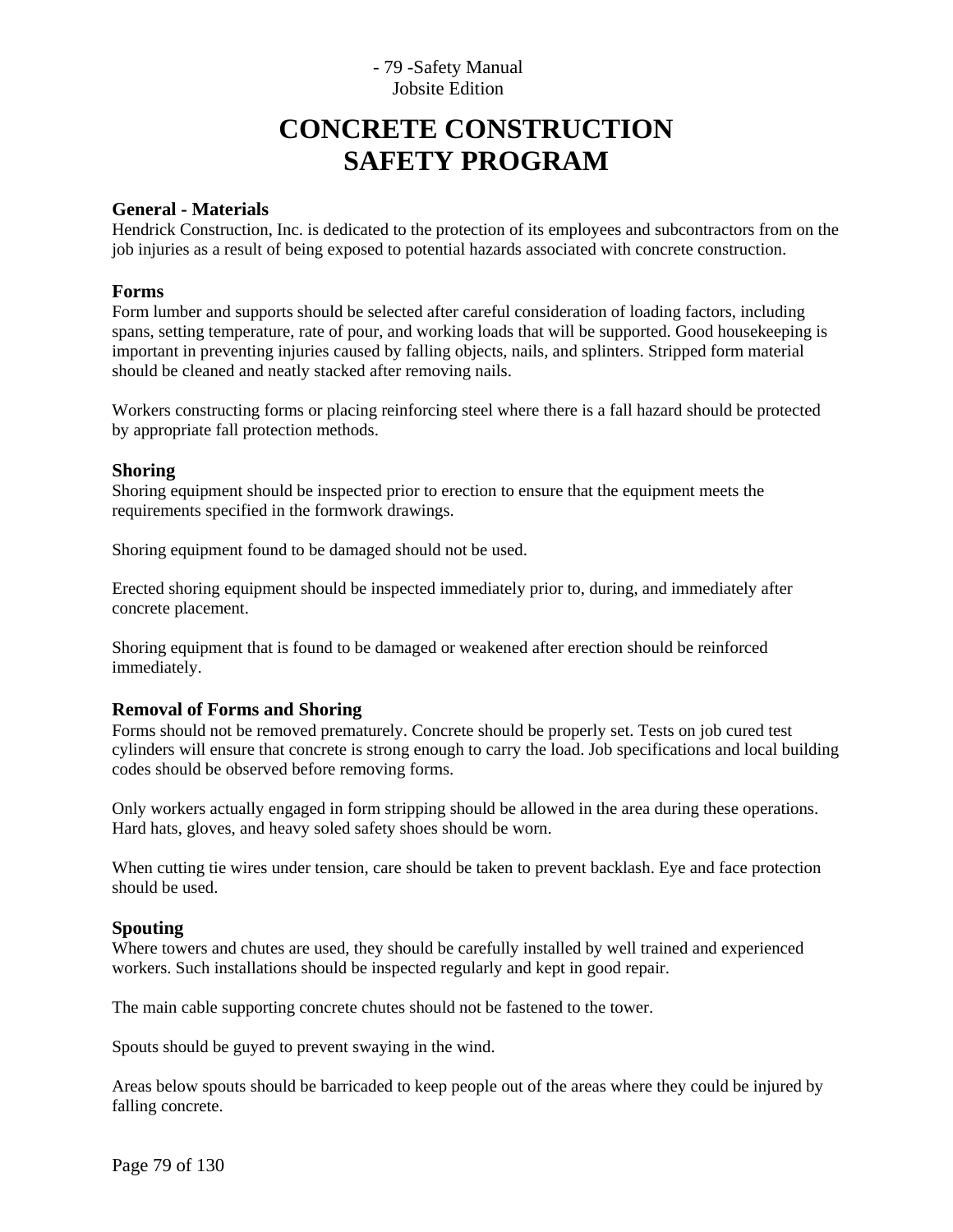#### - 80 -Safety Manual Jobsite Edition

#### **Cranes and Buckets**

Concrete buckets positioned by crane or overhead cableway should be suspended from deep-throated hooks, equipped with a swivel and safety latch. Buckets swung from cranes are often out of sight of the crane operator. A signaler should be posted in clear view of the receiving area and the crane operator.

#### **Runways**

Runways should be of sturdy construction, evenly supported, and should have a smooth running surface wide enough to accommodate concrete buggies.

Centering directly under runways should have extra supports. Where necessary, runways should have railings high enough on the open sides to protect workers.

Runways should be kept free of ice, snow, grease, mud, and other slipping hazards.

#### **MIXERS AND PAVERS**

All gears, chains, and rollers of mixers should be guarded. If the mixer has a charging skip, operators should ensure that workers are out of danger before the skip is lowered. Skips should be guarded by pipe railings on the side to prevent workers from walking under it while it is being lowered. These guards should never be removed while the paver is in use and should always be kept in good condition.

Pavers should be equipped with a loud warning bell, which should be used when the paver is moved ahead or when the bucket is run out among the workers.

The paver skip worker should be active and alert. A signaler should be assigned to warn workers on the subgrade when a truck is backing into the skip, and should signal the truck driver when all workers are clear. The signaler should be stationed on the driver's side and to the rear of the vehicle. Truck drivers should be instructed to back their trucks only when signaled to do so. Backing lanes should be carefully planned and kept free of equipment, material, and debris. When cleaning inside the drums, use appropriate lockout/tagout procedures.

#### **Ready Mix Trucks**

Backing operations should be controlled by a signaler positioned behind the truck and clearly visible to the truck driver. A smooth surface should be provided and movement of workers and job equipment should be routed to avoid crossing the truck lane. Provide adequate pathway for truck maneuvering.

#### **Concrete Buggies**

Buggies should be kept clean and material should not be allowed to collect on the inside. Stop cleats should be used at all places where buggies are dumping materials.

Handles of buggies should not extend beyond wheels on either side. Where possible, knuckle guards on buggy handles should be used.

If trucks are unloading into concrete buggies, buggies should be routed in a continuous loop to minimize the danger of collision. If a single runway is used, turnouts should be provided.

#### **Lift Slab**

Lift slab operations should be designed and planned by a registered professional engineer. Plans and designs should be implemented by the employer and should include detailed instructions and sketches indicating the prescribed method of erection. These plans and designs should also include provisions for ensuring lateral stability of the building or structure during construction.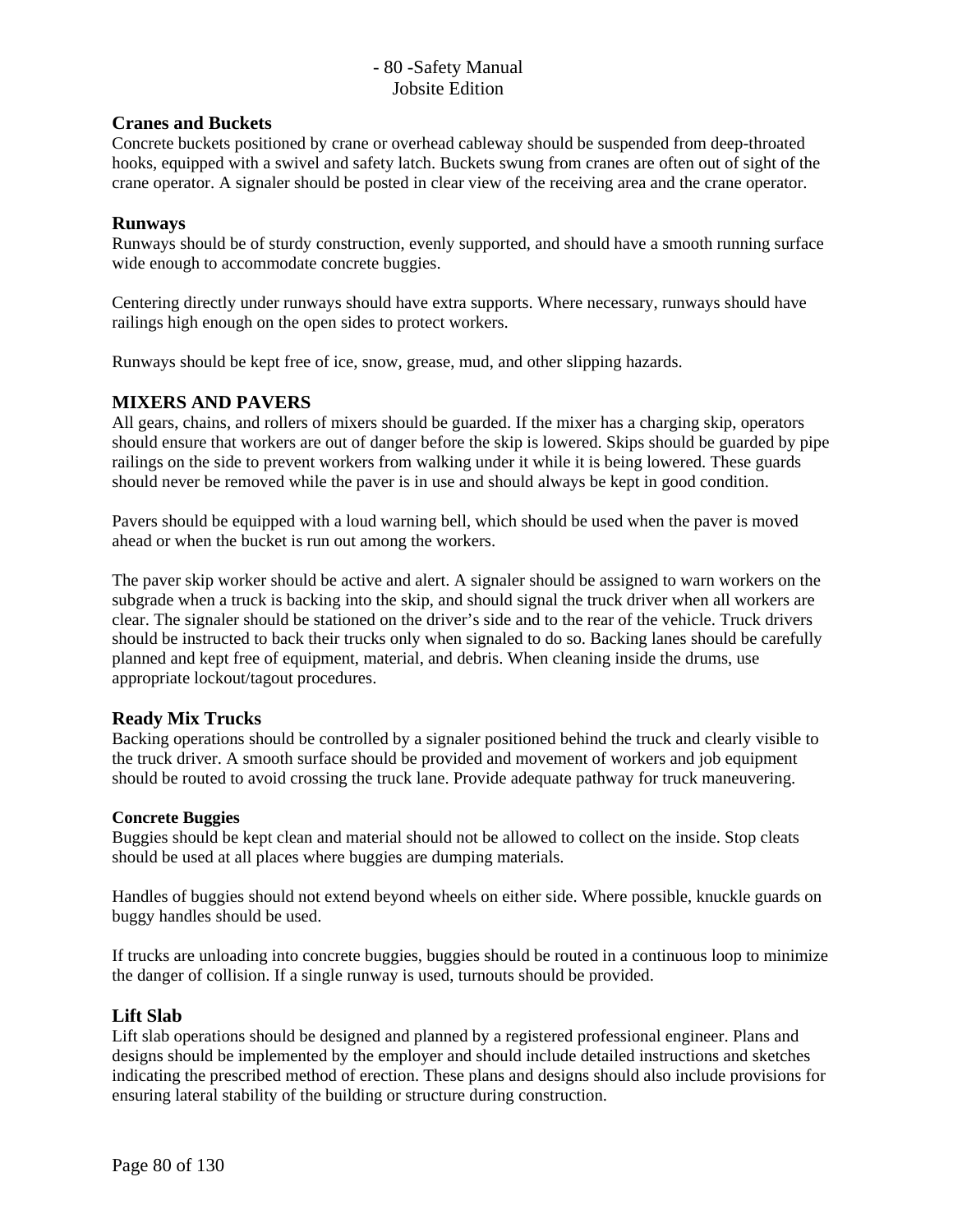#### - 81 -Safety Manual Jobsite Edition

Jacks/lifting units should be marked to indicate their rated capacity as established by the manufacturer.

Jacks/lifting units should not be loaded beyond their rated capacity.

Jacking equipment should be capable of supporting at least 2 1/2 times the load being lifted during jacking operations and the equipment should not be overloaded.

Jacks/lifting units should be designed and installed so that they will neither lift nor continue to lift when they are loaded in excess of their rated capacity.

Jacks/lifting units should have a safety device installed that will cause the jacks/lifting units to support the load in any position in the event any jack/lifting unit malfunctions.

Jack operations should be synchronized to ensure even and uniform lifting of the slab. During lifting, all points at which the slab is supported should be kept within 1/2 inch of that needed to maintain the slab in a level position.

If leveling is automatically controlled, a device should be installed that will stop the operation when  $1/2$ inch tolerance is exceeded or where there is a malfunction in the jacking lifting system.

If leveling is maintained by manual controls, the controls should be located in a central location and attended by a competent person while lifting is in progress. The competent person should be experienced in the lifting operation and with the lifting equipment being used.

The maximum number of manually controlled jacks/lifting units on one slab should be limited to a number that will permit the operator to maintain the slab level within 1/2 inch, but in no case should that number exceed 14.

Workers not essential to the jacking operation, should not be permitted in the building or structure while any jacking operation is taking place unless the building or structure has been reinforced.

Workers not essential to the jacking operation should not be permitted beneath a slab while it is being lifted.

When making temporary connections to support slabs, wedges should be secured. Lifting rods should not be released until the wedges at that column have been secured.

All welding on temporary and permanent connections should be performed by a certified welder familiar with the welding requirements.

Load transfer from jacks/lifting units to building columns should not be executed until the welds on the column shear plates (weld blocks) are cooled to air temperature.

Jacks/lifting units should be secured to building columns.

Equipment should be designed and installed so that the lifting rods cannot slip out of position.

#### **Precast Concrete**

Precast concrete wall units, structural framing, and tilt-up wall panes should be adequately supported.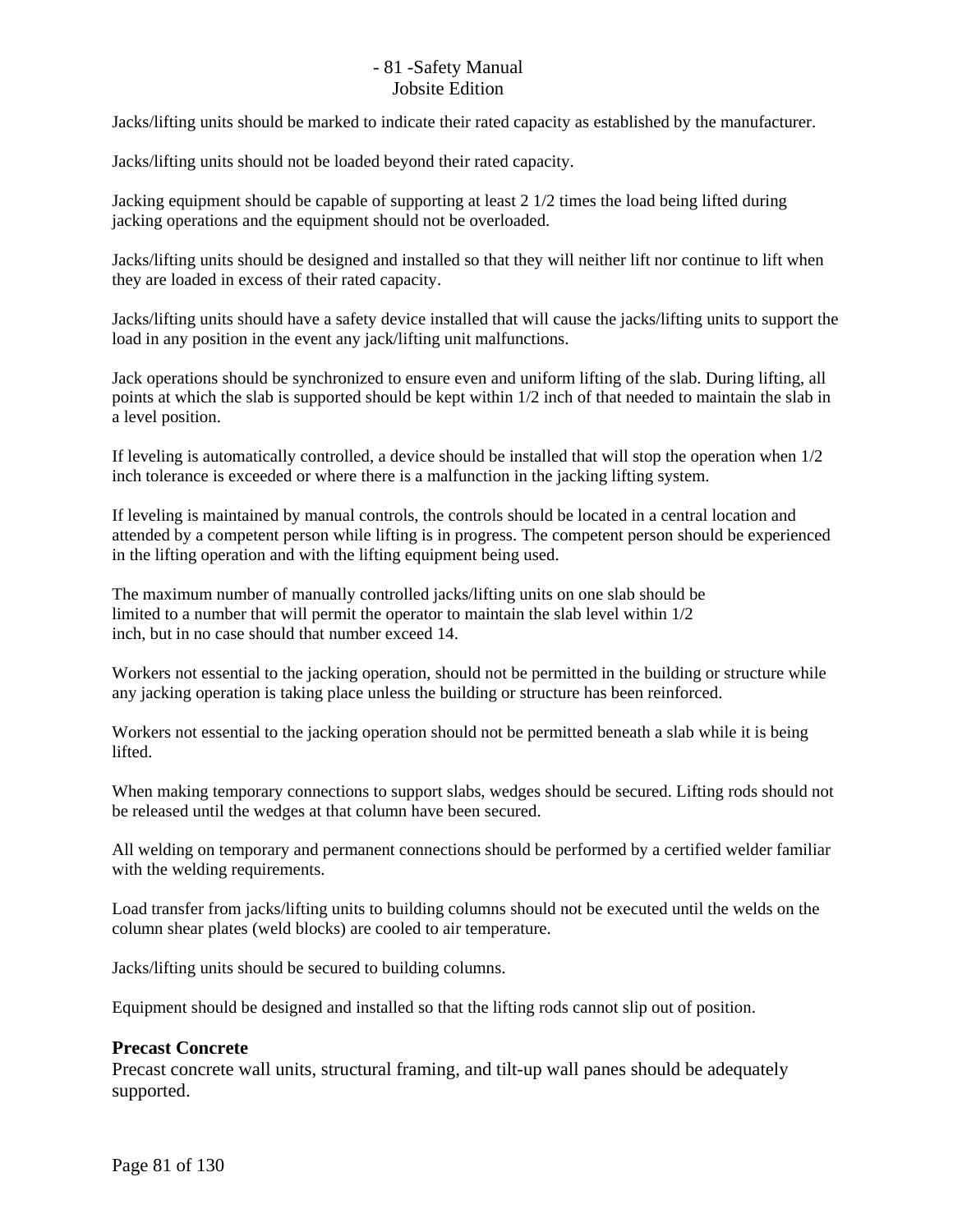#### - 82 -Safety Manual Jobsite Edition

Lifting inserts which are embedded or otherwise attached to tilt-up precast concrete members should be capable of supporting at least 2 times the maximum intended load applied or transmitted to them.

Lifting inserts which are embedded or otherwise attached to precast concrete members other than the tiltup members should be capable of supporting at least 4 times the maximum intended load applied or transmitted to them.

Lifting hardware should be capable of supporting at least *5* times the maximum intended load applied or transmitted to the lifting hardware.

Workers should not be permitted under precast concrete members being lifted or tilted into position except those workers required for the erection of those members.

#### **Slip Forms**

Hydraulic, pneumatic, and mechanical lifting devices should be uniformly spaced and securely anchored. Lifting devised should be provided with automatic holding devices to protect against hazardous situations due to failure of the power supply or lifting mechanism.

Forms should not be moved until the concrete is cured. The need for quick production should not prompt premature removal of forms.

Lifting should proceed steadily and uniformly to avoid overloading at any given lift point. Forms should be locked in position by some mechanical link or stop and not by the lifting device itself.

Workers placing reinforcing materials should be provided with adequate fall protection.

#### **Prestressed Concrete**

Prestressed concrete operations should be designed by qualified engineers. This is a specialized type of construction which requires special training for workers. In addition to the precautionary measures necessary on any job site, remember that a prestressed concrete steel strand under tension contains a tremendous amount of energy.

Generally, the strands and bars are made of high-carbon steel which makes them very susceptible to mechanical damage. A nick or kink can cause failure when tensioned. When moving the reels, the strands should be protected as much as possible. Lifting and handling equipment should be attached to the flanges or through the center hole of the reel.

Cutting of strands should be done with a portable strand cutter designed for the purpose. Sharp edges, welding operations, and exposure to environmental elements can waken strands. Use appropriate precautions to prevent strand damage.

When curing by steam, hot water, or hot oil, bum hazards are always present. All piping should be maintained in good condition. Where possible, piping should be totally enclosed. If piping is exposed to the work area, it should be well insulated. Workers should not be permitted to step or climb on any pipe.

A common method of stressing is by means of hydraulic jacking. The operator should strictly adhere to the manufacturer's recommendations on the use of jacks.

All hose, hose connections, and valves should be checked daily for defects. Extreme care should be taken to prevent damage to strands when they are pulled into the bed with a tugger hoist or similar equipment. The wedge type temporary anchor or grip used for holding strands under load should be handled in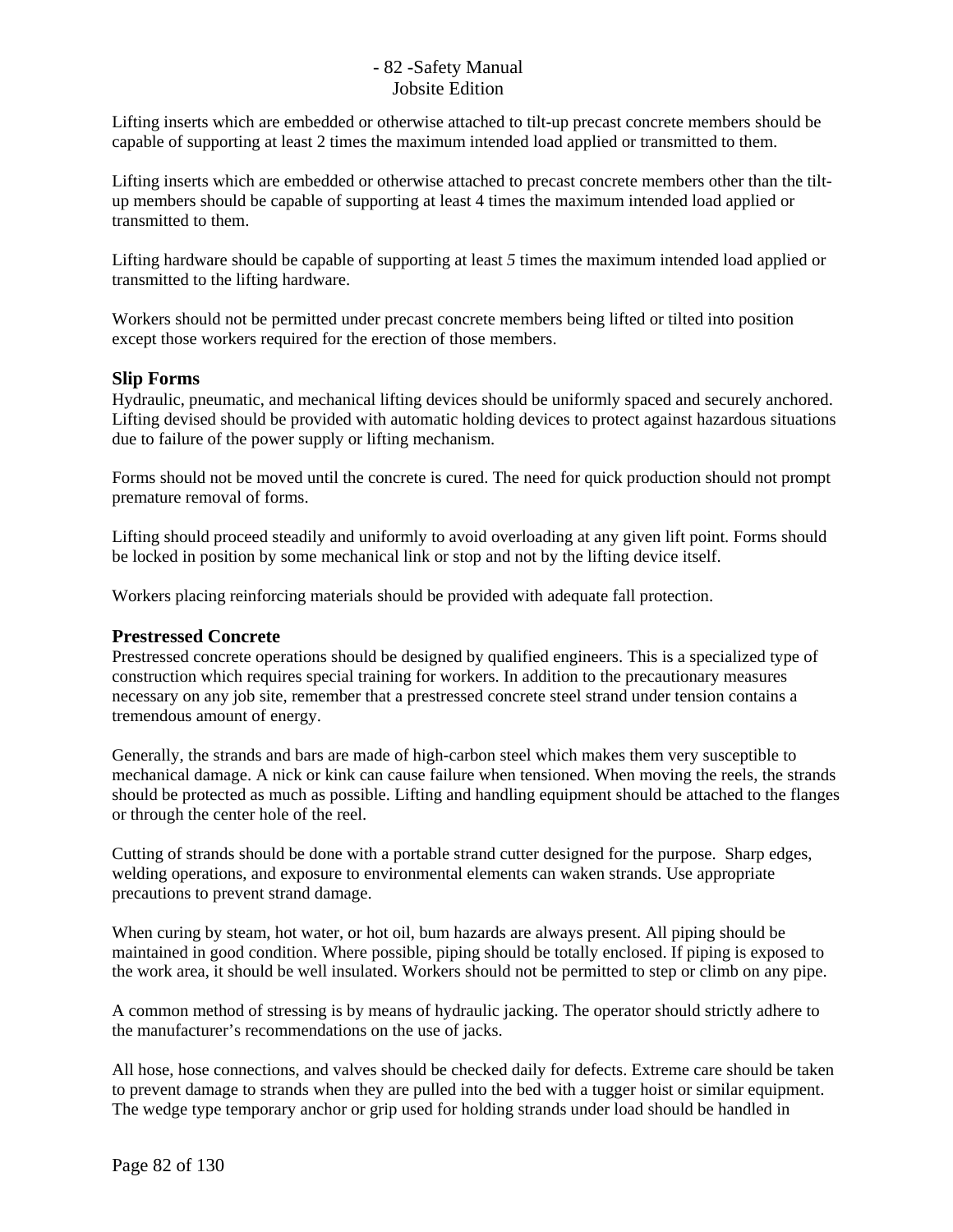#### - 83 -Safety Manual Jobsite Edition

accordance with the instructions issued by the manufacturer. Grips and strands should be perfectly clean. A nonflammable solvent should be used for cleaning the grips.

Strands and bars should not be stressed beyond manufacturer's recommendations.

Reinforcing steel is normally placed in the bed after stressing. To minimize the exposure to workers inside the bed as much steel an possible should be fabricated into mats outside the bed and set into place with hoisting equipment.

Electric vibrators should be moisture proof and properly guarded. Detensioning of the strands in a member should be done gradually and smoothly.

Stripping forms and handling the finished members should be done with the appropriate equipment.

Material hoists should be carefully inspected.

Heaters used for cold weather concrete mixing operations should be checked regularly.

#### **Masonry Construction**

A limited access zone should be established when a masonry wall is being constructed.

The limited access zone should be established prior to the start of construction of the wall.

The limited access zone should be equal to the height of the wall to be constructed plus 4 feet, and should run the entire length of the wall.

The limited access zone should be established on the side of the wall without scaffolding.

The limited access zone should be restricted to entry by workers actively engaged in constructing the wall. No other workers should be permitted to enter the zone.

The limited access zone should remain in place until the wall is adequately supported.

All masonry walls over 8 feet in height should be adequately braced unless the wall is supported by other means. The bracing should remain in place until permanent supporting elements of the structure are in place.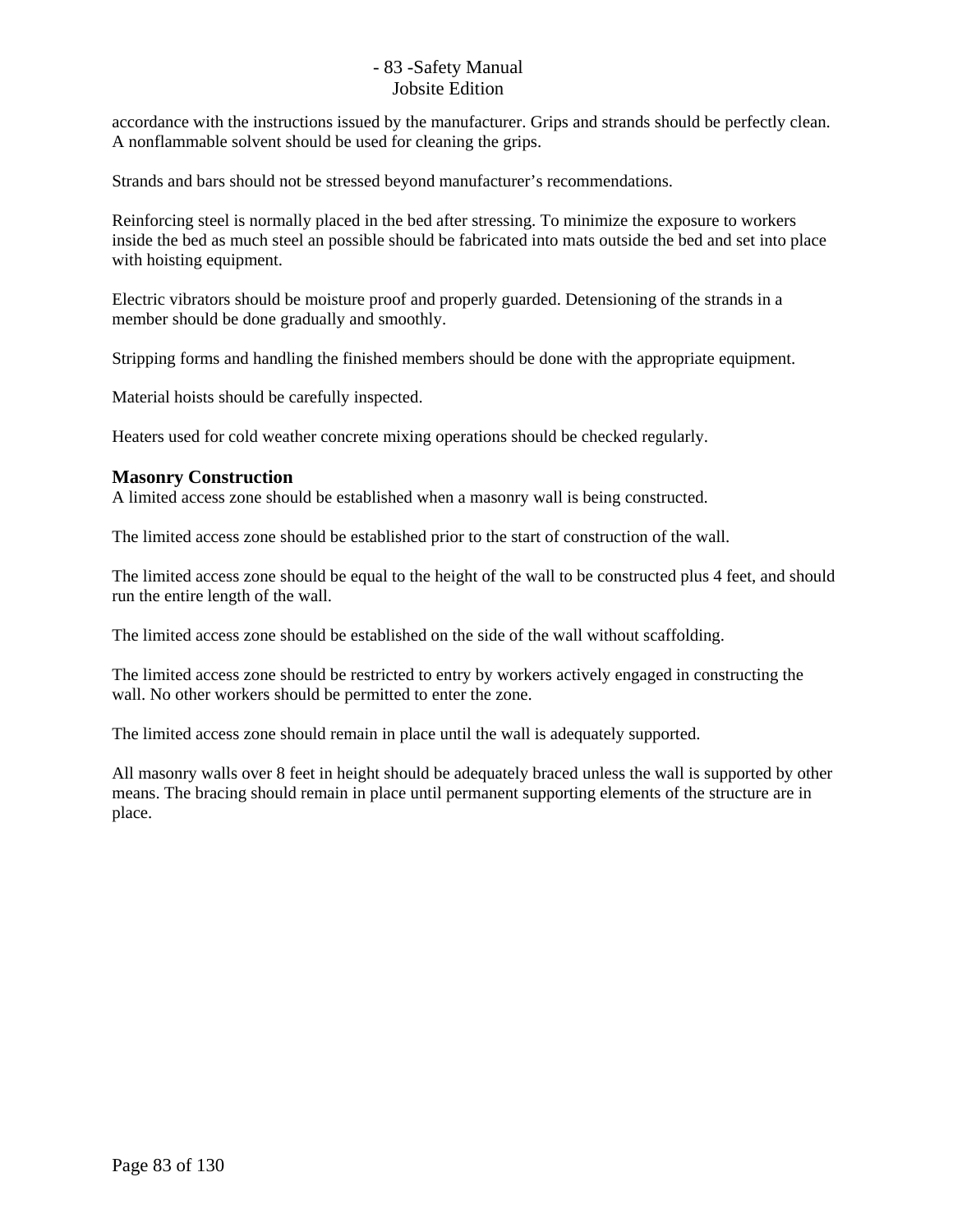#### - 84 -Safety Manual Jobsite Edition

# **CRANE OPERATIONS AND MATERIAL LIFTING PROGRAM**

#### **PURPOSE:**

This policy establishes consistent requirements for all crane operations on Hendrick Construction, Inc. jobsites. This policy includes pre-construction lift procedures, pre-lift and critical lift requirements for all loads and the required documentation.

**DEFINITIONS ANSI B30.5. 1989** - American National Standards Institute: Standard for Mobile and Crane Locomotive Cranes.

**Critical Lift** - A lift in which the gross load exceeds *75%* of the cranes rated capacity at the desired working radius according to the manufacturers load chart. Also included will be lifts of any size around energized power lines.

**Critical Lift Checklist** - A detailed description of all aspects of a critical lift. This form is to be completed prior to all lifts defined as critical, signed by the appropriate persons and filed with the Safety Department upon completion of the lift. This form is to be completed each time a critical lift is made, daily or more often as necessary.

**Dynamic Loading** - Loads introduced to the crane or it's components due to accelerating and decelerating forces.

**Gross Load Weight** - The total weight of the object and all rigging being lifted.

**Pre-Lift Requirement** - The required elements to prepare and plan for any lift by any crane on. any jobsite. These requirements include:

- 1. All crane inspections conducted and up-to-date (daily, monthly, yearly)
- 2. Proper rigging
- 3. Load information
- 4. Trained and qualified signal person.

**Signal Person (Flagman)** - An individual knowledgeable in crane operations, located placement and use of the required hand signals to communicate with crane operator.

#### **RESPONSIBILITY:**

The Project Manager shall be responsible for scheduling and conducting the pre-construction lift analysis meeting with all necessary parties: Crane Superintendent, Rental Company (if applicable), Project Superintendent, Foreman and any other required parties.

**Pre-Construction lift Analysis** - The meeting shall be conducted by the Project Manager to determine if a crane is needed on the project. If a need is foreseen, a determination shall be made concerning the maximum weight of the loads to be lifted and the approximate radius the crane will operate in. In addition, any other operations foreseen involving cranes (pile driving, excavation, auguring holes, general hookwork, handling personnel, pile removal, etc.) shall be listed. This information will be used to determine what size and type crane will be needed on the jobsite.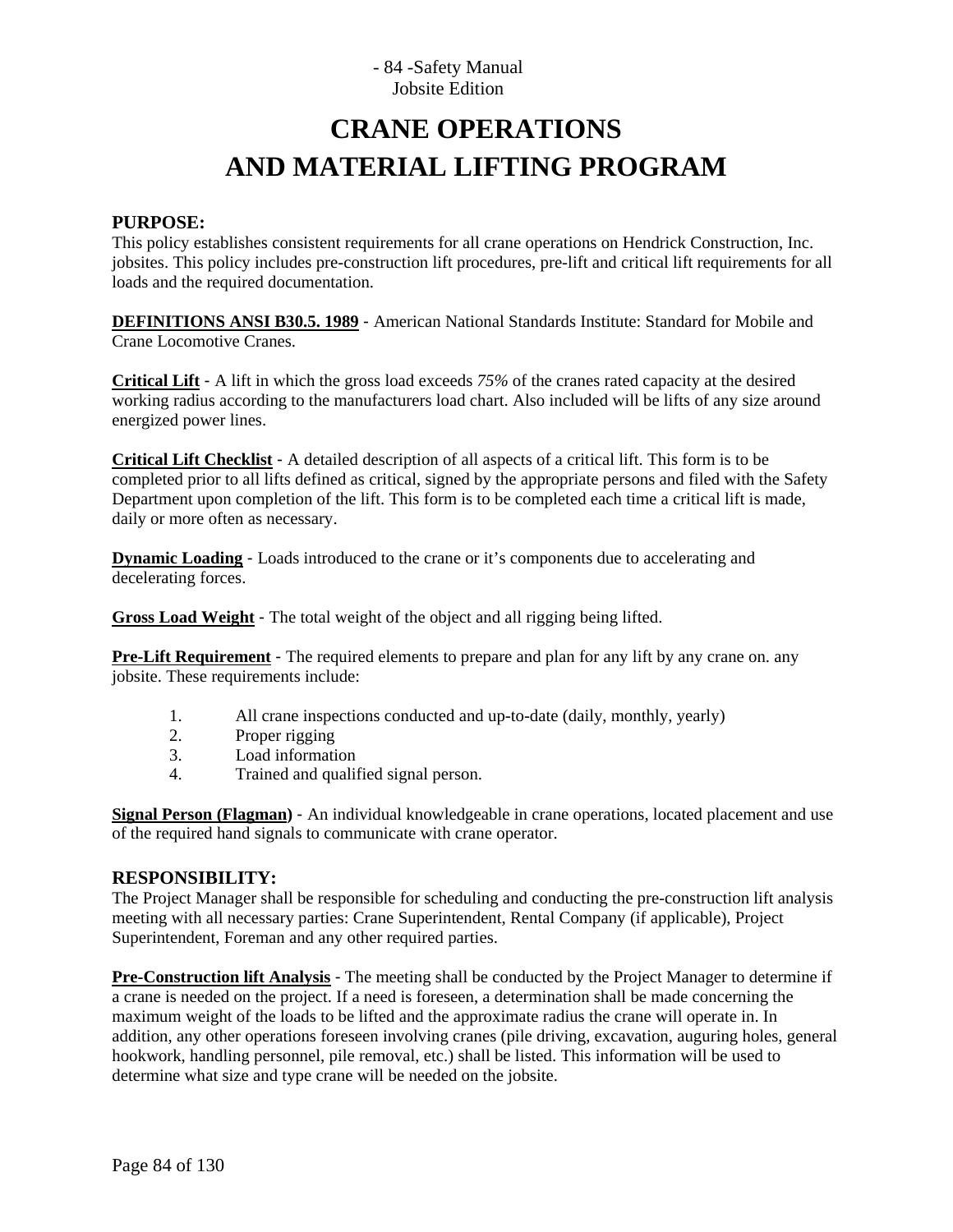The above analysis will also be used to determine if any "Critical Lifts" may be made on the site. If a critical lift is foreseen, preliminary plans will be laid out at preconstruction meeting by HCI and in conjunction with the crane company.

Hendrick Construction, Inc. policy has established that critical lifts include those loads that will exceed *75%* of the cranes rated capacity at the estimated working radius. It is our goal to keep critical lifts to a minimum by over sizing the crane assigned to a jobsite. This shall be done whenever feasible and practical.

All necessary permit requirements insurance verification and liability issues shall be included in the discussion.

The Project Superintendent and/or site foreman shall be responsible for pre-lift requirements, critical lift analysis and completion of the critical lift requirements.

#### **Superintendent Responsibilities**

**PRE-LIFT REOUIREMENTS** - Prior to lifting any load with any crane, the operator (Or Rental Company) shall first ensure the following criteria has been met:

- 1. All crane inspections shall be conducted and up-to-date per OSHA regulations. The operator is responsible for conducting the daily and monthly inspections. The inspection shall also be up-to-date with any deficiencies noted
- 2. Only qualified operators shall be allowed to operate any crane.
- 3. The operator shall ensure that all loads are rigged properly. If there is any doubt to the way any load is rigged, the operator shall not make any lifts till he/she deems it a safe lift.
- 4. The operator shall govern and verify the weight of all loads. This weight called, the "Net Load" is the weight of the object being lifted. It must be determined based on reliable information or engineering data. or actually weighing the object in question.

With the "Net Weight" thus having been determined, the "Gross Load" may be totaled. The "Gross Load" is the sum of the weights of the net load, attachments, rigging, ropes, beams or spreader bars, etc. Based on this information the operator can determine what the maximum radius may be and ensure that this is within the cranes rated capacity. If the estimated load at its maximum intended radius exceeds *75%* of the manufacturers load chart then a critical lift checklist must be used.

Prior to making a lift, the operator shall ensure that the signal person is knowledgeable and competent on crane signals. If the hand signals are used, they shall be those prescribed by ANSI *B30.5* (a copy of signals is included in this policy). Whenever radios are used, try to use a dedicated channel or limit conversation not pertaining to the lift.

#### **CRANE LIFT RESTRICTIONS**

This policy limits and will not permit any lift to be made out of the scope and realm of the lifting restrictions. Lifts shall not be made when:

- 1. Known lifts exceed 90% of the cranes rated capacity at the intended working radius.
- 2. When rubber tired cranes are used, exceeding *75%* of the load chart.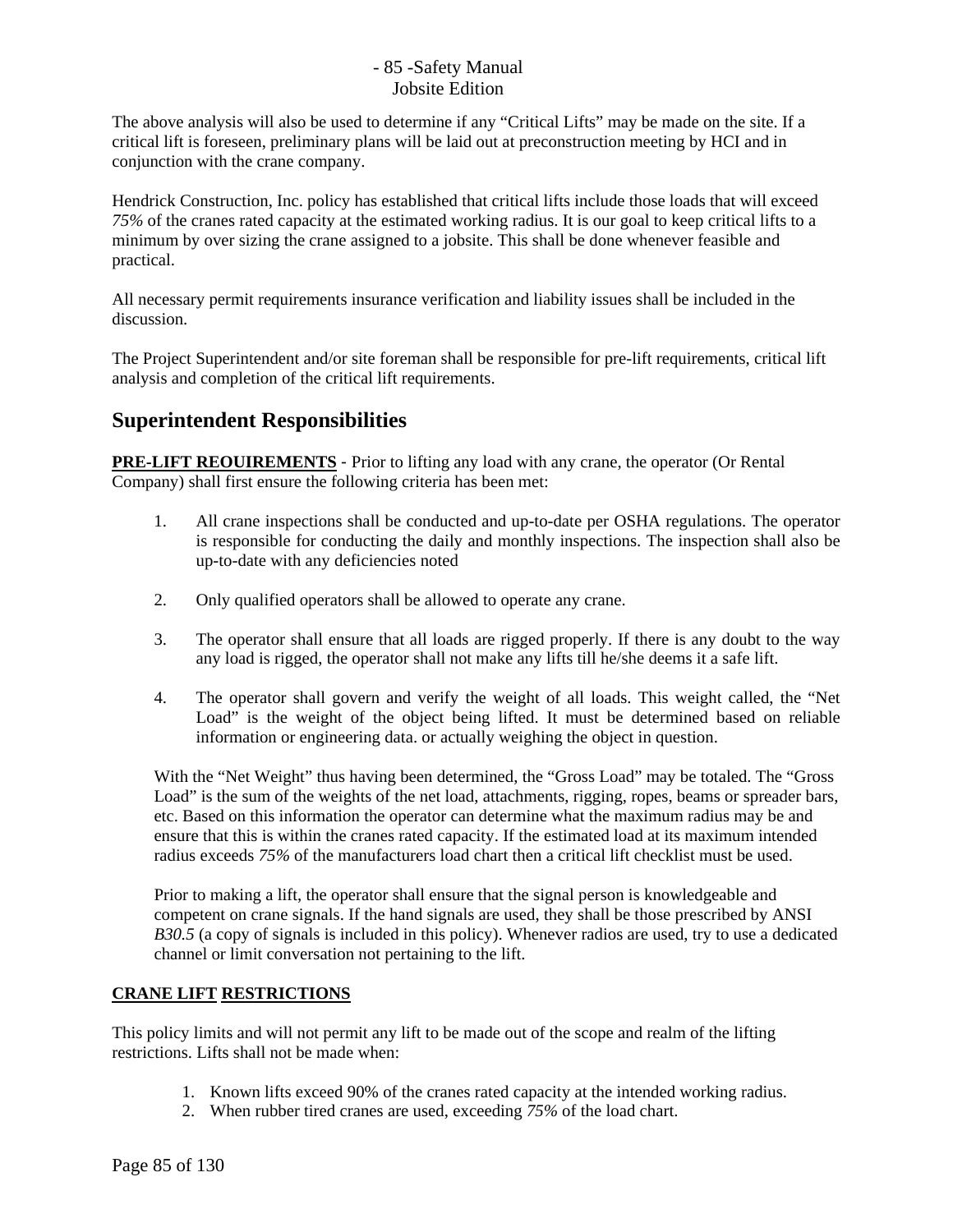#### - 86 -Safety Manual Jobsite Edition

*\*\*Note… If a Crane rental company is used, their lift~planning and limits may differ from the above limits. They were hired for their expertise however, remember that they are working for you and you can be held liable for their noncompliance with any OSHA regulations. These issues need to be discussed in the pre-construction lift meeting.* 

#### **CRITICAL LIFTS**

A lift is considered a critical lift when the "Gross Load exceeds *75%* of the cranes rated capacity. Additionally, any lift made in close proximity to energized power lines.

The following are the explanations for the Critical Lift Checklist included in this procedure.

- 1. Hoisting Equipment: All self explanatory
- 2. Lift Information:
	- A. Net Load Weight is the weight of the object being lifted. It must be confirmed prior to any lift. This information can be obtained from the supplier, manufacturer, shipper or by actually weighing at the jobsite. However, do not depend solely on the shippers weight as it can be light.
	- B. Rigging Weight. Determine the actual weight of the rigging used. This shall include slings, hooks, shackles, rings, etc.
	- C. Ball/Block Weight. The weight can be obtained from the Crane Operators Manual of from the manufacturer. If the actual weight cannot be obtained, these items must be weighed.
	- D. Lifting Beam Weight. If this cannot be weighed, its weight can be obtain by determining the beam size and referring to the AISC handbook and calculated.
	- E. Attachment Weight. Consult the Operators Manual for the weights of these attachments. Example of these items are taglines, jibs, etc. This manual explains what the manufacturer has already taken into account and what must be added on.
	- F. Extra Cable Weight. Normally the manufacturers load chart accounts for cable weight for the recommended number of parts of line from the boom point to the cranes elevations.
	- G. Gross Load Weight (Sum of A-F). This is the sum of the weights of the Net Load, rigging , block or ball, extra cable, attachments to the boom, and lifting beams or spreader bars. This is the total weight to be used when looking at the manufacturers load chart located in the crane.
	- H. Load Chart. The only "official" chart of the cranes capacity is the chart located inside each and every crane. The manufacturers literature is a good guide only. The load chart In each crane must be used to determine that cranes actual rated capacity.
	- I. Use of Load Chart. All crane operators, foremen, superintendent. general superintendents, and project manager involved in the planning or execution of a lift must understand the proper way to read and used the load chart.
- 2. Crane Set-up
	- A. Is crane level to within one (1) degree? The crane level condition shall be checked side to side and front to rear on the crane using either the manufacturer's level indicators or a regular level. Adjustments to the ground, mats or cribbing are to be made as necessary.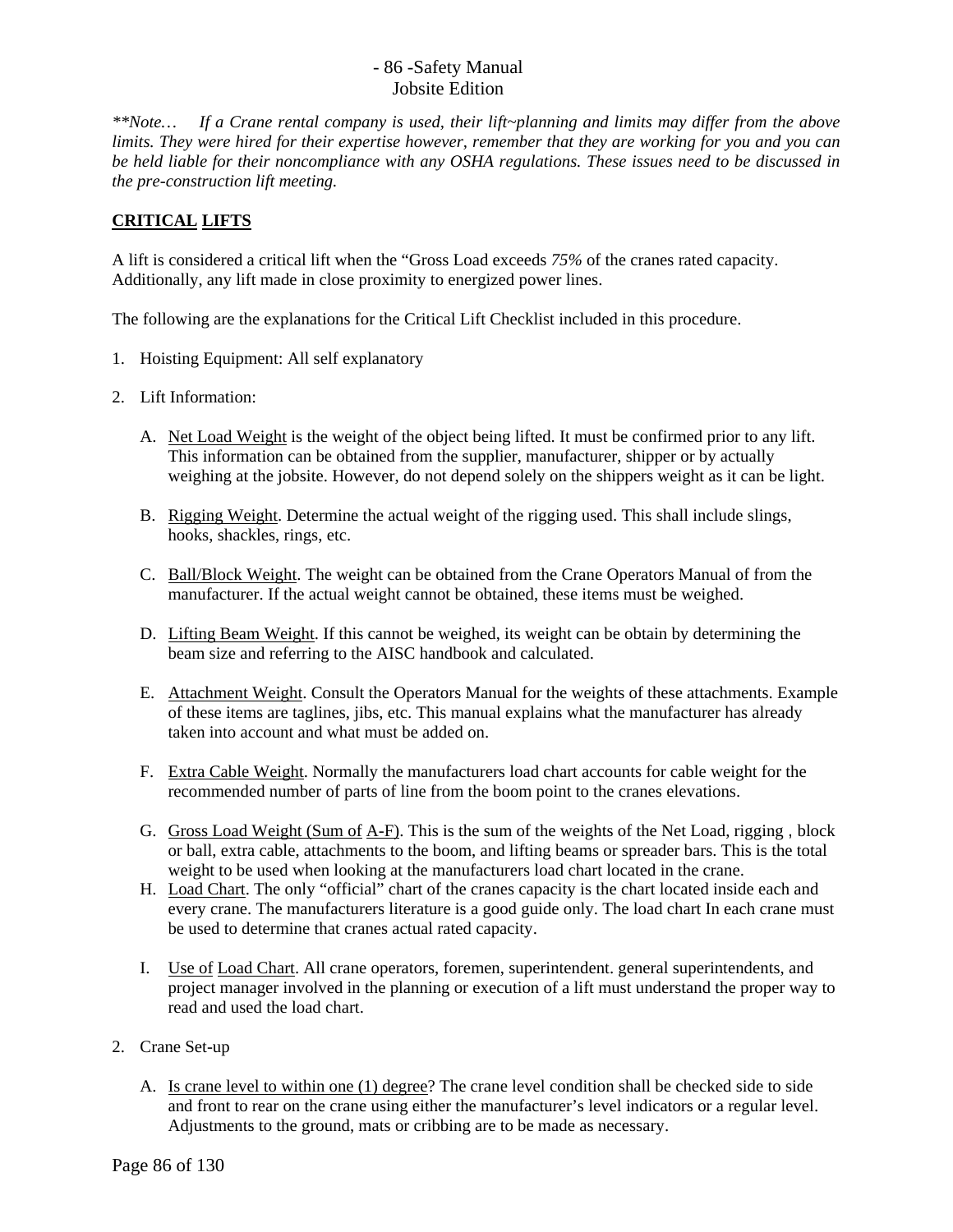#### - 87 -Safety Manual Jobsite Edition

- B. What is the soil condition? Conditions of the ground where the crane will be sitting must be checked. Look for loose objects, unstable or wet soil or any other condition that may cause the crane to become out of level once the load is lifted. Underground utilities and pipes must also be considered. If a concrete or asphalt pad is used, it's design must be approved by a registered professional engineer.
- C. Are Mats required? If a stable footing cannot be assured or determined, mats shall be used.
- D. Are outriggers being used? For all mobile cranes equipped with outriggers they must be fully extended and firmly set with proper dunnage or cribbing beneath the pads.
- E. Are tracks fully extended? On all critical lifts with track cranes, the tracks shall be fully extended. This shall be done whether or not the crane will be swing over the side or corners. Tracks should also be blocked or "scotched" for each lift.
- F. Does operator have unobstructed view of flagman and load? Prior to the lift, the flagman and operator shall ensure they can maintain visual contact with each other throughout the entire lift. If not, refer to item G.
- G. Is radio communication between operator and flagman necessary? If radio communication is required, the supervisor shall ensure each has an operable radio. During the lift, there shall be no other radio communication on the frequency being used. Always have a back up plan in case radio failure occurs.
- 3. Crane Inspections.
	- A. Daily inspections. Prior to any lift, the operator shall conduct a daily inspection. This inspection should be documented and records kept either on the crane or on the project. Any notations that show deficiencies should be corrected.
	- B. Monthly inspections. Prior to any lift, the operator shall make sure that the monthly inspection is current to within thirty (30) days. A record of the inspection shall be kept either in the crane or on the project. If the crane is rented, you should check with the rental company and obtain such information.
	- C. Crane operation condition checked. Prior to any lift, the operator shall warm up the crane and run it through all its functions. This includes booming, swinging, raising and lowering the ball or block and a test of all brakes and clutches. Extra time for warm-up may be needed in cases when moisture may have an effect on brakes and clutches (i.e.: rain and dew). Whenever possible, again test all functions after just picking the load free.
- 4. Site Conditions:
	- A. Weather. Never attempt a lift if bad or severe weather is imminent. Wind must always be considered. OSHA requires that all crane operations be suspended if the wind velocity exceeds 30 MPH. A critical lift shall be postponed if the wind velocity exceeds 20 MPH. Wind can cause a dynamic loading on the crane. Moisture from dew or rain must be dried from brakes prior to crane operations each day.
	- B. Area clear of Personnel. No personnel shall be allowed in the area during a lift unless they have a specific responsibility. Never allow a load to pass over personnel if at all possible.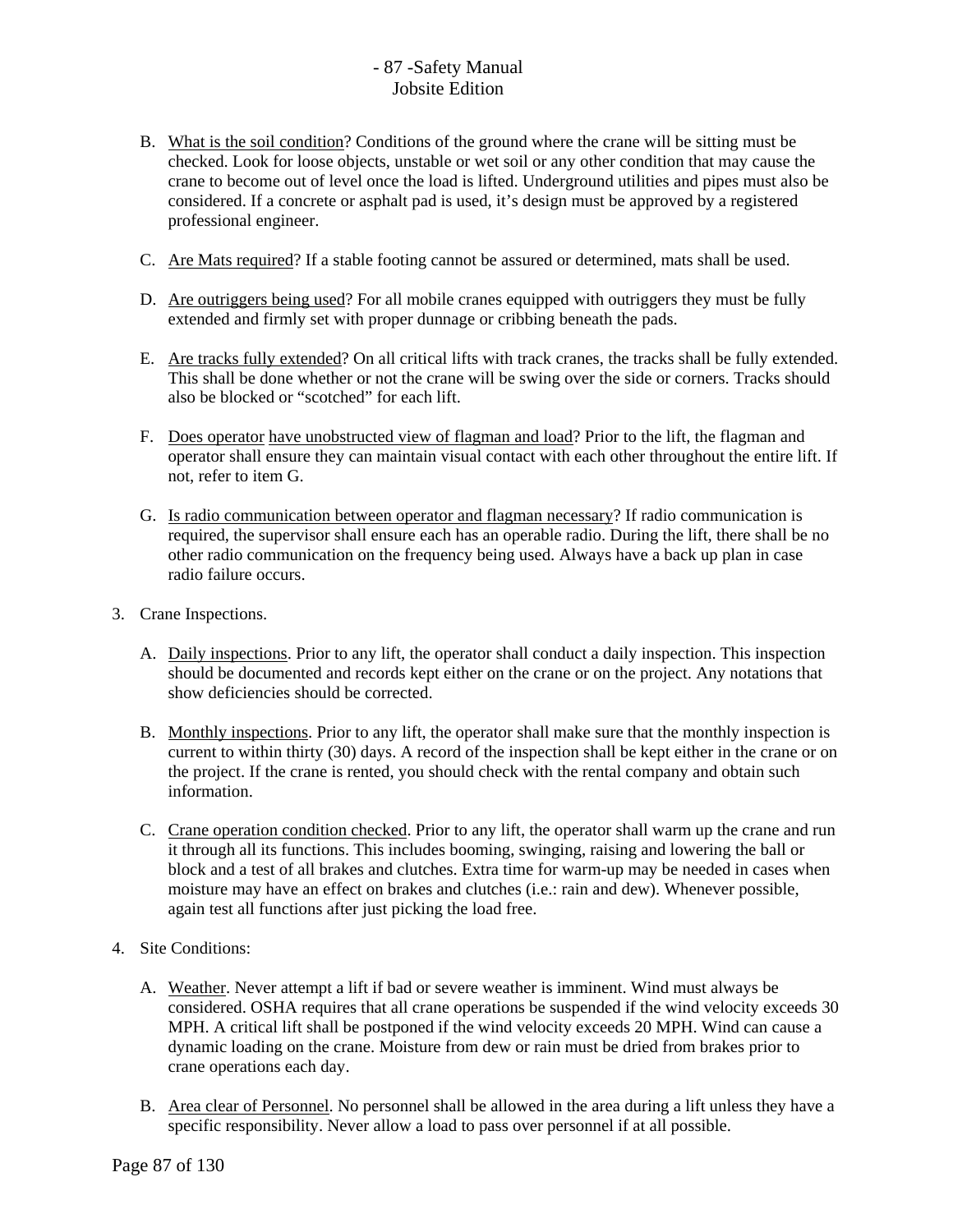#### - 88 -Safety Manual Jobsite Edition

- C. Location of adjacent structures/objects considered. The pre-lift meeting shall include a survey of the area to ensure everything possible is being done to avoid obstructions. Never shall the crane, boom or load come any closer than 10 feet from a power line rated 50 KV or less. For lines greater than 50 KV, a distance of one half inch per 1 KV shall be added to the distance. HCI policy of lifts within 50 feet of power lines is deemed critical lift and appropriate critical lift checklist completed.
- D. Underground installations/utilities. Always consider what may be buried underground such as pipes, lines, vaults, etc. This includes the area where the crane is sitting and where the load will be placed.
- 5. Hoisting.
	- A. Lift radius. Prior to the lift, determine the radius necessary to place the load properly. If the load is to be lowered into an excavation, the boom angle should be set for the proper radius prior to swinging the load over the excavation.
	- B. Minimum allowable angle for this load. Once the required radius is determined, the boom angle shall be noted. With this information, the operator will know what angle he/she cannot exceed to avoid exceeding the required radius.
	- C. Maximum allowable radius for this load. Based on the calculated ~'Gross Load" from Section 2G, the maximum allowable radius can be obtained from the load chart. This radius is never to be exceeded with this load.
	- D. Load centered properly. The load shall be positioned directly below the boom tip before the load is lifted. This may be checked by freely hanging the hook directly above the center of gravity of the load. Remember the boom will tend to lower slightly as the load is lifted so this must be corrected for, as the load is being picked free.
	- E. Choosing radius. The exact radius at which you must work may not appear on the crane lift chart. In this case, use the next higher radius on the chart and the corresponding capacity at that radius is the maximum allowable for your lift.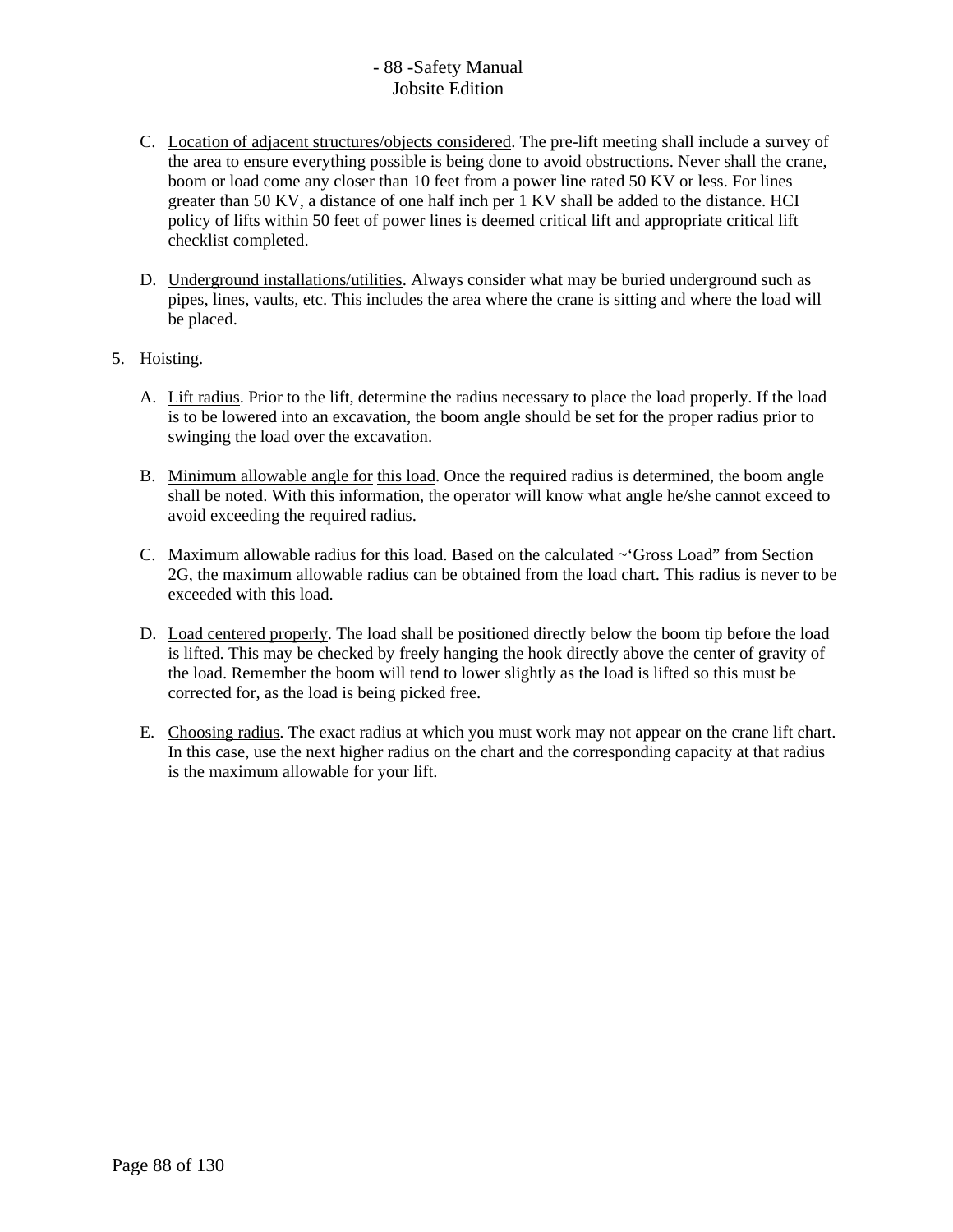# **Employee Sign-Off Sheet**

# **Crane/Material Handling Written Requirements**

I acknowledge I have been given a copy of the Crane/Material Handling Written Requirements, I have read and understood it, and I accept the program/procedures as a working document which I will support and follow in my daily work at Hendrick Construction, Inc.

| <b>Employee Signature</b>              | Date |  |
|----------------------------------------|------|--|
| <b>Safety Representative Signature</b> | Date |  |
| <b>President Signature</b>             | Date |  |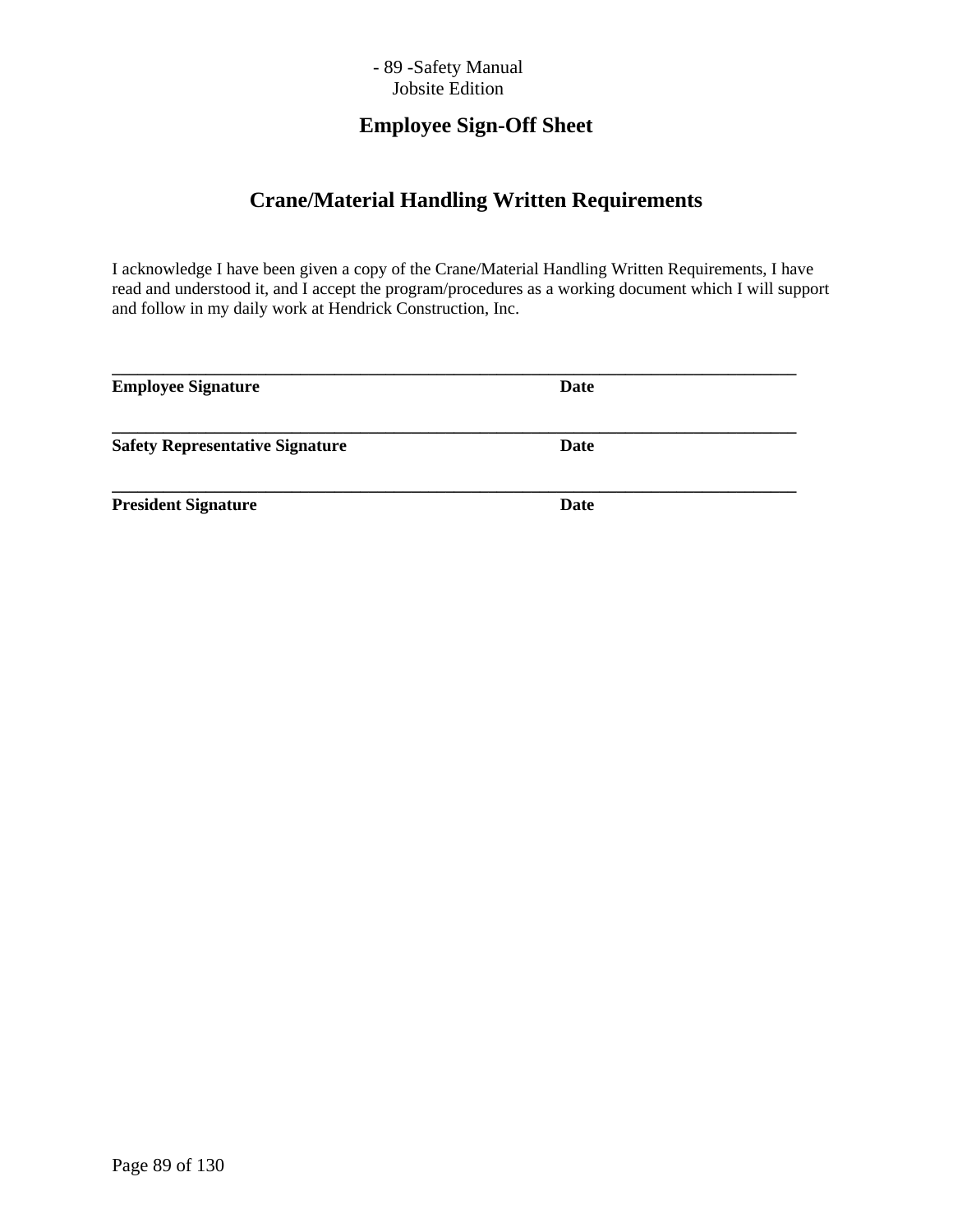- 90 -Safety Manual Jobsite Edition

# **EXCAVATION/TRENCHING PROGRAM**

#### **Scope and Application:**

This policy sets forth the official practices by Hendrick Construction, Inc. employees and subcontractors regarding excavations.

#### **Definitions:**

**Aluminum hydraulic shoring** means an engineered shoring system comprised of aluminum hydraulic cylinders (crossbraces), used in conjunction with vertical rails (uprights) or horizontal rails (walers). Such a system is designed specifically to support the sidewalls of an excavation and prevent cave-ins.

**Barricade** means any device or object that can be used to prevent or limit access to a given area. A barricade can be any temporary or permanent object such as, but not limited to, sawhorses, earthen mound, concrete retaining walls, fencing, tape, cones, barricades, etc.

**Benching** means a method of protecting employees from cave-ins by excavating the sides of an excavation to form one or a series of horizontal levels or steps, usually with vertical or near-vertical surfaces between levels.

**Cave-in** means the separation of a mass of soil or rock material from the side of an excavation, or the loss of soil from under a trench shield or support system, and its sudden movement into the excavation, either by falling or sliding, in sufficient quantity so that it could entrap, bury, or otherwise injure and immobilize a person.

**Competent person** means one who is capable of identifying existing and predictable hazards in the surroundings, or working conditions that are unsanitary, hazardous, or dangerous to employees, and who has authorization to take prompt corrective measures to eliminate them. A competent person should have and be able to demonstrate the following:

- Training, experience, and knowledge of:
	- − soil analysis,
	- − use of protective systems, and
	- − requirements of 29 CFR 1926 Subpart P.
- Ability to detect:
	- − conditions that could result in cave-ins,
	- − failures in protective systems,
	- − hazardous atmospheres, and
	- − other hazards including those associated with confined spaces.
- Authority to take prompt corrective measures to eliminate existing and predictable hazards and to stop work when required.

**Excavation** means any man-made cut, cavity, trench, or depression in an earth surface, formed by earth removal.

**Registered professional engineer** means a person who is registered as a professional engineer.

**Shield (shield system)** means a structure that is able to withstand the forces imposed on it by a cave-in and thereby protect employees with the structure. Shields can be permanent structure or can be designed to be portable and moved along as work progresses. Also known as trench box or trench shield.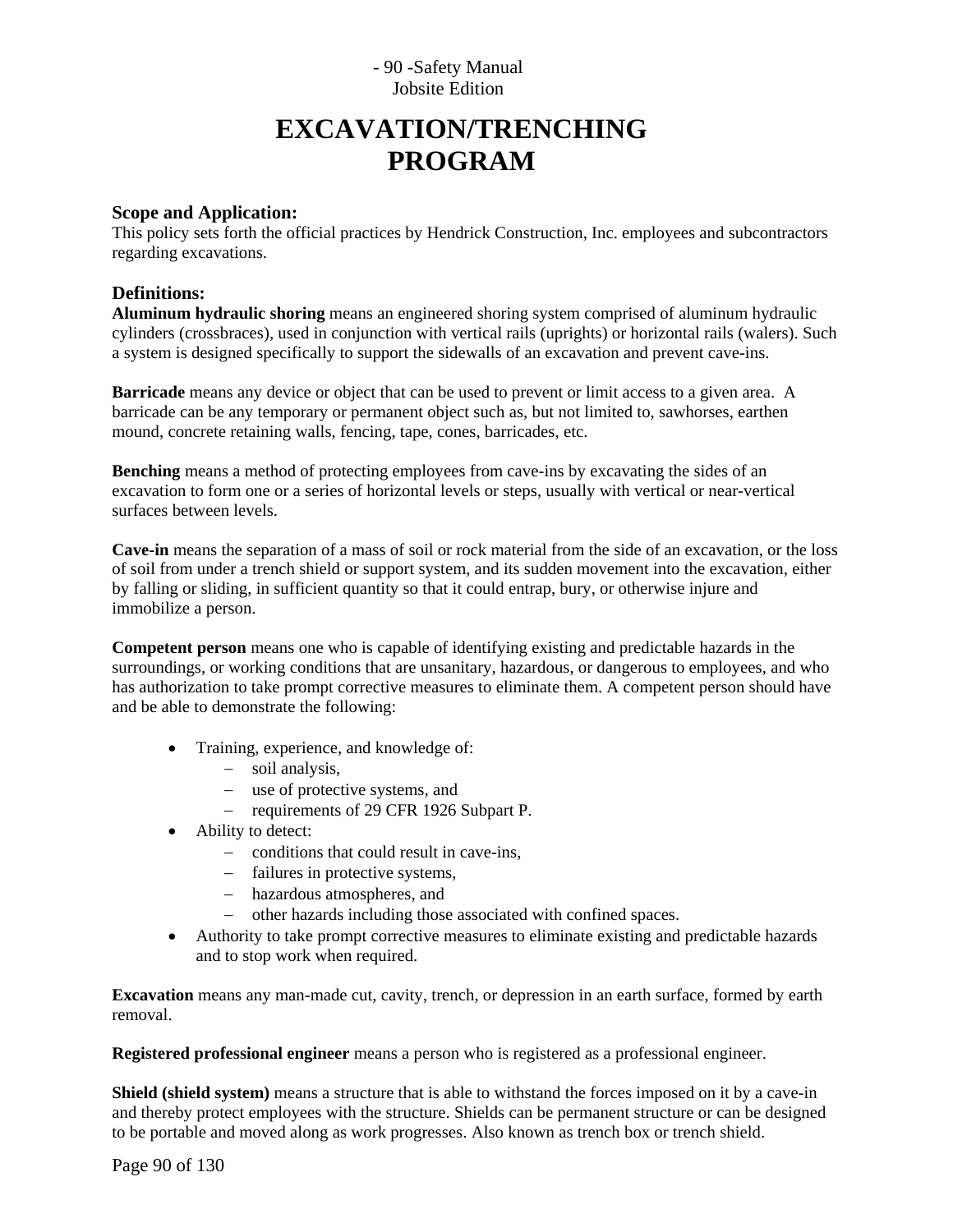#### - 91 -Safety Manual Jobsite Edition

**Shoring (shoring system)** means a structure such as a metal hydraulic, mechanical or timber shoring system that supports the sides of an excavation and which is designed to prevent cave-ins.

**Sloping (sloping system) means** a method of protecting employees from cave-ins by excavating to form sides of an excavation that are inclined away from the excavation so as to prevent cave-ins. The angle of incline varies with differences in such factors as the soil type, environmental conditions of exposure, and application of surcharge loads.

**Trench (trench excavation)** means a narrow excavation (in relation to its length) made below the surface of the ground. In general, the depth is greater than the width, but the width of a trench is not greater than 15 feet. If forms or other structures are installed or constructed in an excavation as to reduce the dimension measured from the forms or structure to the side of the excavation to 15 feet or less, the excavation is also considered to be a trench.

#### **General Requirements:**

All excavations shall be made in accordance with the rules, regulations, requirements, and guidelines set forth in 29 CFR *1926.650, .65* 1, and *.652;* the Occupational Safety and Health Administration's standard on Excavations, except where otherwise noted below.

#### **Procedures**

A **competent person** shall be placed in charge of all excavations. Underground utilities must be located and marked before excavation begins.

#### **Inspections**

The **competent person** shall conduct inspections:

- Daily and before the start of each shift.
- As dictated by the work being done in the trench.
- After every rain storm.
- After other events that could increase hazards, such as snowstorm, windstorm, thaw, earthquake, dramatic change in weather, etc.
- When fissures, tension cracks, sloughing, undercutting, water seepage, bulging at the bottom, or other similar conditions occur.
- When there is a change in the size, location, or placement of the spoil pile.
- When there is any indication of change or movement in adjacent structures.

#### **Soil Types**

**Type A** - Most stable: clay, silty clay, and hardpan (resists penetration). No soil is Type A if it is fissured, is subject to vibration of any type, has previously been disturbed, or has seeping water.

**Type B** - Medium stability: silt, sandy loam, medium clay and unstable dry rock; previously disturbed soils unless otherwise classified as Type C; soils that meet the requirements of Type A soil but are fissured or subject to vibration.

**Type C** - Least stable: gravel, loamy sand, soft clay, submerged soil or dense, heavy unstable rock, and soil from which water is freely seeping.

The **competent person (see definition)** in charge of the excavation shall be responsible for determining whether the soil is Solid Rock, Type A, B or C. The competent person shall use a visual test coupled with one or more manual tests.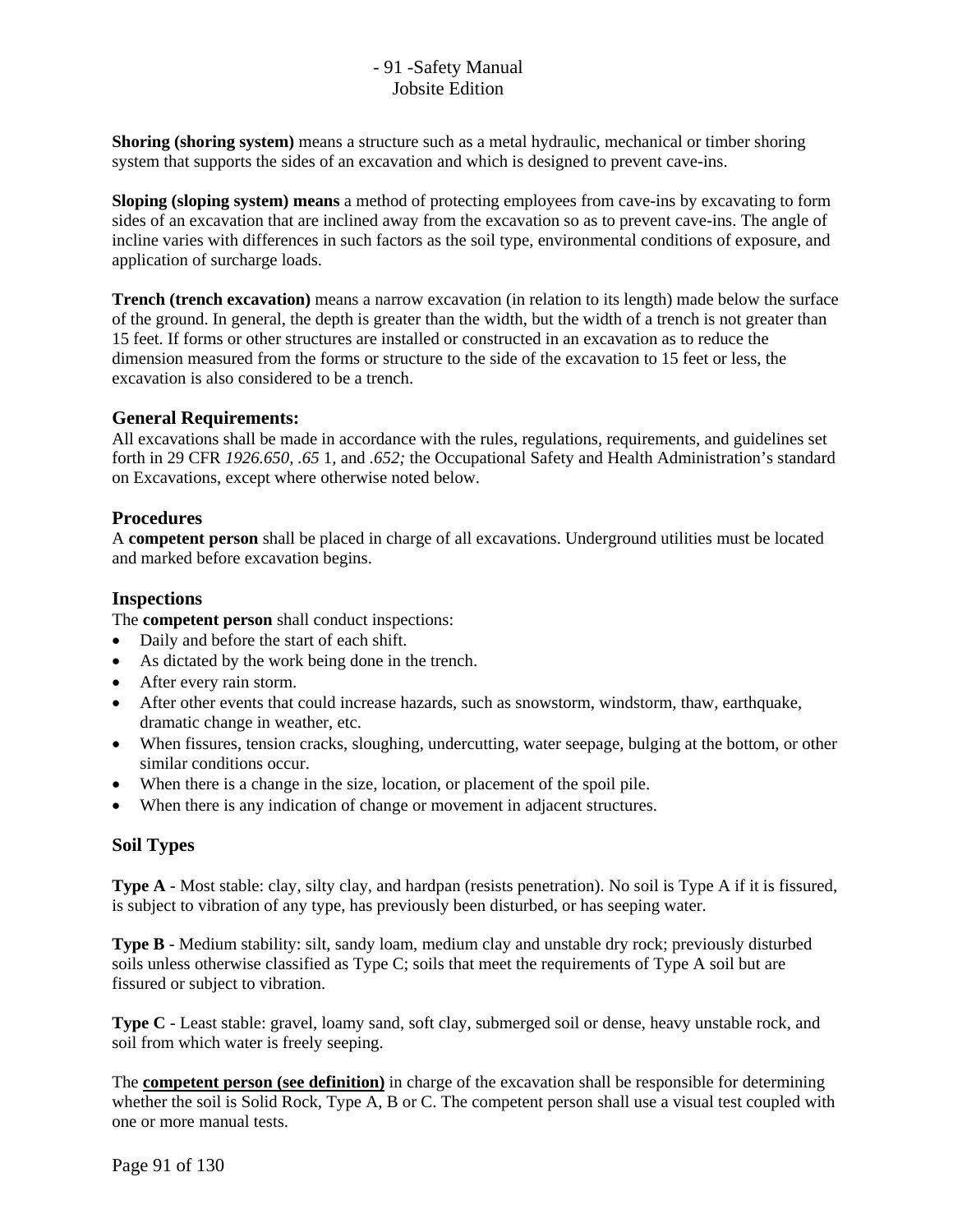#### - 92 -Safety Manual Jobsite Edition

**Layered geological strata -- (**where soils are configured in layers) - The soil must be classified on the basis of the soil classification of the weakest soil layer. Each layer may be classified individually if a more stable layer lies below a less stable layer, i.e. where a Type C soil rests on top of stable rock.

If excavations are conducted in order to repair/replace existing pipelines or equipment (i.e. the soil has been previously disturbed), **excavations shall be made to meet the requirements for Type B or Type C soils only, as appropriate**.

#### **Spoil**

**Spoil piles** shall be placed no closer than 2 feet from the surface edge of the excavation, measured from the nearest base of the spoil to the cut. This distance should not be measured from the crown of the spoil deposit. This distance requirement ensures that loose rock or soil from the temporary spoil will not fall on employees in the trench.

Spoil should be placed so that it channels rainwater and other run-off water away from the excavation. Spoil should be placed so that it cannot accidentally run, slide, or fall back into the excavation.

#### **Surface Crossing of Trenches**

Surface crossing of trenches should not be made unless absolutely necessary.

- **Vehicle crossings must** be designed by and installed under the supervision of a registered professional engineer.
- **Walkways or bridges should**:
	- − have a minimum clear width of 20 inches,
	- − be fitted with standard guardrails, and
	- − extend a minimum of 24 inches past the surface edge of the trench.
	- − secured at each end

#### **Ingress and Egress**

Trenches 4 feet or more in depth shall be provided with a fixed means of egress.

Spacing between ladders or other means of egress must be such that a worker will not have to travel more than 25 feet laterally to the nearest means of egress.

Ladders must be secured and extend a minimum of 36 inches above the landing.

Metal ladders should be used with caution, and should not be used when electric utilities are present.

#### **Exposure to Vehicles**

Employees exposed to vehicular traffic shall be provided with and required to wear reflective vests or other suitable garments marked with or made of reflectorized or high-visibility materials.

Trained flag persons, signs, signals, and barricades shall be used when necessary.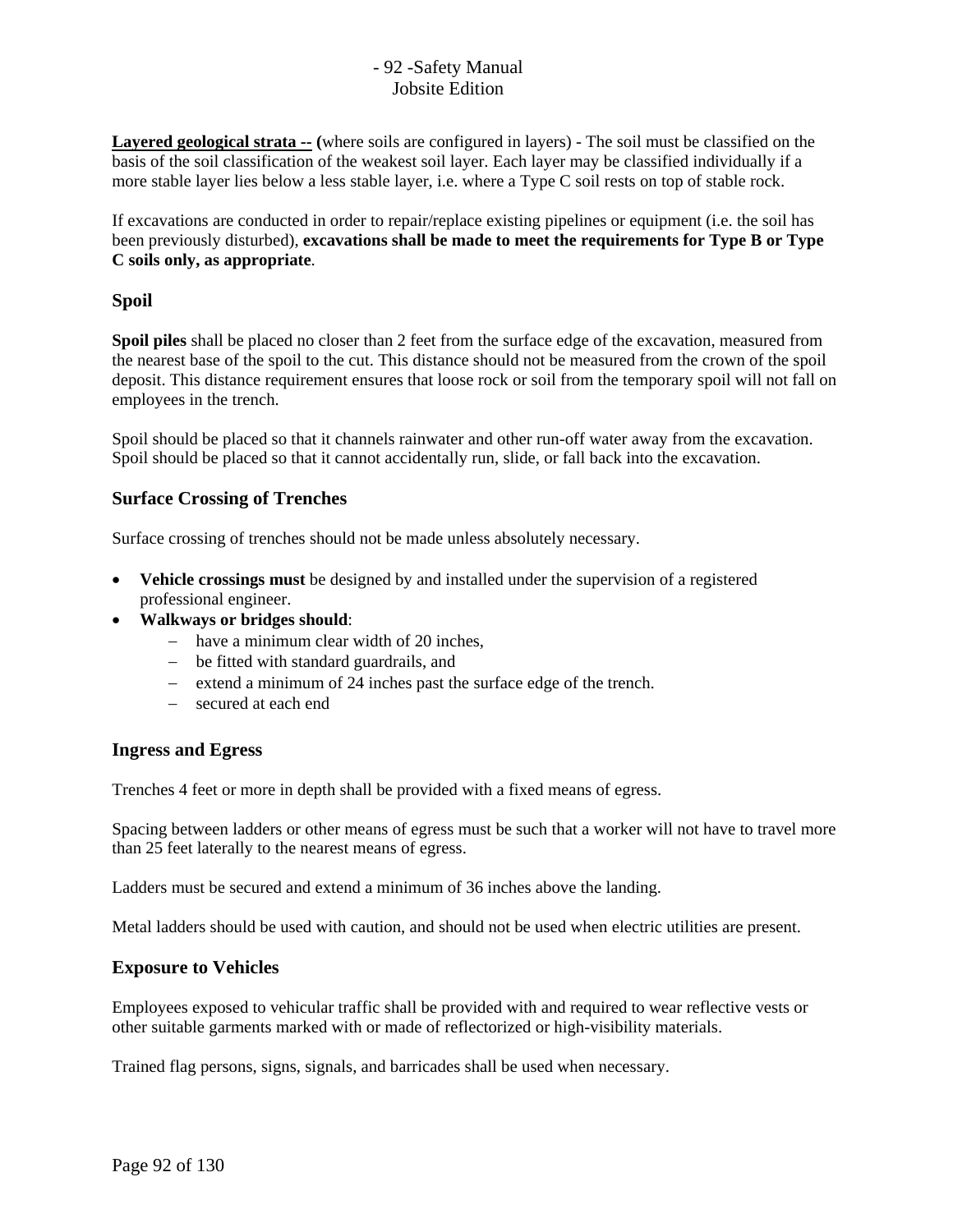#### - 93 -Safety Manual Jobsite Edition

#### **Exposure to Falling Loads**

All employees on an excavation site must wear hard hats.

Employees are not allowed to work under raised loads.

Employees are not allowed to work under loads being lifted or moved by heavy equipment used for digging or lifting.

Employees are required to stand away from equipment that is being loaded or unloaded to avoid being struck by falling materials or spillage.

Equipment operators or truck drivers may not remain in their equipment during loading and unloading.

#### **Warning Systems for Mobile Equipment**

The following steps should be taken to prevent vehicles from accidentally falling into the trench:

- **Barricades must be** installed where necessary,
- **Hand or mechanical signals** must be used as required,
- **Stop logs** must be installed if there is danger of vehicles falling into the trench.
- **Soil should be graded** away from the excavation; this will assist in vehicle control and channeling of run-off water.
- **Trenches left open overnight** should be barricaded.

#### **Hazardous Atmospheres and Confined Spaces**

Employees shall not be permitted to work in hazardous and/or toxic atmospheres. Such atmospheres include those with:

- less than 19.5% oxygen,
- a combustible gas concentration greater than 20% of the lower flammable limit, and,
- concentrations of hazardous substance that exceed those specified in the Threshold Limit Values for airborne contaminants established by the ACGIH.

All operations involving such atmospheres must be conducted in accordance with OSHA requirements for occupational health and environmental controls for personal protective equipment and for lifesaving equipment. Engineering controls (such as ventilation) and respiratory equipment may be required. See Confined Space Program.

#### **Testing for Atmospheric Contaminants**

If there is any possibility that the trench or excavation could contain a hazardous atmosphere, atmospheric testing must be conducted prior to entry. Conditions that might warrant atmospheric testing would be if the excavation was made in a landfill area or if the excavation was crossed by, was adjacent to, or contained pipelines containing a hazardous material (for example, natural gas lines).

Testing should be conducted before employees enter the trench and should be done regularly to ensure that the trench remains safe. The frequency of testing should be increased if equipment is operating in the trench.

Testing frequency should also be increased if welding, cutting, or burning is done in the trench.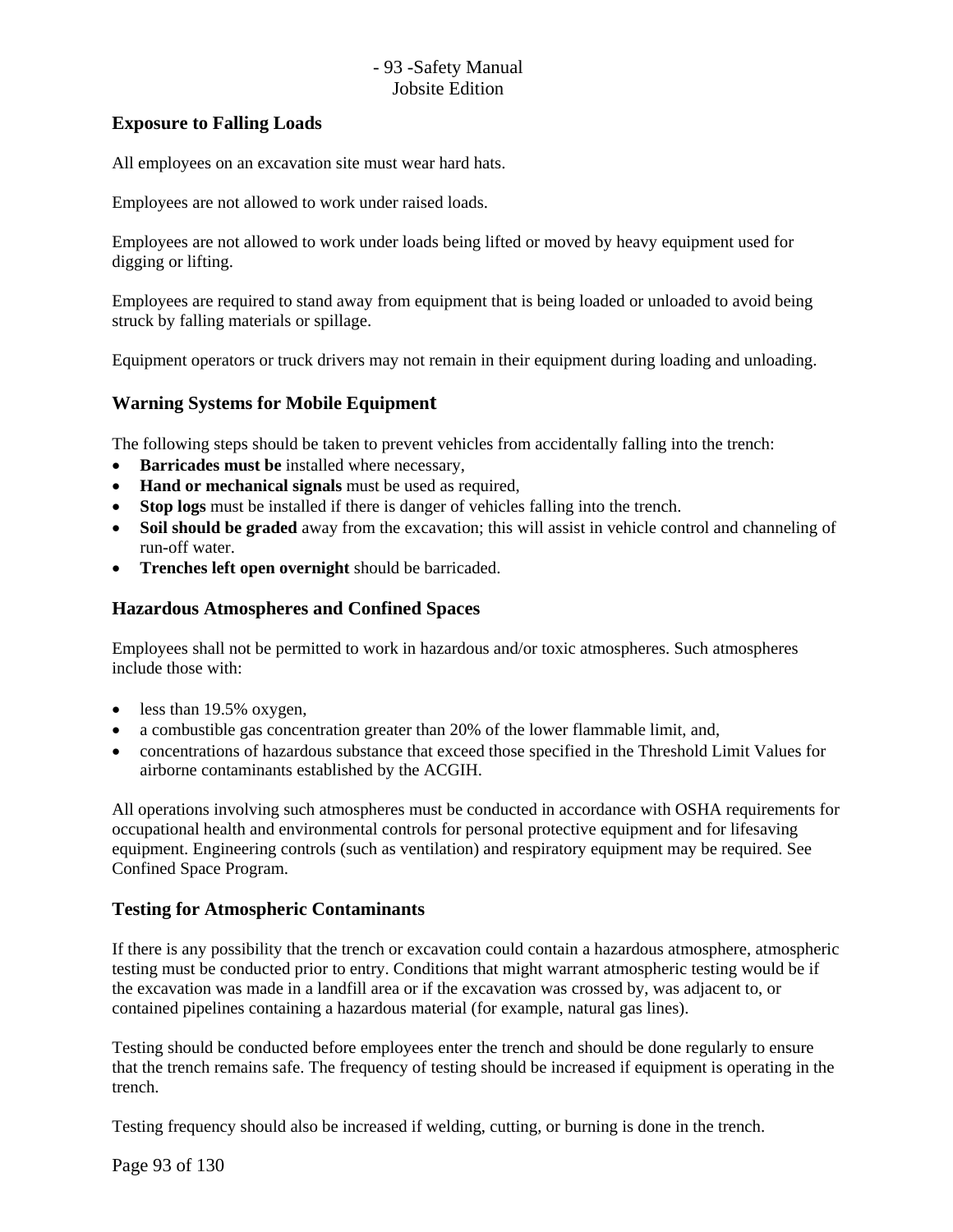Employees required to wear respiratory protection must be trained, fit-tested, and enrolled in a respiratory protection program.

Some trenches qualify as confined spaces. When this occurs, compliance with Hendrick Construction, Inc. Confined Space Program is also required.

#### **Standing Water and Water Accumulation**

- Methods for controlling standing water and water accumulation must be provided if employees must work in the excavation. The precautions necessary to protect employees adequately vary with each situation and could consist of the following:
	- $\Rightarrow$  Use of special support or shield systems.
	- $\Rightarrow$  Water removal equipment, such as well pointing, shall be monitored by a competent person.
	- $\Rightarrow$  Safety harnesses and lifelines.
- Employees should be removed from the trench during rainstorms
- Trenches should be carefully inspected by a competent person after each rain and before employees are permitted to re-enter the trench.

#### **Benching, Sloping, Shoring, and Shielding Requirements**

All excavations or trenches 4 feet or greater in depth shall be appropriately benched, shored, or sloped according to the procedures and requirements set forth in OSHA's Excavation standard, 29 CFR 1926.650, .651, and .652.

Excavations or trenches 20 feet deep or greater must have a protective system designed by a registered professional engineer.

Excavations under the base of footing of a foundation or wall require a support system designed by a registered professional engineer.

Sidewalks and pavement shall not be undermined unless a support system or another method of protection is provided to protect employees from their possible collapse.

#### **Sloping**

Maximum allowable slopes for excavations less than 20' based on soil type and angle to the horizontal are as follows:

| <b>Soil Type</b> | <b>Depth/Width Ratio</b><br><b>Horizontal to Vertical</b> | <b>Slope Angle</b> |
|------------------|-----------------------------------------------------------|--------------------|
| Type B           | 1 to 1                                                    | 45 Degrees         |
| Type C           | $1\frac{1}{2}$ to 1                                       | 34 Degrees         |

A 10-foot-deep trench in Type B soil would have to be sloped to a 45-degree angle, or sloped 10 feet back in both directions. Total distance across a 10-foot-deep trench would be 20 feet, plus the width of the bottom of the trench itself. In Type C soil, the trench would be sloped at a 34-degree angle, or 15 feet back in both directions for at least 30 feet across, plus the width of the bottom of the trench itself.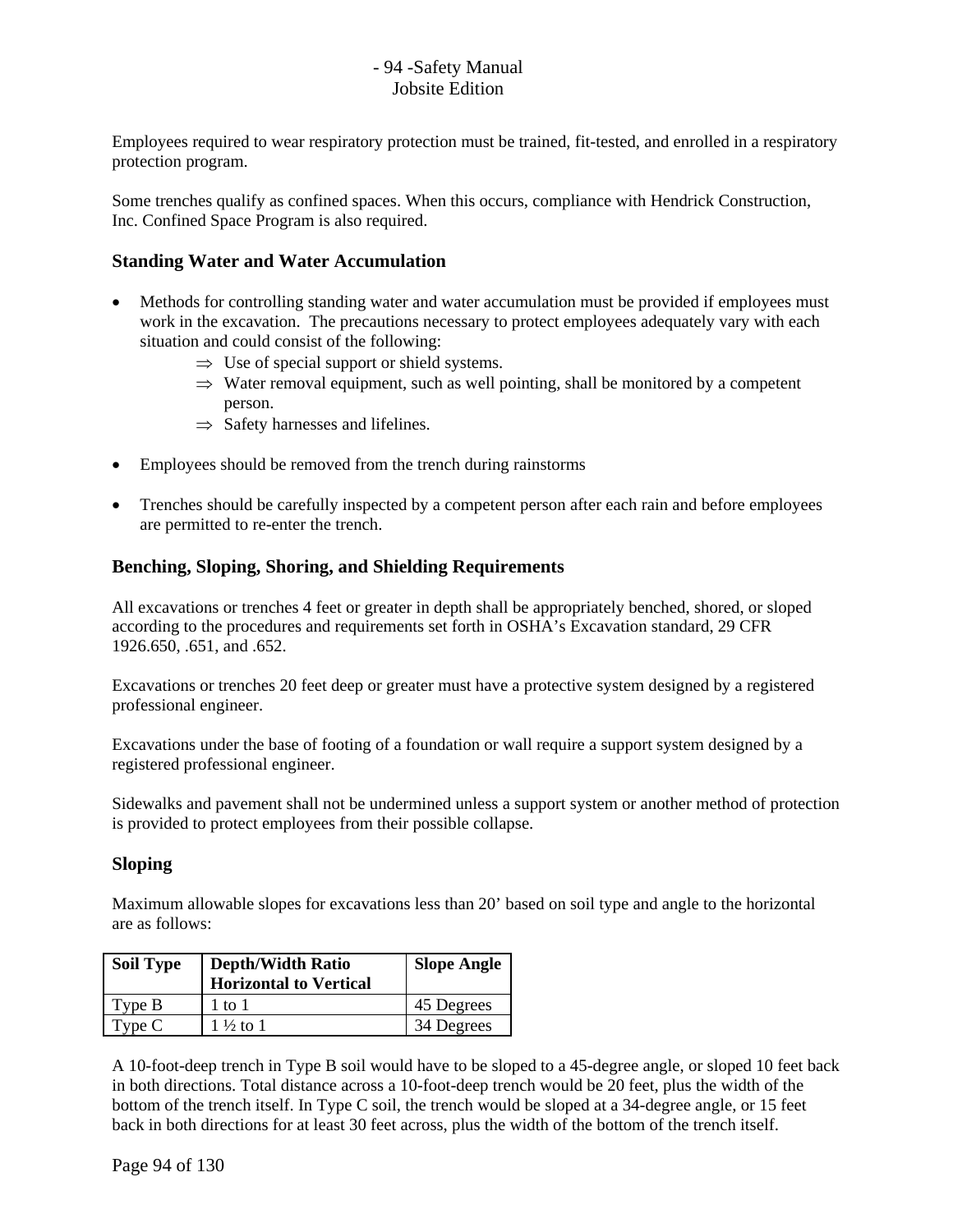#### **Benching**

There are two basic types of benching, single and multiple, which can be used in conjunction with sloping.

In Type B soil, the vertical height of the benches must not exceed 4 feet. Benches must be below the maximum allowable slope for that soil type. In other words, a 10-foot deep trench in Type B soil must be benched back 10 feet in each direction, with the maximum of a 45-degree angle.

#### *Benching is not allowed in Type C soil.*

#### **Shoring**

Shoring is a method used when the location or depth of the cut makes sloping back to the maximum allowable slope impractical. There are two basic types of shoring; timber and aluminum hydraulic.

Hydraulic shoring provides a critical safety advantage over timber shoring because workers do not have to enter the trench to install them. They are also light enough to be installed by one worker; they are gauge-regulated to ensure even distribution of pressure along the trench line; and they can be adapted easily to various trench depths and widths. However, if timber shoring is used, it must meet the requirements of 29 CFR 1926.650, *.65* 1, and *.652.* All shoring shall be installed from the top down and removed from the bottom up. Hydraulic shoring shall be checked at least once per shift for leaking hoses and/or cylinders, broken connections, cracked nipples, bent bases, and any other damaged or defective parts.

The top cylinder of hydraulic shoring shall be no more than 18 inches below the top of the excavation. The bottom of the cylinder shall be no higher than four feet from the bottom of the excavation. (Two feet of trench wall may be exposed beneath the bottom of the rail or plywood sheeting, if used.)

Three vertical shores, evenly spaced, must be used to form a system.

Wales are installed no more than two feet from the top, no more than four feet from the bottom, and no more than four feet apart, vertically.

Here are some typical installations of aluminum hydraulic shoring:

- ♦ Vertical aluminum hydraulic shoring (spot bracing)
- ♦ Vertical aluminum hydraulic shoring (with plywood)
- ♦ Vertical aluminum hydraulic shoring (stacked)
- ♦ Aluminum hydraulic shoring waler system (typical)

#### **Shielding**

Shielding (trench boxes) is an additional method used when the location or depth of cut makes a sloping back to maximum allowable slope impractical. Shielding differs from shoring because, instead of shoring up or otherwise supporting the trench face, they are intended primarily to protect workers from cave-ins and similar incidents.

The excavated area between the outside of the trench box and the face of the trench should be as small as possible. **The space between the trench box and the excavation side must be backfilled to prevent**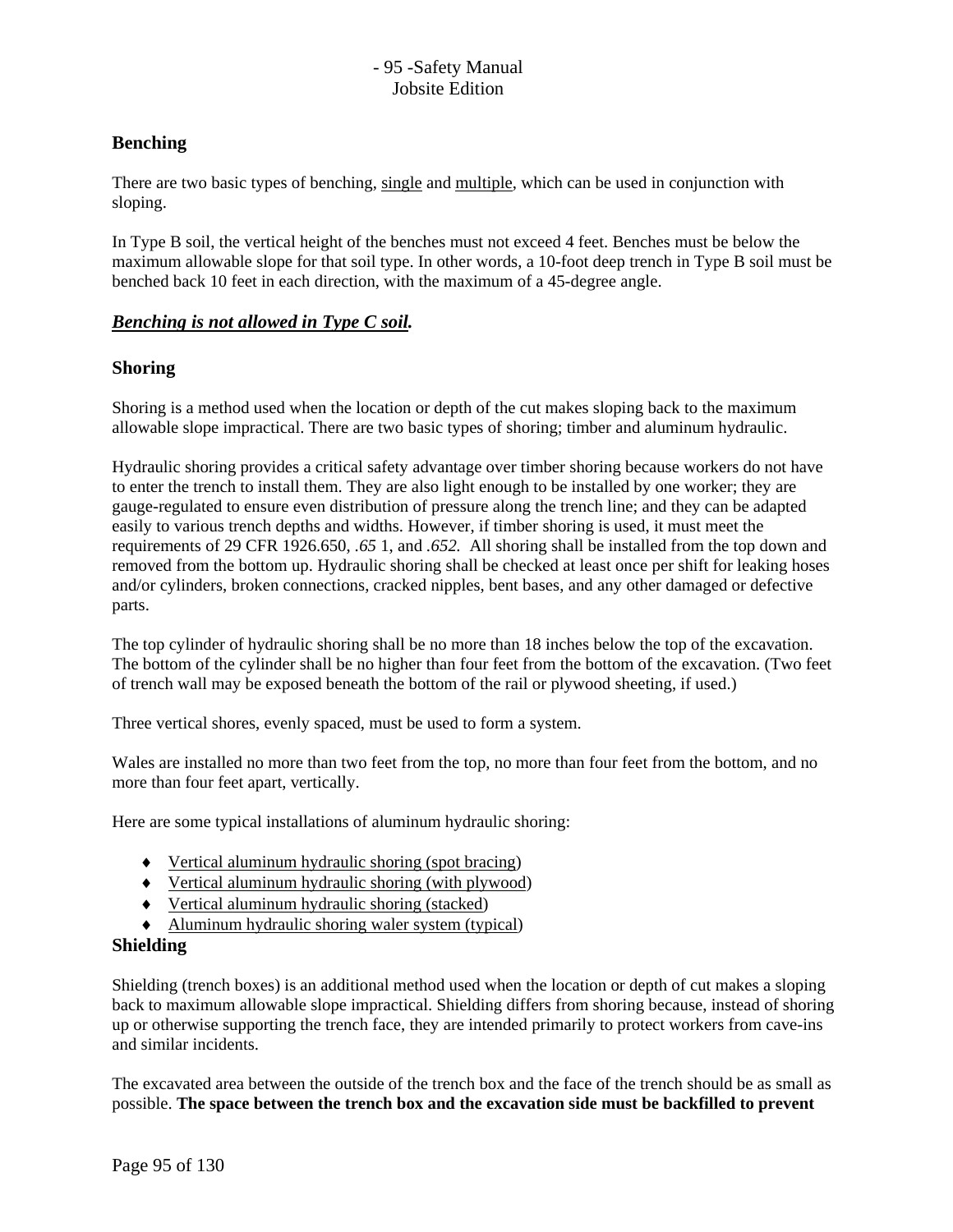#### - 96 -Safety Manual Jobsite Edition

**lateral movement of the box.** Shields may not be subjected to loads exceeding those which the system was designed to withstand.

The box must extend at least 18 inches above the surrounding area if there is sloping toward the excavation. This can be accomplished by providing a benched area adjacent to the box.

Any modifications to the shields must be approved by the manufacturer.

Shields may ride two feet above the bottom of an excavation, provided they are calculated to support the full depth of the excavation and there is no caving under or behind the shield.

Workers must enter and leave the shield in a protected manner, such as by a ladder or ramp.

Workers may not remain in the shield while it is being moved vertically.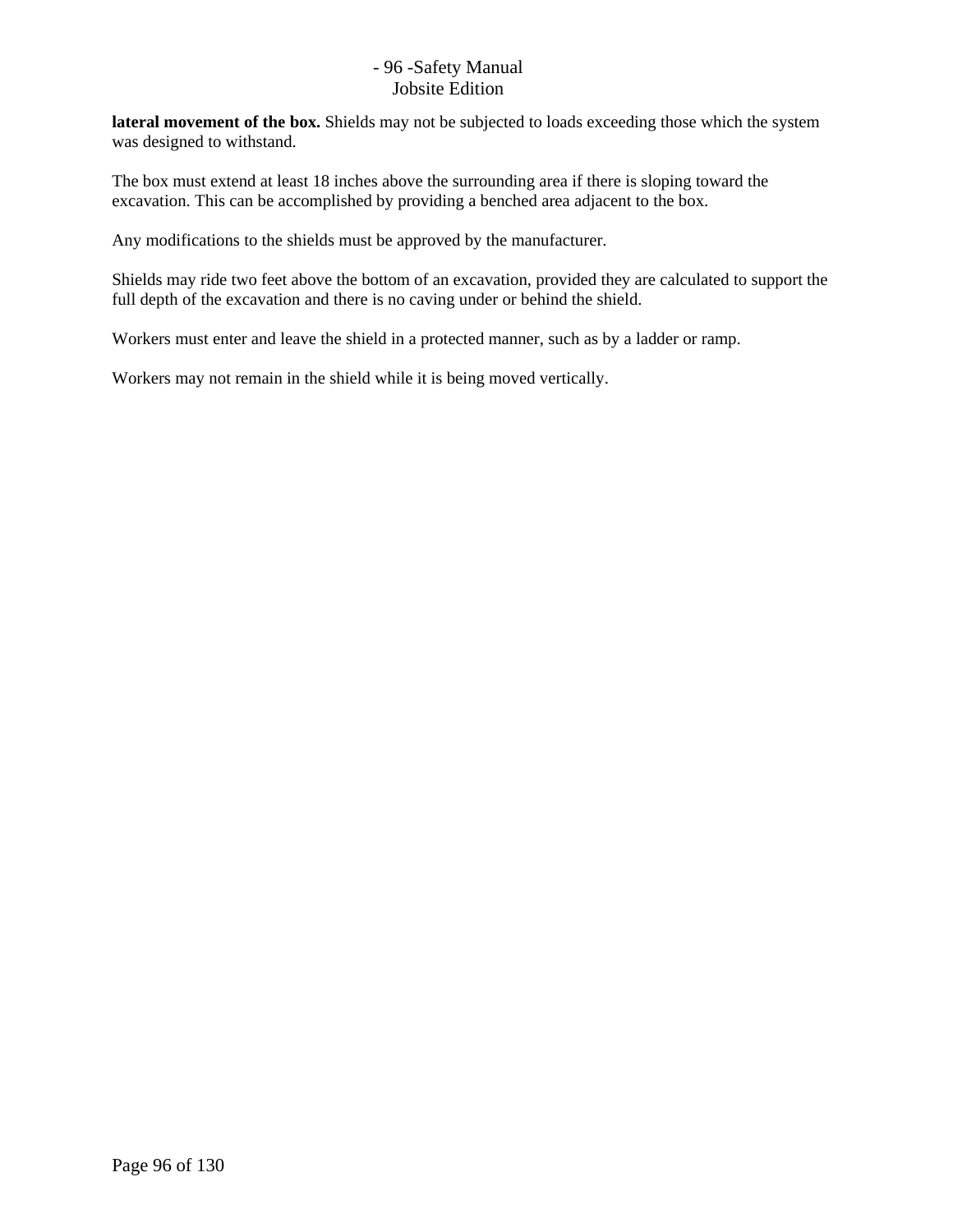#### - 97 -Safety Manual Jobsite Edition

# **CONFINED SPACE ENTRY PROGRAM**

#### **Scope**:

This procedure applies to the entrance of employees into both permit required and non-permit required confined spaces. The requirements contained herein apply to operations conducted by or under Hendrick Construction, Inc. that fall under the OSHA 1910 General Industry Standards.

#### **Purpose:**

Hendrick Construction, Inc. is dedicated to the protection of its employees and subcontractors from on the job injuries as a result of being exposed to potential hazards associated with confined space. This program provides guidance on recognition and identification of permit required confined spaces, personnel requirements for entry, appropriate personal protective equipment, monitoring equipment, entry permits and rescue requirements.

#### **Responsibility:**

Superintendent shall ensure the full compliance by HCI employees and/or subcontractors regarding the requirements of this confined space procedure. This shall include but not be limited to:

- 1. Identification and posting of all permit required confined spaces
- 2. Issuance of completed confined space entry permits
- 3. Determination and evaluation of potential confined space hazards
- 4. Maintenance and issuance of required confined space entrance equipment as necessary, i.e. monitors, winches, harnesses, etc.
- 5. Training of all employees affected by this procedure

On site supervisors are responsible for knowing the requirements and restrictions of this procedure. They shall ensure the maintenance of "Permit Required Confined Space" placards on their respective work sites and that no employee be allowed to enter such a space without authority per this procedure. Once work has begun in a permit required confined space on their site, they shall become the "Entry Supervisor" as defined in this procedure.

#### **IDENTIFY THE SPACE**

A confined space is any working area in which:

- 1. Ventilation is insufficient to remove dangerous air contamination or to eliminate an oxygen deficiency.
- 2. Access and egress are difficult due to the location or size of the opening.

Confined spaces include such areas as storage vessels, furnaces, railroad tank cards, manholes, concrete vaults and pits.

#### **DETERMINE THE DANGER**

The atmosphere in a confined space shall be tested prior to entering the space. To test the area, lower the monitor into the confined space but never allow your head to enter or go below the space entrance until testing is complete.

Page 97 of 130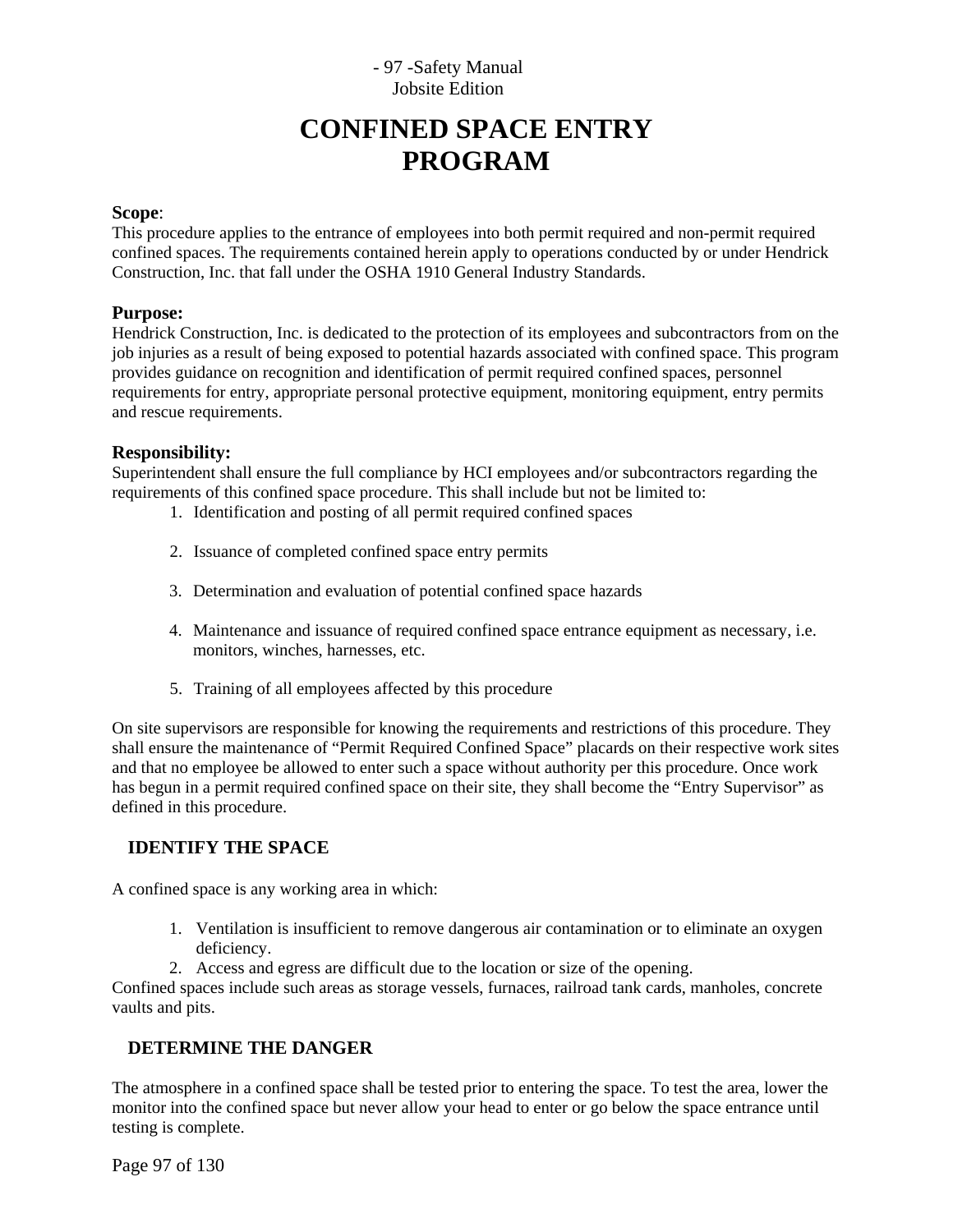#### - 98 -Safety Manual Jobsite Edition

There must be at least 19.5% oxygen in the atmosphere to provide safe breathing. Verify or eliminate the possibility of a flammable or toxic atmosphere.

#### STEP ONE: When the Area is Safe -

Once conditions in the confined space are tested and determined to be safe, the Foreman or person in charge must fill out the Confined Space Entry Permit included in this procedure. This permit should be filled out daily or as necessary, depending on the space and the permits requirements.

#### THE DAILY COMPLETION OF THE CONFINED SPACE ENTRY PERMIT IS VITALLY IMPORTANT!!

The reading obtained from the test equipment must be legible. For the safety of the crew, the instrument itself must be calibrated at frequent intervals to ensure accurate readings. A wrong reading can cause death and serious injury. Only qualified persons may calibrate the instruments using the required calibration gases. The log will be checked by Project Superintendent to insure that it is completely and accurately filled out for every entry into a confined space.

While entering and working in a confined space, always have the test monitor with you. When you exit, take the monitor out with you and retest before reentering the space. Never enter a space if the monitor alarms! Even if the monitor reading at a previous entry indicated it was safe. Conditions change! In addition, leave the space immediately if the monitor alarms while you are in the space.

Unfortunately, there is no universal tester that will instantly identify every toxic substance that might be found in a confined space. You should be aware of what substances may be found under certain conditions.

It is very important for crew members to understand how vital their test instruments are to their safety. These instruments are not as durable as tools. They must be handled with care.

#### TOSSING TESTING INSTRUMENTS INTO THE BACK OF A TRUCK CAN DAMAGE THEM AND CAUSE ERRONEOUS READINGS. HANDLE WITH CARE! STEP TWO: VENTILATE THE SPACE

If the initial test is not within acceptable limits, the confined space should be vented to improve the atmosphere.

**1. SIZE**: The size of the confined space will dictate how long it should be ventilated before entry. If possible, ventilation should continue while personnel are working in the space.

**2. HOSE PLACEMENT**: The hose must be positioned against a wall so the air circulation bounces from wall to wall. If the hose is just hung in the middle, air pockets containing toxic gases may linger in the corners even though the blower has been operated for the specified time.

**3. BLOWER LOCATION:** Since the blower is taking in air from the surrounding atmosphere, it is important to position the blower so that it does not suck in the very air that it is blowing out of the space. Also, make sure that the blower is placed away from the processes that generate harmful gases such as chemical fumes of vehicle exhaust. You want to pull breathable air into the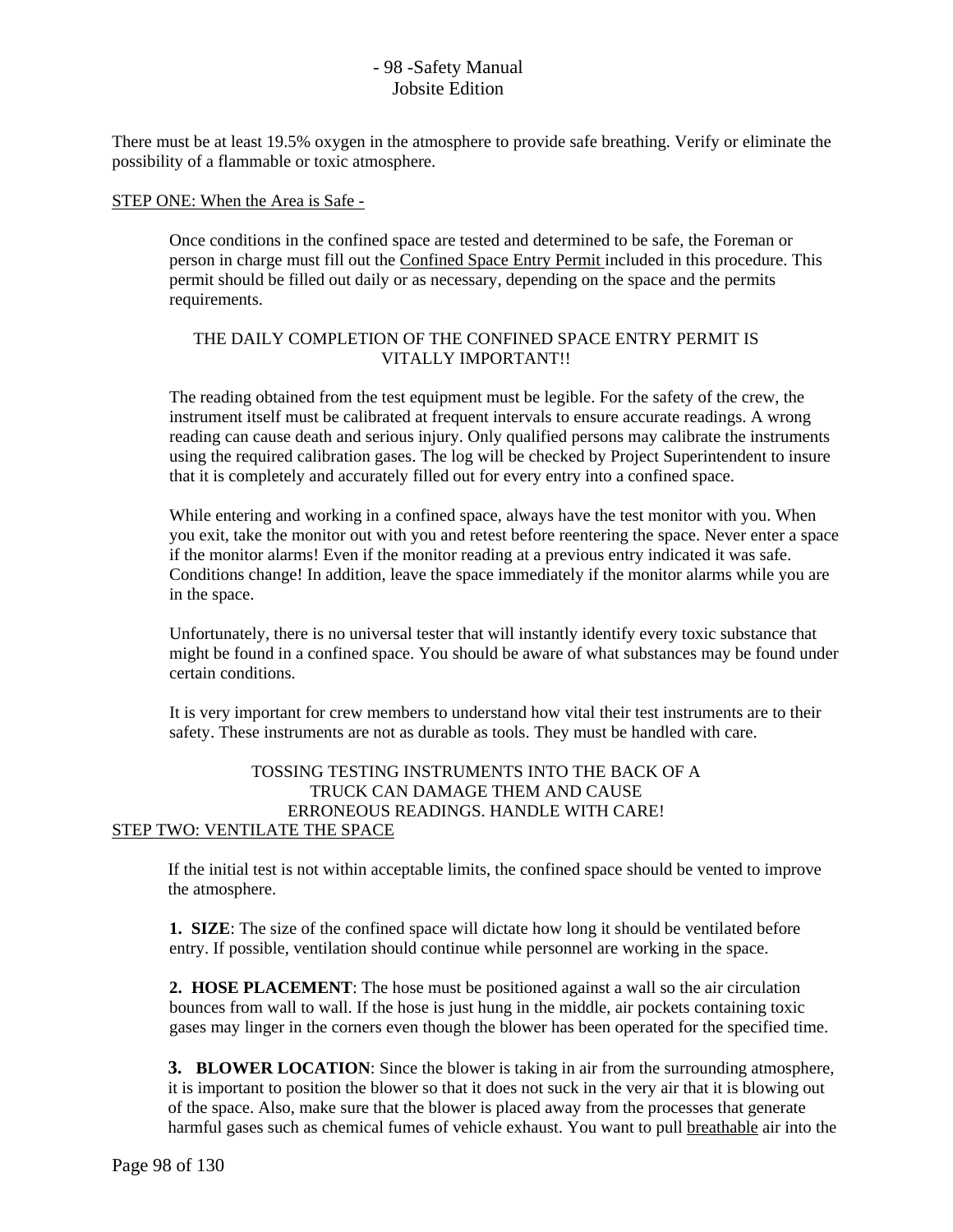space.

You should also consider ignition possibilities when finding a spot for the blower. The blower, itself, can be a source of ignition so you will want to place it away from flammable objects and gases.

**4. ENTRY BLOCKADE**: While the confined space is being ventilated, make sure entry is not possible. We require that one crew member stay at the opening. He/She may have to step a few feet away to get something from the truck and in those few seconds, someone could enter the space unless a barrier is in place. So, in addition to a guard, a barricade is required.

#### STEP THREE: RETEST

After ventilating an area, test the atmosphere again.

#### **1. When the Readings Still Indicate Problems**:

If the readings still indicate a problem after ventilating the space, the employees must notify their supervisor.

No persons are permitted to wear respirators until they are trained and in compliance with Company's Respiratory Protection Program!

#### STEP FIVE: FOLLOW ENTRY AND EMERGENCY PROCEDURES

**1. CHOOSING A BUDDY**: When someone enters the space, someone else always stands by outside to help in an emergency, This person is trained to:

- *\** recognize the effects of hazardous substances on entrant
- *\** communicate with the entrant
- *\** perform rescue duties
- *\** summon rescue and emergency services
- *\** perform CPR

**2. WEARING RESPIRATORY PROTECTION**: If the work crew knows that the space may have been contaminated with something dangerous or that the oxygen level is low, they must wear respiratory protective equipment. This also applies to the buddy remaining outside the entrance. We do not want to leave anything to chance!

MANY DEATHS OCCUR EACH YEAR WHEN THE RESCUER IS OVERCOME BY A TOXIC ATMOSPHERE BECAUSE THEY ENTER THE SPACE WITHOUT PROPER BREATHING APPARATUS. IN AN EMERGENCY, WHEN YOU NEED TO RESCUE YOUR "BUDDY", IT IS DIFFICULT TO REMEMBER TO FIRST PUT ON YOUR OWN RESPIRATORY PROTECTION. THEREFORE, IT IS MANDATORY THAT THE "BUDDY" REMAINING OUTSIDE ALWAYS WEAR RESPIRATORY PROTECTION.

**3. ESTABLISHING COMMUNICATION**: The buddy and entrant must be able to communicate. However, limited visibility sometimes makes hand communication impossible. Other spaces are so large that voice communication is not practical. To keep communication open, even with these obstacles, some entrants and buddies may be equipped with two-way radios.

For further safety, the buddy must also have communication with another outside worker. As an extra precaution against the unexpected, one other individual is required to remain within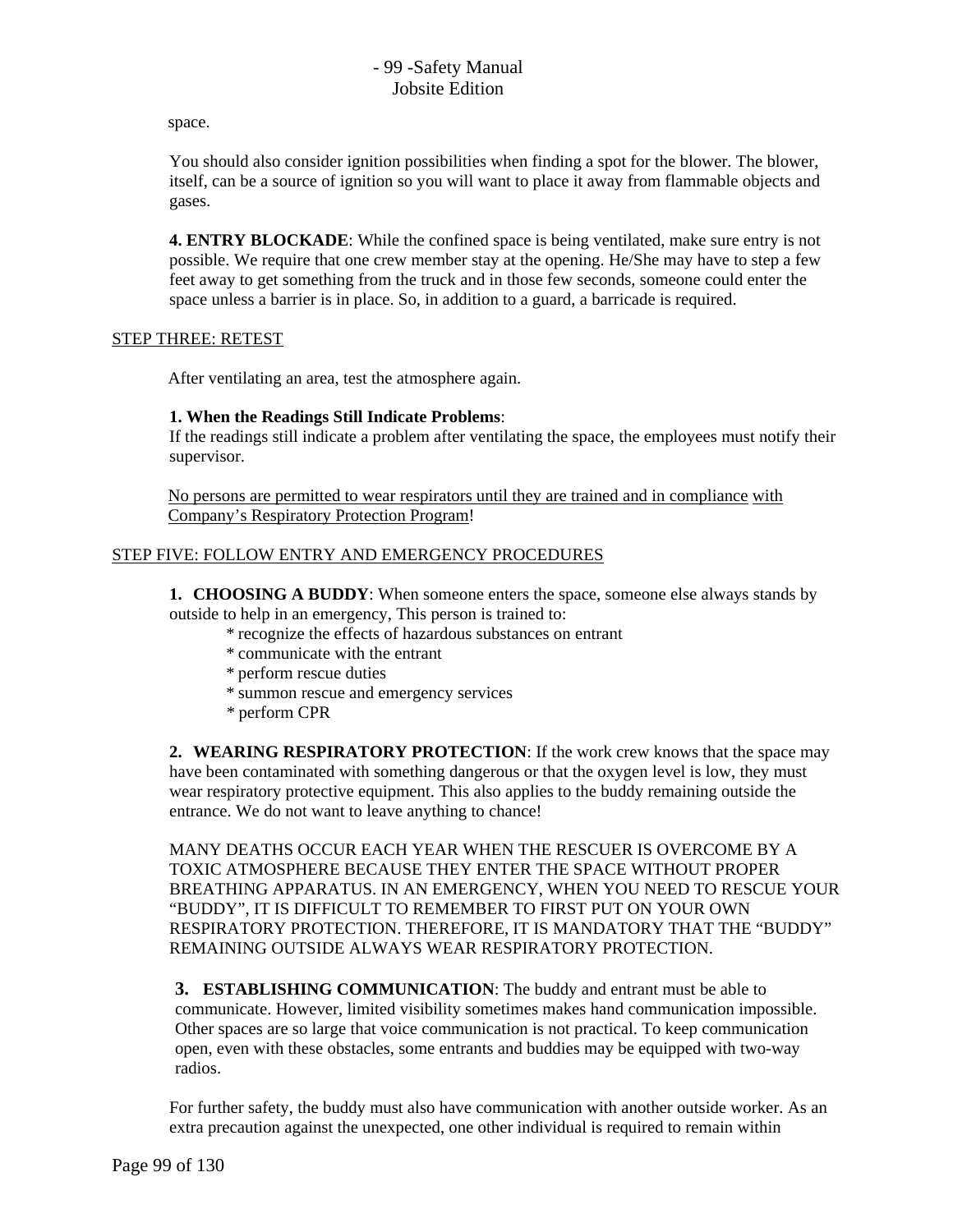#### - 100 -Safety Manual Jobsite Edition

shouting or signaling distance to assist in a rescue effort.

**4. STRAPPING ON THE HARNESS**: The person entering wears a harness so that he or she can be removed quickly if overcome by fumes. DON'T USE A BELT! If a person wearing a belt becomes unconscious, he/she will bend at the waist while being pulled out and perhaps become stuck in a narrow passage.

**5. CHECKING THE SPACE**: Always note the physical obstructions before entering a space. Something as routine as making sure a ladder is correctly placed can make the difference between a safe entry and a dangerous fall.

**6. BRINGING THE TEST EQUIPMENT INTO THE SPACE**: Even when good readings are taken, the crew should always take their test equipment into the confined space with them. It has an audible alarm that will alert them if toxic gasses begin to accumulate.

Even if the alarm doesn't sound, it is good safety sense to teach your workers to recheck their equipment frequently. You can't depend on your nose to tell you something is wrong

Many toxic substances do not have an odor and some actually deaden the sense of smell.

Management and all employees must be aware of the possible hazards associated with confined space work. With the use and implementation of this procedure's requirements, we can all be assured of a safe working environment.

#### **Applicable Definitions:**

Acceptable entry conditions: The conditions that must exist in permit space to allow entry and to ensure that employees involved with a permit required confined space entry can safely enter into and work within the space. Condition that meets a minimum of 19.5% oxygen and absence of other hazardous gases.

Attendant: An individual stationed outside one or more permit spaces who monitor authorized entrants and who perform all attendants' duties assigned in the employer's permit space program.

Authorized entrant: An employee who is authorized by the employer to enter a permit space.

Confined Space: A space that:

- 1. is large enough and so configured that an employee can bodily enter and perform assigned work, and
- 2. has limited or restricted entry or exit (for example, tanks, vessels, silos, storage bins, hoppers, vaults and pits are spaces that may have limited means of egress), and
- 3. is not designed for continuous employee occupancy.

Engulfment: The surrounding and effective capture of a person by a liquid or finely divided (flowable) solid substance that can be breathed in and can cause death by filling or plugging the respiratory system; or that can exert enough force on the body to cause death by strangulation, constriction or crushing.

Entry: The action by which a person passes through an opening into a permit-required space. Entry includes ensuring work activities in that space and is considered to have occurred as soon as any part of the entrant's body breaks the plane of an opening into the space.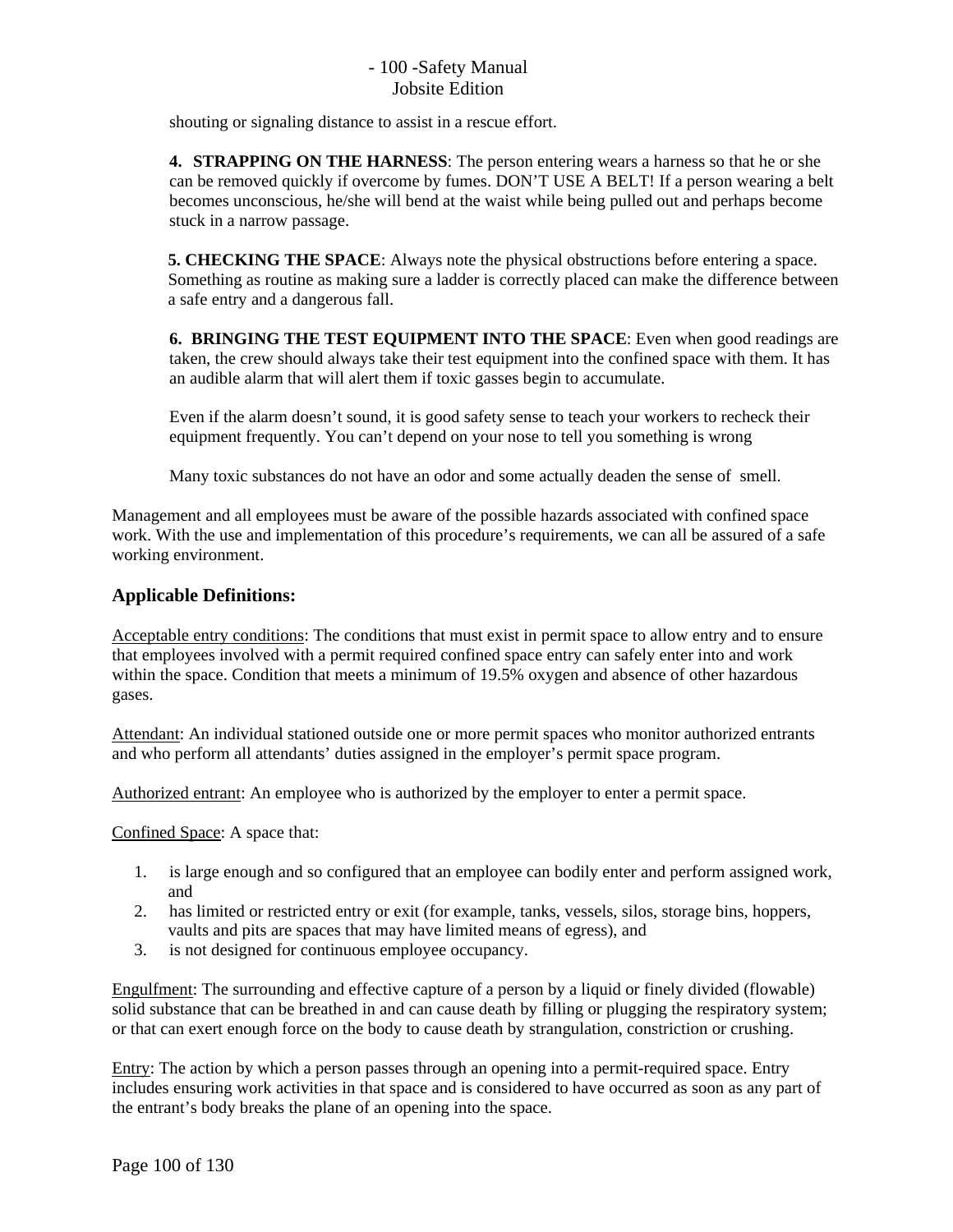#### - 101 -Safety Manual Jobsite Edition

Entry Permit: The written or printed document that is provided by the employer to allow and control entry into the permit space and contains the information of the permit-required confined space program.

Entry Supervisor: The person (such as the employer, foreman, crew chief) responsible for determining if acceptable entry conditions are present at a permit space where entry is planned; for authorizing entry and overseeing entry operations and for terminating entry as required by the section.

NOTE: An entry supervisor also may serve as an attendant or as an authorized entrant, as long as that person is trained and equipped as required by this section for each role he/she fills. Also, the duties of the entry supervisor may be passed from one individual to another during the course of an entry operation.

Hazardous Atmosphere: An atmosphere that may expose employees to the risk of death, incapacitation, and impairment of the ability to self-rescue (that is, escape unaided from a permit space), injury or illness from one or more of the following causes:

- 1. Flammable gas, vapor or mist in excess of 10% (percent) of its lower explosive limit (LEL)
- 2. Airborne combustible dust at a concentration that meets or exceeds its LEL

NOTE: Some of this concentration may be approximated as a condition in which the dust obscures vision at a distance of *5* feet (1 .52m) or less

- 3. Atmosphere oxygen concentration below 19.5% or above 23.5%
- 4. Atmosphere concentration of any substance for which a dose or a permissible exposure limit Is published in Subpart G: Occupational Health and Environmental Control; in Subpart A Toxic and Hazardous Substances; of this part and which could result in employee exposure in excess of its dose or permissible exposure limit

NOTE: An atmospheric concentration of any substance that is not capable of causing death, incapacitation, impairment of ability to self-rescue, injury or acute illness due to its health effect is not covered by this provision

5. Any other atmospheric condition that is immediately dangerous to life of health (IDLH)

NOTE: For air contaminants for which OSHA has not determined a dose or permissible exposure limit, other sources of information, such as Material Safety Data Sheets that comply with the Hazard Communication Standard, 29CFR 1910.1200 of this part, published information, and internal documents can provide guidance in establishing acceptable atmospheric conditions.

Hot Work Permit: The employer's written authorization to perform operations (for example: riveting, welding, cutting, burning and heating) capable of providing a source of ignition.

Immediately Dangerous to Life or Health (IDLH): Any condition that poses an immediate or delayed threat to life or that would cause irreversible adverse health effects or that would interfere with an individual's ability to escape unaided from a permit space.

NOTE: Some materials - hydrogen fluoride gas and cadmium vapor, for example, may produce immediate transient effects that ,even if severe may pass without medical attention, but are followed by sudden, possibly fatal collapse 12-72 hours after exposure. The victim "feels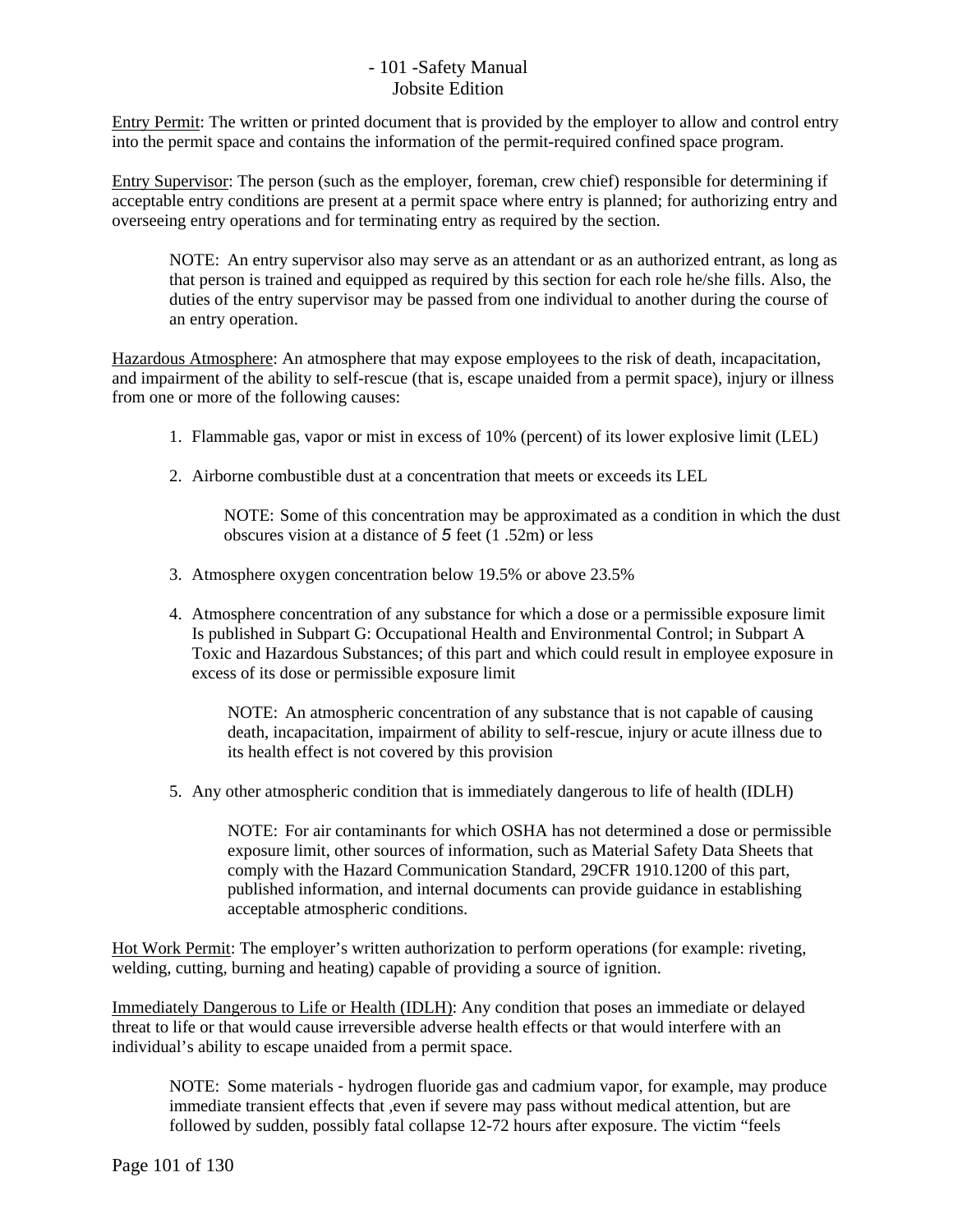#### - 102 -Safety Manual Jobsite Edition

normal" from recovery from transient effects until collapse. Such materials' hazardous qualities are considered to be "immediately dangerous to life or health".

Inerting: The displacement of the atmosphere in a permit space by a non-combustible gas (such as nitrogen) to such an extent that the resulting atmosphere is non-combustible.

NOTE: This procedure produces an IDLH oxygen deficient atmosphere.

Isolation: The process by which a permit space is removed from service and completely protected against the release of energy and material into or blinding, misaligning or removing section of lines, pipes or ducts; a double block and bleed system; lock-out or tag-out of all sources of energy; or block-mg or disconnecting all mechanical linkages.

Non-permit Confined Space: A confined space that does not contain or, with respect to atmospheric hazards, does not have the potential to contain any hazard capable of causing death or serious physical harm.

Oxygen Deficient Atmosphere: An atmosphere containing less than 19.5 % oxygen by volume

Oxygen Enriched Atmosphere: An atmosphere containing more than 23.5 % oxygen by volume

Permit-required Confined Space (Permit Space): A confined space that has one or more of the following:

- 1. Contains or has a potential to contain a hazardous atmosphere
- 2. Contains a material that has the potential for engulfing an entrant
- 3. Has an internal configuration such that an entrant could be trapped or asphyxiated by inwardly converging walls or by a floor which slopes downward and tapers to a smaller cross-section
- 4. Contains any other recognized serious safety or health hazard

Permit-required Confined Space Program (Permit Space Program): The employer's overall program for controlling and, where appropriate, for protecting employees from permit space hazards or for regulating employee entry into permit spaces.

Permit System: The employer's written procedure for preparing and issuing permits for entry and for returning the permit space to service following termination of entry.

Prohibited Condition: Any condition in a permit space that is not allowed by the permit during the period when entry is authorized.

Rescue Service: The personnel designated to rescue employees from permit spaces.

Retrieval System: The equipment (including a retrieval line, chest or full body harness, wristlets, if appropriate and lifting device or anchor) used for non-entry rescue of persons from permit spaces.

Testing: The process by which the hazards that may confront entrants of a permit space are identified and evaluated. Testing includes specifying the tests that are to be performed in the permit space.

NOTE: Testing enables the employer to both devise and implement adequate control measures for the protection of authorized entrants and to determine if acceptable entry conditions are present immediately prior to and during entry.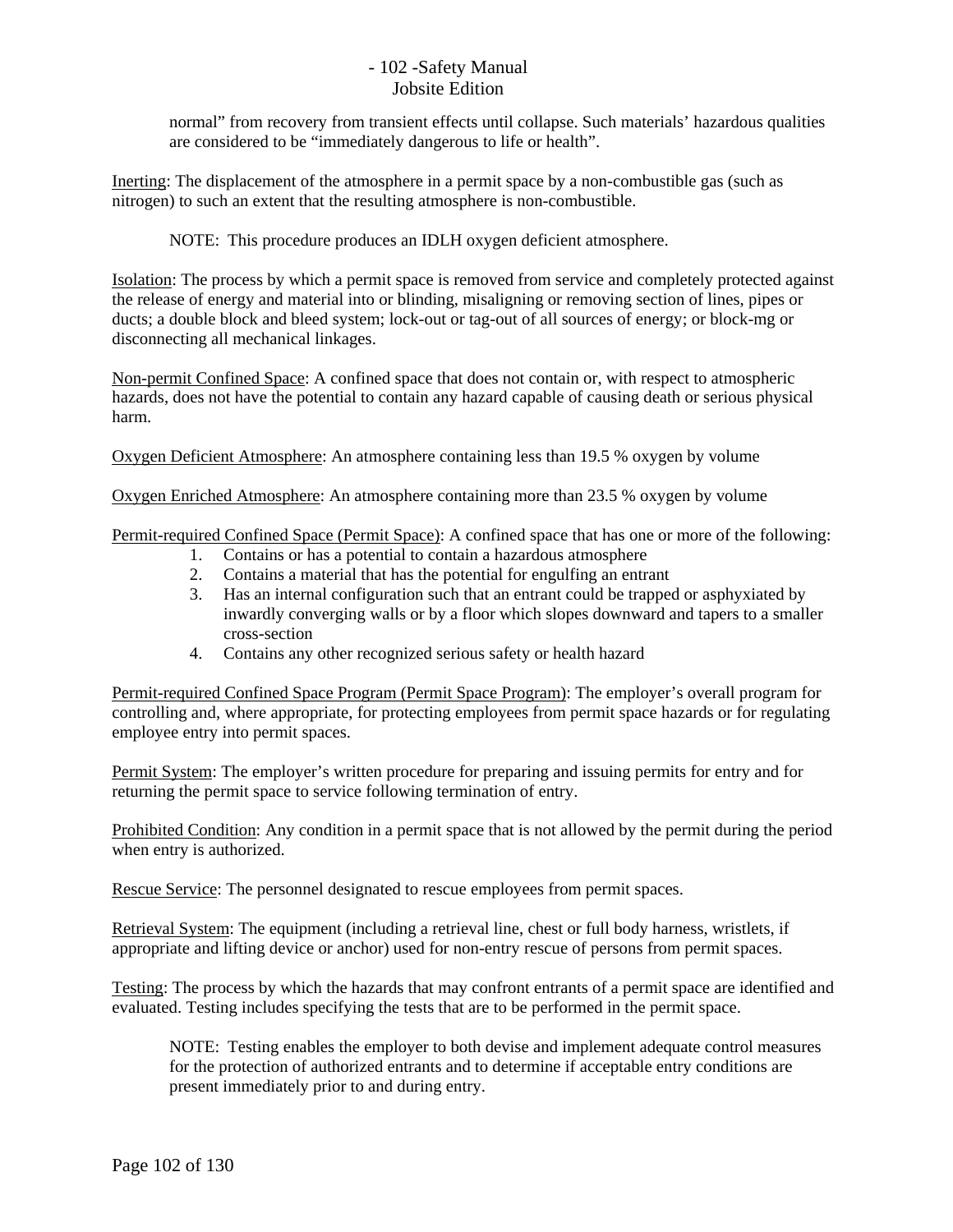#### - 103 -Safety Manual Jobsite Edition

## **PERMIT REQUIRED CONFINED SPACES**

Project Superintendent shall inspect each work site covered by this procedure.

During the inspection, every potential confined space into which employees might enter shall be evaluated. This evaluation shall include:

- 1. Possible air contaminates or oxygen deficient or enriched atmospheres
- 2. Engulfment hazards
- 3. Confined space entrance and exit and accessibility of each portal

When the evaluation is completed, all confined spaces shall be placard either by "Permit Required Confined Space" or "Non-Permit Required Confined Space". All employees at each site shall be trained on the meaning of the placards and actions to be taken prior to entering or working in such spaces.

## **Confined Space Entry Permit**

|                           | 1. Work Description                                                                 |                                                |                                           |                       |  |  |  |  |
|---------------------------|-------------------------------------------------------------------------------------|------------------------------------------------|-------------------------------------------|-----------------------|--|--|--|--|
| Area                      | Equipment                                                                           |                                                |                                           |                       |  |  |  |  |
|                           | Location                                                                            |                                                |                                           |                       |  |  |  |  |
| Work to be done:          |                                                                                     |                                                |                                           |                       |  |  |  |  |
|                           |                                                                                     |                                                |                                           |                       |  |  |  |  |
| 2. Gas Test               | <b>Instrument Check</b>                                                             | Results                                        | Recheck                                   | Recheck               |  |  |  |  |
| Required                  |                                                                                     |                                                |                                           |                       |  |  |  |  |
| Yes                       | Oxygen % 20.8 min.<br>ш                                                             |                                                |                                           |                       |  |  |  |  |
| N <sub>o</sub>            | Combustible % LFL<br>$\Box$                                                         |                                                |                                           |                       |  |  |  |  |
|                           |                                                                                     | Date/Time/Sig.                                 | Date/Time/Sig.                            | Date/Time/Sig.        |  |  |  |  |
|                           |                                                                                     |                                                |                                           |                       |  |  |  |  |
| 3. Special Instructions:  |                                                                                     | $\Box$ Check with issuer before beginning work | П                                         | None                  |  |  |  |  |
|                           |                                                                                     |                                                |                                           |                       |  |  |  |  |
| 4. Hazardous Materials:   | None<br>П                                                                           |                                                |                                           |                       |  |  |  |  |
|                           |                                                                                     |                                                | What did the line/equipment last contain? |                       |  |  |  |  |
|                           |                                                                                     |                                                |                                           |                       |  |  |  |  |
|                           | 5. Special Protection Required:<br>$\Box$                                           | None<br>П.                                     | <b>Forced Air Ventilation</b>             |                       |  |  |  |  |
|                           |                                                                                     |                                                |                                           |                       |  |  |  |  |
| <b>Avoid Skin Contact</b> |                                                                                     |                                                | $\Box$ Suit                               |                       |  |  |  |  |
|                           | Gloves                                                                              |                                                |                                           |                       |  |  |  |  |
|                           |                                                                                     |                                                |                                           |                       |  |  |  |  |
| Goggles or Face Shield    |                                                                                     |                                                |                                           | <b>Safety Harness</b> |  |  |  |  |
| Respirator                |                                                                                     |                                                |                                           |                       |  |  |  |  |
| $\Box$                    | Self Contained Breathing Equipment<br><b>Hoseline Breathing Equipment</b><br>$\Box$ |                                                |                                           |                       |  |  |  |  |
| Other,                    | $\Box$                                                                              | Standby -                                      |                                           |                       |  |  |  |  |
| specify:                  |                                                                                     | Name:                                          |                                           |                       |  |  |  |  |
|                           |                                                                                     |                                                |                                           |                       |  |  |  |  |

Master Card No.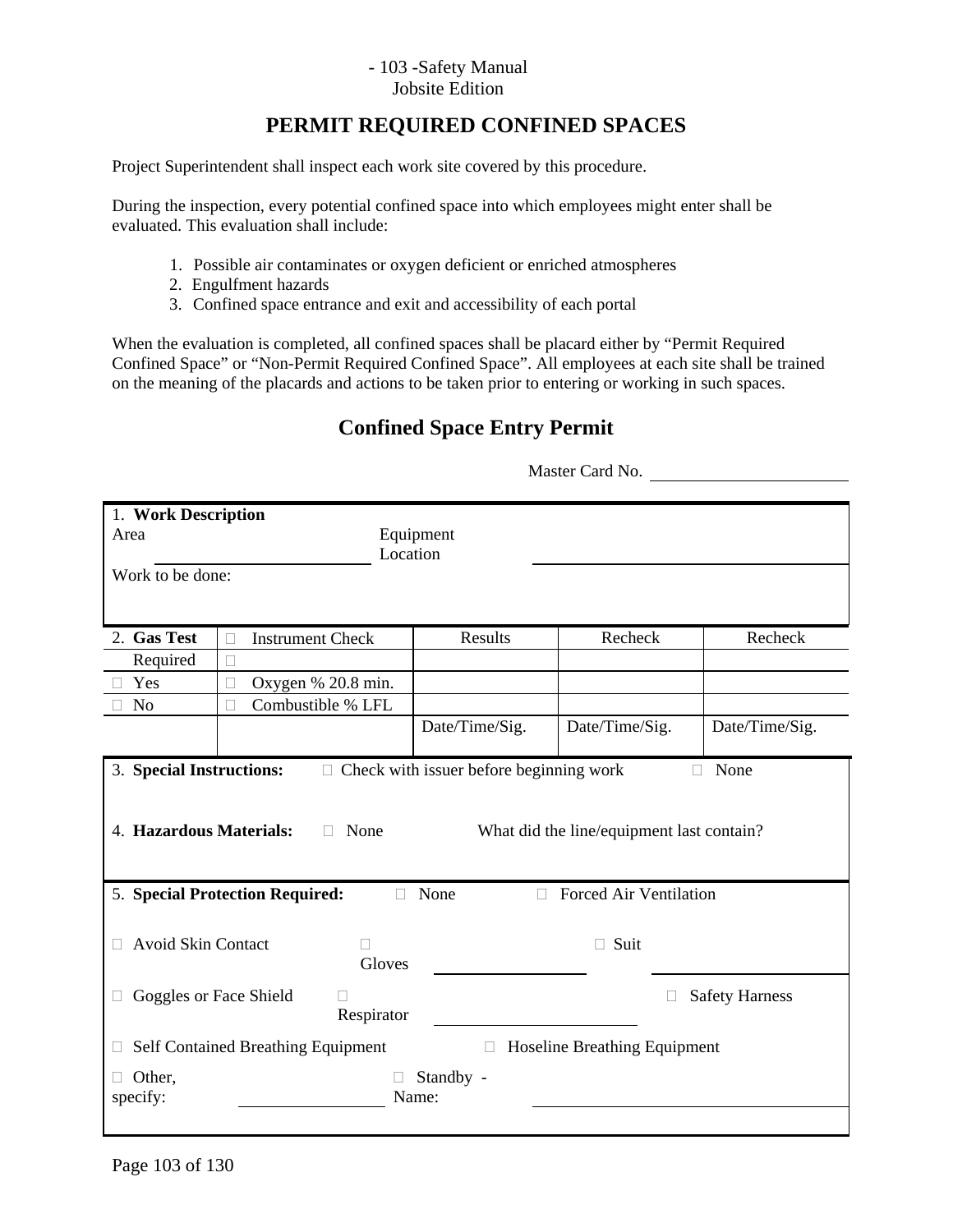#### - 104 -Safety Manual Jobsite Edition

| 6. Fire Protection Required:<br>None<br>Portable Fire Extinguisher<br>Fire & Nozzle<br>$\Box$<br>$\Box$<br>$\Box$ |                                                              |                                                                                                                                                                            |                         |                                     |      |      |  |  |  |
|-------------------------------------------------------------------------------------------------------------------|--------------------------------------------------------------|----------------------------------------------------------------------------------------------------------------------------------------------------------------------------|-------------------------|-------------------------------------|------|------|--|--|--|
| Fire Watch<br>Other, specify:<br>$\Box$                                                                           |                                                              |                                                                                                                                                                            |                         |                                     |      |      |  |  |  |
| 7. Condition of Area and Equipment                                                                                |                                                              |                                                                                                                                                                            |                         |                                     |      |      |  |  |  |
| Required<br>Yes<br>N <sub>o</sub>                                                                                 | THESE KEY POINTS MUST BE CHECKED                             |                                                                                                                                                                            |                         |                                     |      |      |  |  |  |
|                                                                                                                   | a.                                                           | Lines disconnected & blinded or where disconnecting is not possible, blinds installed?<br>(Includes drains, vents and instrument leads) and appropriate valves locked out? |                         |                                     |      |      |  |  |  |
|                                                                                                                   | $\mathbf b$ .                                                | Equipment cleaned, washed, purged, ventilated?                                                                                                                             |                         |                                     |      |      |  |  |  |
|                                                                                                                   | $\mathbf{c}$ .                                               | Low voltage or GFI protected electrical equipment provided?                                                                                                                |                         |                                     |      |      |  |  |  |
|                                                                                                                   | d.                                                           | Explosion proof electrical equipment provided?                                                                                                                             |                         |                                     |      |      |  |  |  |
| Comments:                                                                                                         | Life line required to be attached to safety harnesses?<br>e. |                                                                                                                                                                            |                         |                                     |      |      |  |  |  |
|                                                                                                                   |                                                              |                                                                                                                                                                            |                         |                                     |      |      |  |  |  |
| 8.<br><b>Approval</b>                                                                                             |                                                              |                                                                                                                                                                            | Permit<br>Authorization | Permit Acceptance                   |      |      |  |  |  |
|                                                                                                                   | Date                                                         | Time                                                                                                                                                                       | Area Supervisor         | Maint./Contractor<br>Supv./Engineer | Date | Time |  |  |  |
| <b>Issued</b><br>by                                                                                               |                                                              |                                                                                                                                                                            |                         |                                     |      |      |  |  |  |
| Endorsed<br>by                                                                                                    |                                                              |                                                                                                                                                                            |                         |                                     |      |      |  |  |  |
| Endorsed<br>by                                                                                                    |                                                              |                                                                                                                                                                            |                         |                                     |      |      |  |  |  |
| Endorsed<br>by                                                                                                    |                                                              |                                                                                                                                                                            |                         |                                     |      |      |  |  |  |

#### 9. **Individual Review**

 I have been instructed on proper Safety Procedures and proper Confined Space Entry Procedures. I have signed in on the appropriate Master Card and have affixed personal locks on energy isolation devices as appropriate.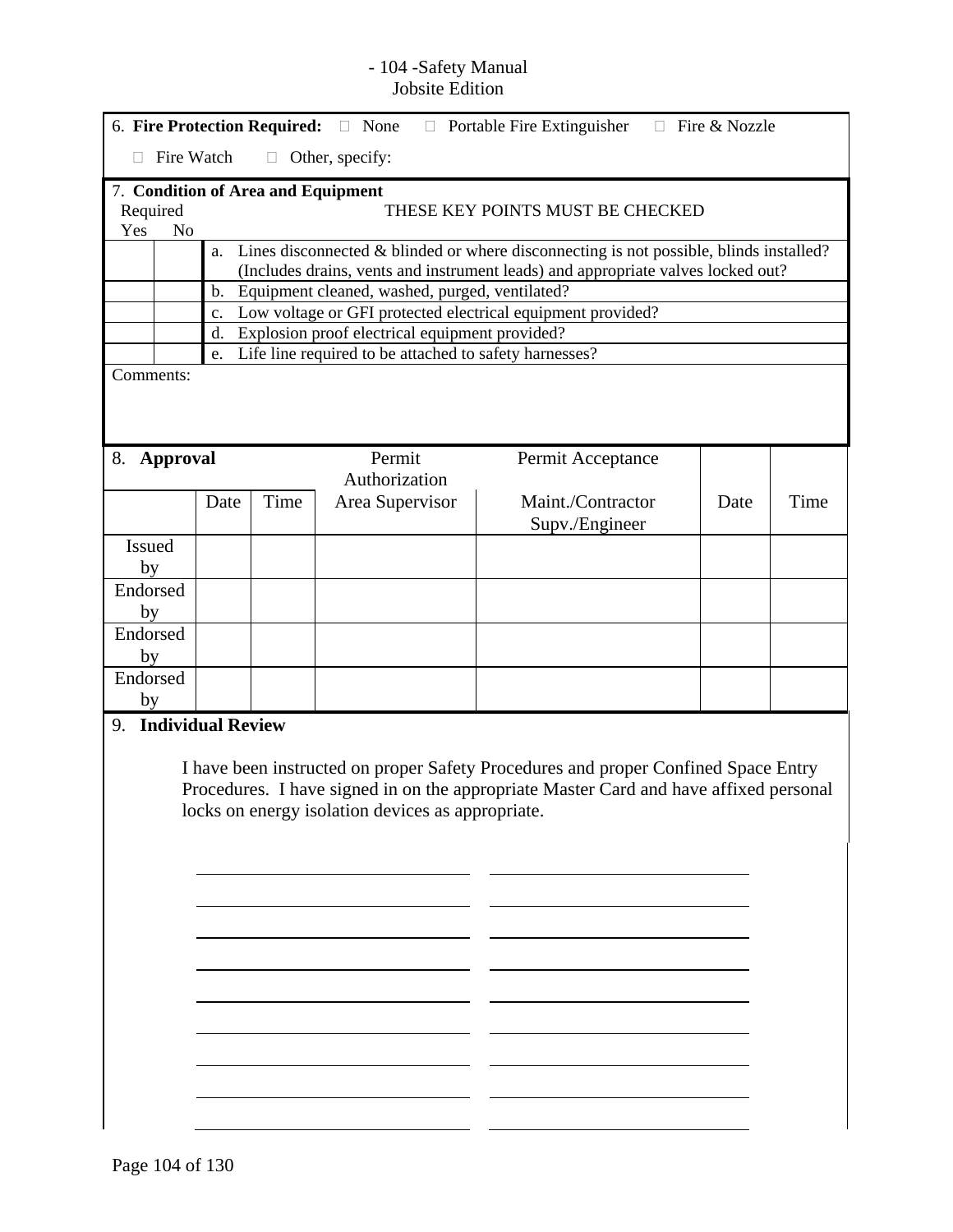#### - 105 -Safety Manual Jobsite Edition

| Signature of all personnel covered by this permit.                    |  |  |  |  |  |
|-----------------------------------------------------------------------|--|--|--|--|--|
| Forward to Production Superintendent 7 days after completion of work. |  |  |  |  |  |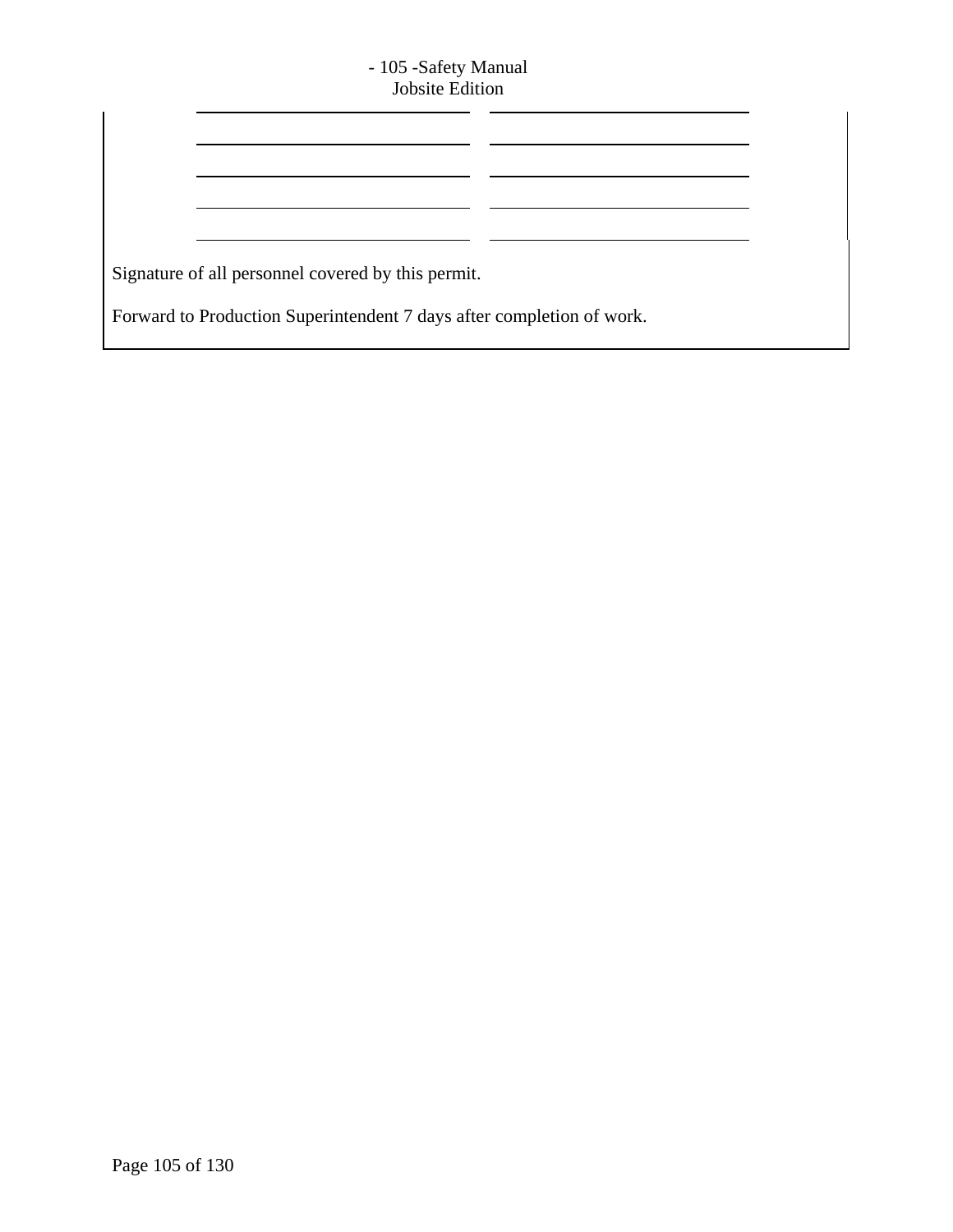#### - 106 -Safety Manual Jobsite Edition

# **Sample Permit Required Confined Spaces Form**

Date \_\_\_\_\_\_\_\_\_\_\_\_\_\_\_\_\_\_

Supervisor's Signature

The following is a list of the Permit Required confined spaces and the associated hazards.

| (If none, state none) |                   |
|-----------------------|-------------------|
| Location (No.)        | Resulting Danger* |
| $1.$                  |                   |
| 2.                    |                   |
| 3.                    |                   |
| 4.                    |                   |
| 5.                    |                   |
| 6.                    |                   |
| 7.                    |                   |
| 8.                    |                   |
| 9.                    |                   |
| $10.$                 |                   |

\*Can be listed as asphyxiation, toxic, engulfment, mechanical, etc.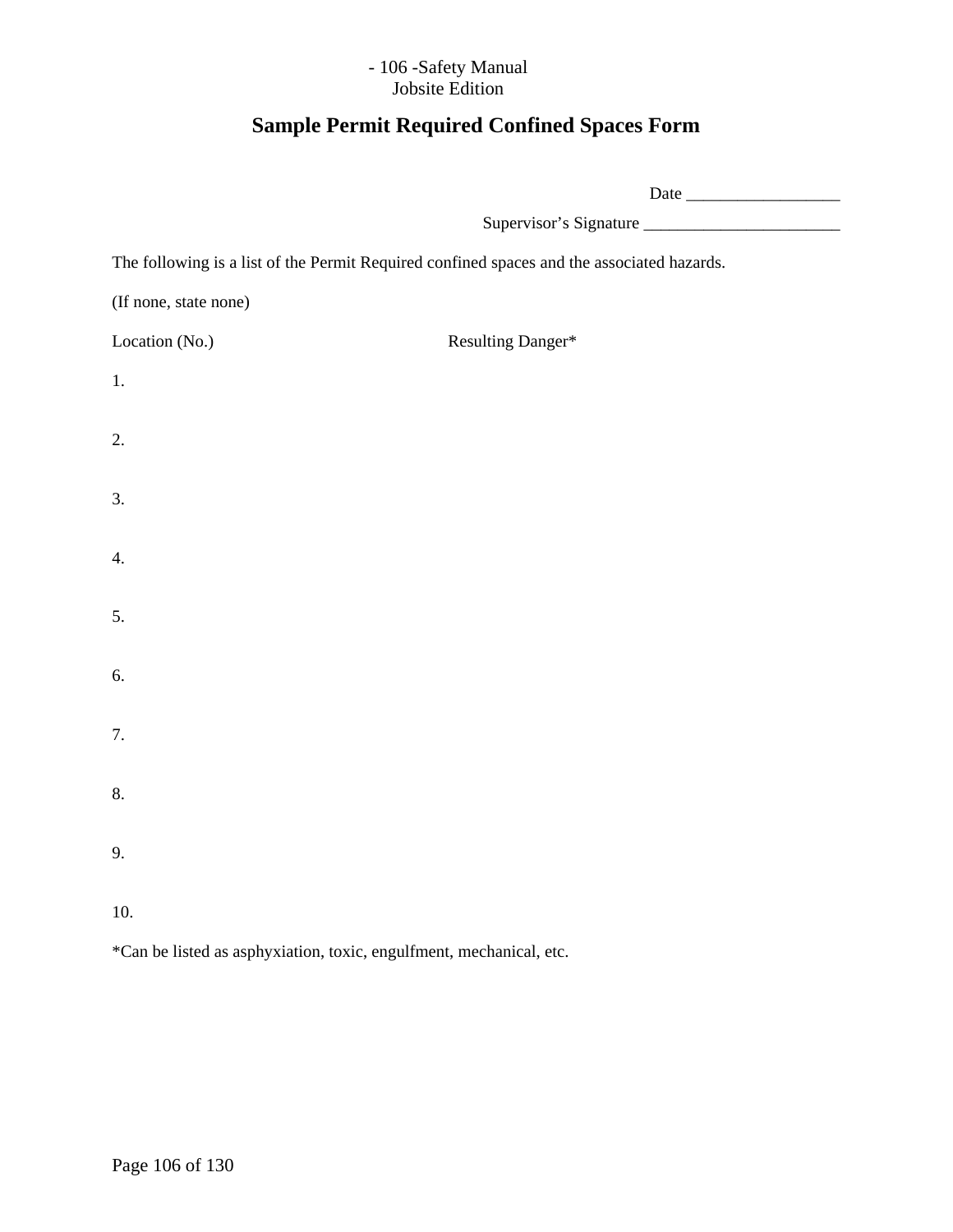#### - 107 -Safety Manual Jobsite Edition

# **Sample Confined Space-Entry Permit**

| Date and Time<br>Issued:<br>Job Site/Space<br>$I.D.$ :<br>the contract of the contract of the contract of the contract of the contract of<br>Equipment to be<br>worked on:<br>Stand-by<br>Personnel: |                                                                                                                                                                                                                                                                                                    | Date and Time<br>Expired<br>Job Supervisor:<br>Work to be<br>performed: |                                        |                           |                                                                                               |                                                              | <u> 1989 - Johann Barbara, martin amerikan basar dan basa dan basa dan basa dalam basa dalam basa dalam basa dala</u>                                                                                                                                |
|------------------------------------------------------------------------------------------------------------------------------------------------------------------------------------------------------|----------------------------------------------------------------------------------------------------------------------------------------------------------------------------------------------------------------------------------------------------------------------------------------------------|-------------------------------------------------------------------------|----------------------------------------|---------------------------|-----------------------------------------------------------------------------------------------|--------------------------------------------------------------|------------------------------------------------------------------------------------------------------------------------------------------------------------------------------------------------------------------------------------------------------|
| 1.                                                                                                                                                                                                   |                                                                                                                                                                                                                                                                                                    |                                                                         |                                        |                           |                                                                                               | %                                                            |                                                                                                                                                                                                                                                      |
|                                                                                                                                                                                                      | Explosive____________%L.F.L.                                                                                                                                                                                                                                                                       |                                                                         |                                        |                           | <b>PPM</b>                                                                                    |                                                              |                                                                                                                                                                                                                                                      |
| 2.                                                                                                                                                                                                   | Tester's Signature:                                                                                                                                                                                                                                                                                | N/A                                                                     | Yes                                    | N <sub>o</sub>            |                                                                                               |                                                              |                                                                                                                                                                                                                                                      |
| 3.                                                                                                                                                                                                   | Source isolation (No Entry)<br>Pumps or lines blinded, disconnected, blocked ()                                                                                                                                                                                                                    |                                                                         | $\left( \quad \right)$                 | $\left( \quad \right)$    |                                                                                               |                                                              |                                                                                                                                                                                                                                                      |
| 4.                                                                                                                                                                                                   | Ventilation Modification:                                                                                                                                                                                                                                                                          |                                                                         |                                        |                           |                                                                                               |                                                              |                                                                                                                                                                                                                                                      |
|                                                                                                                                                                                                      | Mechanical                                                                                                                                                                                                                                                                                         | ( )<br>( )                                                              | $\begin{pmatrix} 1 \\ 0 \end{pmatrix}$ | $\left( \ \right)$<br>( ) |                                                                                               |                                                              |                                                                                                                                                                                                                                                      |
|                                                                                                                                                                                                      | Natural Ventilation Only                                                                                                                                                                                                                                                                           |                                                                         |                                        |                           |                                                                                               |                                                              |                                                                                                                                                                                                                                                      |
| 5.                                                                                                                                                                                                   | Atmospheric check after isolation and ventilation:                                                                                                                                                                                                                                                 |                                                                         |                                        |                           | Oxygen ___________%>19.5%<br>Explosive____________%L.F.L.<10.0%<br>$Toxic$ PPM <10 PPM $H_2S$ |                                                              |                                                                                                                                                                                                                                                      |
| 6.                                                                                                                                                                                                   | Communication Procedures: 2000 and 2000 and 2000 and 2000 and 2000 and 2000 and 2000 and 2000 and 2000 and 200                                                                                                                                                                                     |                                                                         |                                        |                           |                                                                                               |                                                              |                                                                                                                                                                                                                                                      |
| 7.                                                                                                                                                                                                   |                                                                                                                                                                                                                                                                                                    |                                                                         |                                        |                           |                                                                                               |                                                              |                                                                                                                                                                                                                                                      |
| 8.                                                                                                                                                                                                   | Entry, standby and back-up persons:<br>Successfully completed required training?<br>Is it current?                                                                                                                                                                                                 |                                                                         |                                        |                           | N/A<br>( )<br>$\left( \quad \right)$                                                          | Yes<br>( )<br>( )                                            | N <sub>0</sub><br>$\left( \ \right)$<br>$\left( \ \right)$                                                                                                                                                                                           |
| 9.                                                                                                                                                                                                   | Equipment:<br>Direct reading gas monitor-tested<br>Safety harnesses and lifelines for entry and standby persons<br>Hoisting equipment<br>Powered communications<br>SCBA's for entry<br>Protective clothing<br>All electric equipment listed Class 1, Division 1,<br>Group D and non-sparking tools |                                                                         |                                        |                           | ( )<br>( )<br>( )<br>$\left( \ \right)$<br>$\left( \ \right)$<br>( )<br>$\left( \ \right)$    | ( )<br>( )<br>( )<br>$(\ )$<br>( )<br>$\left( \quad \right)$ | $\left( \ \right)$<br>$\left( \begin{array}{c} 1 \end{array} \right)$<br>$\left( \begin{array}{c} 1 \end{array} \right)$<br>$\left( \begin{array}{c} 1 \end{array} \right)$<br>$\left( \begin{array}{c} 1 \end{array} \right)$<br>$\left( \ \right)$ |
|                                                                                                                                                                                                      | 10. Periodic Atmospheric Tests:<br>Oxygen $\_\_\_\_\_$ % Time $\_\_\_\_\_\_\_\_\_\_$<br>$\frac{\ }{\ }$ % Time<br>Toxic                                                                                                                                                                            |                                                                         | Oxygen ___________%<br>Oxygen          |                           | Oxygen $\frac{\ }{\ }$ W Time<br>$%$ Time $\frac{$                                            | Time                                                         |                                                                                                                                                                                                                                                      |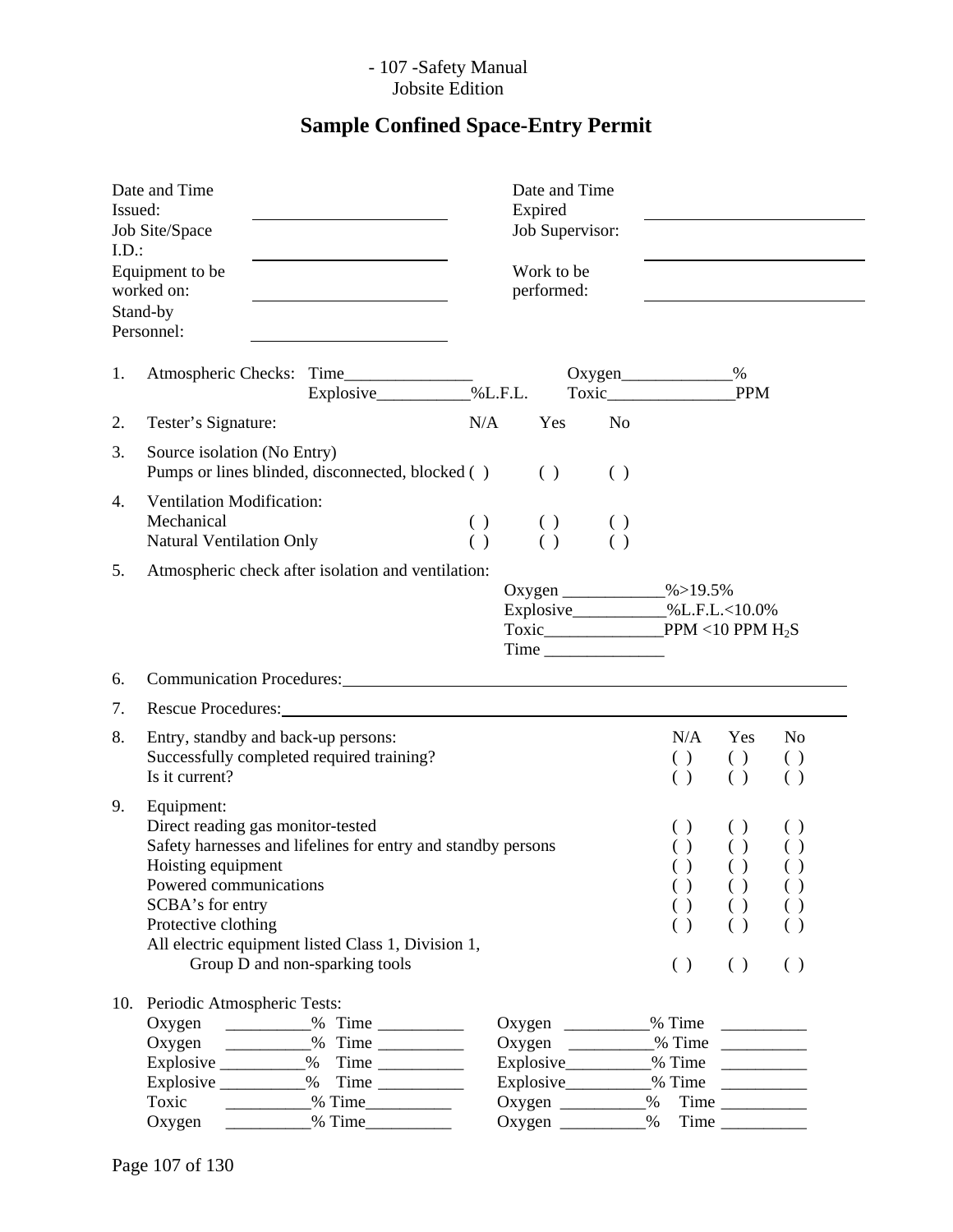#### - 108 -Safety Manual Jobsite Edition

We have reviewed the work authorized by this permit and the information contained herein. Written instructions and safety procedures have been received and are understood. Entry cannot be approved if any squares are marked in the "No" column. This permit is not valid unless all appropriate items are completed.

Permit and Check List Prepared By: (Supervisor) Approved By: (Unit Supervisor) Reviewed By: (Confined Space Operations Personnel) (Printed Name & Signature

This permit to be kept at job site. Return job site copy to Safety Office following job completion

## **PERMIT REQUIRED CONFINED SPACE ENTRY**

\_\_\_\_\_\_\_\_\_\_\_\_\_\_\_\_\_\_\_\_\_\_\_\_\_\_\_\_\_\_\_\_\_\_\_\_\_\_\_\_\_\_\_

Entry into any permit required confined space shall be conducted based upon the requirements of the "Confined Space Entry Permit". The permit included in this procedure shall be completed and all applicable items noted shall be in place before work in the space begins.

#### **CONTRACTORS**

No contractor shall be permitted to enter or work in a permit required confined space on any Hendrick Construction, Inc. site until company Superintendent has been advised of their presence and intended work. At that time, training shall be conducted to include:

- 1. Information about permit spaces including hazards identified and experience in the particular space
- 2. Apprise the contractor of precautions and procedures for work in or around permit spaces
- 3. Coordinate entry operations
- 4. Permit required confined space entry procedures as outlined in this program or their own permit required space entry procedure

Once the contractor has concluded their entry operations and required work in the space, the contractor shall be debriefed regarding the permit space program and any hazards confronted or created in permit spaces during entry operations.

#### **TRAINING**

Prior to any work in permit required spaces, the following training shall be conducted to include:

- 1. Entry Supervisor:
	- a. All items to be listed on Entry Permit
	- b. Authorizing entry
	- c. Overseeing entry
	- d. Terminating entry
- 2. Entrants:
	- a. Use of any and all needed equipment
	- b. Communication with attendants
	- c. Alert attendant when a warning symptom or other hazardous condition exists
	- d. Symptoms of exposure or warning of an impending hazard
	- e. Exit as quickly as possible when warned by attendant

Page 108 of 130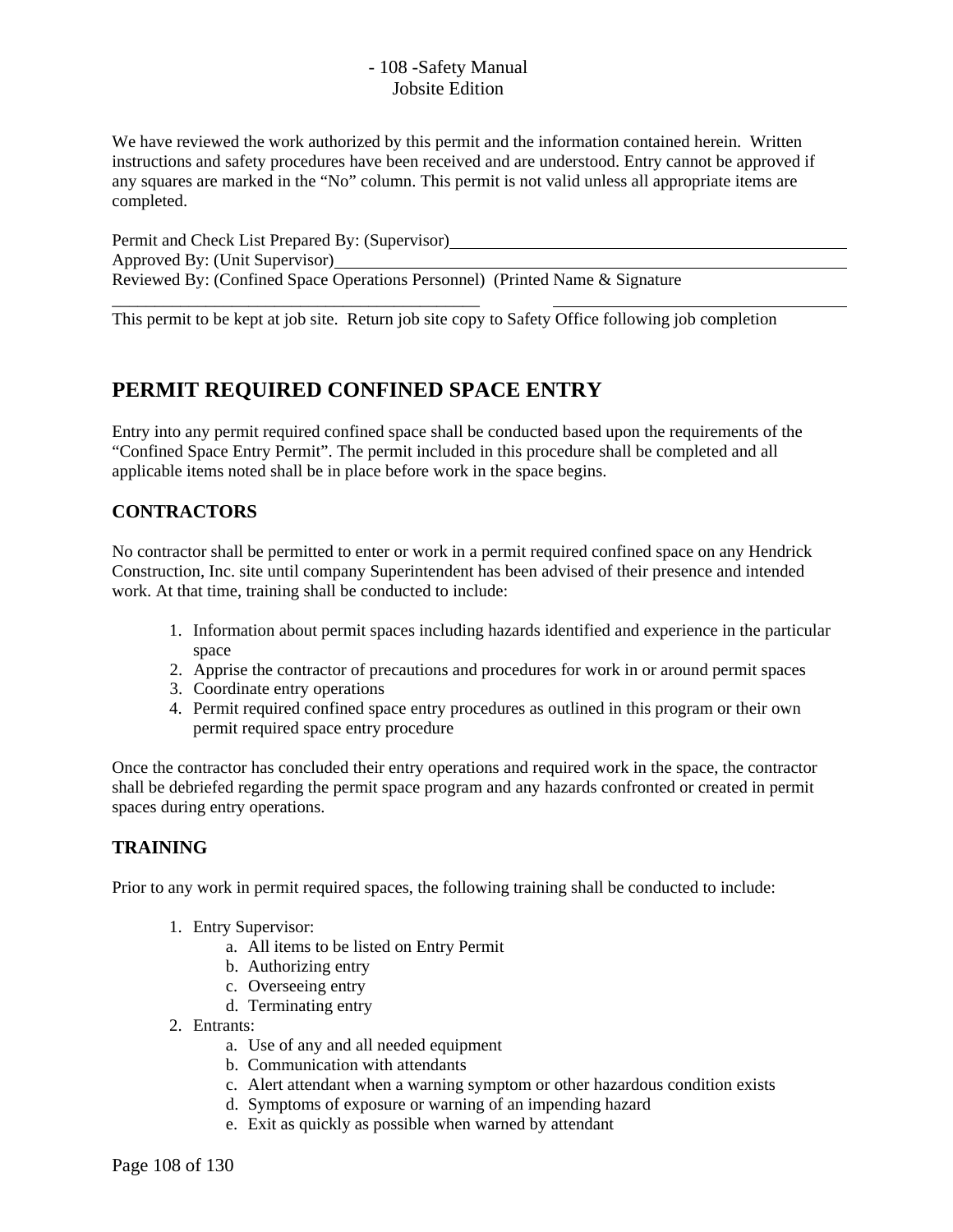## - 109 -Safety Manual Jobsite Edition

- 3. Attendant:
	- a. Check permits of authorized entrants
	- b. Prevent entry by those without a permit
	- c. Maintain a continuous count of those in confined space
	- d. Monitor activity in the confined space
	- e. Remain outside the confined space until relieved If necessary, attendant will:
		- 1. Order everyone to exit the confined space
		- 2. Contact rescuers
		- 3. Perform non-entry rescue
	- *\** Attendants shall not perform any other duty that will interfere with the duties above\*

## **RESCUE SERVICES**

On work sites where the owner maintains an on-site rescue squad, this team will be used first. If an outside service is to be used, this service shall be notified by the Entry Supervisors prior to work beginning in the space. The outside rescue service will be given the opportunity to examine the confined space in order to establish a rescue plan prior to work beginning. This service will be informed of the work hours when employees will be in the space and the fastest way they can be contacted if needed.

If the space permits, all work done in IDLH atmospheres and/or where air supplied respirators are worn, all entrants shall wear full body harnesses with life lines attached. Any space deeper than five (5) feet requires the use of a mechanical lifeline for rescue purposes.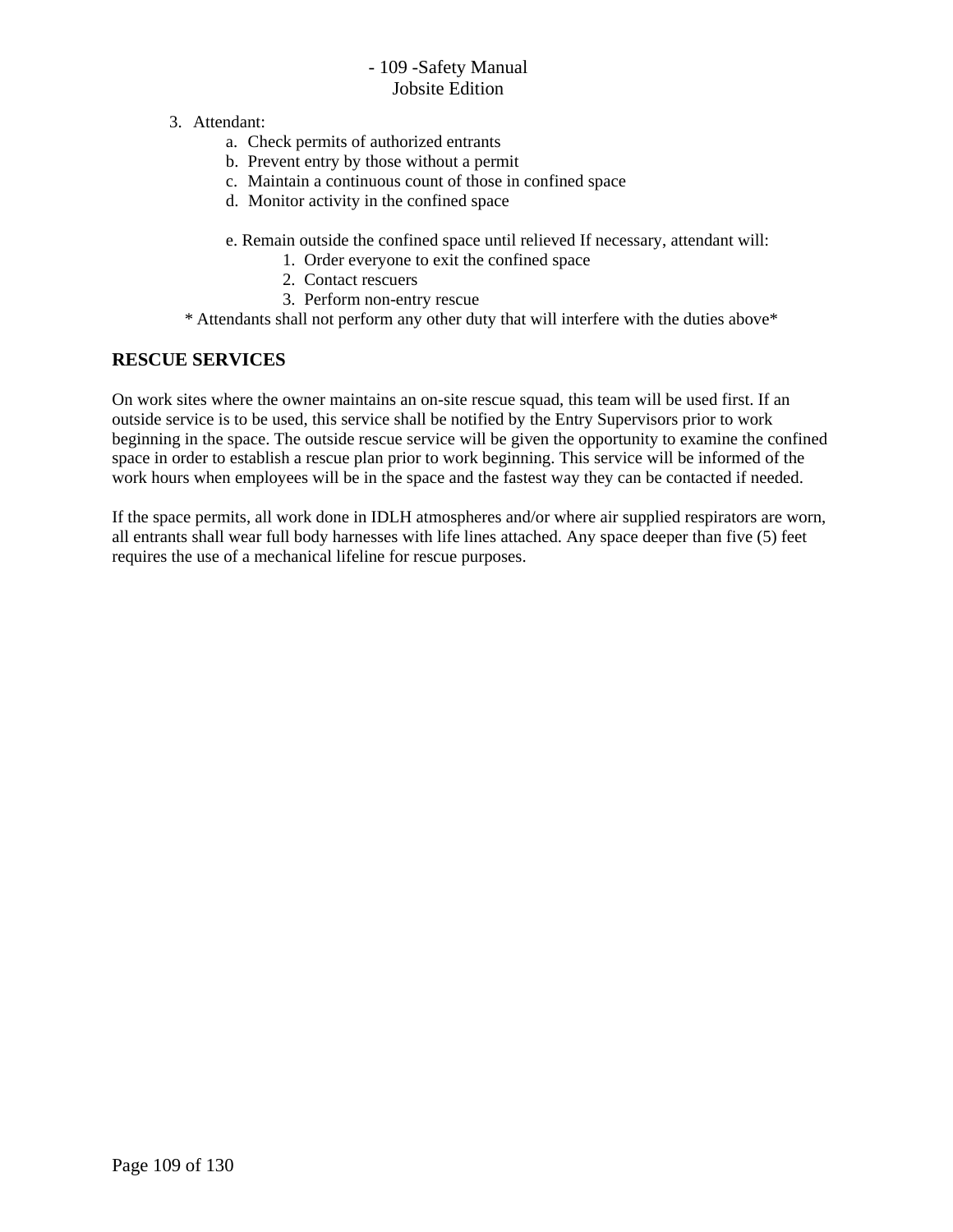## - 110 -Safety Manual Jobsite Edition

# **Employee Sign-Off Sheet**

# **Confine Space Entry Procedures**

I acknowledge I have been given a copy of the Written Procedures for Confined Space Entry. I have read and understood them, and I accept the procedures as a working document which I will support and follow in my daily work for Hendrick Construction, Inc.

| <b>Employee Signature</b>              | Date |  |
|----------------------------------------|------|--|
|                                        |      |  |
| <b>Supervisor's Signature</b>          | Date |  |
|                                        |      |  |
| <b>Site Safety Manager's Signature</b> | Date |  |
|                                        |      |  |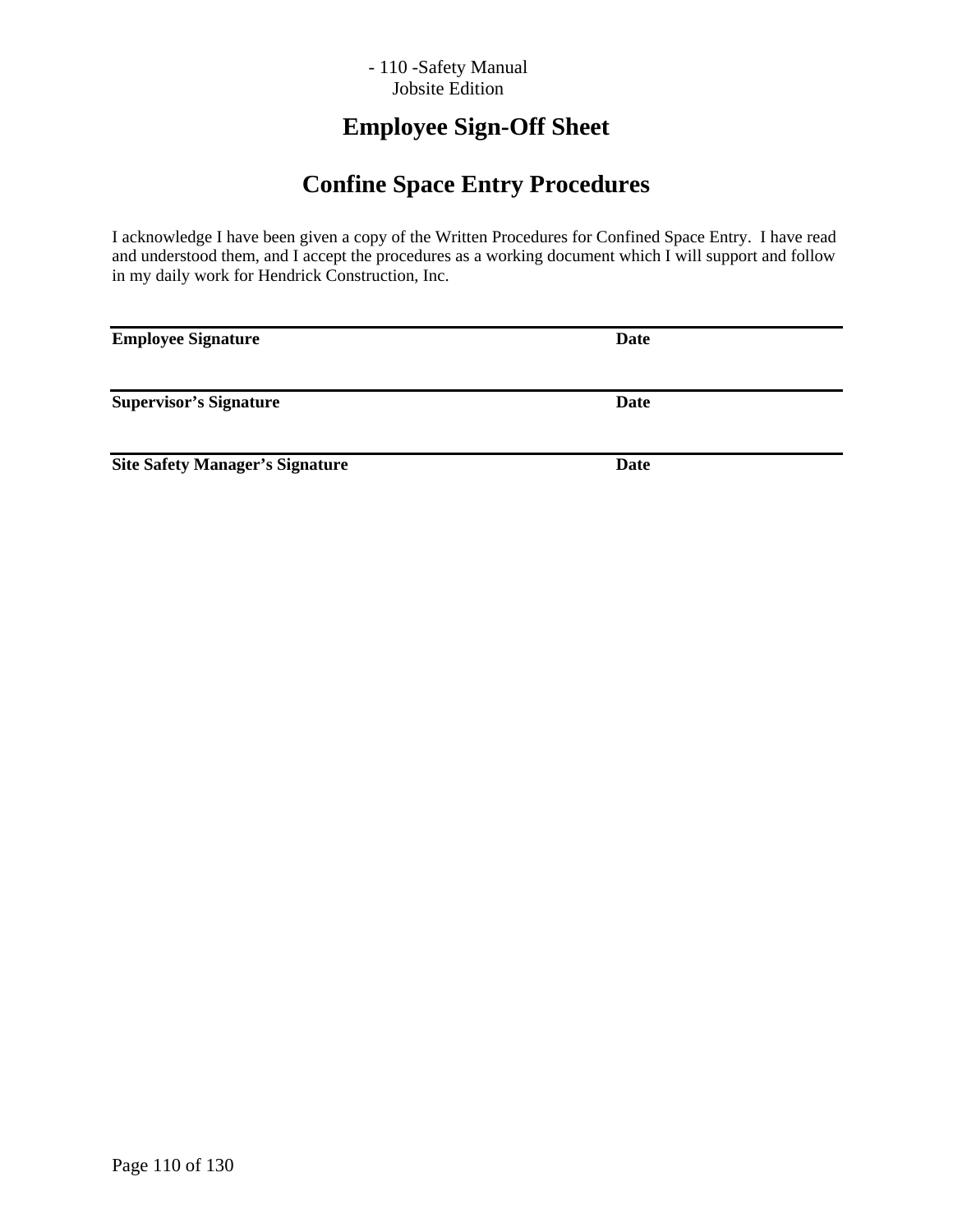## - 111 -Safety Manual Jobsite Edition

# **TRAFFIC CONTROL**

## **GENERAL**

Road construction poses safety problems not often encountered in other types of construction. Contractors should take the appropriate safety measures necessary to protect motorists, pedestrians, workers, equipment, materials, and public utilities.

## **TRAFFIC VOLUME**

In order to plan for job site safety, contractors should know the approximate volume and composition of the traffic. Advance notice to the public about the construction project may also help reduce traffic volume.

Traffic approaching a work zone may have to slow or stop intermittently. It is important to know the traffic work zone speeds that will be encountered. The conditions which could be encountered should be determined by a job site visit. Limitation on sight distance, complicated intersections, and distracting or confusing roadside conditions should all be factors in planning for safety. Local law enforcement agencies frequently assist contractors with traffic control.

## **TRAFFIC CONTROL**

Traffic control requirements vary from state to state. Traffic control design frequently requires the expertise of traffic control engineers. Contact the contracting agency in order to determine which regulations are appropriate for the work zone as well as reviewing the latest Manual on Uniform Traffic Control Devices (MUTCD).

Traffic control regulations will provide the specific requirements regarding:

- warning devices
- directional devices
- traffic signs
- lighting and marking devices
- barricades and fences
- flagging and signaling
- other pertinent requirements

The operation of construction equipment may be distracting to motorists. The travel paths for construction equipment should be separated from the travel paths for traffic where possible. Construction equipment should never travel adjacent to traffic traveling in the opposite direction unless there is a physical barrier.

Advance warning signs and/or a flagger should be established at any point where construction equipment crosses a traffic path. The flagger should have the authority to direct the actions of the construction vehicles as well as the motorists.

## **URBAN CONSTRUCTION**

In urban areas, keep interference with traffic at a minimum. The following may be considered. Store materials and equipment off-site at temporary storage yards or on adjacent minor streets. Promptly remove spoil material.

Increase night and off-peak work activity on road ways opened to traffic during the morning and evening rush hours.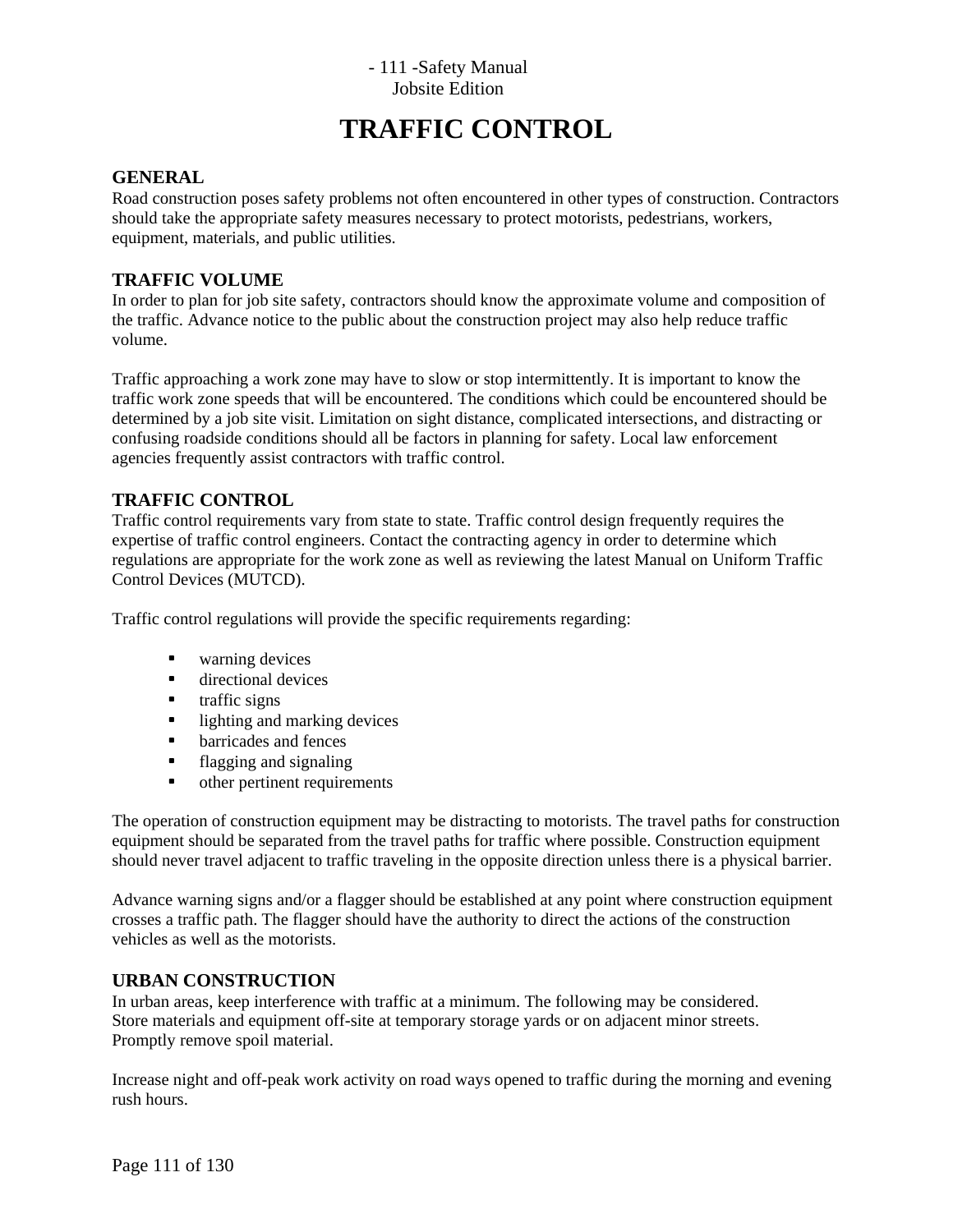## - 112 -Safety Manual Jobsite Edition

Adequate lighting should be provided on urban construction projects. Where feasible, conventional electric lights should be used. Barricades and obstructions in the vehicle path should be clearly visible.

## **TRAFFIC CONTROL DEVICE REMOVAL**

Dismantling of road construction work zones should be performed in accordance with the contracting agency's requirements.

\*\*\*\*\*\*\*\*\*\*\*\*\*\*\*\*\*\*\*\*\*\*\*\*\*\*\*\*\*\*\*\*\*\*\*\*\*\*\*\*\*\*\*\*\*\*\*\*\*\*\*\*\*\*\*\*\*\*\*\*\*\*\*\*\*\*\*\*\*\*\*\*\*\*\*

## **!!Refer to the latest Manual of Uniform Traffic Control Devices and State Flagging Programs!!**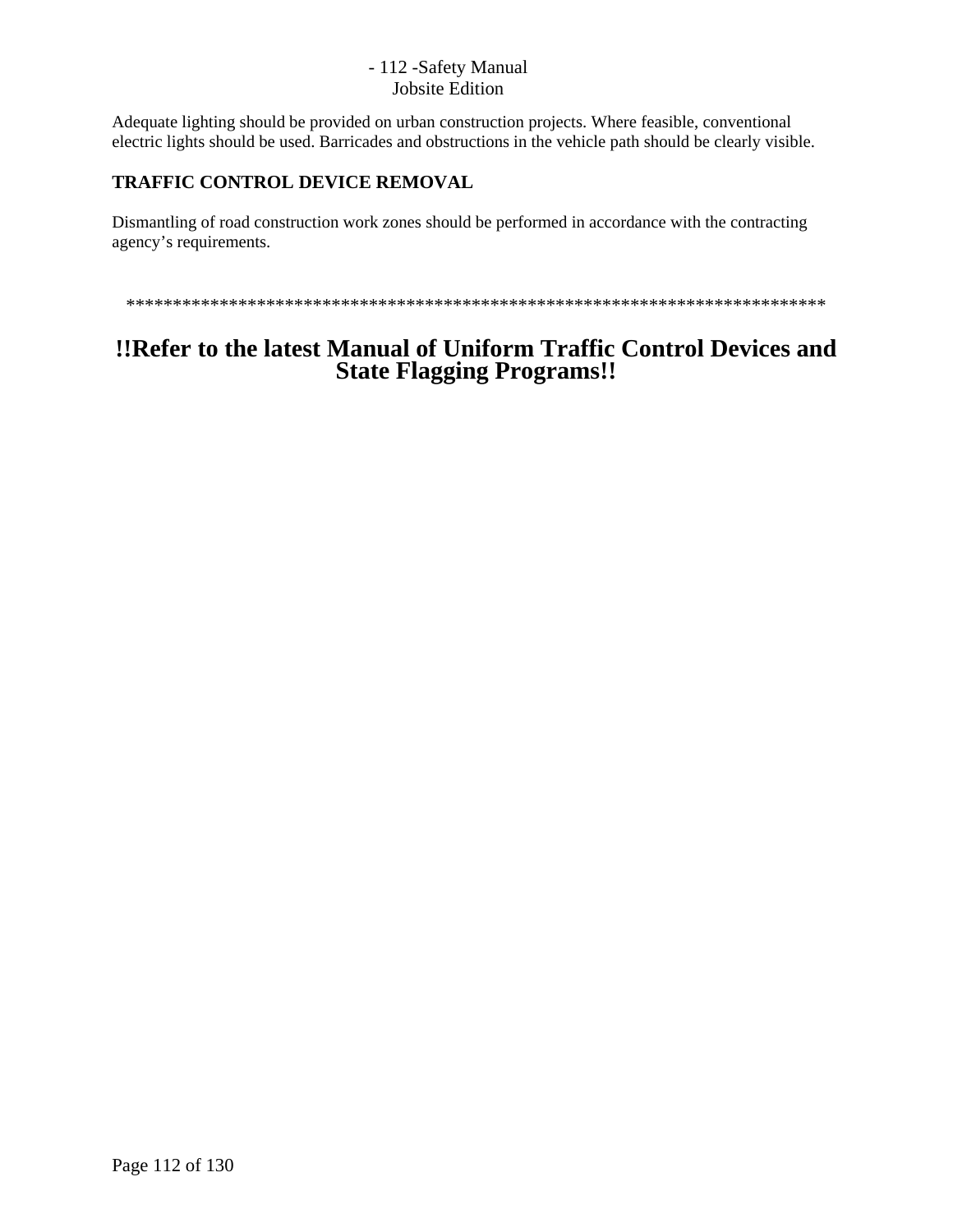## - 113 -Safety Manual Jobsite Edition

# **PUBLIC PROTECTION A SUMMARY OF ANZI Al 0.34**

#### **Program**

This written policy addresses the Public Hazard Control Plan practices of Hendrick Construction, Inc. employees and subcontractors. The Public Hazard Control Plan shall be reviewed and updated as new Hazards are identified or created in site specific format.

#### **Responsibilities**

It shall be the responsibility of the Superintendent to develop a Public Hazard Control Plan to address the Hazards that may affect the Public. The Public Hazard Control Plan shall be developed from these core components.

**Site Policy or Program -** A statement/program which obligates all parties involved in the Project to protect the Public.

**Responsibilities -** The Contractors shall coordinate their efforts and actions to protect the Public.

It shall be the responsibility of HCI's Project Manager and Superintendent to ensure that the Contractors take appropriate actions to protect the Public.

It shall be the responsibility of the Project Constructor to ensure that each Contractor takes actions to communicate and train its employees with regards to the Contractor's responsibilities.

Each Contractor shall maintain documentation of its efforts to implement this standard.

The Public Hazard Control Plan shall address the need for monitoring and inspection.

**Accident Investigations -** A qualified person or their designee shall conduct and coordinate accident investigations at the jobsite.

**Timeliness -** The Project Manager and Superintendent has an obligation to evaluate each Contractor'(s) planned activity for its impact on the Public. This evaluation shall be undertaken at the time construction is being planned, when contracts are being finalized and as necessary during construction project.

When a Hazard is identified, appropriate actions to abate the hazard shall be devised and implemented.

**Community Relations Designee(s) -** It shall be the responsibility of the Project Manager and/or Superintendent to respond to Public inquiries or complaints related to the construction depending on level of sensitivity. The name of the designated individual(s) shall be noted in the Public Hazard Control Plan.

**Coordination with Authorities -** Public Hazard Control Plans shall be communicated with appropriate Authorities.

#### **The Public Hazard Control Plan shall consider the following Hazards:**

**Noise -** Construction activities that produce noise levels above the local jurisdiction permissible levels shall be identified and appropriate action taken to minimize Public exposure.

Sudden or loud impact noises may startle or present a hazard, appropriate actions to notify the Public shall be taken.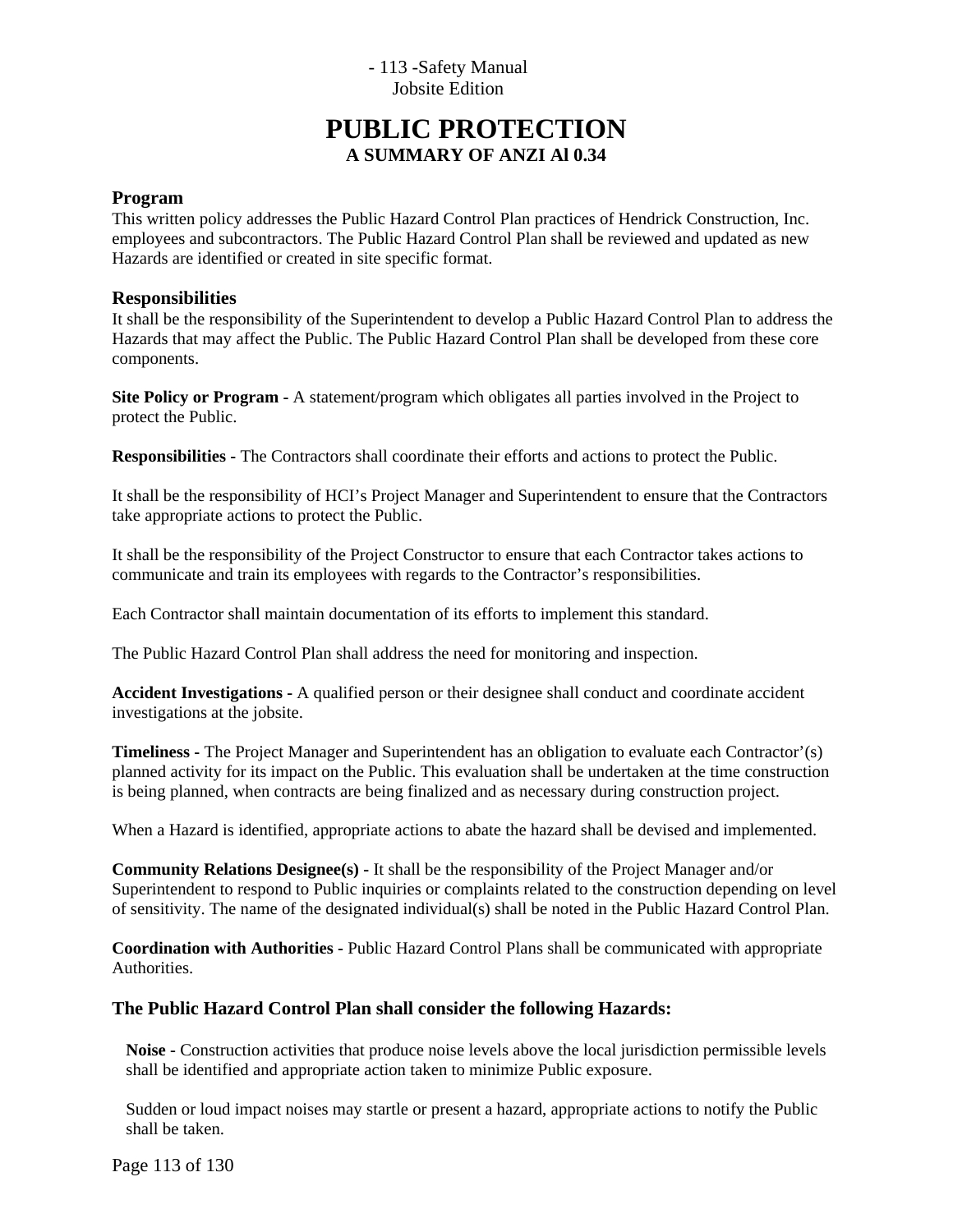When sudden or continuous noise may interfere with other warnings, such as back-up alarms or horns, or where traffic control or emergency vehicle response is affected, appropriate actions shall be taken to notify the Public. These appropriate actions may include visual signals, warning signs, barricades and/or flagpersons, and shall be deployed in addition to the audible warnings.

**Dust, Fumes, Mists, Smoke, Vapors -** Operations which produce airborne contaminants that may present a hazard to the Public shall be controlled. Plan for how they will be controlled or removed.

**Traffic Hazards -** Construction operations interacting with the Public or taking place above or adjacent to vehicular, pedestrian, maritime, rail or air traffic (traffic) areas shall be addressed. Specifically durations, peak times, and abatement of hazards regarding traffic.

When roadways or walkways are disturbed by the Construction, and/or temporary covers or bridges are used to allow traffic to flow or be rerouted, such covers or bridges shall be of sufficient size to support the loads that may be imposed and shall be secured to prevent shifting or movement. Supporting structures or ground under and around temporary covers or bridges shall be evaluated for ability to withstand the imposed loading by a Qualified person. Shoring and/or reinforcement shall be put in place prior to opening the area for Public access, whenever shoring, reinforcement or other support is indicated. The condition of the temporary structures shall be maintained to prevent Hazards.

Additional care is required in high-speed or high congestion traffic areas including but not limited to additional and/or larger notices or warnings, signage, barricades, marker buoys, etc., use of flagpersons, movement of warnings further from the area involved to give enough advanced warning, or other means to give adequate notice of the Hazard.

Consideration shall be given to access by emergency vehicles both to the jobsite and along the Public access areas where Construction may impact vehicle access. Prior notification and planning shall be undertaken with all affected emergency agencies to advise them of access to the jobsite.

Jobsites arrangements shall be made for prompt clean-up of any debris on public ways.

**Pedestrian Hazards -** At all times during the construction, those areas designated for pedestrian traffic shall be clearly delineated. They shall be maintained so that Hazards that may cause slipping, tripping or falling are minimized. Non-level surfaces, especially when not clearly observable, shall be marked with high visibility signs or notices. Stairs or ramps shall have hand-rails on both sides. Elevated areas shall have standard guardrails or equivalent.

Where pedestrian areas are closed, notice shall be given and access provided to suitable and safe alternative areas. Where necessary, clear markings showing the expected path the Public shall take shall be installed.

Contractors shall monitor means of ingress and egress to be used by the Public to make certain operations do not block stairways, doors, entrances, exits, paths, hallways, etc.

Specific consideration shall be given to emergency evacuation of buildings, structures, and jobsites and the effect that the Construction project may have on such evacuation.

**Lighting -** Lighting on the jobsite that may illuminate or project to areas off the jobsite shall be directed so to not create a hazard or nuisance.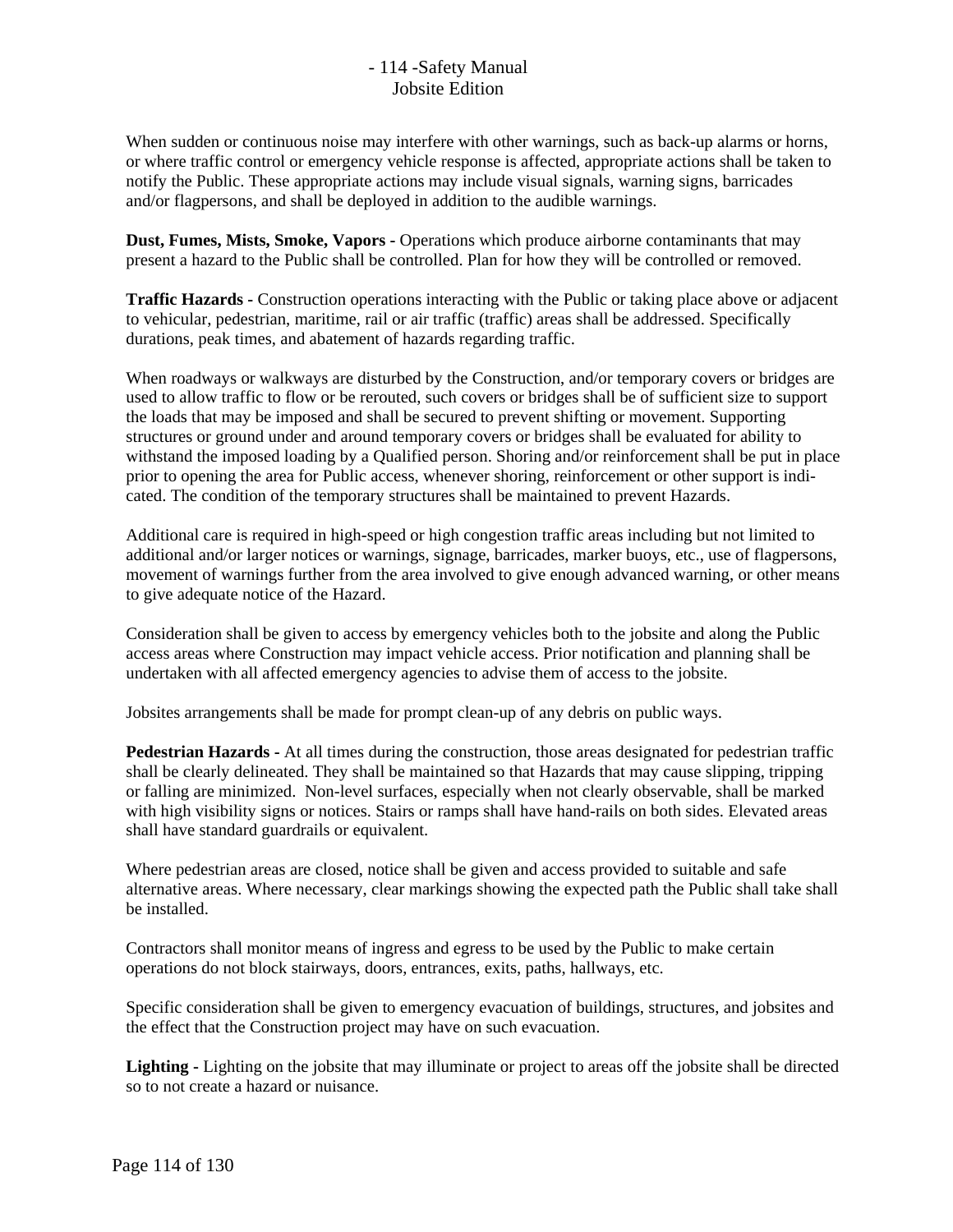## - 115 -Safety Manual Jobsite Edition

Walking surfaces and other public areas affected by the construction project shall be adequately illuminated.

**Machinery and Vehicles -** Contractors utilizing cranes, vehicles, machinery, ships, vessels, barges, boats, aircraft or other mobile equipment or devices shall conduct an initial and periodic inspection on the equipment. Adequate barricades, shields, guards, alarms, signs, markings and safety systems shall be provided and or installed on all equipment.

When machinery, ships, vessels, barges, boats, aircraft and vehicles require special licenses or permits or operator training before being used, the Contractor shall secure or provide these prior to working with that equipment at the jobsite.

Areas accessible to the Public that have any mobile equipment that is accessible to the Public shall be properly barricaded or guarded prior to and during the operation of such machinery or equipment. Appropriate warning signs, fencing, barricading or personnel shall be placed a sufficient distance from such area and in a timely fashion to ensure that the Public cannot inadvertently enter the area.

Where loads are hoisted or where other overhead Hazards exist a clear area below sufficient to prevent Hazards to the Public shall be barricaded to prevent inadvertent access by the Public.

Where ambient noise or noise from construction operation makes it difficult to hear warnings or signals given by mobile equipment, ships, vessels, boats and aircraft such warnings or signals shall be increased in decibels so they can be heard over other sounds. If this is inappropriate or impractical, visual signals shall be established to protect the Public from such operation. Visual or radio contact shall be maintained between the mobile equipment operators and the designated persons providing protection or signals. Spotters for equipment operators, trucking, etc. can be used as alternative to ensure safety of workers and public.

**Falling Objects/Windblown Objects -** Barriers, catch platforms, enclosures, perimeter debris netting, vertical debris netting or other administrative or engineering controls must be employed to prevent any construction object or debris from reaching or creating a Hazard to the Public.

Public areas adjacent to jobsite shall be protected by sheds, overhangs, platforms, scaffolding or similar structures with sufficient structural strength to reduce Hazards to pedestrians from falling objects or debris.

Effort should be made to prevent construction material, tools, debris, waste, equipment or other items propelled or entering Public areas (such as by wind, water or contact with other operations) by ensuring that they are contained, secured, tied-off, removed, braced, enclosed, restrained, etc. in such a way as to prevent such objects from falling or being picked up by the wind.

**Security -** Measures to prevent the public from access to the jobsite shall be established.

Where control of access is not practicable, locking, barricading or removal of equipment, supplies, material, access ways or other items that pose a Hazard shall be undertaken.

The need for security systems or personnel during or after work hours to ensure that the Public cannot gain access to the jobsite shall be considered.

A list of personnel with authorization to access the jobsite during non-work hours shall be provided to applicable Authorities and security personnel.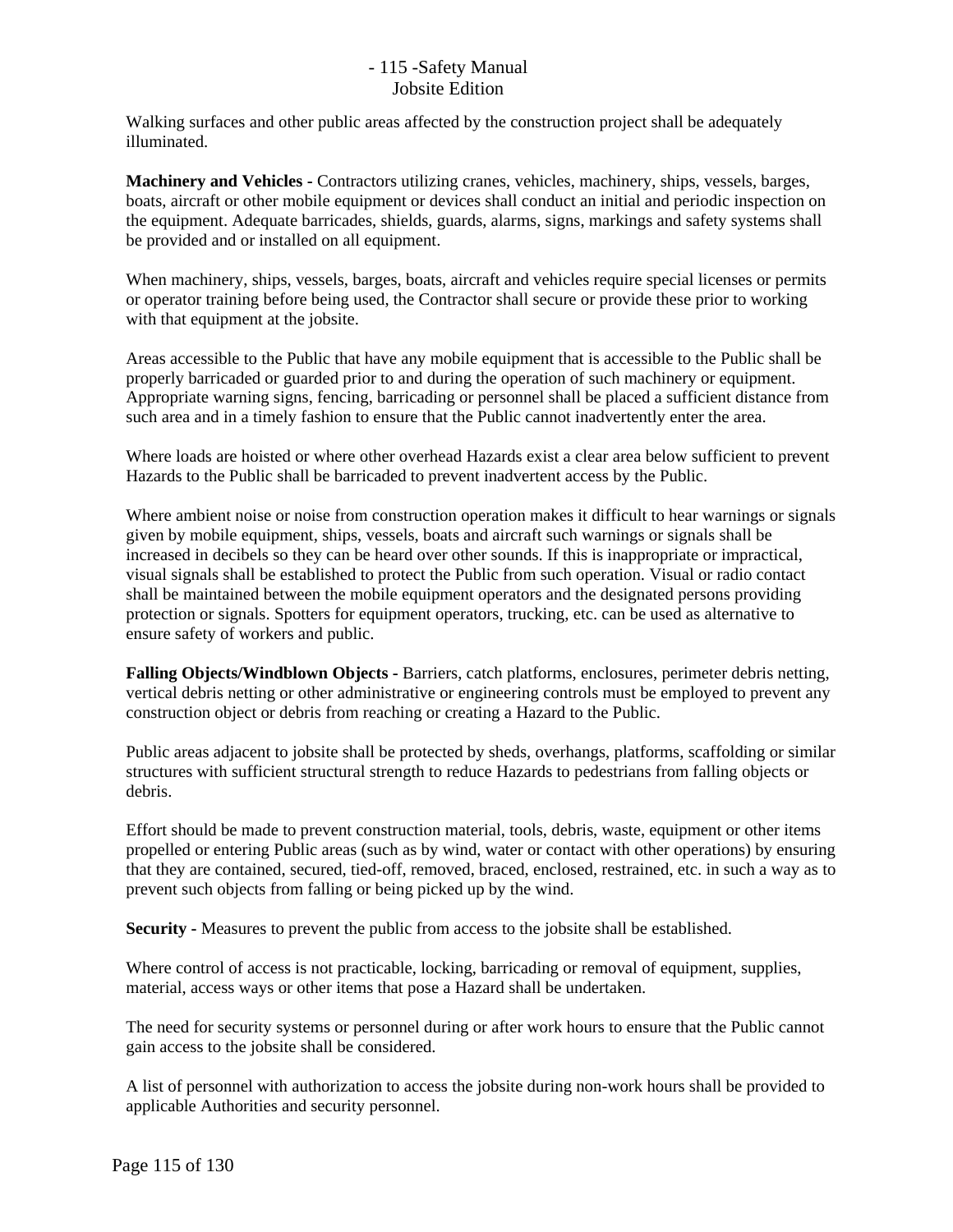## - 116 -Safety Manual Jobsite Edition

All security plans shall be communicated to local enforcement Authorities including the list of personnel responsible to respond to assist such Authorities. Such list shall be periodically updated or affirmed.

**Pollution -** Construction operations that generate waste, debris, byproducts, or other contaminants that can be carried to adjacent areas which could result in pollution, degradation, or contamination shall be evaluated and such activity/operation shall be controlled to eliminate the problem.

Project waste shall only be moved to such facilities that are licensed, certified, or otherwise qualified to accept waste and process it in an approved manner.

Water-borne run-off or contaminants which can be carried to any municipal storm sewer system shall be evaluated. Where run-off may pose a pollution Hazard, actions to control the contaminants shall be taken.

On site sanitation facilities shall be provided for Non-sewered Waste-disposal Systems-Minimum Requirements.

**Utilities -** The location of all utilities including but not limited to water, gas, electric, steam, hydraulic, sewer, fuel oil, air, hydraulics shall be established as soon as possible prior to the starting of construction by a Qualified person. This information shall be communicated in the project documents to all effected Contractors. Markings and other identifiers shall be placed wherever possible as a visual warning to all who may inadvertently come into contact with such utilities.

The location of utilities shall be marked on drawings at start of project. New utilities placed or old utilities deactivated shall be updated on a continuing basis during the course of the project.

In all cases the Public shall be protected from contact with or exposure to any hazard presented by utilities.

**Hazardous Materials and Substances -** Materials which are considered hazardous which are stored at a Project shall be stored away from public in approved, properly labeled containers. Storage buildings or facilities shall be constructed and located away from the Public. Storage areas shall be posted with warning signs. Emergency response personnel shall be furnished with information regarding the location, quantity, and type of materials or substances which are stored at the Project and provided with material safety data sheets (MSDS) as requested.

**Injuries/Damage -** Any injury or damage to the Public observed or brought to the attention of any member of the workforce shall immediately be assessed for severity and secure medical help. Appropriate action shall be taken to minimize further injury or damage as needed.

The area where the injury or damage occurred shall be secured to prevent intrusion or disruption by any member of the workforce until proper investigation, and documentation has taken place.

**Vibrations and Subsidence -** Construction operations that produce ground or air vibration or could result in subsidence of adjacent land, trenches, or structures shall be analyzed and means taken to prevent damage or injury. Operations such as pile driving, dewatering, vibrating, blasting, drilling, hammering, trenching, excavating, pounding, wrecking/collapsing, placement or extraction of sheeting, heavy equipment traffic, rail traffic, compressed air or steam releases are examples. Before the start of any construction activity in the proximity of building structures or land that could be affected by such operations, a pre-operations survey of the surrounding area, structures, and appurtenances shall be completed. At a minimum, visual survey with recorded findings shall be completed of the outside of all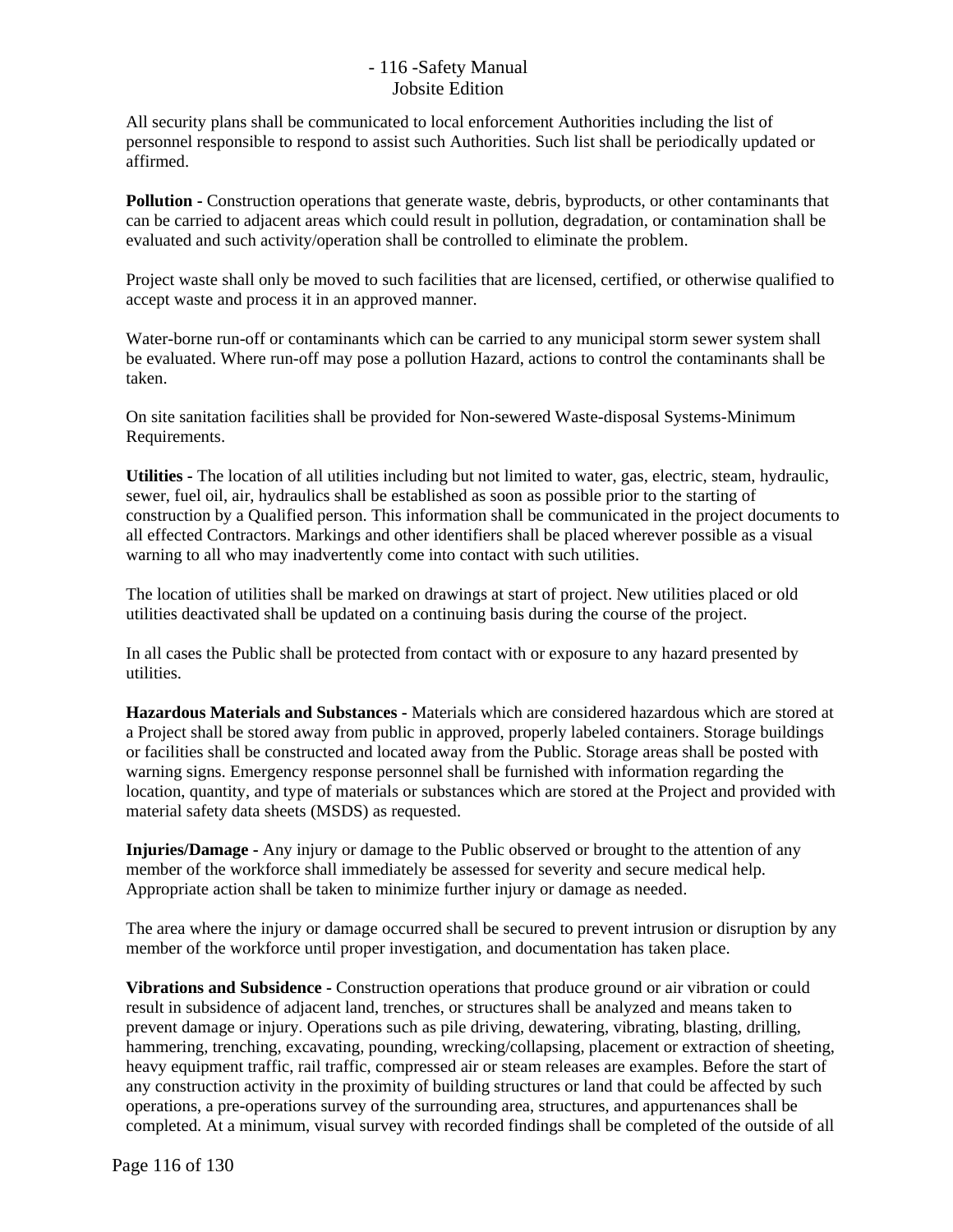## - 117 -Safety Manual Jobsite Edition

structures and the inside where possible, with photographs taken whenever possible. Apparent weaknesses or deterioration in structures, facility, or land shall be conveyed prior to the start of construction.

When warranted, structural and geological investigation shall be made to ensure that operations will not cause subsidence to adjacent structures. Excavation shall be shored or otherwise protected to assure protection to adjacent Public property.

Periodic monitoring of adjacent roadways, waterways, airways, sidewalks, buildings and utilities shall be undertaken during construction operations.

Periodic monitoring visual inspection during construction operations shall be performed to ensure that any changes, subsidence or damage as a result from construction operations are detected.

In public areas all excavations, cuts, and trenches shall be backfilled with approved material and properly tamped and compacted as soon as possible.

**Emergency Action Plan -** An emergency action plan(s) shall be incorporated as part of the *Public Hazard Control Plan* to delineate actions to be taken and responsibilities in the event of an emergency such as flood, chemical spill or leak, fire, electrical outage, collapse, fatality or a multiple injury accident, fatality, serious inclement weather, or catastrophe.

Personnel on the jobsite shall be instructed as to the emergency procedures that are to be undertaken in the event an emergency arises involving or affecting the Public.

**Public Contempt or Protest -** A plan for dealing with a member of the Public who purposely places themselves or others at risk by failing to observe or heed warnings shall be established. This may require notification to agencies with authority to control Public activity (such as police, Coast Guard, F.A.A.) and cessation of any work that may cause a hazard.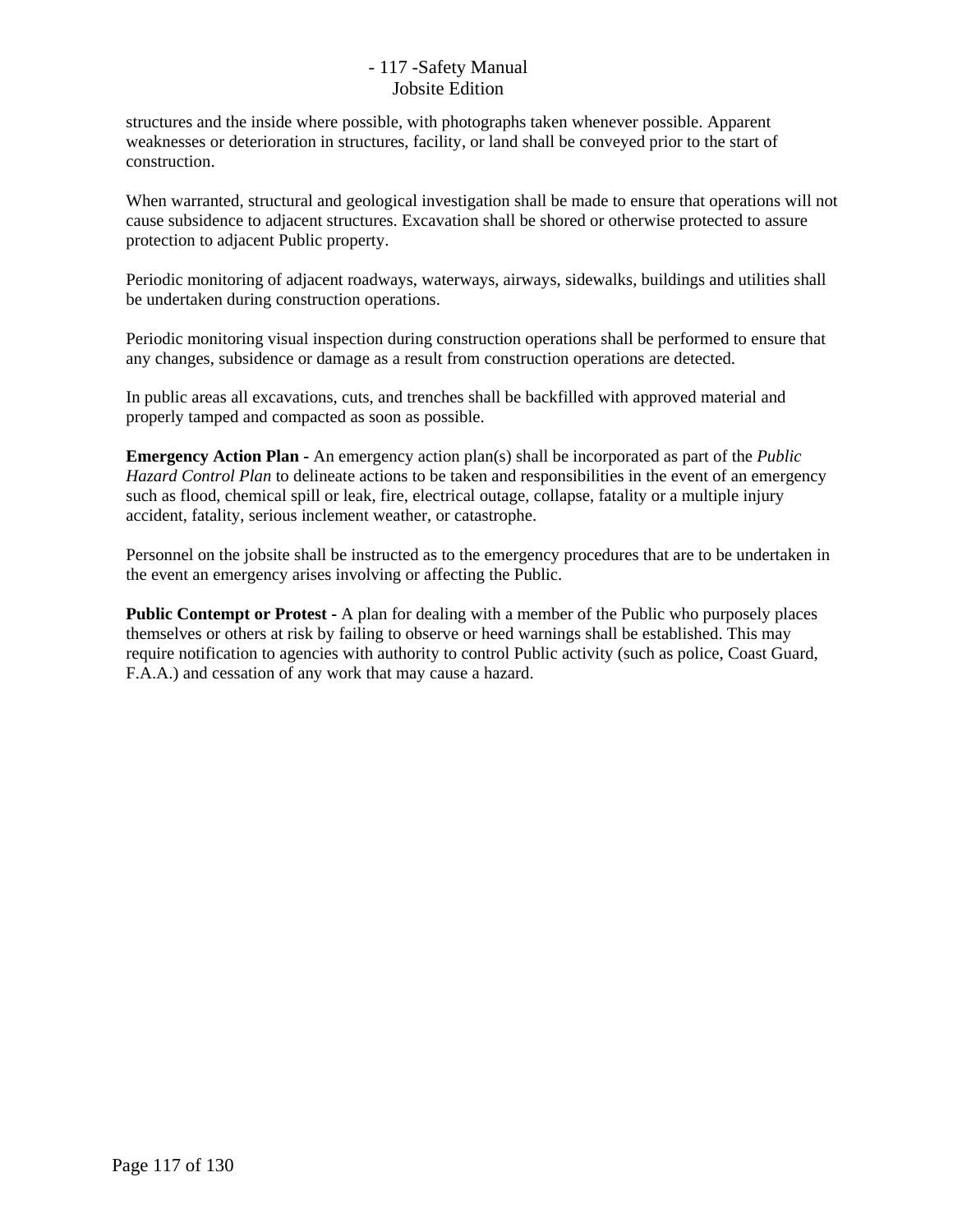## - 118 -Safety Manual Jobsite Edition

# **MOTOR VEHICLE SAFETY**

#### **Introduction**

Hendrick Construction, Inc. is dedicated to the protection of its employees from on the job injuries as a result of potential hazards associated with all modes of motor vehicle operation.

### **General Motor Vehicle Safety Rules**

Do not take chances. To arrive safely is more important than to arrive on time.

Drivers should be mentally and physically rested.

Consuming alcoholic beverages while driving, or driving while under the influence of alcohol or restricted drugs, is prohibited. Infraction is grounds for immediate dismissal.

Drivers must have a valid driver's license for the type of vehicle operated, and have license(s) in their possession at all times while driving.

All drivers should be familiar with the traffic laws in the states in which they will operate.

Speed shall never be faster than a rate consistent with existing speed laws and road, traffic and weather conditions. Posted speed limits must be obeyed.

Slow down and watch for children in school zones.

Seat belts should be worn by drivers and passengers at all times.

Check your vehicle daily before each trip, and check the vehicle visually each time before driving. Check lights, tires, brakes, and steering particularly. An unsafe vehicle should not be operated until repairs are made.

Drivers must report all arrests and traffic convictions to their company. Repeated traffic convictions or failure to report traffic accidents or convictions may result in disciplinary action.

Drivers should make regular inspections of their vehicles. Inspections should include steering, brakes, mirrors, lights, horn, tires, and windshield wipers. Any special safety items, such as back-up alarms, should also be checked. Drivers should report all defects to their supervisor. Repairs should be made immediately.

#### **Loading**

No person should be permitted to remain in or on a truck being loaded by excavating equipment or cranes.

Material being loaded should be within the safe weight limits for the truck being used.

Loads projected over the end of the truck should be marked with a red flag and lighted at night.

Loose materials should be covered to prevent them from flying out of the vehicle while moving.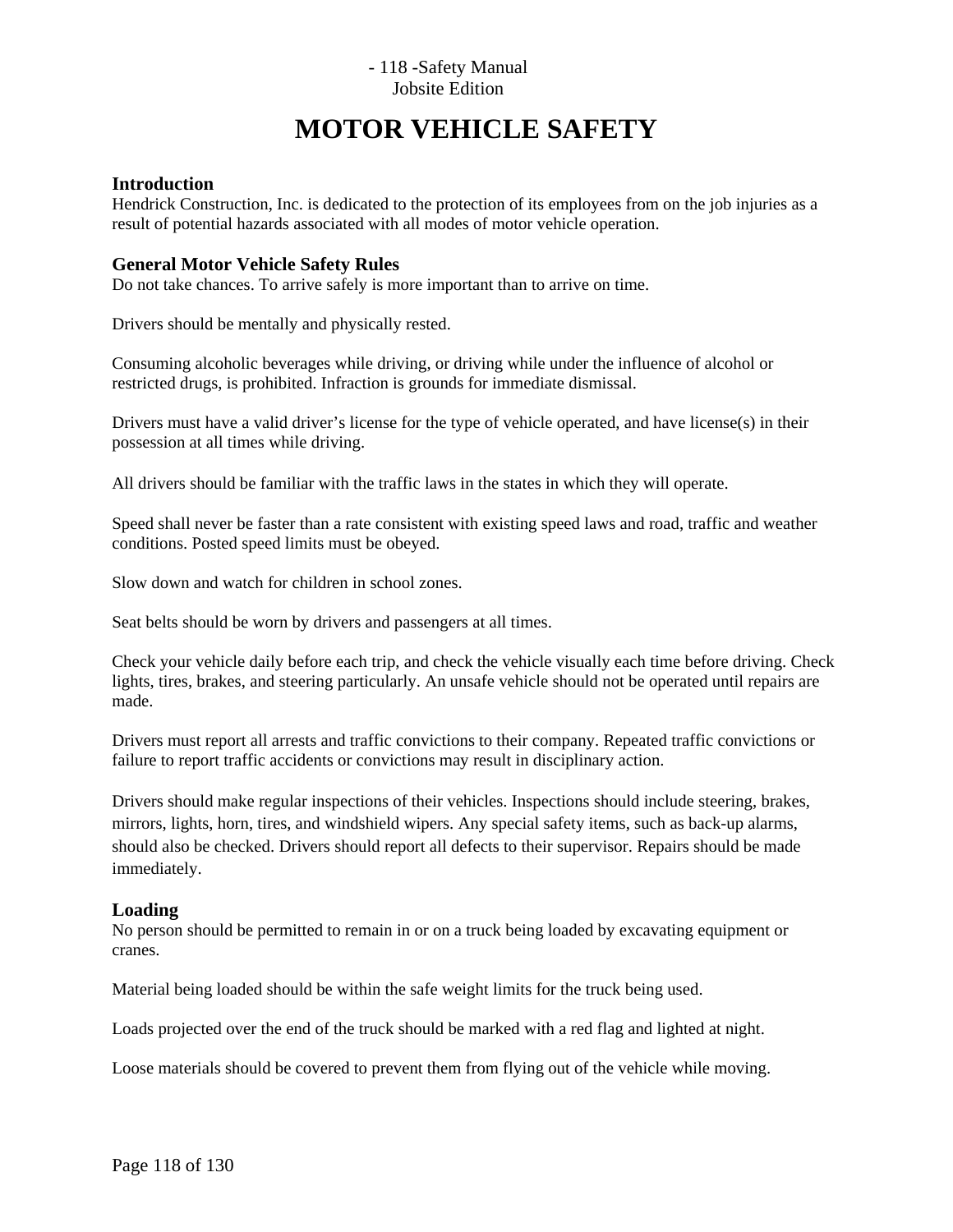## - 119 -Safety Manual Jobsite Edition

## **Operating**

Trucks operated on public highways should conform to the weight and clearance limitations of bridges, power lines, overhead structures, and other restrictions.

All operators shall be required to stay within posted speed limits at all times.

Off-highway operation may require extra precautions to prevent shifting of the load while crossing rough terrain.

A truck should be backed under the direction of a signal-person if the operator cannot clearly see the area to the rear of the vehicle. If a truck is not equipped with an automatic backup alarm then signal person shall be utilized.

Windshields and mirrors should not have obstructed views. Windshield mirrors and lights should be kept clean.

## **Roads**

Construction roads shall be maintained in safe operating condition at all times. Construction roads should be wide and should not have sharp curves and changes in grade. Truck traffic should be routed to avoid cross-traffic and pedestrian crossings whenever possible.

## **Transporting Personnel**

No workers are permitted to get on or off a moving truck at any time.

Workers are required to ride within the space provided. They shall never ride on running boards, fenders, bumpers, or on top of cabs.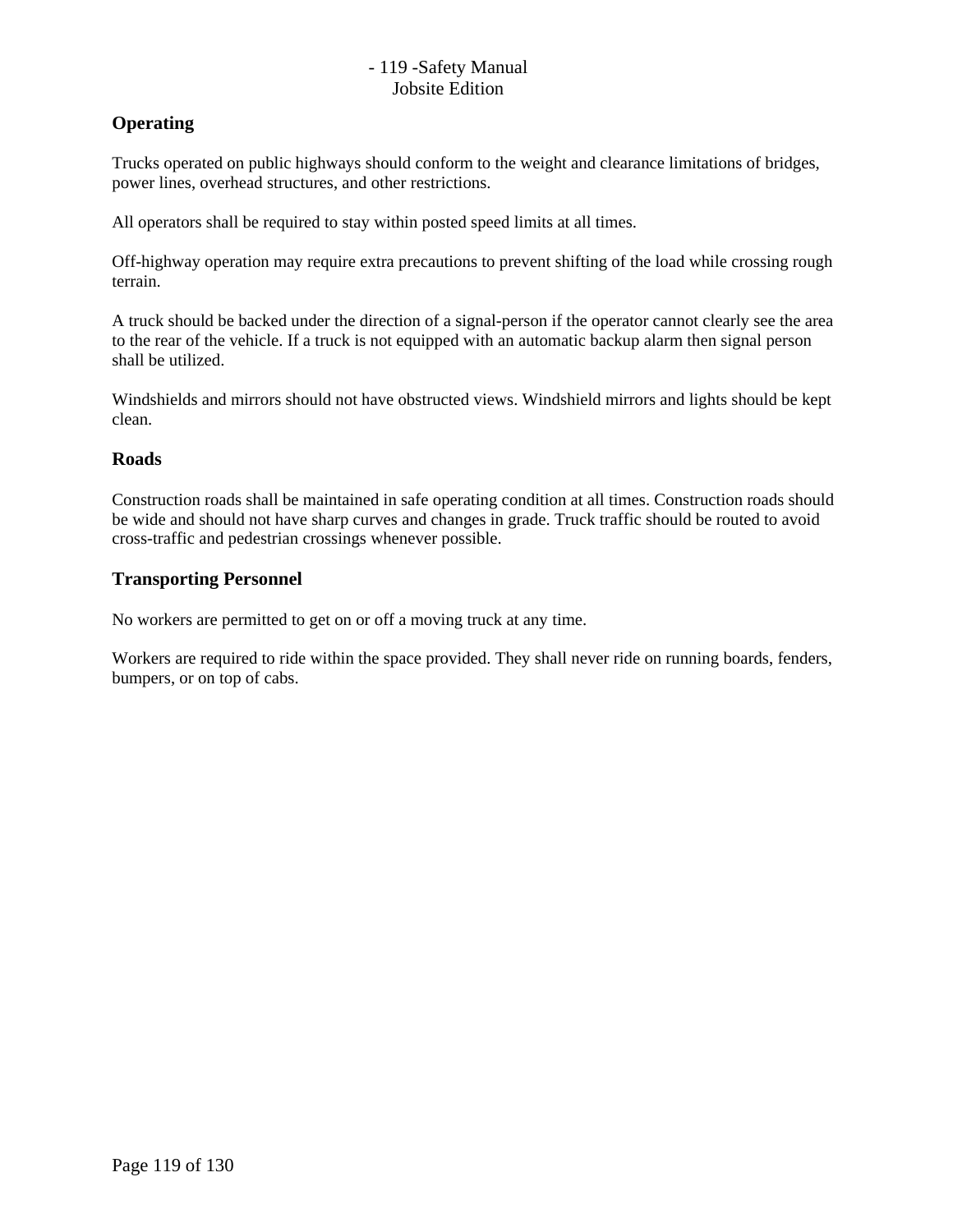# **DRUG AND ALCOHOL ABUSE POLICY**

## **POLICY**

Hendrick Construction, Inc. has a vital interest in maintaining a safe, healthy, and efficient working environment. Being under the influence of a drug or alcohol on the job poses serious safety and health risks to the user and to all those who work with the user. The use, sale, purchase, transfer, or possession of an illegal drug or alcohol in the workplace is strictly prohibited.

HCI recognizes its obligations for the provision of services that are free of the influence of illegal drugs and alcohol.

HCI has the right and obligation to maintain a safe, healthy, and efficient workplace for all of its employees, and to protect the organization's property, information, equipment, operations and reputation.

HCI further expresses its intent through this policy to comply with federal and state rules and regulations that relate drug and alcohol free workplace.

As a condition of employment, all employees are required to abide by the terms of this policy and to notify HCI management of any infraction in the workplace.

## **PURPOSE**

This policy outlines the goals and objectives of the Hendrick Construction, Inc. drug and alcohol testing program and provides guidance to supervisors and employees concerning their responsibilities for carrying out the program.

## **SCOPE**

This policy applies to all departments, all employees and all job applicants. The term employee includes contracted employees.

## **DEFINITIONS**

**Alcohol:** Any beverage that contains ethyl alcohol (ethanol), including but not limited to beer, wine and distilled spirits.

**Company premises or company facilities:** All property of HCI including, but not limited to, the offices, facilities and surrounding areas on Hendrick-owned or -leased property, parking lots, storage areas, and jobsites. The term also includes Hendrick-owned or -leased vehicles and equipment wherever located.

**Contraband**: Illegal drugs and alcoholic beverages, drug paraphernalia, lethal weapons, firearms, explosives, incendiaries, stolen property, counterfeit money, untaxed whiskey, and pornographic materials.

**Drug Testing:** The scientific analysis of urine, blood, breath, saliva, hair, tissue, and other specimens of the human body for the purpose of detecting a drug or alcohol.

**Illegal Drug**: Any drug which is not legally obtainable; any prescribed drug not legally obtained; any prescribed drug not being used for the prescribed purpose; any over-the-counter drug being used at a dosage level other than recommended by the manufacturer or being used for a purpose other than intended by the manufacturer; and any drug being used for a purpose not in accordance with bona fide medical therapy. Examples of illegal drugs are cannabis substances, such as marijuana and hashish,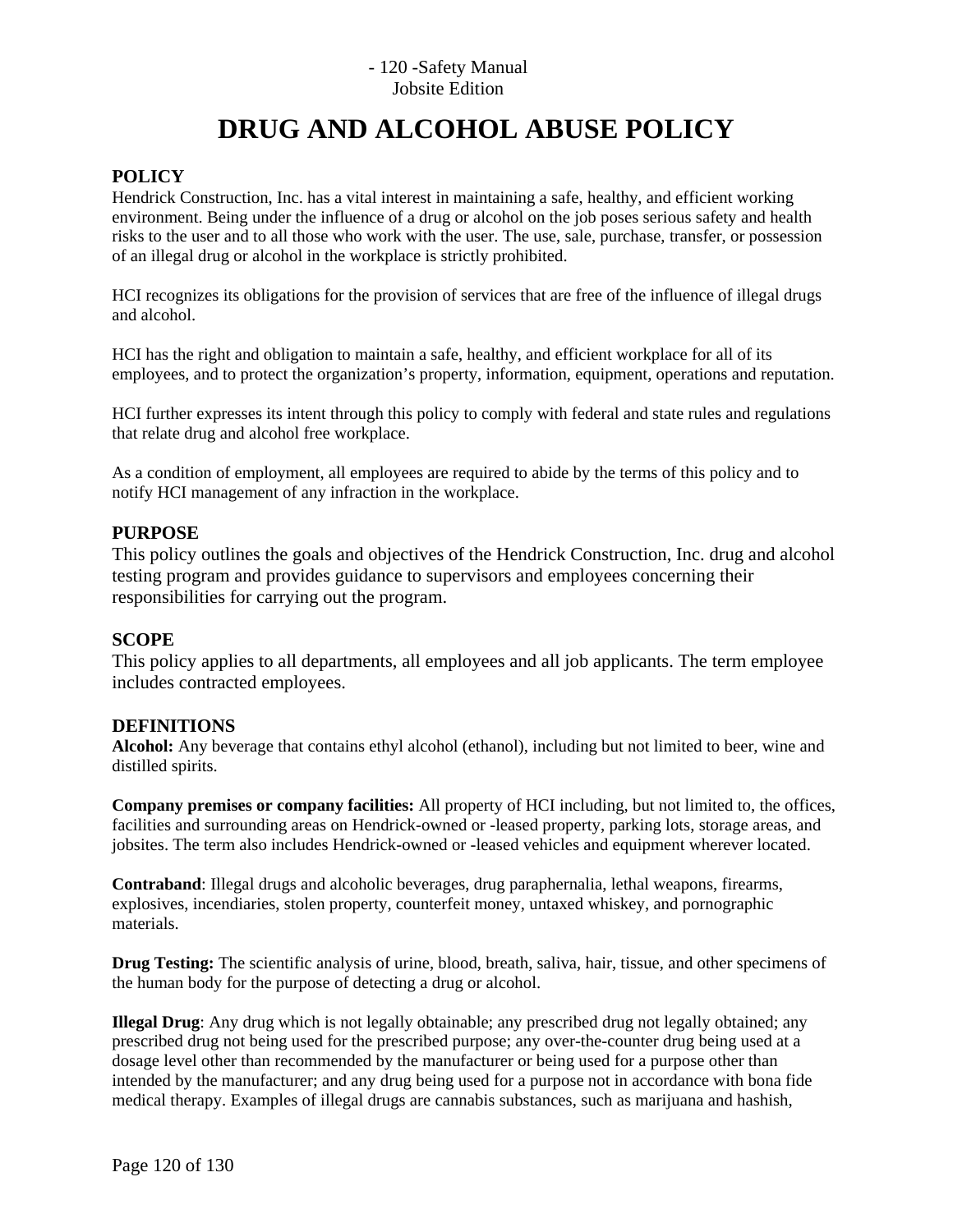## - 121 -Safety Manual Jobsite Edition

cocaine, heroin, methamphetamine, phencyclidine (PCP), and so-called designer drugs and look-alike drugs.

**Legal Drug**: Any prescribed medication or over-the-counter medication that has been legally obtained and is being used for the purpose for which prescribed or manufactured.

**Reasonable belief:** A belief based on objective facts sufficient to lead a prudent person to conclude that a particular employee is unable to satisfactorily perform his or her job duties due to drug or alcohol impairment. Such inability to perform may include, but not be limited to, decreases in the quality or quantity of the employee's productivity, judgment, reasoning, concentration and psychomotor control, and marked changes in behavior. Accidents, deviations from safe working practices and erratic conduct indicative of impairment are examples of "reasonable belief" situations.

**Under the Influence:** A condition in which a person is affected by a drug or by alcohol in any detectable manner. The symptoms of influence are not confined to those consistent with misbehavior, or to obvious impairment of physical or mental ability, such as slurred speech or difficulty in maintaining balance. A determination of being under the influence can be established by a professional opinion, a scientifically valid test, such as urinalysis or blood analysis and in some cases by the opinion of a layperson.

## **EDUCATION**

Supervisors and other management personnel are to be trained in:

- a. Detecting the signs and behavior of employees whom may be using drugs or alcohol in violation of this policy;
- b. Intervening in situations that may involve violations of this policy;
- c. Recognizing the above activities as a direct job responsibility.

Employees are to be informed of:

- a. The health and safety dangers associated with drug and alcohol use;
- b. The provisions of this policy.

## **PROHIBITED ACTIVITIES**

Legal Drugs

- A. The *undisclosed* use of any legal drug by any employee while performing work for or on the premises of HCI is prohibited. However, an employee may continue to work even though using a legal drug if such use does not pose a threat to safety and the employee's job performance is not significantly affected. Otherwise, the employee may be required to take leave of absence or comply with other appropriate action as determined by HCI management.
- B. An employee whose medical therapy requires the use of a legal drug must report such use to his or her supervisor prior to the performance of HCI business.
- C. Hendrick Construction, Inc. at all times reserves the right to judge the effect that a legal drug may have on job performance and to restrict the using employee's work activity or presence at the workplace accordingly.

Illegal Drugs and Alcohol

The use, sale, purchase, transfer, or possession of an illegal drug or of alcohol by any employee while on HCI premises or while performing HCI business is prohibited.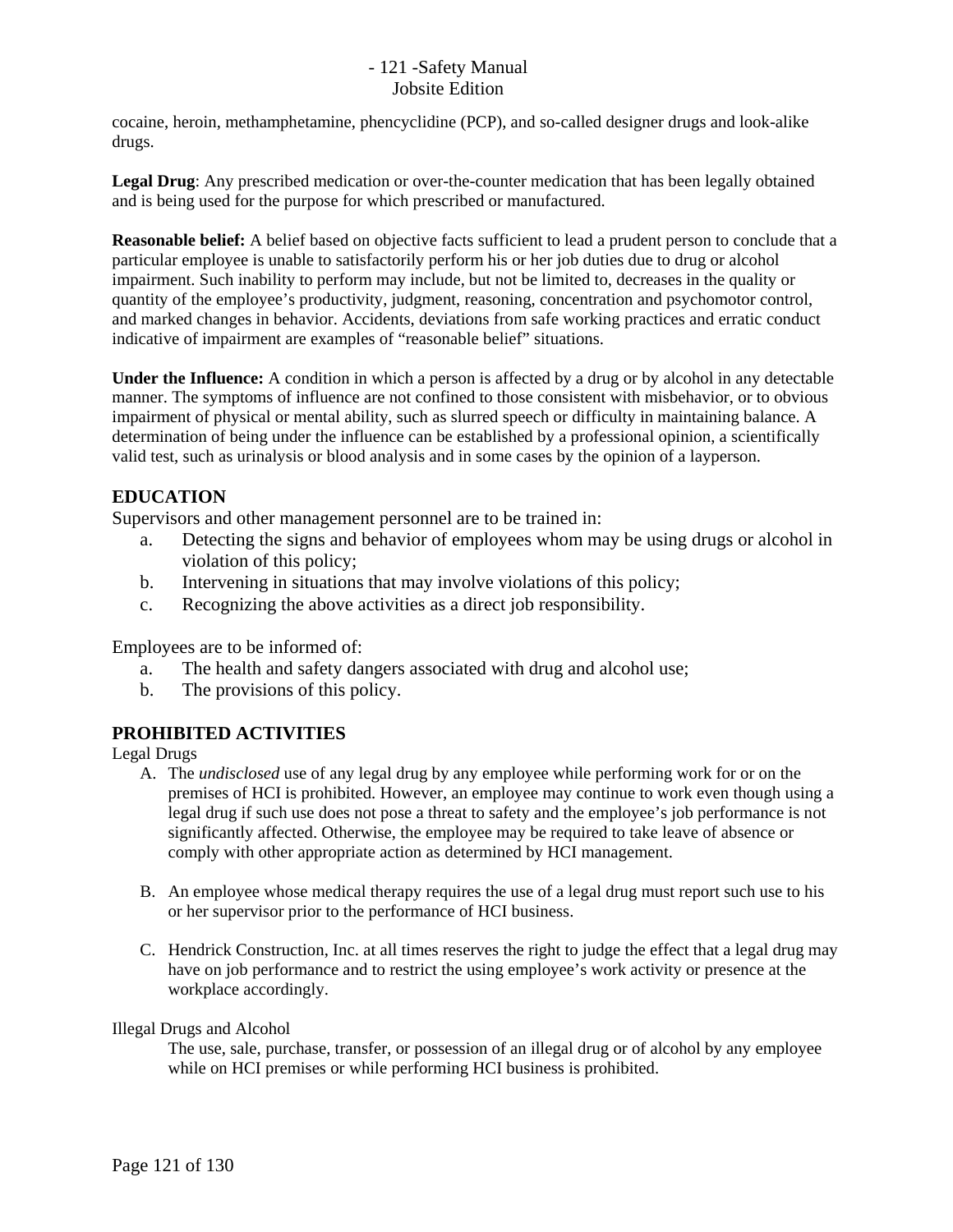## - 122 -Safety Manual Jobsite Edition

### **DISCIPLINE**

Any employee who possesses, distributes, sells, attempts to sell, or transfers illegal drugs on HCI premises or while on HCI business will be subject to discharge.

Any employee who is found to be in possession of or under the influence of alcohol in violation of this policy will be subject to discharge.

Any employee who is found to be in possession of contraband in violation of this policy will be subject to discipline up to and including discharge.

Any employee who is found through drug or alcohol testing to have in his or her body a detectable amount of an illegal drug or of alcohol will be subject to discipline up to and including discharge. Depending on the circumstances of the case, the employee may be offered a one-time opportunity to enter and successfully complete a rehabilitation program. During rehabilitation, the employee will be subject to unannounced drug or alcohol testing. Upon return to work from rehabilitation, the employee will be subject to unannounced drug or alcohol testing for a period of 60 months. Any test that is confirmed as positive during or following rehabilitation will result in discharge.

## **DRUG AND ALCOHOL TESTING OF JOB APPLICANTS**

All applicants for employment, including applicants for part-time and seasonal positions and applicants who are former employees are subject to drug and alcohol testing.

An applicant must pass the drug test to be considered for employment. An applicant will be notified of HCI drug and alcohol testing policy prior to being tested. An applicant will be informed in writing of his or her right to refuse such testing; and will be informed that the consequence of refusal is termination of the pre-employment process.

An applicant will be provided written notice of this policy and by signature will acknowledge receipt and understanding of the policy.

If evidence of the use of illegal drugs or alcohol by an applicant is discovered, either through testing or other means, the pre-employment process will be terminated.

## **DRUG AND ALCOHOL TESTING OF EMPLOYEES**

Hendrick Construction, Inc. will notify employees of this policy by:

- a. Providing to each employee a copy of the policy, and obtaining a written acknowledgment from each employee that the policy has been received and read.
- b. Announcing the policy in various written communications and making presentations at employee meetings.

Hendrick Construction, Inc. may perform drug or alcohol testing:

- a. Of any employee who manifests "reasonable belief" behavior.
- b. Of any employee who is involved in an accident that results or could result in the filing of a Workers' Compensation claim.
- c. On a random basis of any employee.
- d. Of any employee who is subject to drug or alcohol testing pursuant to federal or state rules, regulations or laws.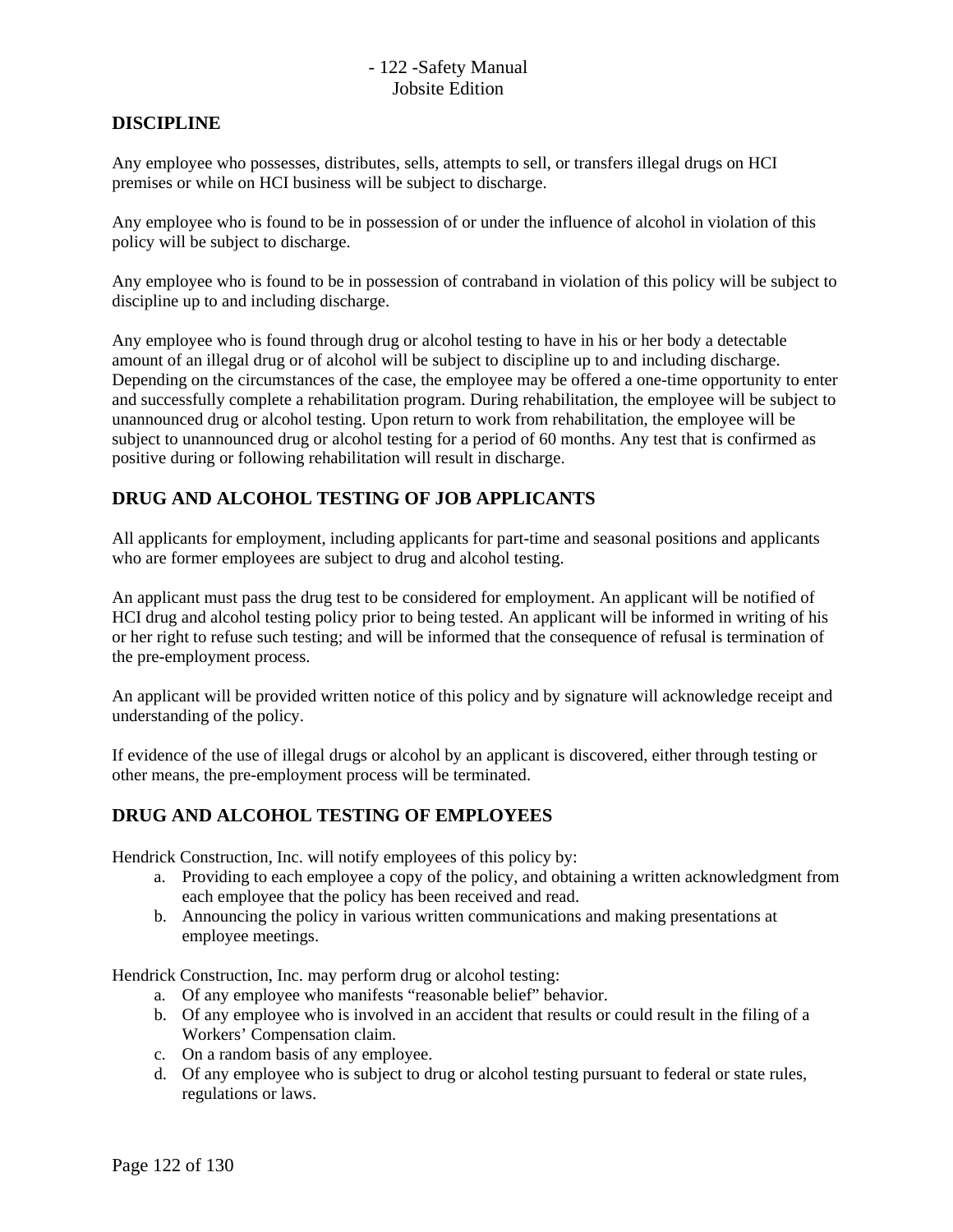## - 123 -Safety Manual Jobsite Edition

An employee's consent to submit to drug or alcohol testing is required as a condition of employment and the employee's refusal to consent may result in disciplinary action, including discharge.

An employee who is tested in a "reasonable belief" situation may be suspended pending receipt of written test results and whatever inquiries may be required.

## **APPEAL OF A DRUG OR ALCOHOL TEST RESULT**

An applicant or employee whose drug or alcohol test reported positive will be offered the opportunity of a meeting to offer an explanation. The purpose of the meeting will be to determine if there is any reason that a positive finding could have resulted from some cause other than drug or alcohol use.

An employee whose drug or alcohol test is reported positive will be offered the opportunity to:

- a. Obtain and independently test, at the employee's expense, the remaining portion of the urine specimen that yielded the positive result;
- b. Obtain the written test result and submit it to an independent medical review at the employee's expense.

The employee may use Hendrick Construction, Inc. medical benefits, to the extent that coverage may apply, for meeting the costs of the above.

During the period of an appeal and any resulting inquiries, the pre-employment selection process for an applicant will be placed on hold, and the employment status of an employee may be suspended. An employee who is suspended pending appeal will be permitted to use any available annual leave in order to remain in an active pay status. If the employee has no annual leave or chooses not to use it, the suspension will be without pay.

## **REHABILITATION AND EMPLOYEE ASSISTANCE**

Rehabilitation assistance in lieu of discharge may be offered:

- a. To any employee, who has requested rehabilitation assistance, provided that the request is unrelated to an identification of the employee as a violator of this policy.
- b. To any employee who has violated this policy, provided that the violation does not involve selling or transferring illegal drugs, or serious misconduct.

An employee who is in rehabilitation will be suspended, except that--when indicated by the circumstances of the case and the written recommendation of a licensed physician or recognized rehabilitation professional--an employee may be permitted to work while undergoing rehabilitation on an outside-ofwork basis. The written recommendation must include a statement to the effect that the employee's presence in the workplace will not constitute a safety hazard to the employee, co-workers or others.

An employee whose rehabilitative therapy involves drug maintenance, hospitalization or detoxification will not be considered for the exception from suspension described above.

An employee who is in rehabilitation or who has completed rehabilitation will be allowed to return to work upon presentation of a written release signed by a licensed physician or recognized rehabilitation professional. The release must include a statement to the effect that the employee's presence in the workplace will not constitute a safety hazard to the employee, co-worker or others.

Rehabilitation assistance given by Hendrick Construction, Inc. will be:

a. Limited to those medical benefits that may be available in the employee's medical benefits plan.

Page 123 of 130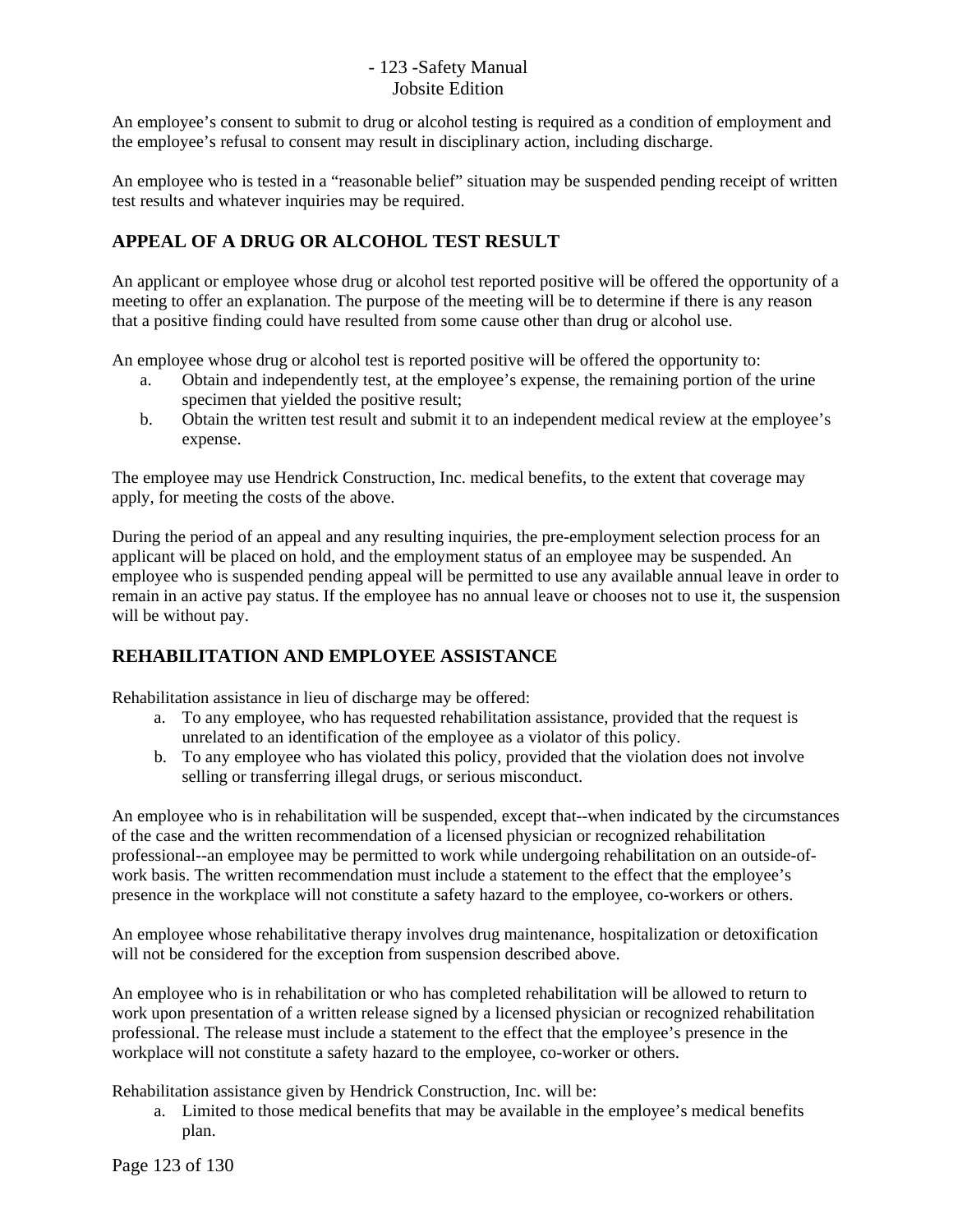## - 124 -Safety Manual Jobsite Edition

b. Obtained by the employee during times that will not conflict with the employee's work time. The employee may use any available sick leave or annual leave to be absent from the job with pay during rehabilitation.

c.

HCI will provide to any employee, upon request and at no cost to the employee, information concerning local resources that are available for the treatment of drug and alcohol related problems.

## **INSPECTIONS AND SEARCHES**

Hendrick Construction, Inc. may conduct unannounced general inspections and searches for drugs or alcohol on HCI premises, HCI vehicles and equipment wherever located. Employees are expected to cooperate.

Search of an employee and his or her personal property may be made when there is reasonable belief to conclude that the employee is in violation of this policy.

An employee's consent to a search is required as a condition of employment, and the employee's refusal to consent may result in disciplinary action, including discharge, even for a first refusal.

Illegal drugs, drugs believed to be illegal, and drug paraphernalia found on HCI property will be turned over to the appropriate law enforcement agency and the full cooperation given to any subsequent investigation. Substances that cannot be identified as an illegal drug by a layman's examination will be turned over to a forensic laboratory for scientific analysis.

Other forms of contraband, such as firearms, explosives, and lethal weapons, will be subject to seizure during an inspection or search. An employee who is found to possess contraband on HCI property or while on HCI business will be subject to discipline up to and including discharge.

If an employee is the subject of a drug-related investigation by HCI or by a law enforcement agency, the employee may be suspended pending completion of the investigation.

## **CONFIDENTIALITY**

All information relating to drug or alcohol testing or the identification of persons as users of drugs and alcohol will be protected by HCI as confidential unless otherwise required by law, overriding public health and safety concerns, or authorized in writing by the persons in question.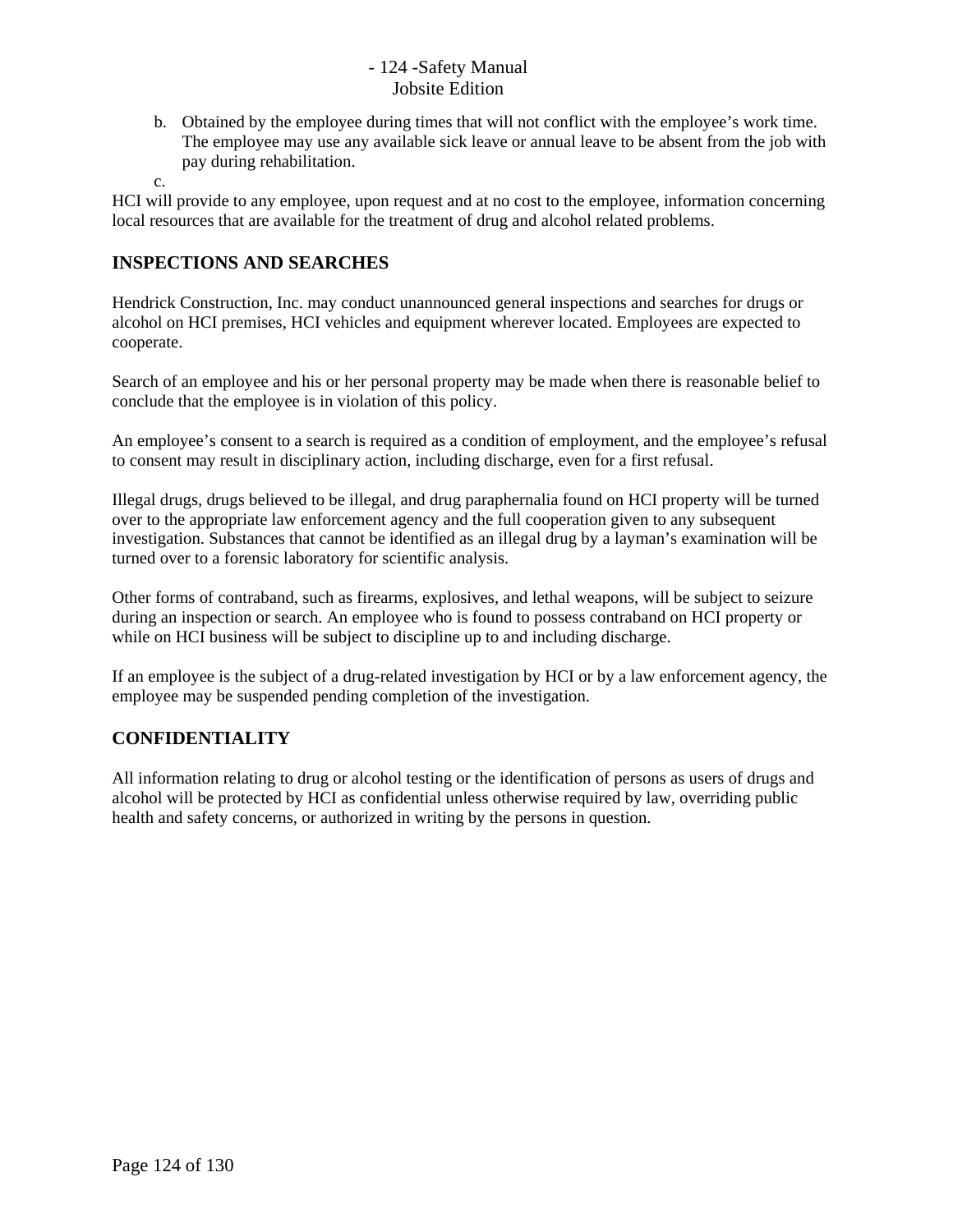## - 125 -Safety Manual Jobsite Edition

## **SUPERVISOR'S CHECKLIST FOR MAKING REASONABLE CAUSE DETERMINATION**

| Employee's name_ |  |  |
|------------------|--|--|
| Department_      |  |  |
| Date(s)          |  |  |

## **KNOWING THE SIGNS**

The indicators listed below are "warning signs" of drug and/or alcohol abuse and may be observed by supervisors:

#### **Moods:**

Depressed Anxious Irritable **Suspicious** Complains about others Emotional unsteadiness (e.g., outbursts of crying) Mood changes after lunch or break

#### **Actions:**

Withdrawn or improperly talkative Spends excessive amount of time on the telephone Argumentative Has exaggerated sense of self-importance Displays violent behavior Avoids talking with supervisor regarding work issues

#### **Absenteeism:**

Acceleration of absenteeism and tardiness, especially Mondays, Friday, before and after holidays Frequent unreported absences, later explained as "emergencies" Unusually high incidence of colds, flu, upset stomach, headaches Frequent use of unscheduled vacation time Leaving work area more than necessary (e.g., frequent trips to water fountain and bathroom) Unexplained disappearances from the job with difficulty in locating employee Requesting to leave work early for various reasons

#### **Accidents:**

Taking of needless risks Disregard for safety of others Higher than average accident rate on and off the job

#### **Work Patterns:**

Inconsistency in quality of work High and low periods of productivity Poor judgment/more mistakes than usual and general carelessness Lapses in concentration Difficulty in recalling instructions Difficulty in remembering own mistakes Using more time to complete work/missing deadlines Increased difficulty in handling complex situations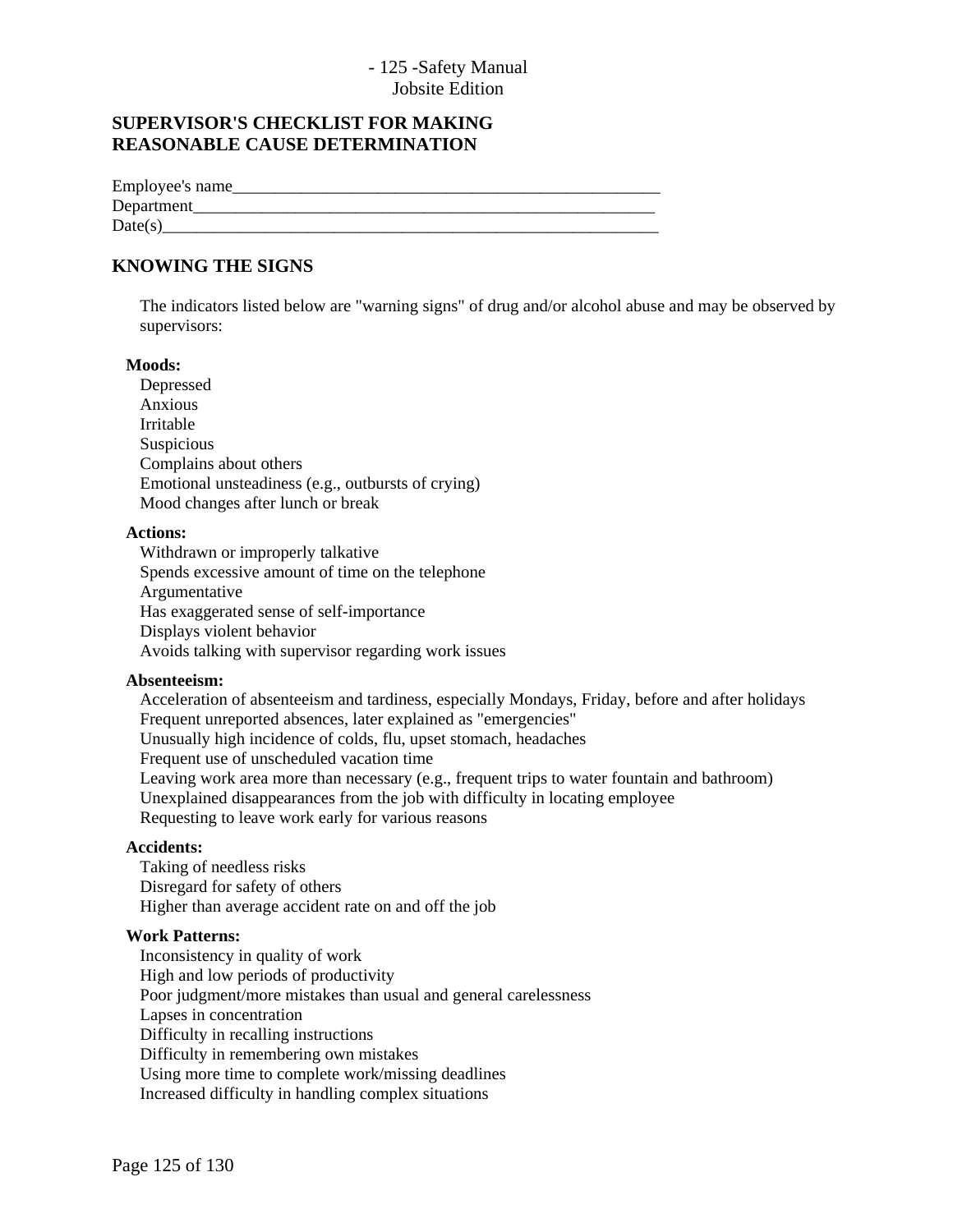## - 126 -Safety Manual Jobsite Edition

#### **Relationship to Others on the Job:**

Overreaction to real or imagined criticism (paranoid) Avoiding and withdrawing from peers Complaints from co-workers Borrowing money from fellow employees Persistent job transfer requests Complaints of problems at home such as separation, divorce and child discipline problems

#### **OBSERVING AND DOCUMENTING CURRENT INDICATORS**

Patterns of any of the above conduct or combinations of conduct may occur but must be accompanied by indicators of impairment in order to establish "reasonable cause." Please check all indicators listed below that are **currently** present:

| Constricted pupils        | Drowsiness               |
|---------------------------|--------------------------|
| Dilated pupils            | Odor of alcohol          |
| Scratching                | Nasal secretion          |
| Red or watering eyes      | <b>Dizziness</b>         |
| Involuntary eye movements | Muscular incoordination  |
| Sniffles                  | Unconsciousness          |
| Excessively active        | Inability to verbalize   |
| Nausea or vomiting        | Irritable                |
| Flushed skin              | Argumentative            |
| Sweating                  | Difficulty concentrating |
| Yawning                   | Slurred speech           |
| Twitching                 | Bizarre behavior         |
| Violent behavior          | Needle marks             |

\_\_\_\_ Possession of paraphernalia (such as syringe, bent spoon, metal bottle cap, medicine dropper, glassine bag, paint can, glue tube, nitrite bulb, or aerosol can)

\_\_\_\_ Possession of substance that appears to possibly be a drug or alcohol

\_\_\_\_\_\_\_\_\_\_\_\_\_\_\_\_\_\_\_\_\_\_\_\_\_\_\_\_\_\_\_\_\_\_\_\_\_\_\_\_\_\_\_\_\_\_\_\_\_\_\_\_\_\_\_\_

\_\_\_\_ Other \_\_\_\_\_\_\_\_\_\_\_\_\_\_\_\_\_\_\_\_\_\_\_\_\_\_\_\_\_\_\_\_\_\_\_\_\_\_\_\_\_\_\_\_\_\_\_\_\_\_\_\_\_\_

## **DETERMINING REASONABLE CAUSE**

If you are able to document one or more of the indicators above, ask yourself these questions to establish reasonable cause:

#### **Y N**

[ ] [ ] Has some form of impairment been shown in the employee's appearance, actions or work performance?

[ ] [ ] Does the impairment result from the possible use of drugs or alcohol?

[ ] [ ] Are the facts reliable? Did you witness the situation personally, or are you sure that the witness(es) are reliable and have provided firsthand information?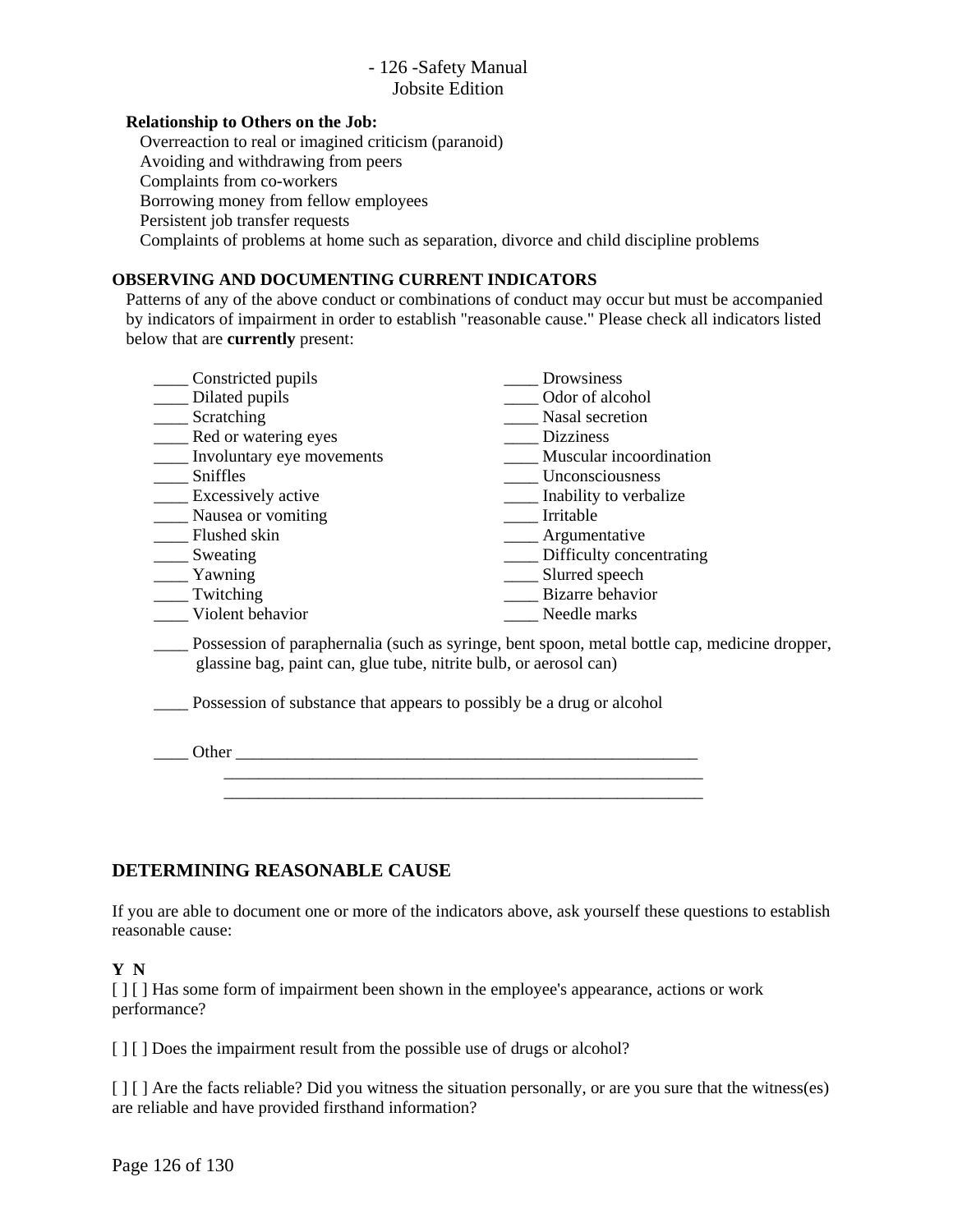**Y N** 

[ ] [ ] Are the facts capable of explanation?

[ ] [ ] Are the facts capable of documentation?

[ ] [ ] Is the impairment current, today, now?

Do NOT proceed with reasonable cause testing unless all of the above questions are answered with a YES.

## **TAKING ACTION**

\_\_\_\_ Reasonable cause established

\_\_\_\_ Reasonable cause NOT established

Prepared by:

Supervisor's/Manager's Signature:\_\_\_\_\_\_\_\_\_\_\_\_\_\_\_\_\_\_\_\_\_\_\_\_\_\_\_\_\_\_\_\_\_\_\_\_\_\_\_\_\_\_\_\_\_\_\_\_\_\_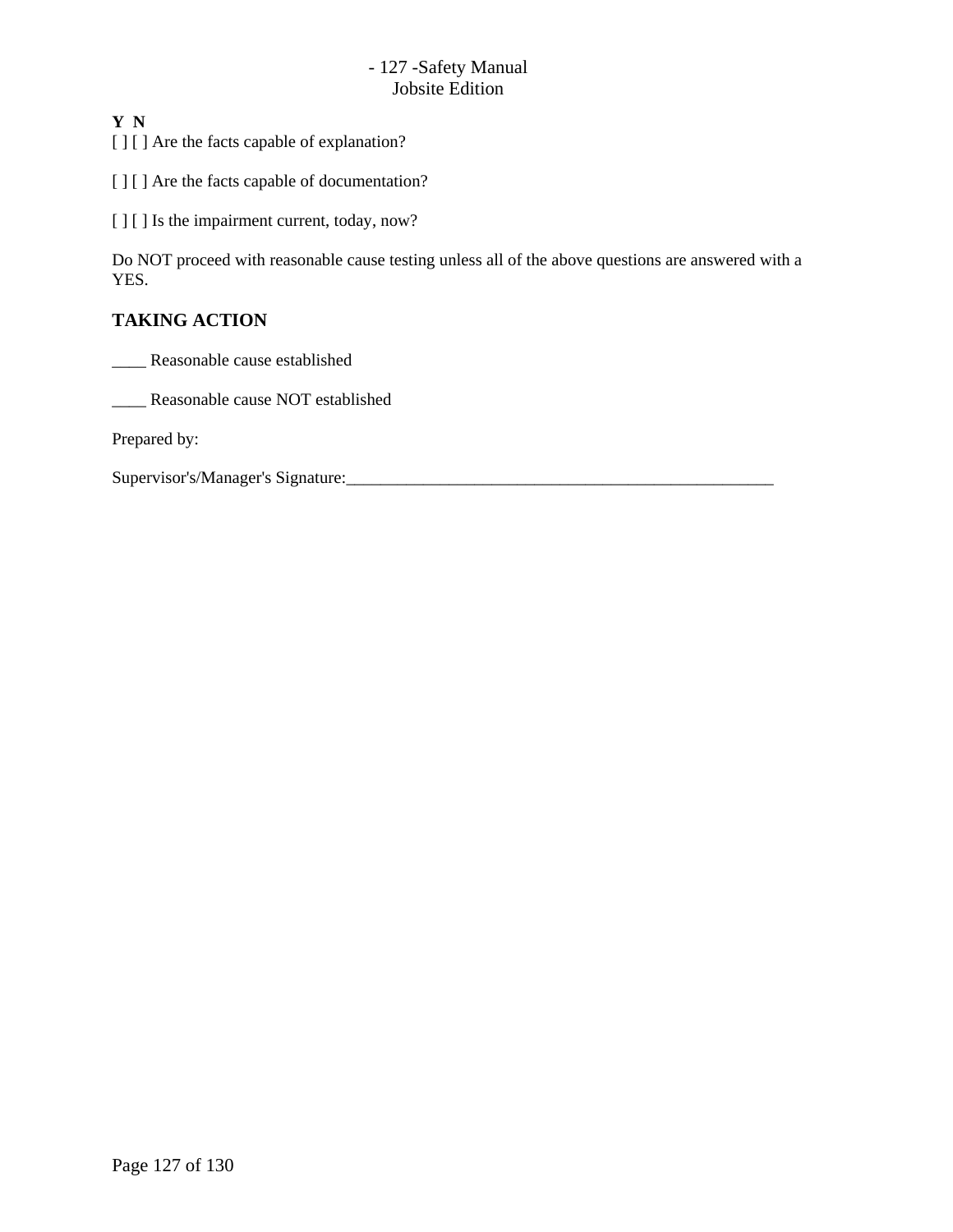## - 128 -Safety Manual Jobsite Edition

## **APPLICANT'S CONSENT TO DRUG/ALCOHOL TESTING**

I understand it is the policy of Hendrick Construction, Inc. (HCI) to conduct drug and/or alcohol tests of job applicants for the purpose of detecting drug and/or alcohol abuse. For consideration of employment with HCI it is a requirement to satisfactorily pass the drug and/or alcohol test(s).

For the purpose of being further considered for employment, I hereby agree to submit to a drug and/or alcohol test.

I understand that favorable test results will not necessarily guarantee that I will be employed by Hendrick Construction, Inc.

If I am accepted for employment, I agree to take drug and/or alcohol tests whenever requested by HCI, and I understand that the taking of such tests is a condition of my continued employment. I also give consent to the testing agency to release to HCI and other officially interested parties the results of my tests.

\_\_\_\_\_\_\_\_\_\_\_\_\_\_\_\_\_\_\_\_\_\_\_\_\_\_\_\_\_\_\_\_\_\_\_\_\_\_\_\_\_\_\_\_\_\_\_\_\_\_\_\_\_\_\_\_\_\_\_\_\_\_\_\_\_\_\_\_\_\_

\_\_\_\_\_\_\_\_\_\_\_\_\_\_\_\_\_\_\_\_\_\_\_\_\_\_\_\_\_\_\_\_\_\_\_\_\_\_\_\_\_\_\_\_\_\_\_\_\_\_\_\_\_\_\_\_\_\_\_\_\_\_\_\_\_\_\_\_\_\_

At this time I consent to a drug and/or alcohol test.

Signature of Applicant Date signed

Printed name of Applicant Signature of witness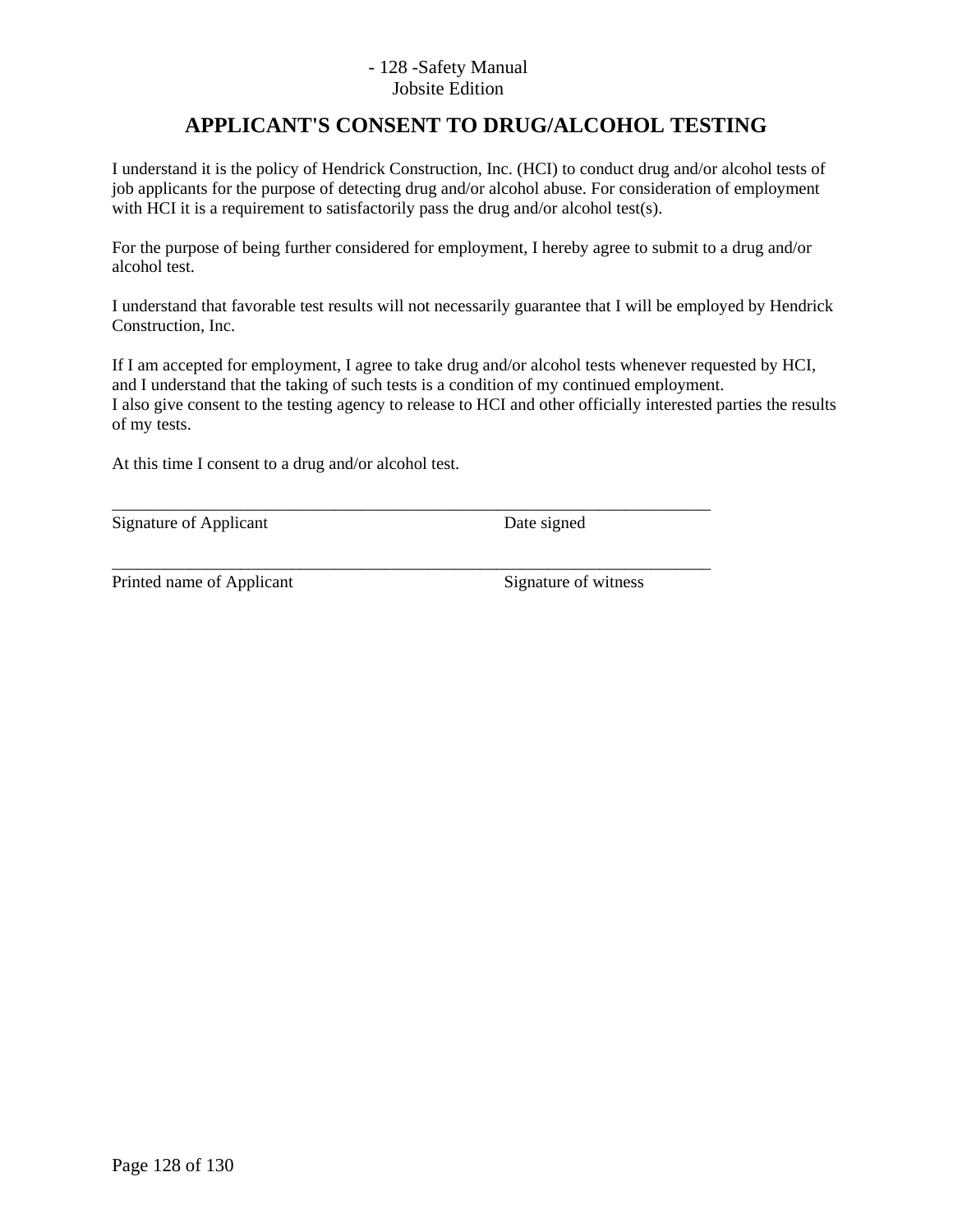## - 129 -Safety Manual Jobsite Edition

## **EMPLOYEE NOTICE AND ACKNOWLEDGEMENT OF HENDRICK CONSTRUCTION, INC. TESTING REQUIREMENTS**

#### **PART 1: NOTICE**

This is to inform you that Hendrick Construction, Inc. (HCI) conducts testing to identify job applicants and current employees who may be abusing drugs and/or alcohol.

A copy of HCI's policy on this matter is attached to this notice.

You have the right to refuse testing. However, the consequences of refusal to undergo testing will result in the termination of the pre-employment selection process. Employees who refuse to undergo testing will result in disciplinary action up to and including discharge.

An applicant who fails a test will not be hired, and an employee who fails a test will be subject to disciplinary action up to and including discharge.

Remaining drug-and/or alcohol-free and participation in HCI's drug and/or alcohol testing program is a condition of continued employment.

#### **PART II: ACKNOWLEDGEMENT**

I acknowledge receipt and understanding of the above written notice and agree to abide by the terms of Hendrick Construction, Inc.'s policy pertaining to drugs and alcohol.

\_\_\_\_\_\_\_\_\_\_\_\_\_\_\_\_\_\_\_\_\_\_\_\_\_\_\_\_\_\_\_\_\_\_\_\_\_\_\_\_\_\_\_\_\_\_\_\_\_\_\_\_\_\_\_\_\_\_\_\_\_\_\_\_\_\_\_\_\_\_\_\_\_\_\_\_\_

\_\_\_\_\_\_\_\_\_\_\_\_\_\_\_\_\_\_\_\_\_\_\_\_\_\_\_\_\_\_\_\_\_\_\_\_\_\_\_\_\_\_\_\_\_\_\_\_\_\_\_\_\_\_\_\_\_\_\_\_\_\_\_\_\_\_\_\_\_\_\_\_\_\_\_\_\_

Signature Date signed

Printed name Signature of witness